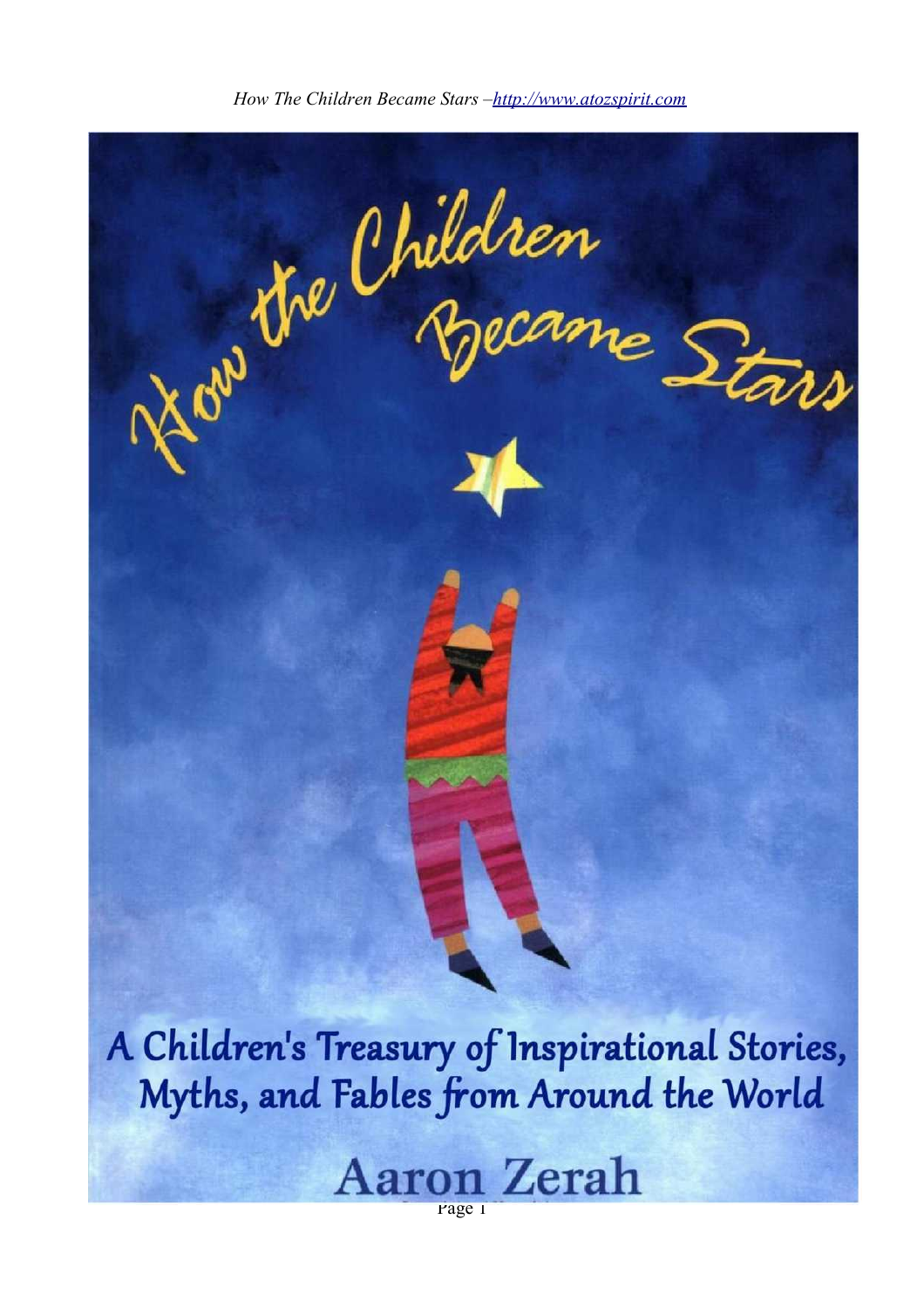# *How the Children Became Stars*

#### *A CHILDREN'S TREASURY OF INSPIRATIONAL STORIES, MYTHS, AND FABLES FROM AROUND THE WORLD*

**AARON ZERAH**



**To my daughter, Sari, and all children of spirit: may you shine like the brightness of the heavens and the stars forever.**

**This edition published under permission on [http://www.freekidsbooks.org](http://www.freekidsbooks.org/) Copyright© 2013 by Aaron Zerah A TO Z SPIRIT PUBLISHING**

**★**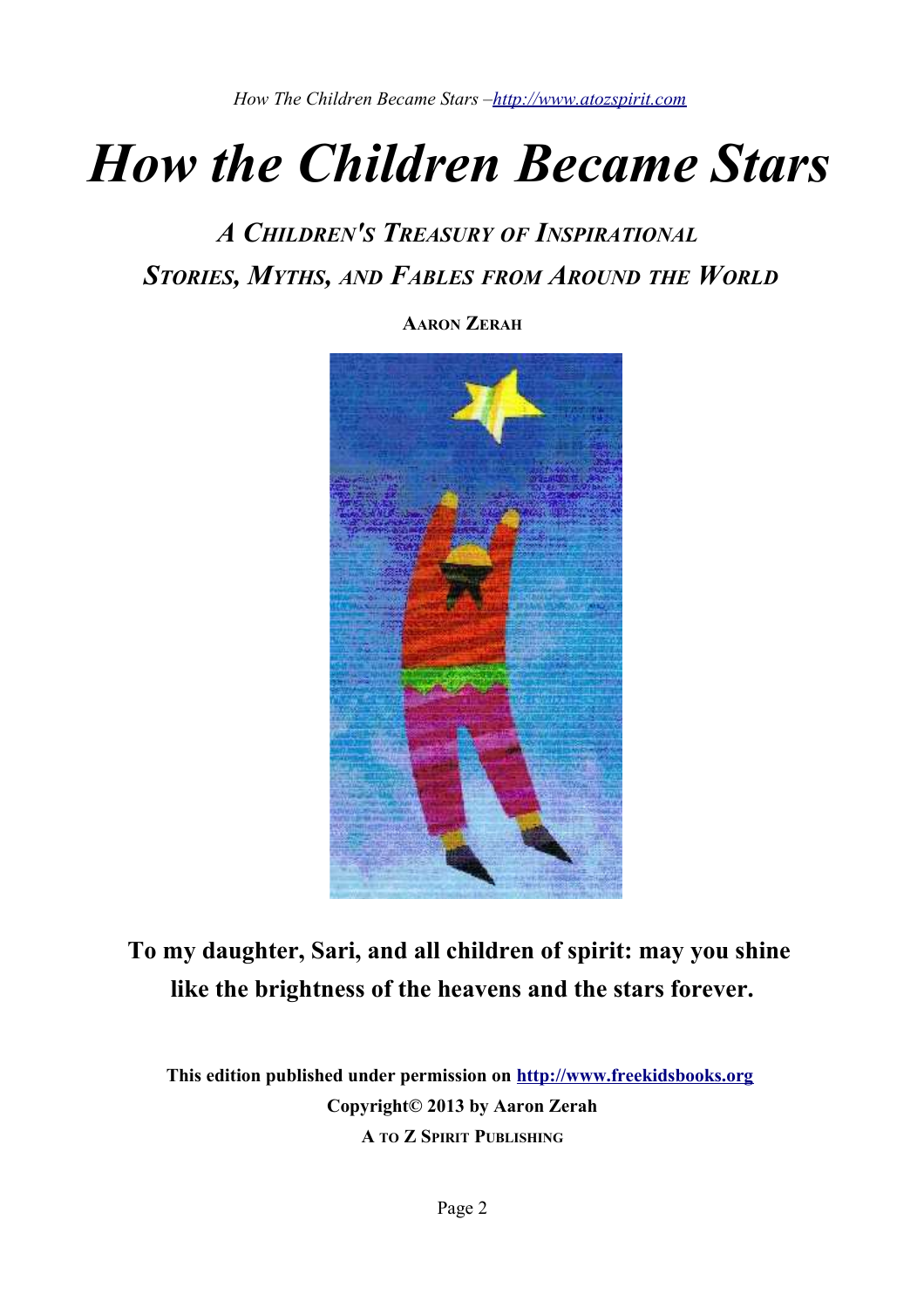### *How the Children Became Stars*

#### **INTRODUCTION**

All children love stories. Parents and teachers love them too because they connect us to the wisdom and beauty found in all cultures and peoples of the earth. *How the Children Became Stars* is a gift of fifty-two of our most time-tested and often-told stories, myths, and fables for today's children to learn from and enjoy.

In this book, they'll discover a whole world of inspiration — from the Aboriginal Australian hero who chased a kangaroo and discovered the sunrise to the Zoroastrian "Noah" who helped save all living things from a most terrible winter of extinction. Confident queens and kings, battling bullies and peacemakers, masterful teachers and students, and all kinds of animals — greedy monkeys, magic fish, terrible lions, beautiful butterflies, and laughable donkeys — come to life as well in these extraordinary traditional tales.

In addition to these entertaining and educational stories, *How the Children Became Stars* also provides a Sharing Activities section in each chapter that allows children to explore the themes, lessons, and meanings of the stories in relation to their own lives. They'll draw or paint, talk and write about the characters and their own experience, and share a lot of fun along the way!

And one more important note: *How the Children Became Stars* is designed to be shared with children of all ages — from the very youngest to early teenagers — in either a home or school setting. By listening, reading, and participating, everyone becomes a brilliant star!

**In kindness, Aaron Zerah**

**★**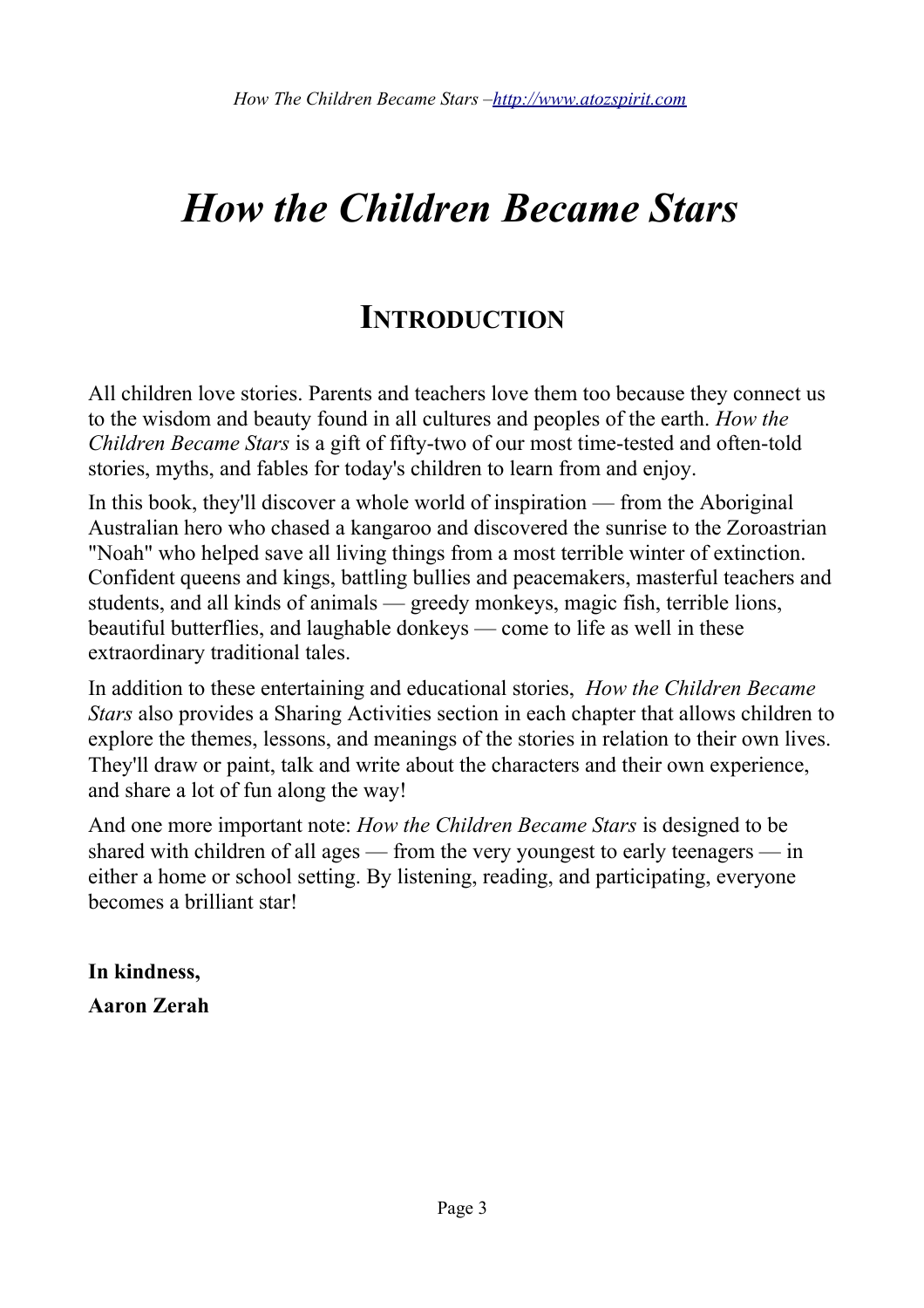**【** 

### *How the Children Became Stars*

#### **TABLE OF CONTENTS**

|                                             | Chapter 1 How Turtle Helped Make the Earth     |         |
|---------------------------------------------|------------------------------------------------|---------|
|                                             | <b>Traditional Native American Story</b>       | Page 9  |
|                                             | Chapter 2 Bamapama's New Dream                 |         |
|                                             | <b>Traditional Aboriginal Story</b>            | Page 11 |
|                                             | <b>Chapter 3</b> When the Birds Became Friends |         |
| <b>Traditional Buddhist Story</b>           |                                                | Page 14 |
|                                             | Chapter 4 A Big Piece of the Sky               |         |
| <b>Traditional African Story</b>            |                                                | Page 16 |
|                                             | Chapter 5 The Little Fish and the Snake Bully  |         |
| <b>Traditional Buddhist Story</b>           |                                                | Page 19 |
|                                             | <b>Chapter 6 King David and the Spider</b>     |         |
| <b>Traditional Jewish Story</b>             |                                                | Page 21 |
|                                             | Chapter 7 <i>There's a Time for Everything</i> |         |
| <b>Traditional Chinese Story</b><br>Page 23 |                                                |         |
|                                             | Chapter 8 <i>The Right Things to Do</i>        |         |
|                                             | <b>Traditional Zen Buddhist Story</b>          | Page 25 |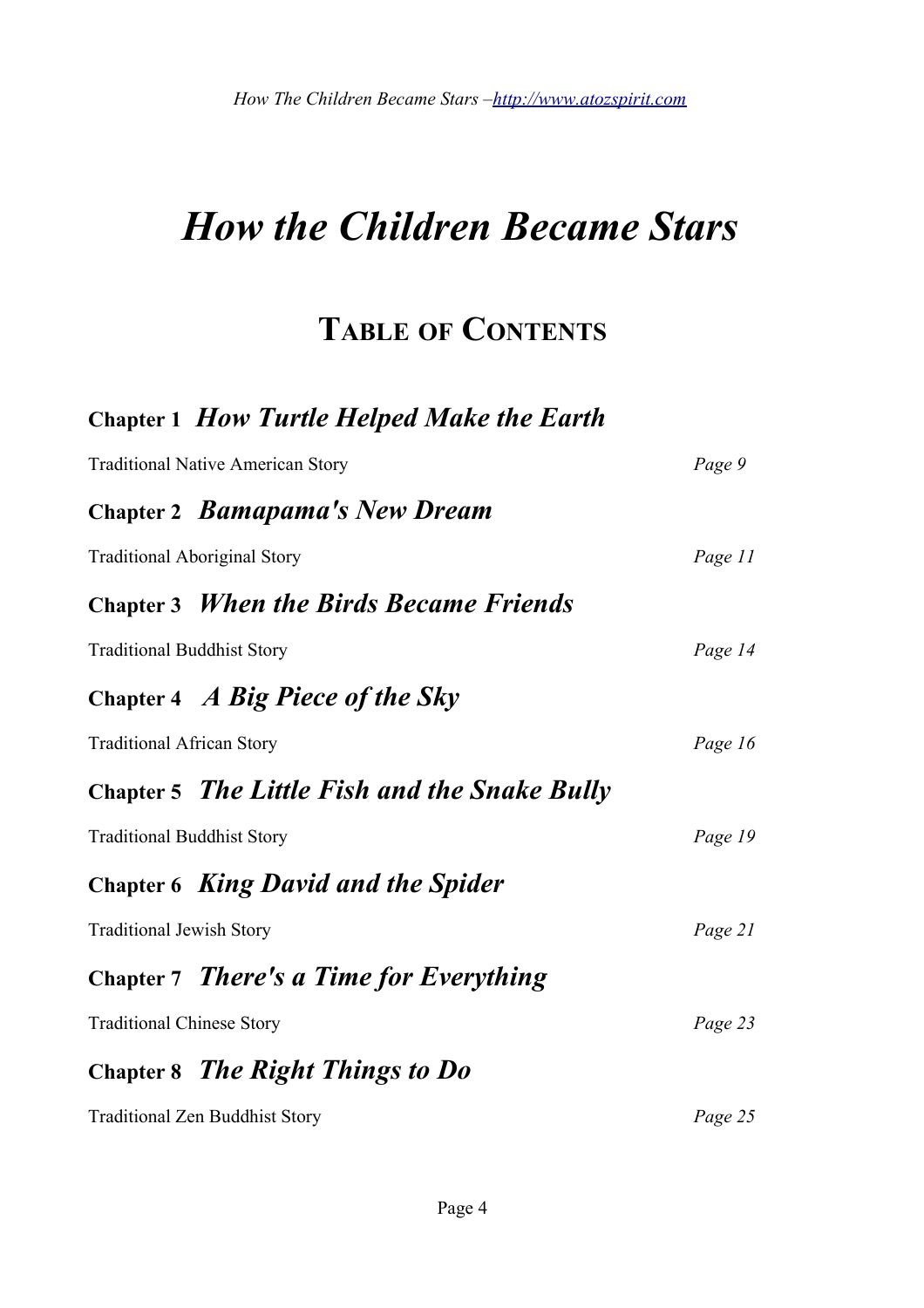|                                   | Chapter 9 <i>The Lotus Tree</i>                             |         |
|-----------------------------------|-------------------------------------------------------------|---------|
|                                   | <b>Traditional Ancient Greek Myth</b>                       | Page 28 |
|                                   | <b>Chapter 10 The Kings' Search</b>                         |         |
| <b>Traditional Hindu Story</b>    |                                                             | Page 30 |
|                                   | Chapter 11 The Tiger Carries Miao-Shan to Heaven            |         |
|                                   | <b>Traditional Chinese Buddhist Story</b>                   | Page 32 |
|                                   | Chapter 12 A Donkey's Tale                                  |         |
| <b>Traditional Sufi Story</b>     |                                                             | Page 35 |
|                                   | Chapter 13 <i>Why Fight?</i>                                |         |
| <b>Traditional Buddhist Story</b> |                                                             | Page 38 |
|                                   | Chapter 14 <i>When the Bones Came to Life</i>               |         |
| <b>Traditional Hindu Story</b>    |                                                             | Page 40 |
|                                   | Chapter 15 Is it Fair?                                      |         |
|                                   | <b>Traditional Northern European Story</b>                  | Page 43 |
|                                   | Chapter 16 The First to Get the Bow                         |         |
|                                   | <b>Traditional Native American Story</b>                    | Page 45 |
|                                   | Chapter 17 <i>The Monkeys Reach for the Moon</i>            |         |
| <b>Traditional Buddhist Story</b> |                                                             | Page 48 |
|                                   | Chapter 18 <i>The Bee that Bit King Solomon on the Nose</i> |         |
| <b>Traditional Jewish Story</b>   |                                                             | Page 50 |
|                                   | <b>Chapter 19 Morning and Evening</b>                       |         |
| <b>Traditional African Story</b>  |                                                             | Page 53 |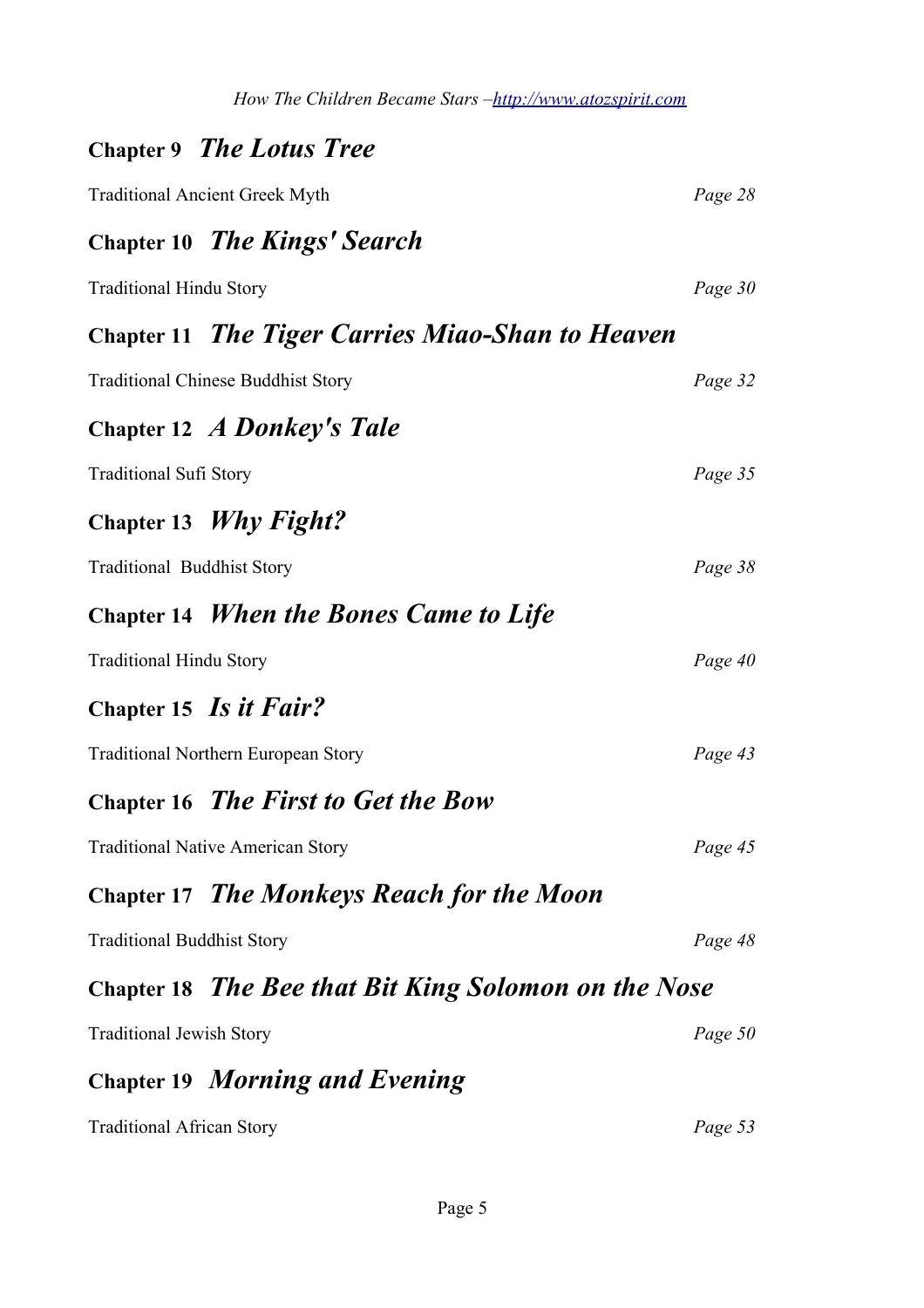### **Chapter 20** *Who Is the Oldest?* Traditional Buddhist Story *Page 55* **Chapter 21** *Master Tall and the Water Buffaloes* Traditional Burmese Buddhist Story *Page 58* **Chapter 22** *Crossing Over the Sea* Traditional Jewish Story *Page 61* **Chapter 23** *It All Started with Holey Clothes* Traditional Hindu Story *Page 64* **Chapter 24** *Gluscabi's Magic Bag* Traditional Native American Story *Page 66* **Chapter 25** *Great Waves of a Great Ocean* Traditional Japanese Buddhist Story *Page 69* **Chapter 26** *Throwing Stones on the Road* Traditional Jewish Story *Page 71* **Chapter 27** *The Gifts of the Butterflies* Traditional Native American Story *Page 74* **Chapter 28** *When Daniel Faced the Hungry Lions* Traditional Ancient Hebrew Story *Page 77* **Chapter 29** *The Two Silly Cats* Traditional Japanese Story *Page 80* **Chapter 30** *A Cup of Water in the Desert* Traditional Sufi Story *Page 83*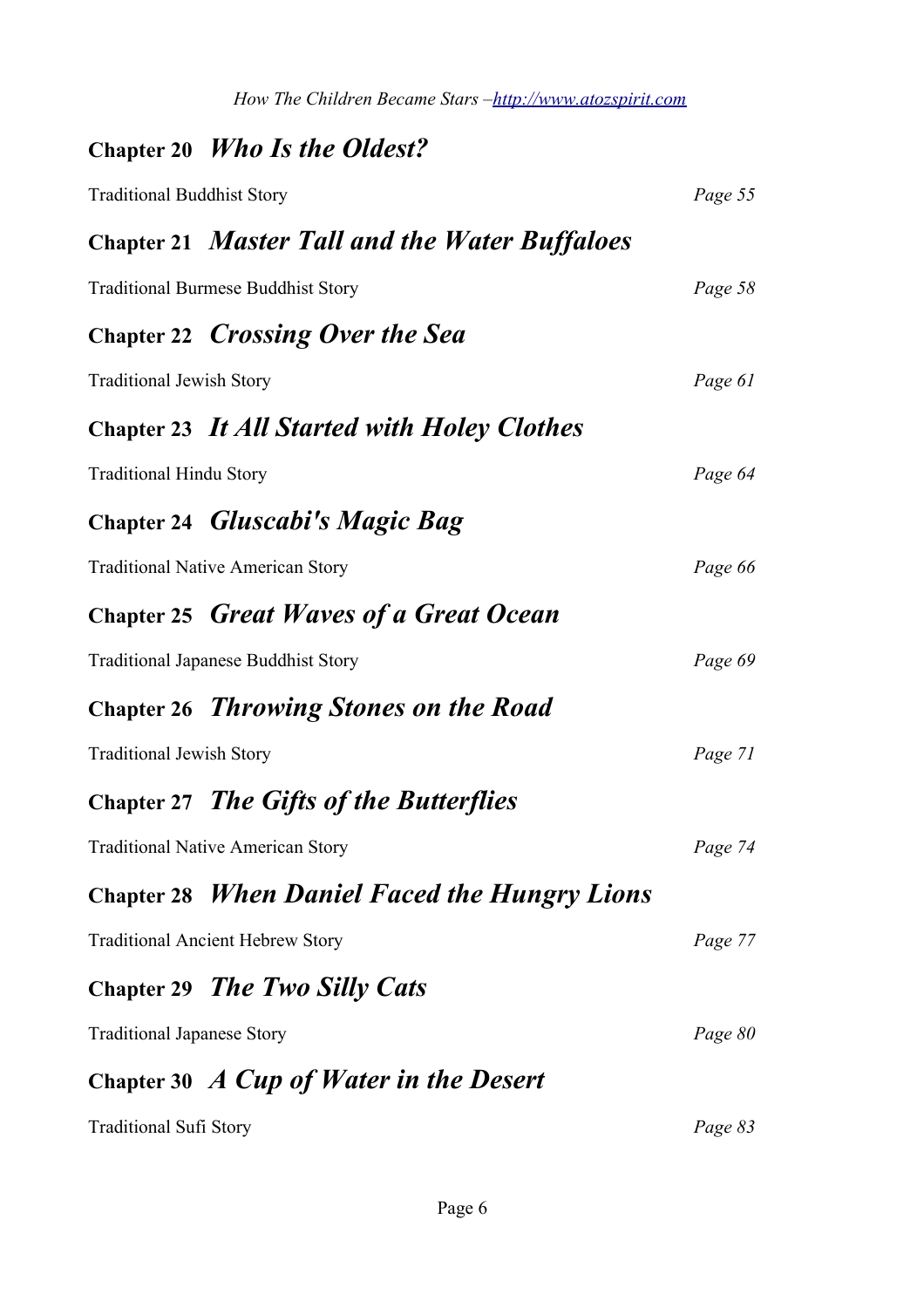|                                   | <b>Chapter 31 The Peacock and the Deer</b>                |            |
|-----------------------------------|-----------------------------------------------------------|------------|
| <b>Traditional Fables</b>         |                                                           | Page 85    |
|                                   | Chapter 32 The Turtle Who Talked Too Much                 |            |
| <b>Traditional Buddhist Story</b> |                                                           | Page 88    |
|                                   | Chapter 33 Can It Get Any Worse?                          |            |
| <b>Traditional Jewish Story</b>   |                                                           | Page 90    |
|                                   | Chapter 34 <i>Who's to Blame?</i>                         |            |
|                                   | <b>Traditional Chinese Taoist Story</b>                   | Page 93    |
|                                   | Chapter 35 The Cat that Slept on Muhammad's Precious Robe |            |
| <b>Traditional Muslim Story</b>   |                                                           | Page 95    |
|                                   | <b>Chapter 36 The Silly Shoemaker Finds His Way Home</b>  |            |
| <b>Traditional Jewish Story</b>   |                                                           | Page 97    |
| <b>Chapter 37</b>                 | Why Mulungu Escaped from the Earth                        |            |
| <b>Traditional African Story</b>  |                                                           | Page $100$ |
| <b>Chapter 38</b>                 | <b>Building Sandcastles on the Beach</b>                  |            |
| <b>Traditional Buddhist Story</b> |                                                           | Page 102   |
|                                   | Chapter 39 The Blessings of the Twins                     |            |
|                                   | <b>Traditional Ancient Hebrew Story</b>                   | Page 104   |
|                                   | Chapter 40 Great Joy                                      |            |
| <b>Traditional Buddhist Story</b> |                                                           | Page 107   |
|                                   | Chapter 41 Falling for the Fox's Tricks                   |            |
| <b>Traditional Greek Fable</b>    |                                                           | Page 110   |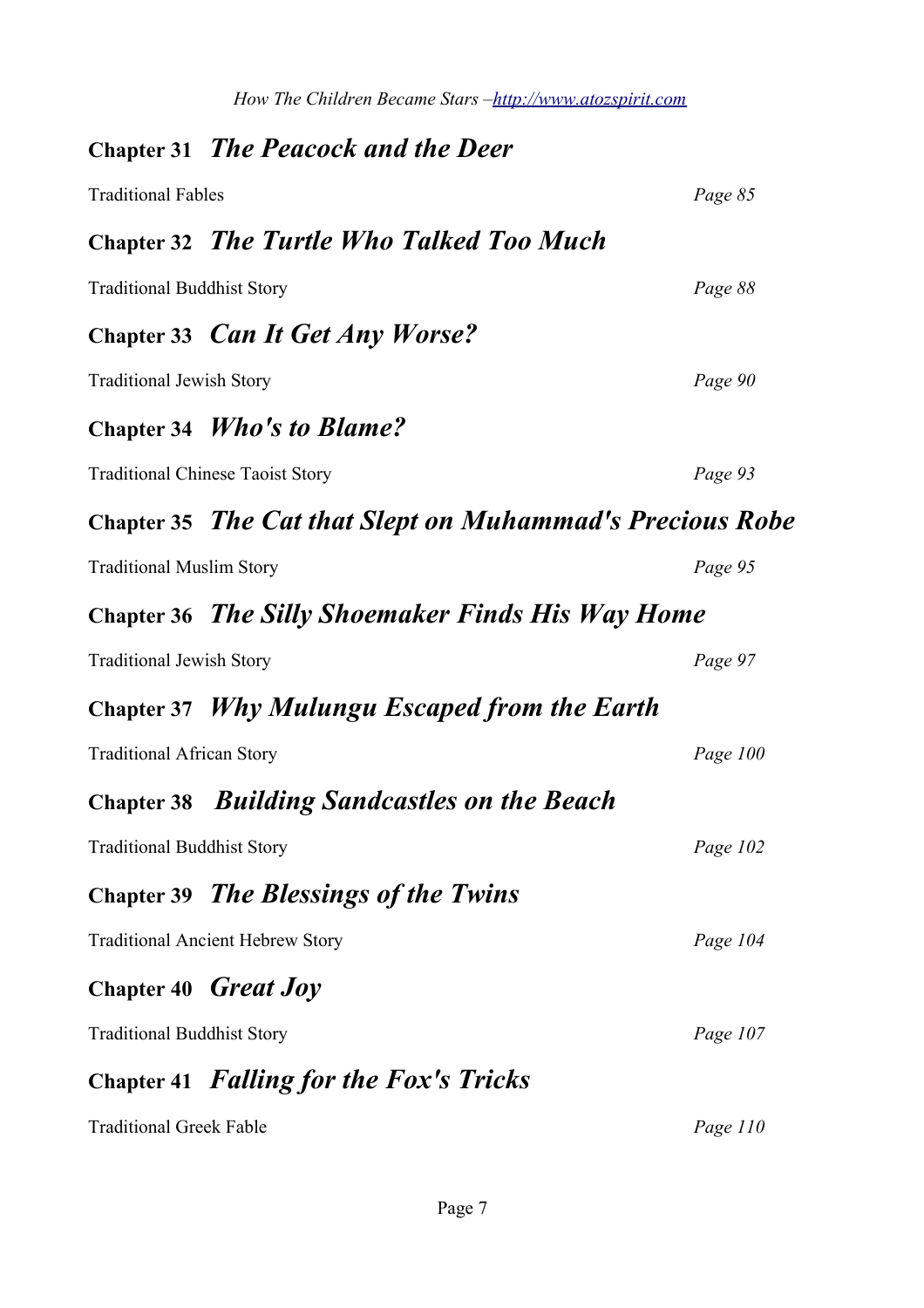|                                      | <b>Chapter 42 Joseph's Jealous Brothers</b>              |          |
|--------------------------------------|----------------------------------------------------------|----------|
|                                      | <b>Traditional Ancient Hebrew Story</b>                  | Page 113 |
|                                      | Chapter 43 <i>How Ijapa and Ojola Treated Each Other</i> |          |
| <b>Traditional African Story</b>     |                                                          | Page 116 |
|                                      | Chapter 44 On the Way to the Promised Land               |          |
|                                      | <b>Traditional Ancient Hebrew Story</b>                  | Page 118 |
|                                      | Chapter 45 The Golden Fish that Made Wishes Come True    |          |
| <b>Traditional German Folk Tale</b>  |                                                          | Page 121 |
|                                      | <b>Chapter 46 The Secret Helpers</b>                     |          |
| <b>Traditional Jewish Story</b>      |                                                          | Page 124 |
|                                      | Chapter 47 Let's Wait and See                            |          |
|                                      | <b>Traditional Chinese Taoist Story</b>                  | Page 126 |
|                                      | <b>Chapter 48 The Lion's Enemy</b>                       |          |
| <b>Traditional Hindu Story</b>       |                                                          | Page 128 |
|                                      | <b>Chapter 49 The Most Terrible Winter</b>               |          |
| <b>Traditional Zoroastrian Story</b> |                                                          | Page 131 |
|                                      | <b>Chapter 50 Aiming at the Target</b>                   |          |
| <b>Traditional Sufi Story</b>        |                                                          | Page 134 |
|                                      | <b>Chapter 51 How the Children Became Stars</b>          |          |
|                                      | <b>Traditional Native American Story</b>                 | Page 136 |
|                                      | Chapter 52 All We Need Is a Story                        |          |
| <b>Traditional Jewish Story</b>      |                                                          | Page 138 |

*How The Children Became Stars [–http://www.atozspirit.com](http://www.atozspirit.com/)*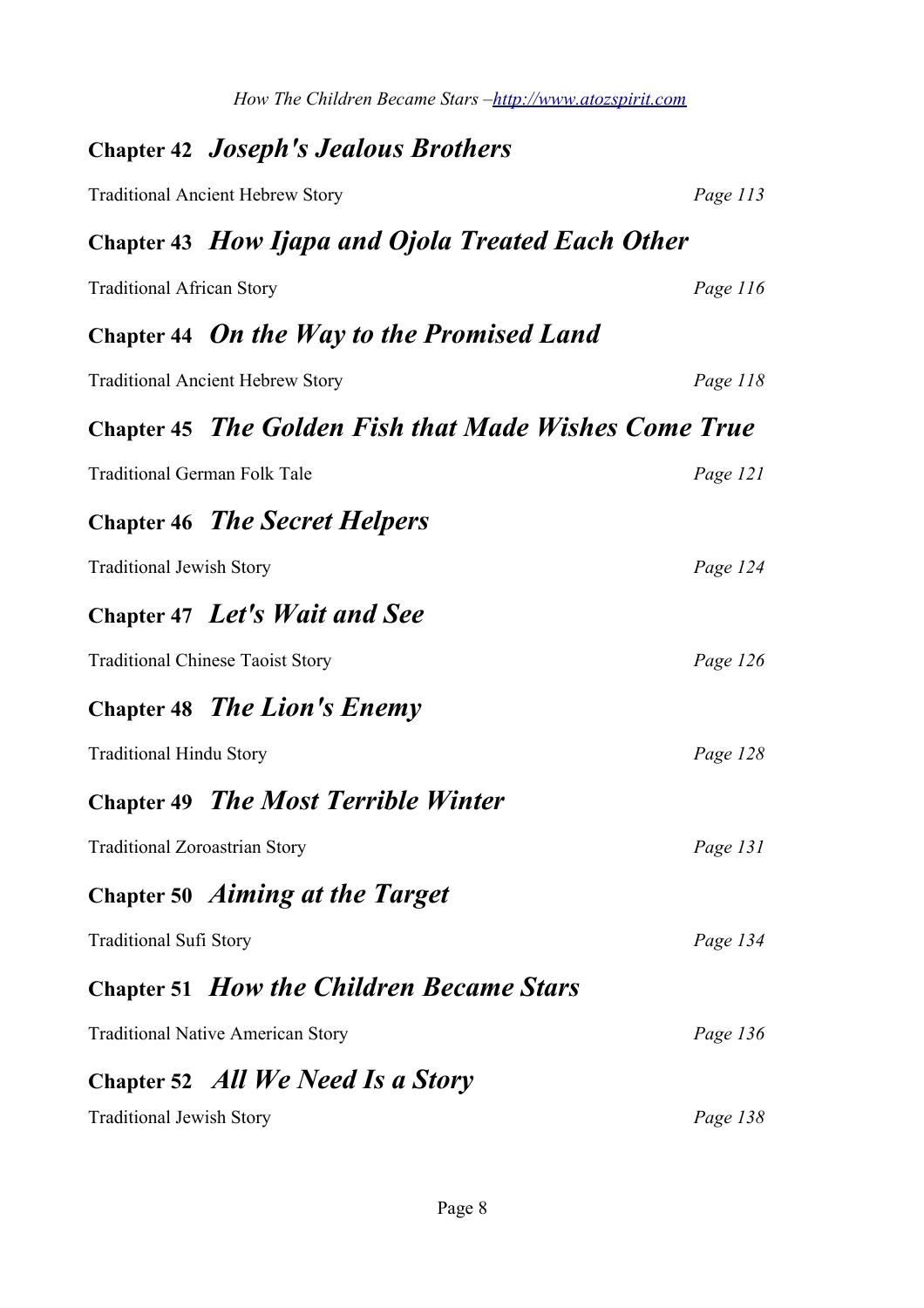

**+** 

### *How Turtle Helped Make the Earth*

In the beginning, everything was dark. There was no sun, no moon, no stars in the sky. There was water everywhere and it was running very fast.

Two creatures came from the north on a small boat *—* Turtle and his friend. Then a rope made with feathers came down from the sky and, climbing down the rope, came Begins-the-Earth.



He went right over to the boat and stepped in. His face was covered and could not be seen, but his body was bright like the sun.

Turtle asked, "Brother, can you make some dry land for me, so I can come out of the water sometimes?"

Begins-the-Earth turned to Turtle and said, "You want dry land; where am I going to get earth to make dry land?"

So turtle spoke up. "Tie a rock to my left arm. Then I'll dive down to the bottom of the water and get some." Turtle jumped into the deep water.

Turtle was down at the bottom of the water for six years. When Turtle finally came to the surface, all the earth he had gathered had been washed away by the water. He had just a little bit left under his nails.

Begins-the-Earth took a stone knife and scraped this little bit of earth from under Turtle's nails. Then he put it in his hand and rolled it into a ball the size of a pebble.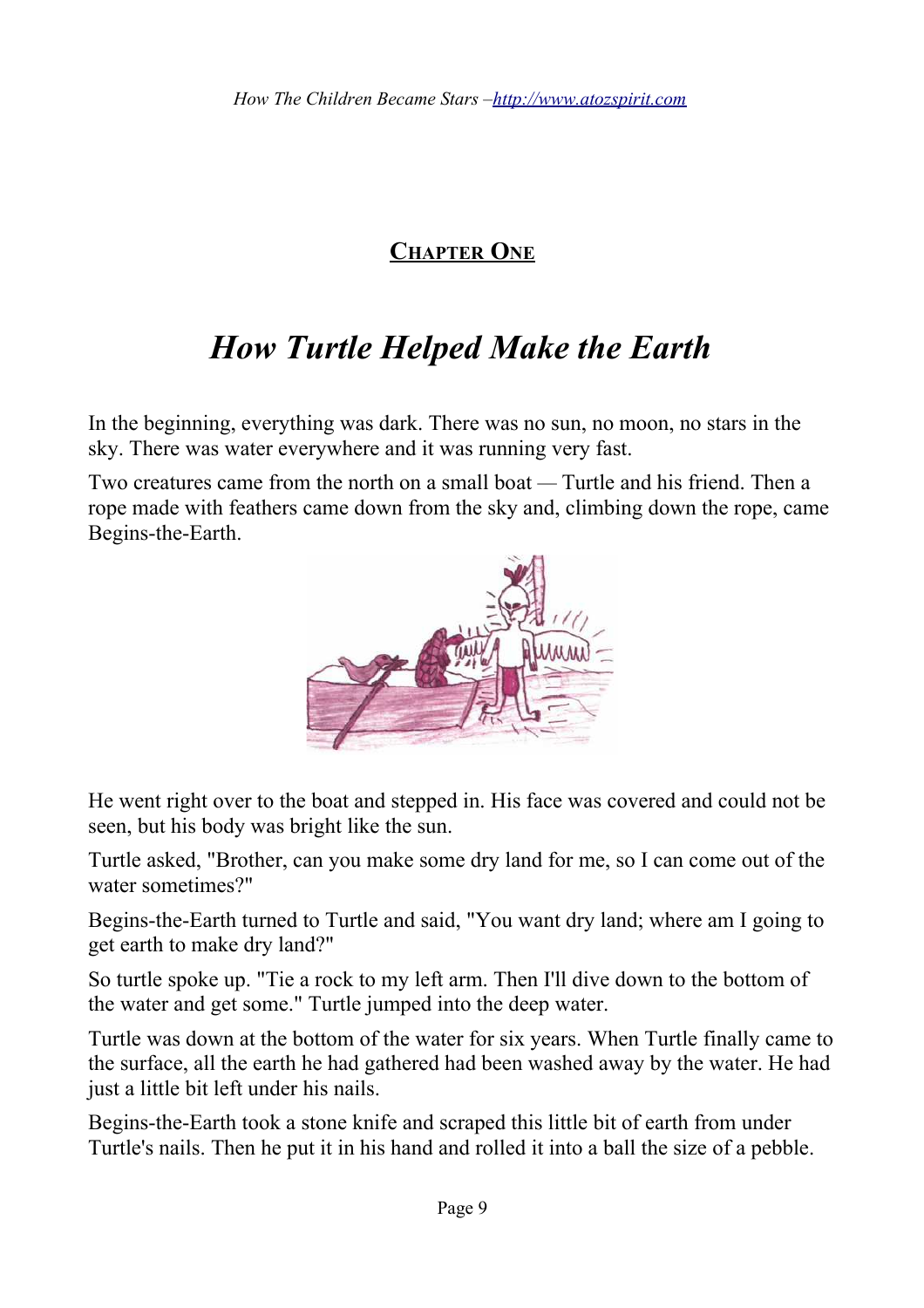Begins-the-Earth kept looking at the pebble. Four times he looked at it and in that time the ball had grown to be as big as the world.

The earth was now dry land and there were big mountains all around. That is how Turtle dove into the water and helped make the earth.

**- Traditional Native American Story**

**★**

## *How Turtle Helped Make the Earth*

#### *Sharing Activities*

 $\Box$  Together go outside, touch the earth, and scoop up a handful of earth. Put all the earth together in one bowl or flower pot. Plant a few quick-growing seeds (wheat, alfalfa, or sunflower are excellent) in this earth and water them every day.

 $\Box$  What Turtle did was hard and very courageous. Draw or paint a picture about how Turtle helped make the earth.

 $\Box$  Draw or paint a picture about something you've done that was difficult or courageous.

 $\Box$  Turtle helped make the earth by making an extra special effort. Think about one thing you can do to make an extra special effort to help someone today.

 $\Box$  When your seeds have fully sprouted, share what you most enjoyed about helping things to grow in the earth.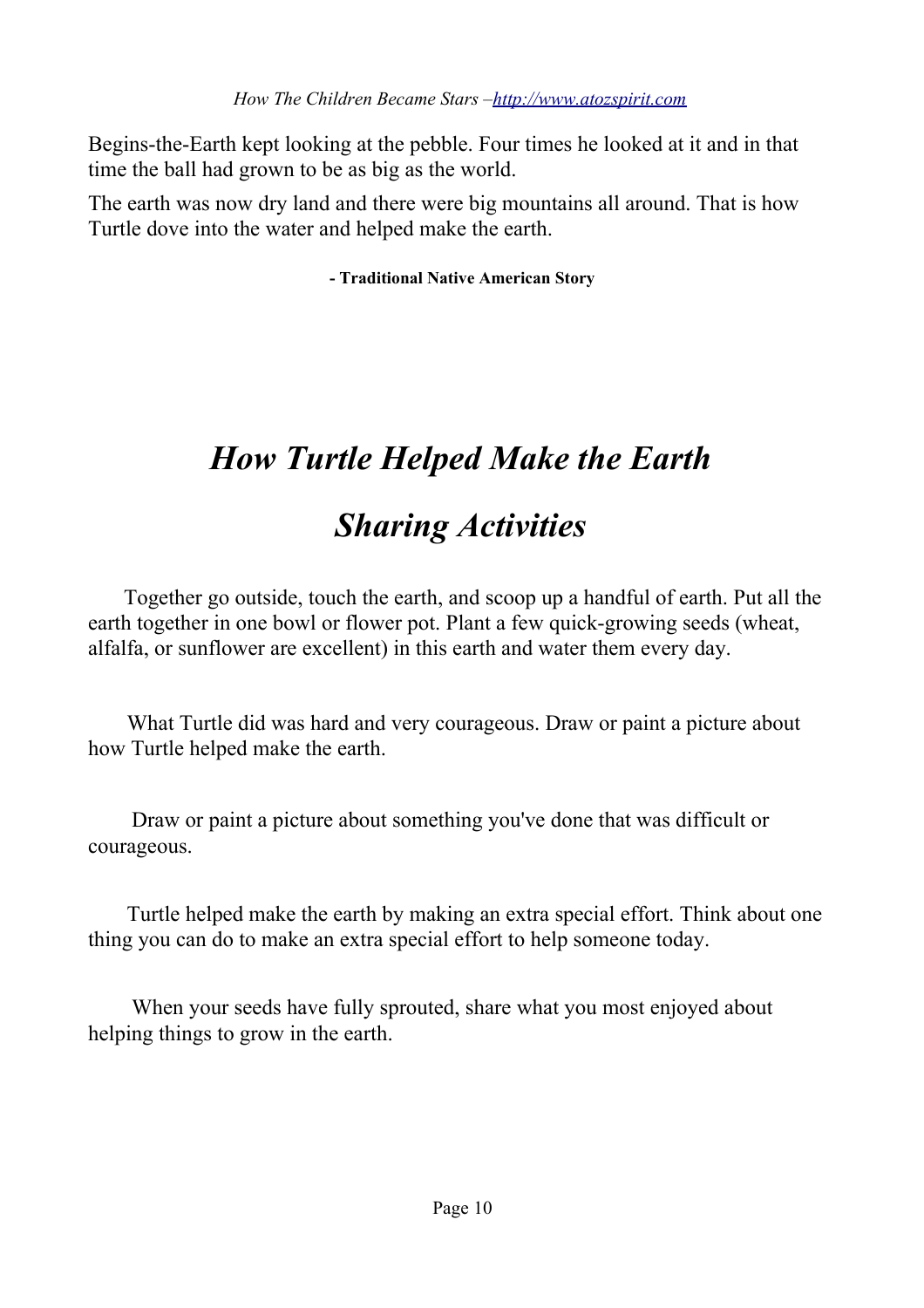#### **CHAPTER TWO**

#### *Bamapama's New Dream*

Long, long ago, in the time called Dreamtime, there was a man named Bamapama who everyone thought was crazy. Bamapama and all the people lived under the earth where the sun stayed in one place all day long. It never went down and it was always very hot.

Bamapama decided to come up to the surface of the earth. "I'll go hunting," he said. When he got up to the top, he saw a big kangaroo. Bamapama started chasing it, but he couldn't get close enough to throw his spear.



The kangaroo hopped away to the west and Bamapama followed. The day was long and the sun was going down farther and farther in the sky. The kangaroo stopped hopping and Bamapama caught up to it. He was about to throw the spear when the sun disappeared. It was now dark.

Bamapama had never seen the night before. Where he lived it was always light. He became very frightened and started to cry. He climbed a tree to see if he could find light high above, but it was dark there, too. So he climbed down the tree and fell asleep.

When he woke up the next day, it was morning and the sky was light again. Bamapama was full of joy. Looking at the sun, he said, "Here they sleep at night and rise with the sun. This is a good way to live."

Bamapama went back home and everyone wanted to know where he had been. He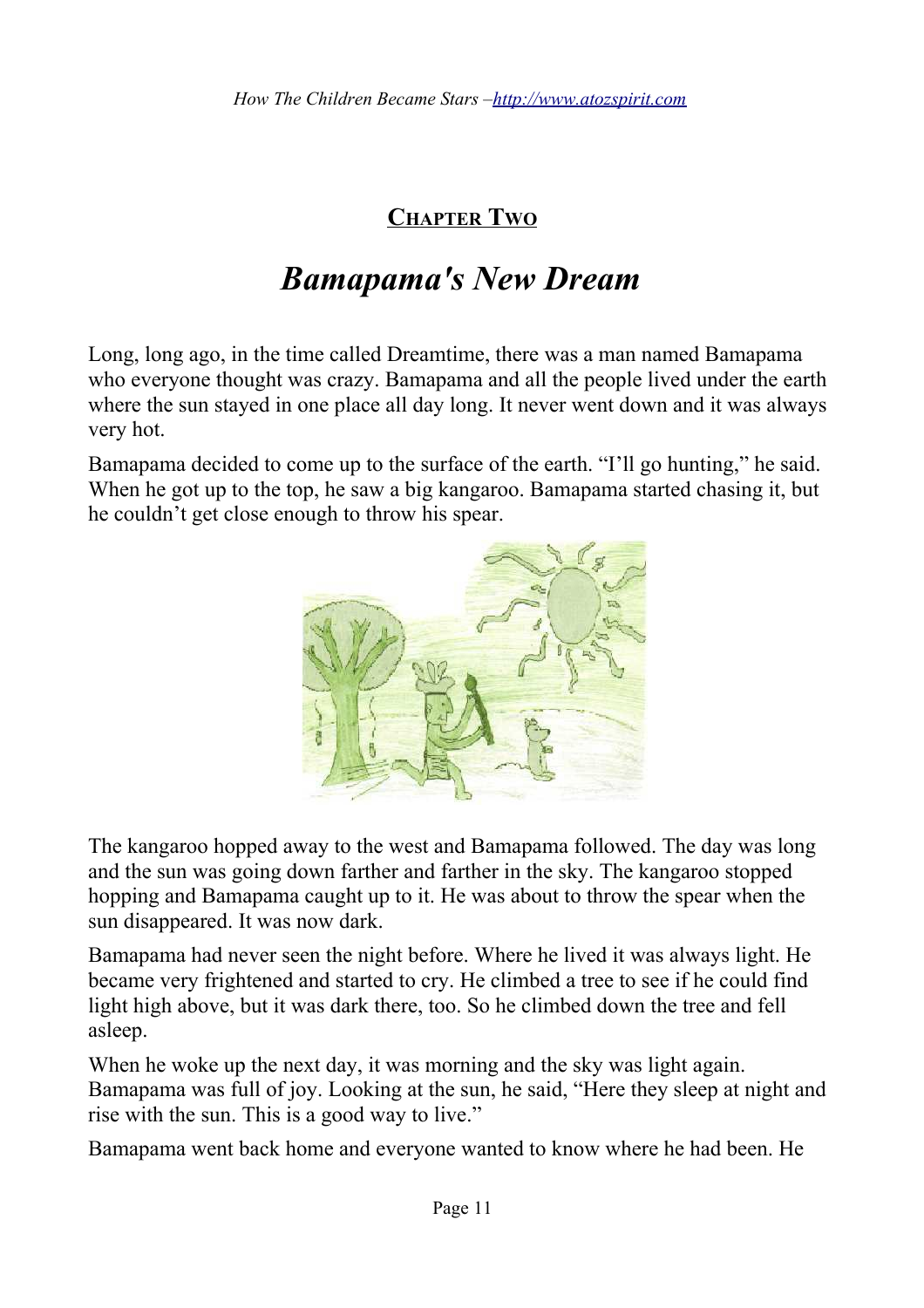told them all about chasing the kangaroo, the setting of the sun, and how when he woke up from the dark night, it was light in the sky once more. "It's very different up there, but it's a better place for us. Come and see," he said.

The people agreed and Bamapama led them to the surface of the earth. When the darkness came, the people were frightened, and like Bamapama had done, they all rushed to climb up the tallest trees. But Bamapama called out to them, "Don't be scared! Everything will be alright!" and the people came down and slept.

The sun rose the next morning and the people stretched out in its warm rays. They said, "Crazy Bamapama was right after all. This is much better than living under the earth where it is always so hot. Here if we get cold we can get wood from the trees and make a fire. Let's stay."

So Bamapama and all the people chose to forever live with the kangaroos in a new place on the earth.

**- Traditional Aboriginal Story of Australia**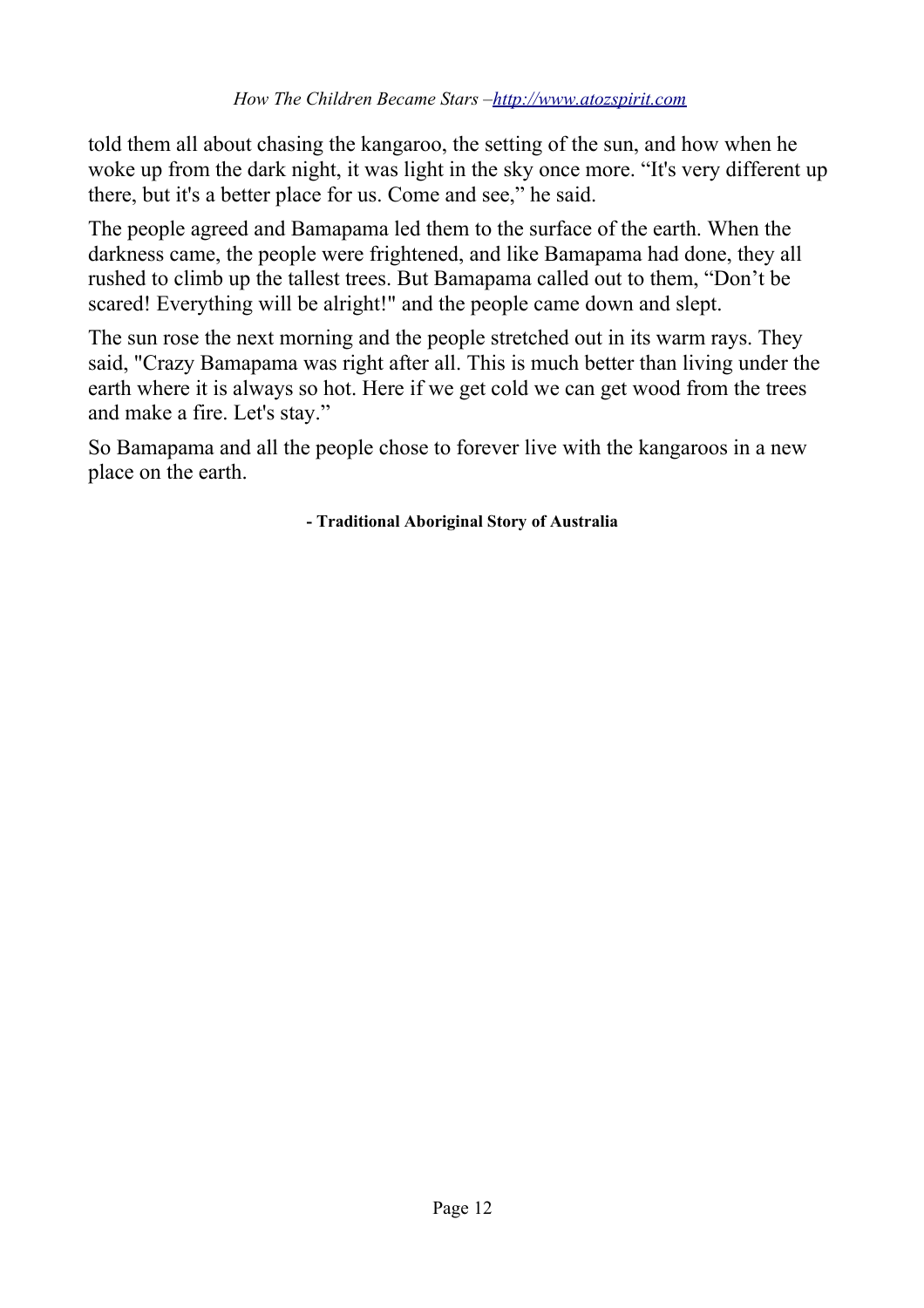### *Bamapama's New Dream*

### *Sharing Activities*

 $\Box$  Imagine you were like Bamapama and had never seen the dark of night or the stars shining. How would you feel when you first saw them?

 $\Box$  The next time you go outside, take a good look around you. Think about three things you never noticed before and share them with your friends and family.

 $\Box$  Imagine some new place, school, or country you may go to in the future. Write or draw how you feel about going there.

 $\Box$  Imagine your friends have never seen flowers before. Draw or paint a picture of what they will see.

 $\Box$  Draw or paint a picture of Bamapama and all the people living on the earth at the end of the story.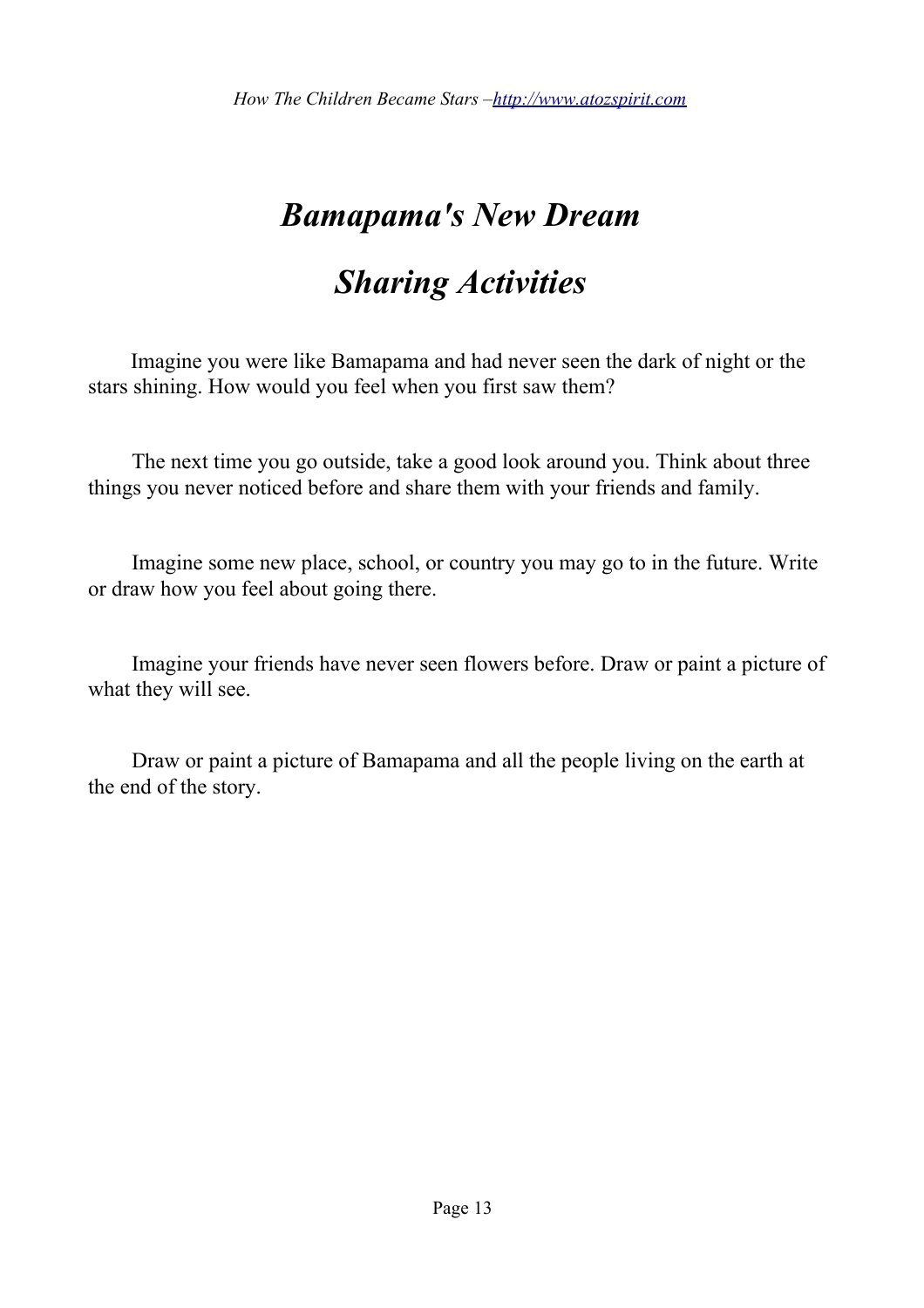#### **CHAPTER THREE**

#### *When the Birds Became Friends*

When the birds first flew in the sky, they were not friends. One bird would say to another, "I am better than you," and soon they would start to shout and fight.

But one day, the Pheasant met the Crow and just didn't feel like arguing. So, instead of picking a fight, the Pheasant said, "Crow, you are better than me."

The Crow was very surprised and very happy to hear what the Pheasant said. So, to be polite, he answered, "No, Pheasant. You are a better bird than I am."

And they sat down together on a tree branch and began to talk. After a while, the Pheasant said, "Crow, I like being with you."



"I like you too, Pheasant," the Crow said, and they decided to live together in a big tree.

The longer they stayed together, the more the two birds liked each other, and the more they treated each other with kindness. All the other birds saw how the Pheasant and the Crow stayed together and didn't yell or fight.

Finally, some of the birds decided to see if the Pheasant and Crow really were friends. When the Crow was away, they came and asked the Pheasant, "Why do you stay with that awful crow?"

"You shouldn't say such things," the Pheasant told them. "The Crow is a better bird than I am and he kindly lets me live with him in this tree."

The next day the Pheasant was away and the troublesome birds came to see the Crow.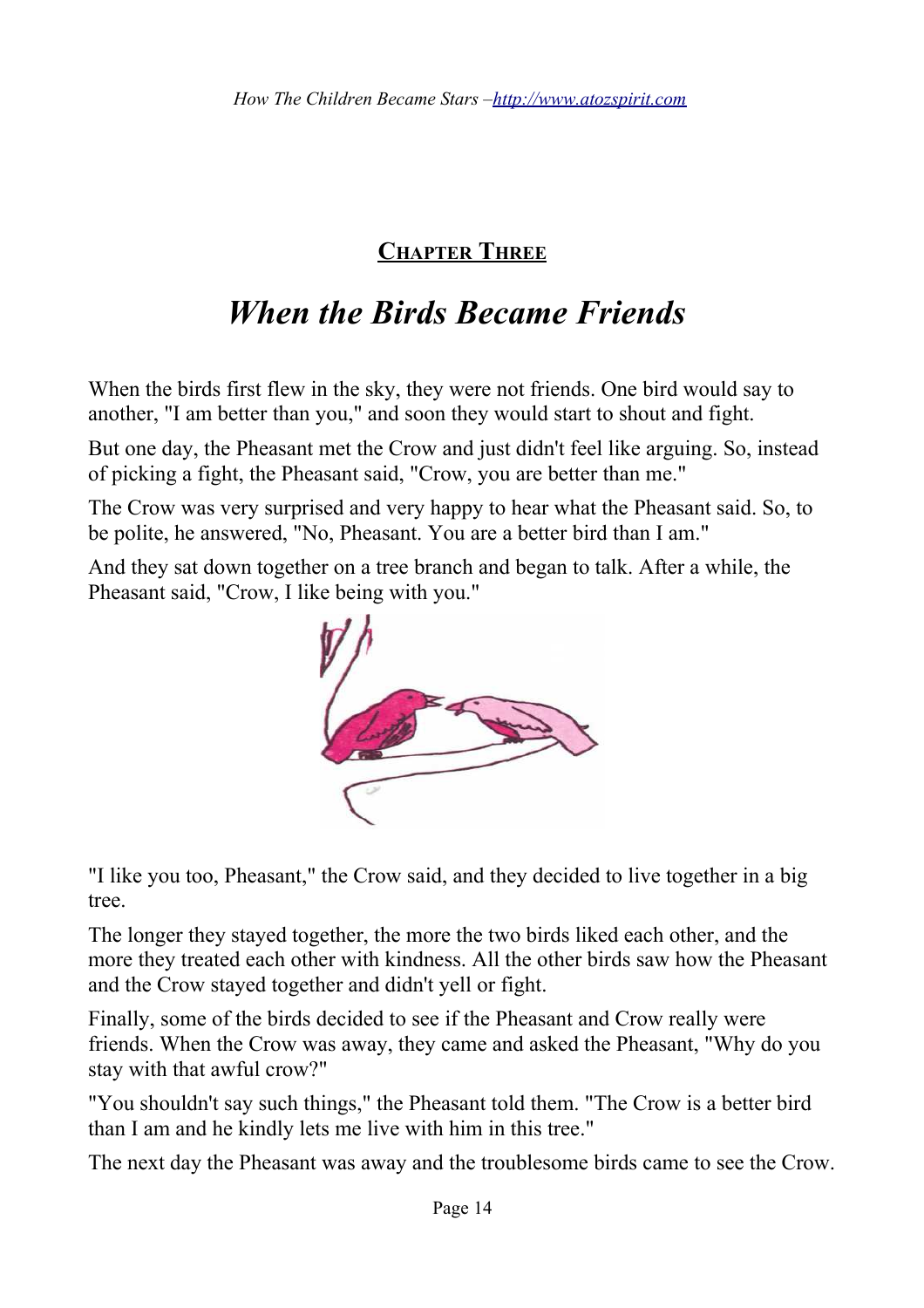*How The Children Became Stars [–http://www.atozspirit.com](http://www.atozspirit.com/)*

"Crow," they asked him, "why do you stay with that awful Pheasant?"

"Please don't say that," said the Crow. "The Pheasant is a better bird than I am and he kindly lets me live with him in this tree." The birds saw that the Pheasant and the Crow really did care about each other. They said to themselves, "Instead of fighting, why can't we be like the Pheasant and the Crow?"

And from then on, all the birds knew how to become friends.

**- Traditional Buddhist Story**

**★**

### *When the Birds Became Friends*

### *Sharing Activities*

 $\Box$  Is there someone (or some animal) you just don't like? Write that person or animal's name on a piece of paper. Write or draw what you think you don't like about that person or animal.

 $\Box$  On that same piece of paper, write or draw one thing you do like about that person or animal. Make it really big.

 $\Box$  Still on that same paper, write one bad thing you have thought about that person or animal. If you have said something bad about them or hurt them, write that down, too.

 $\Box$  Now share your paper with a friend that you sometimes argue with. Tell her or him why you're happy to be friends.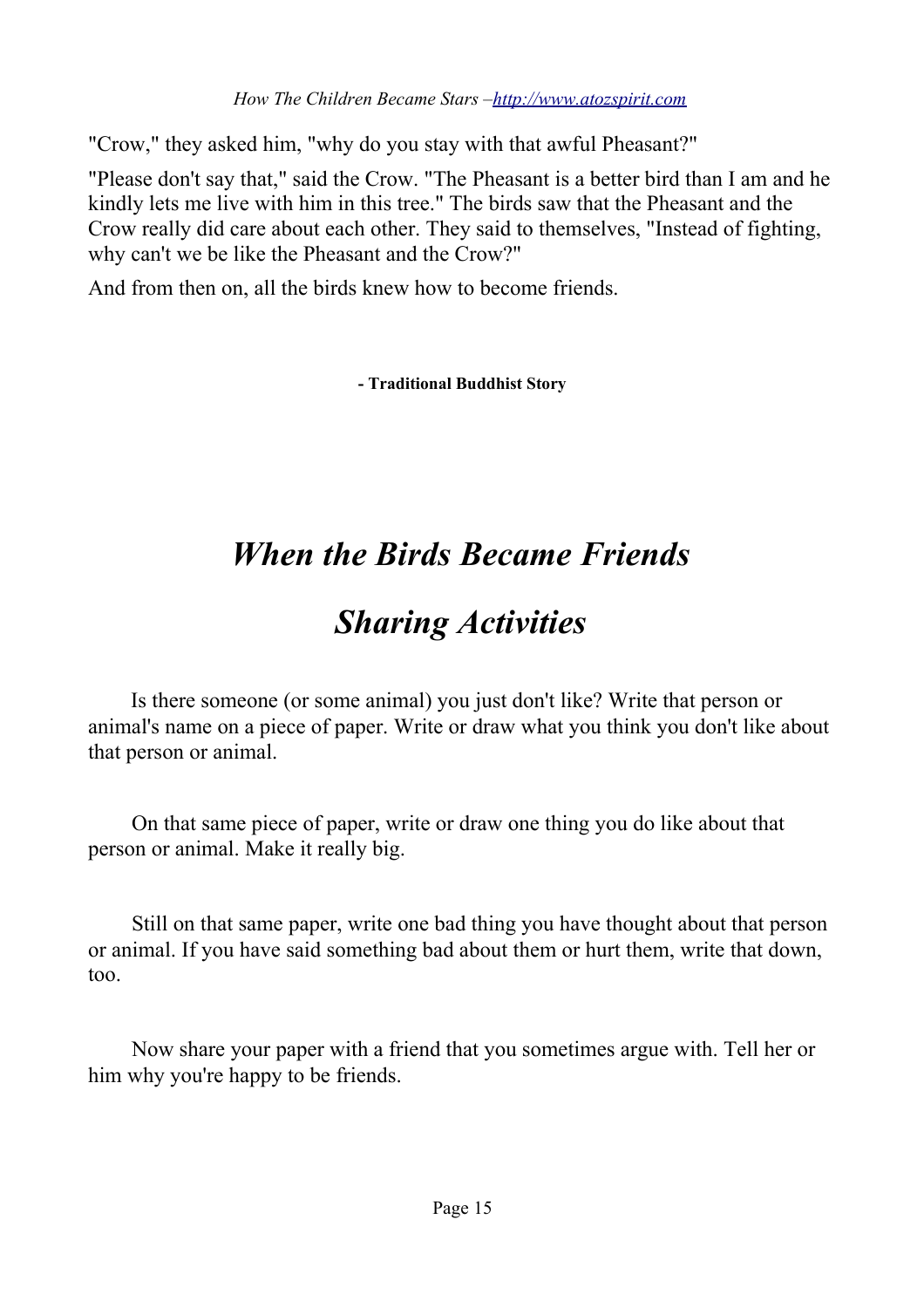#### **CHAPTER FOUR**

#### *A Big Piece of the Sky*

There was a time when people did not have to plant seeds and harvest food to eat. The children did not have to carry water and wood for the cook-fires. When people got hungry they just reached up to the sky, broke off a piece, and ate it. The sky tasted very good.



The king of this land was called the Oba and he and all his people celebrated many festivals with drumming, dancing, and eating. But the sky was starting to get angry because people took far more than they could eat. They threw the leftover sky into big heaps of garbage.

One morning the sky, instead of shining brightly, became dark. Great clouds covered the Oba's palace and the sky called out, "Oba! I am warning you. If your people keep wasting my gifts, the sky will not be there for them to eat anymore."

Oba was very afraid and he sent messengers to tell everyone. All the people *—* the children, too *—* were warned to eat the sky only when they were hungry.

And for a long while that is what they did. Then came the time of the great festival. The best dancers, even the Oba himself, danced and celebrated for many days. The Oba watched so that nobody took more than they could eat.

But on the very last night of the festival a woman named Adese and her husband Otolo came to the Oba's to celebrate. Adese was the kind of person who always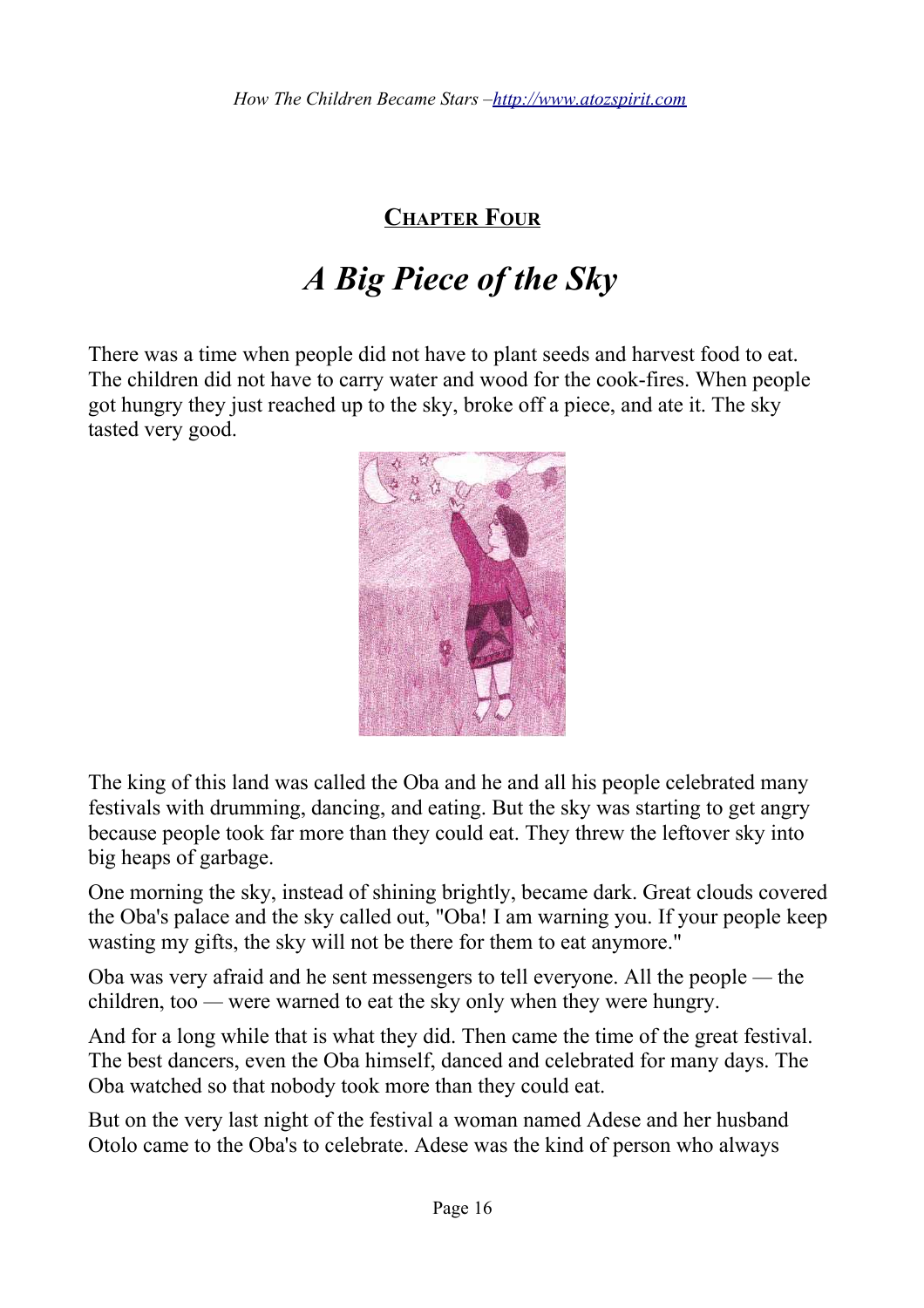wanted more. She wore so many heavy coral necklaces she could hardly walk. Still, she wished to get more of them. And Adese really loved to eat.

Adese had a great time at the Oba's palace and went home with Otolo. "How wonderful it was," she thought, "the drumming and dancing, the beautiful clothes, and especially the food were all wonderful!" Remembering how delicious the sky had tasted, Adese had to have more. She reached up and took a huge piece of sky.

But it was so big, and Adese was already so full, she could only finish part of it. She just could not swallow one more bite.

"What have I done?" Adese shouted. "Otolo, come here. I must not throw away any of the sky. You eat it." Otolo tried, but he was too full. All the children were called but they had been to a party and were too stuffed to take more than a few very small bites.

The neighbors and all the villagers came, but Adese was still left with a big piece of sky on her hands. Finally she said, "What does one more piece matter anyway?" She threw it on the garbage pile behind her house and then buried the entire heap until it was completely hidden from sight.

Suddenly there was a great sound of thunder that shook the earth. Lightning flashed above the Oba's palace but no rain fell. "Oba! Mighty One!" the sky called with a great loud voice. "Your people have not been respectful. Now I am leaving and going far away."

"What will we eat? How will the people live?" the Oba cried out.

"All of you must learn to work the land and hunt for food," the sky answered. "Maybe then you will learn not to waste the gifts offered to you."

And from that day on all the people worked to have food to eat and the sky was far, far away just as it is today.

**- Traditional African Story**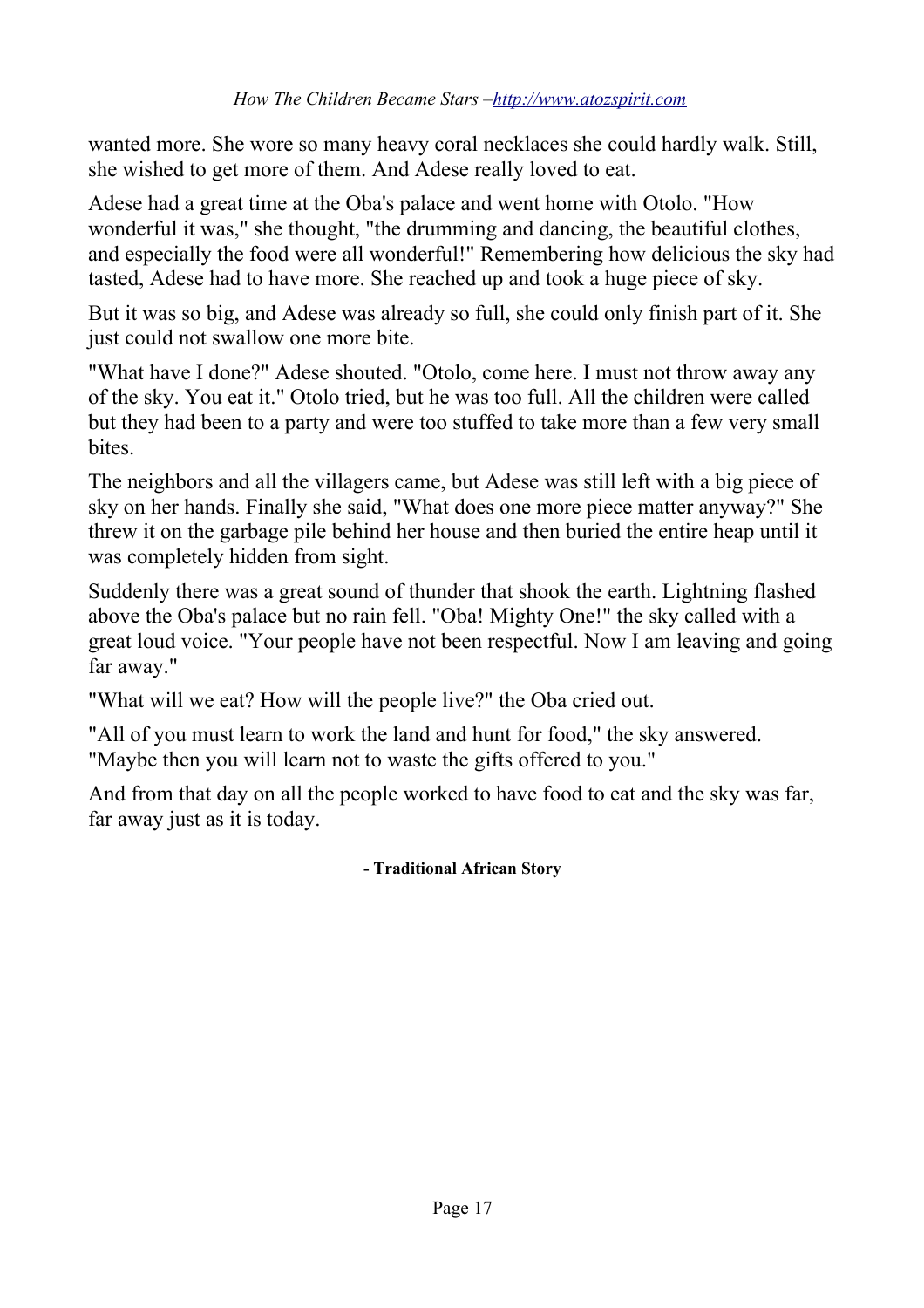**【** 

### *A Big Piece of the Sky*

### *Sharing Activities*

 $\Box$  Imagine you're the sky. Is there anything you're angry about that someone in your family is wasting?

 $\Box$  Draw or paint a picture of the big pieces of sky on Adese's garbage pile. Why do you think Adese tried to hide what she had done?

 $\Box$  Ask yourself, "What are my favorite things to eat or drink?" Pick one, and just for today, don't have any of it.

 $\Box$  If you see any garbage on the street or on the ground anywhere today, stop to pick it up and throw it out in a proper place.

 $\Box$  Go through your stuff. If you find something you don't need or have too much of, give it away to someone else.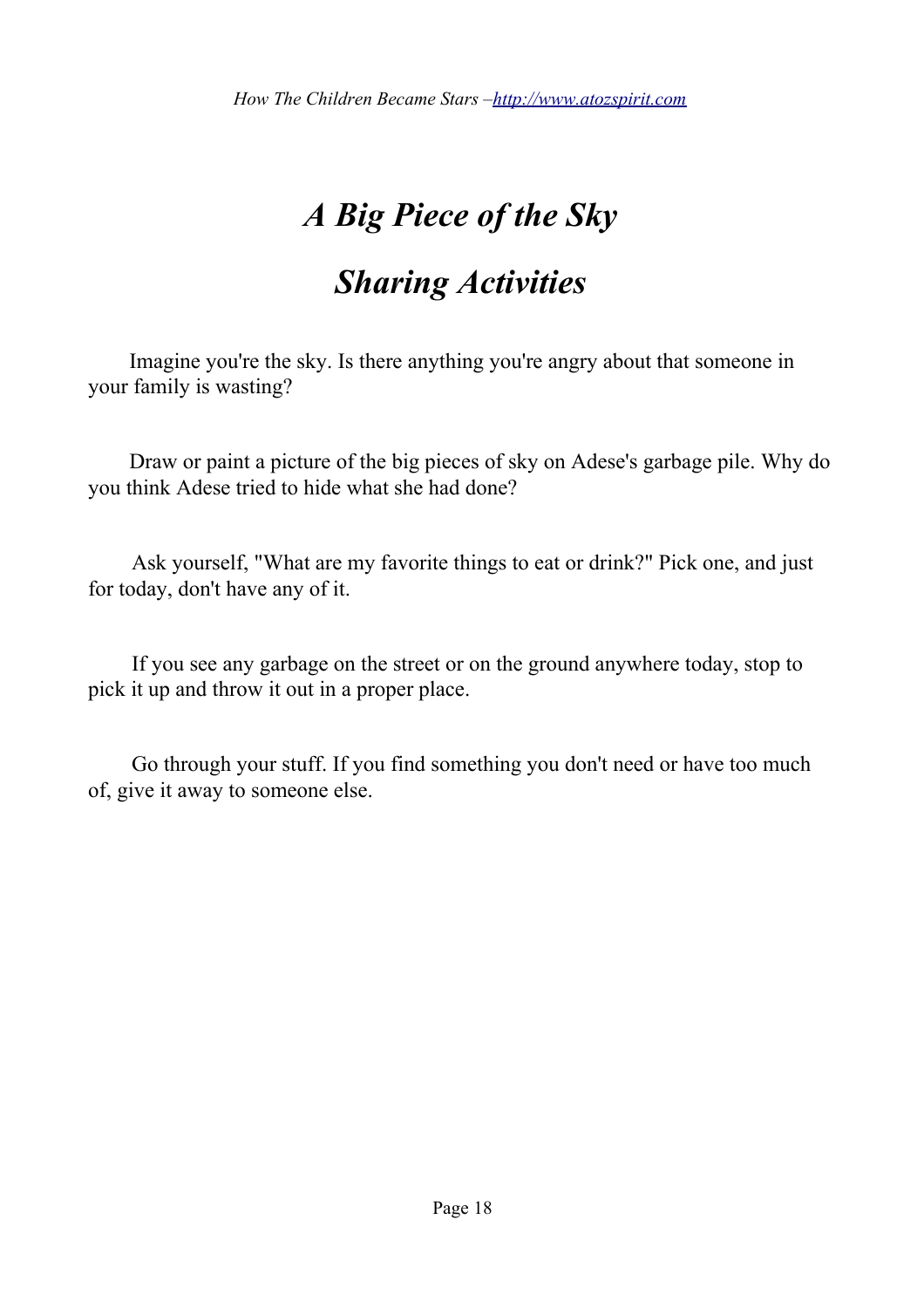#### **CHAPTER FIVE**

### *The Little Fish and the Snake Bully*

Once there lived in the sacred River Ganges of India a big water snake. He used to hide underneath a rock and look for a fish swimming by. Then the snake would dart out from under the rock, grab the fish in its mouth, and eat it. The snake always took the fish by surprise and always got to eat it.

One day when the snake was swimming in the river, he saw a big school of very small fish eating their meal together. "How fortunate I am today!" the snake said to himself. "I have so many fish right here for me to eat."

And the snake opened his mouth very wide and swam into the middle of all the fish. He was expecting to catch the fish as easily as he usually did. "I'm going to eat them all up," the snake said.

But before he could eat even one of them, the whole school of fish surrounded the snake and started biting him. They bit the snake from head to tail and made him bleed all over.

The snake was afraid that the tiny fish would end up killing him, so he swam away as quickly as he could to the riverbank.

The snake was in great pain and lay down to rest. Near him, he saw a big green frog who was lying on a rock and getting warm in the afternoon sun.

The snake called out, "My dear sir, just look at what those fish did to me! Does it seem right to you that they should attack me in such a way?"

The big green frog looked at the bloody snake and croaked out in reply, "You are used to sneaking up on the fish one at a time and eating them up. Now you thought you could gobble them up all at once by swimming among them.

"You are just a bully, but you found out that together the fish are stronger than you. Now they have gotten the better of you!"

#### **- Traditional Buddhist Story**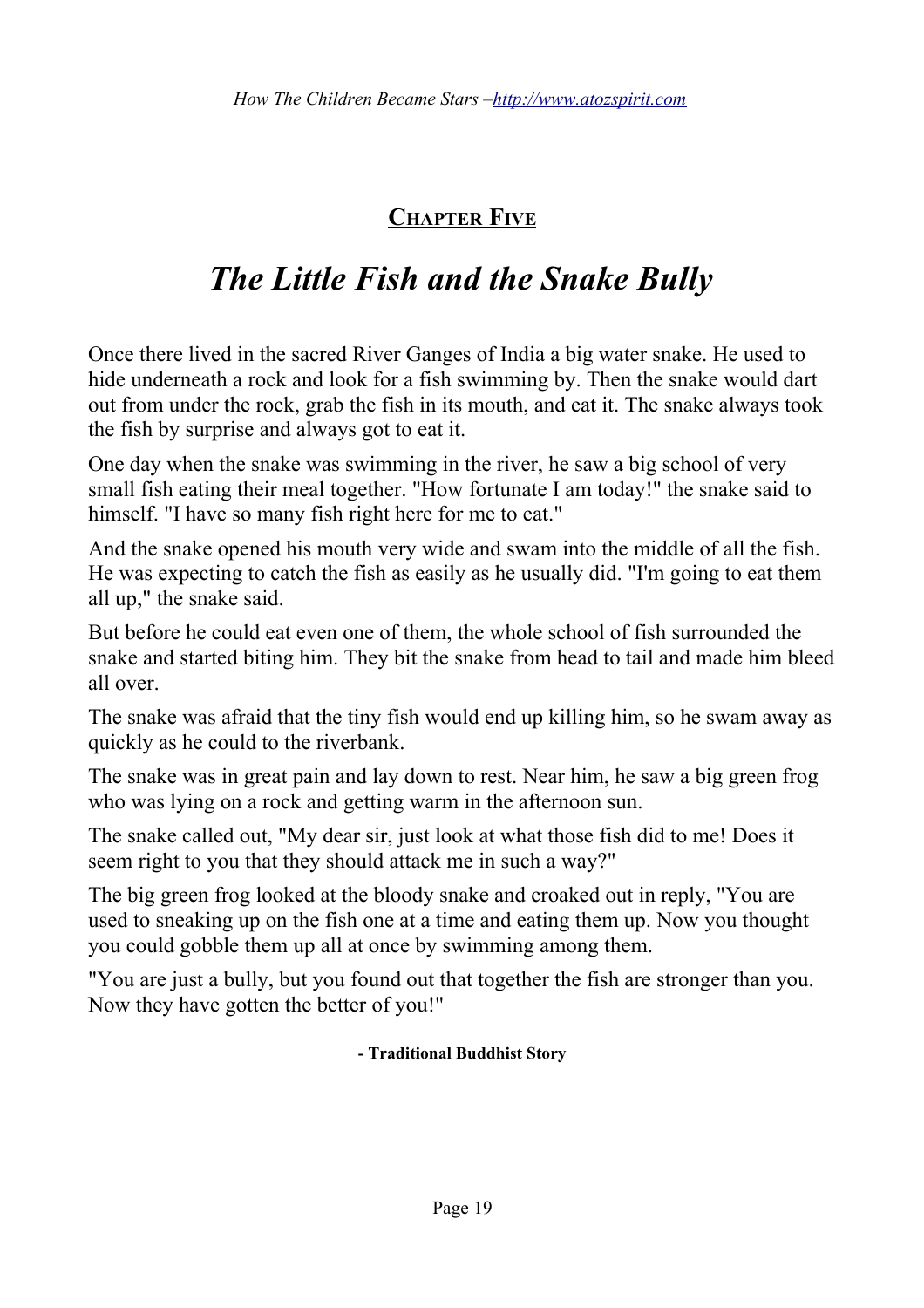# *The Little Fish and the Snake Bully*

#### *Sharing Activities*

■ Draw or paint a picture of the snake. If you were a fish swimming alone, would the snake scare you? Tell a story about how someone tried to bully you.

 $\Box$  Pretend you are a fish that somehow got away from the snake. What would you do? Imagine you were a friend of the fish that got away. What would you do when you heard about what the snake was doing?

 $\Box$  Think about what the frog said. Do you think the snake agreed with him? Do you think the fish all agreed with him?

■ Do something today — moving something big and heavy, for example — that only a whole group of you can do together.

 $\Box$  Draw or paint a picture of how you would like to see the fish and the snake getting along at the end of the story.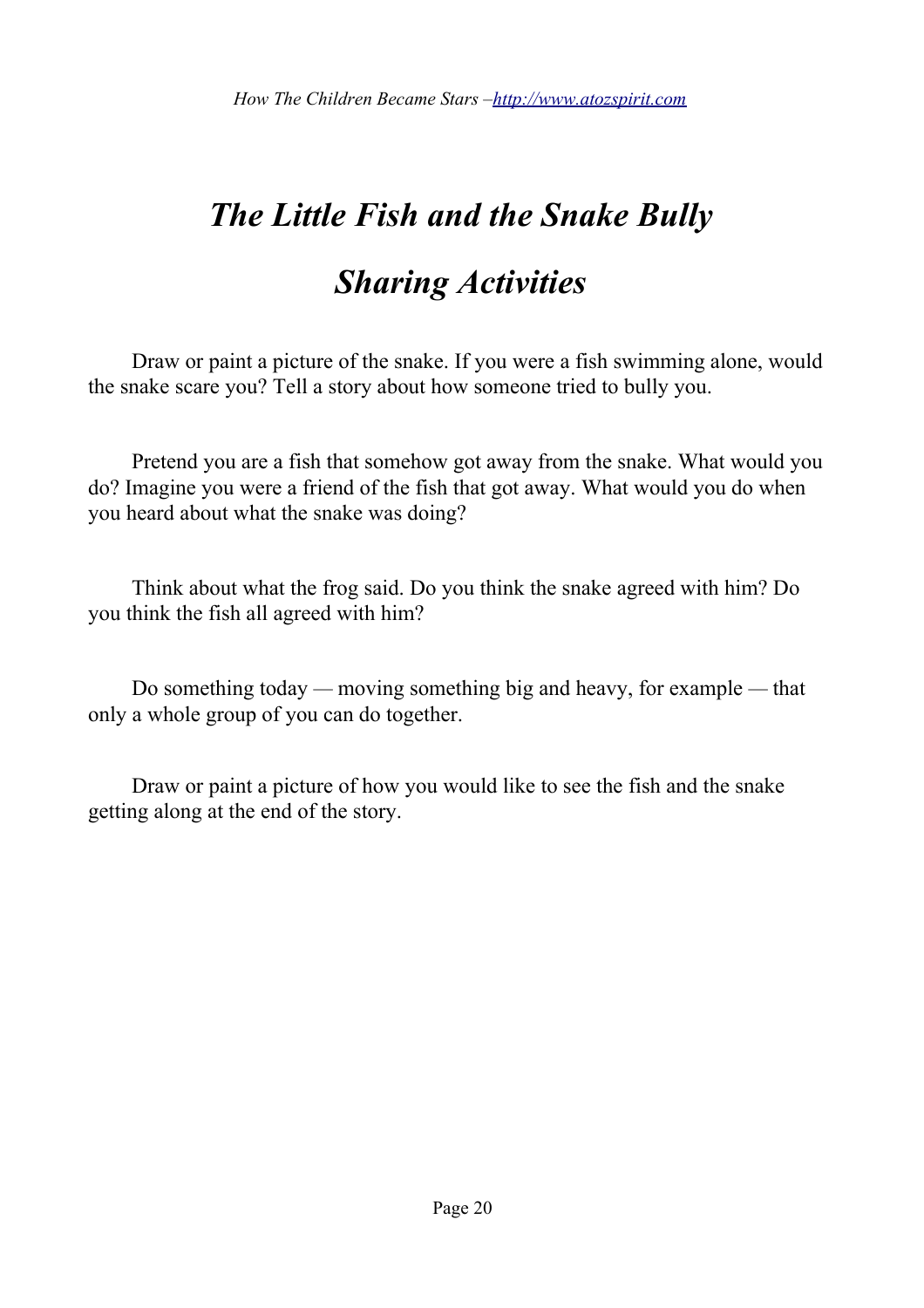#### **CHAPTER SIX**

### *King David and the Spider*

When King David was still a boy watching over his father's sheep, he often came upon spiders' webs strung across tree branches and shining in the sun. David thought the spiders were wonderful to weave such webs, but he could see no use for them.

David decided to ask God about it. Why, O Creator of the world, did you make spiders? You can't even wear their webs as clothing!



God answered David, "A day will come when you will need the work of this creature. Then you will thank me."

David grew up and became a courageous warrior. He defeated the giant Goliath and many enemies of the people of Israel. He married King Saul's daughter and the people adored him as the greatest man in the land.

But King Saul became jealous and afraid of David, and, in a fit of anger, sent his soldiers to kill him. David ran away to the wilderness until it would be safe to return. He hoped King Saul would quickly calm down and call off his soldiers, but they kept chasing him.

At last, the soldiers were very close. David ran into a cave to hide. He heard the footsteps of the men and knew that they would soon find him. David was so afraid his bones shook and hurt.

Then David saw a big spider at the front of the cave. Very quickly, it was spinning a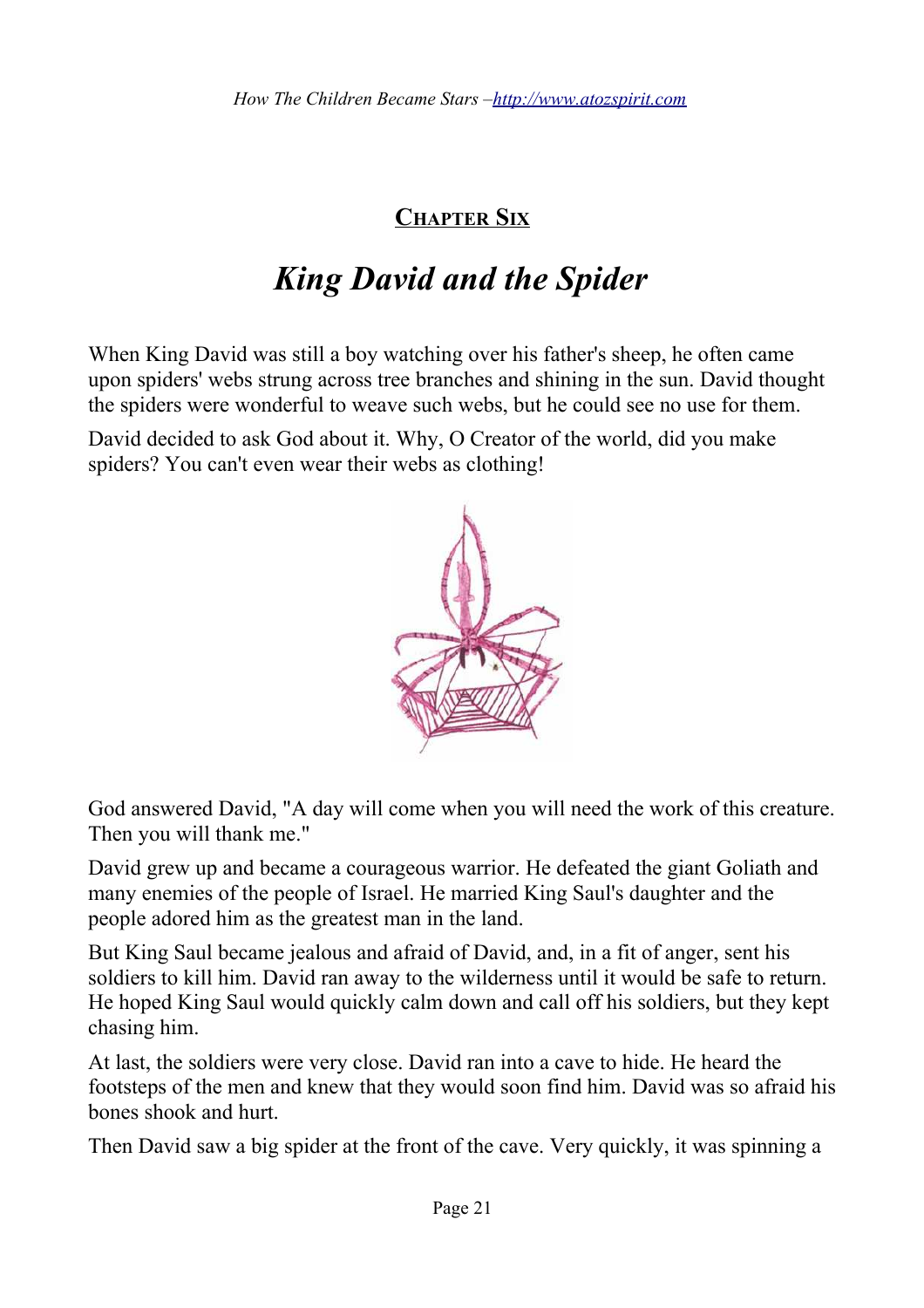web all the way across the opening. Just before the soldiers came up to the cave, the spider finished the web.

As the men started to enter the cave, they ran straight into it. "Look," they said, "This web is unbroken. If David were here, he'd have torn the web to pieces. He must be hiding somewhere else. Let's go!"

So because of the spider, David's life was saved. David understood that God was wise and thanked God for creating all the creatures, including the spiders.

**- Traditional Jewish Story**

**★**

### *King David and the Spider*

### *Sharing Activities*

 $\Box$  Together, go look at a spider's web. Then draw or paint a picture of both a spider and a web.

 $\Box$  Now imagine you are a spider. Draw or paint a picture of your most wonderful web.

 $\Box$  Tell a story about when you really needed help and someone you didn't expect *—* like the spider *—* ended up helping you.

 $\Box$  Name three other animals than spiders. What are you grateful for about them?

 $\Box$  The spider's gift is making webs. What's one special gift you have?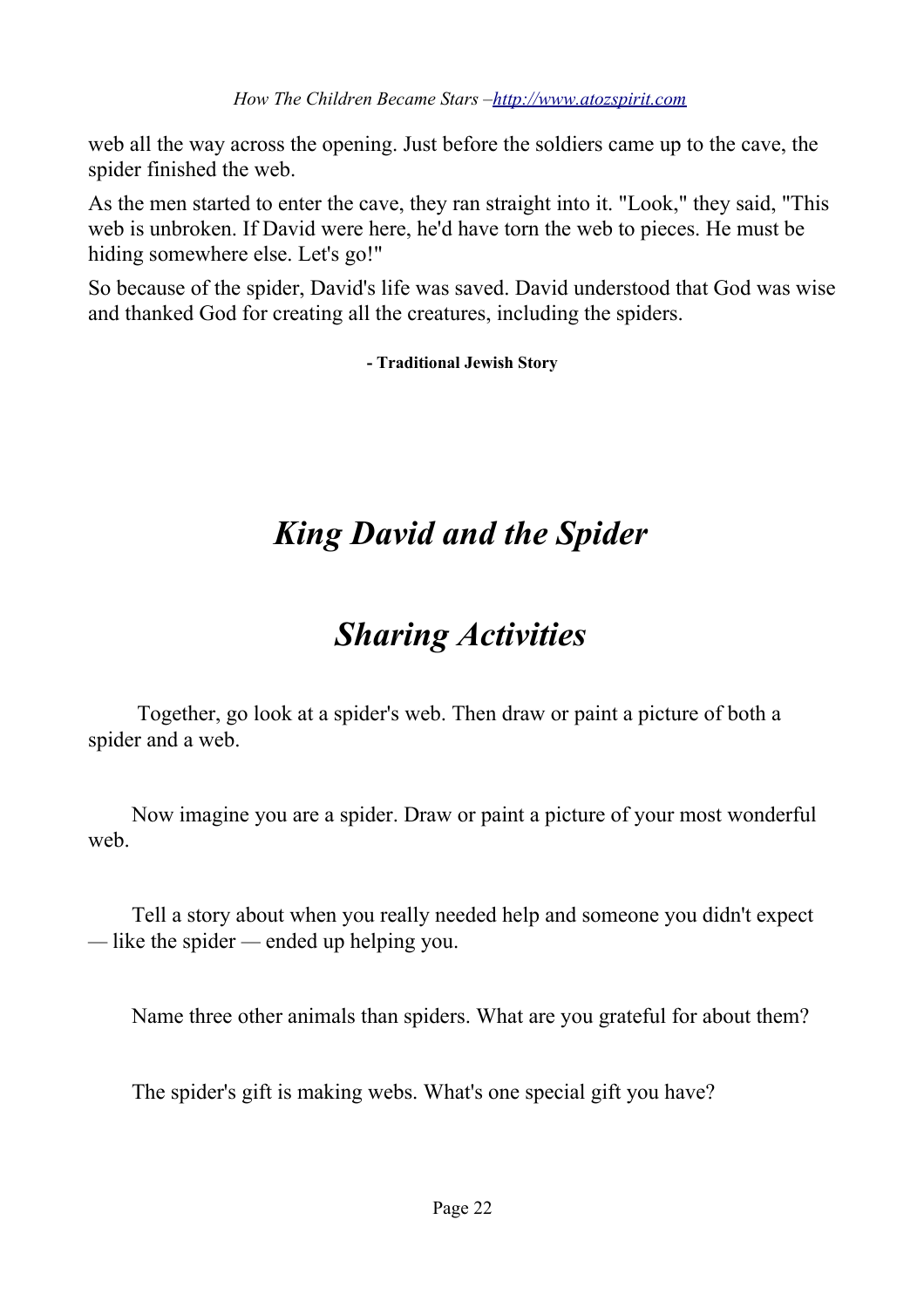#### **CHAPTER SEVEN**

#### *There's a Time for Everything*

Long ago in China everyone in a family had something important to do. It was the same in heaven, and when things were done properly, all went well.

One day the old ruler of heaven was called on business to a faraway part of the realm. He could not attend to his regular duties, so before he left he told the old mother of heaven, "I'm going to be away for three days. Now it's up to you to look after things on the earth. Just remember that all you need to do is to grant whatever wishes you hear people make."

The old mother of heaven happily agreed. "What a pleasant assignment to have," she thought, and with that, she left the palace, climbed on a cloud, and traveled until she came to a big river.

Just at that moment, a sailor on a boat looked up and said, "If only there were a strong wind. Then I could sail whenever I wanted!" The old mother of heaven immediately commanded the wind to blow and continued on her way.

In a little while, she was passing a large pear orchard when she heard someone crying to the heavens, "Please stop this terrible wind. If it keeps blowing, it will knock down all the pears before they are ripe, and we'll have nothing to pick." This was too much to bear for the old mother of heaven and she went back to her palace.

The next morning she mounted the cloud and returned to listen to wishes again. Soon she heard an old farmer saying, "May there be rain sent today. With rain, I can plant my bean seeds and they will grow." So the old mother of heaven made a heavy rain to fall the whole day long.

But in the evening on her way home, she heard a deep sighing voice. "Oh, how I wish the weather would clear up! If this rain doesn't stop, all the ginger I'm trying to dry may end up rotting instead!" The old mother of heaven was overcome with confusion, and once more rode the cloud back to her palace.

On the third day, the old mother of heaven stayed in her room without going out to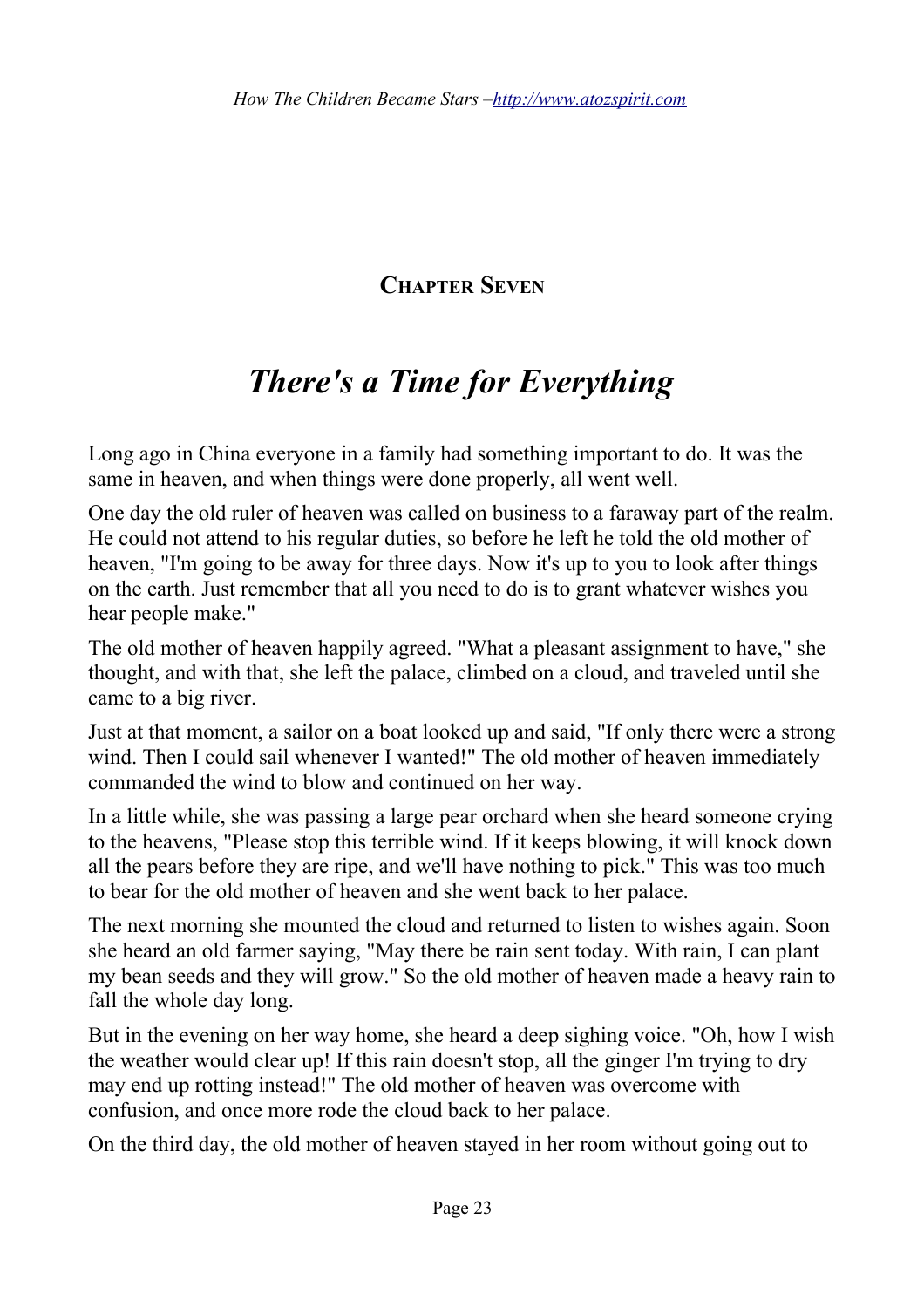hear wishes at all. At last, the old ruler returned from his journey. The old mother of heaven was most sorry about what had happened.

"What could I have done differently?" she asked him. "It isn't really so difficult," the old ruler answered kindly. "In fact, it's rather easy when you've learned the way of things. You just need to send a strong wind over the rivers and a gentle one on the pears. Make it rain in the night for the beans to grow and let the sun shine in the day for the ginger to dry. When all is right with heaven and earth, everyone's good wishes come to be."

The old mother of heaven understood and she smiled once more. "Still," she said, "I only wish you had told me about all this from the very beginning!"

**- Traditional Chinese Story**

### *There's a Time for Everything*

**★**

### *Sharing Activities*

 $\Box$  Imagine you were, like the old mother of heaven, asked to help make people's wishes come true. What would your answer be?

 $\Box$  Draw or paint a picture of yourself on a magical cloud about to go off to grant wishes.

 $\Box$  Share a story about when you tried to do something for the first time and things didn't turn out so well. Did you keep trying?

 $\Box$  Share a story about something you wished for that you didn't get right away.

 $\Box$  If you were the old mother of heaven, what would you do the next time you heard the same wishes? Draw or paint a picture of what it would look like afterward.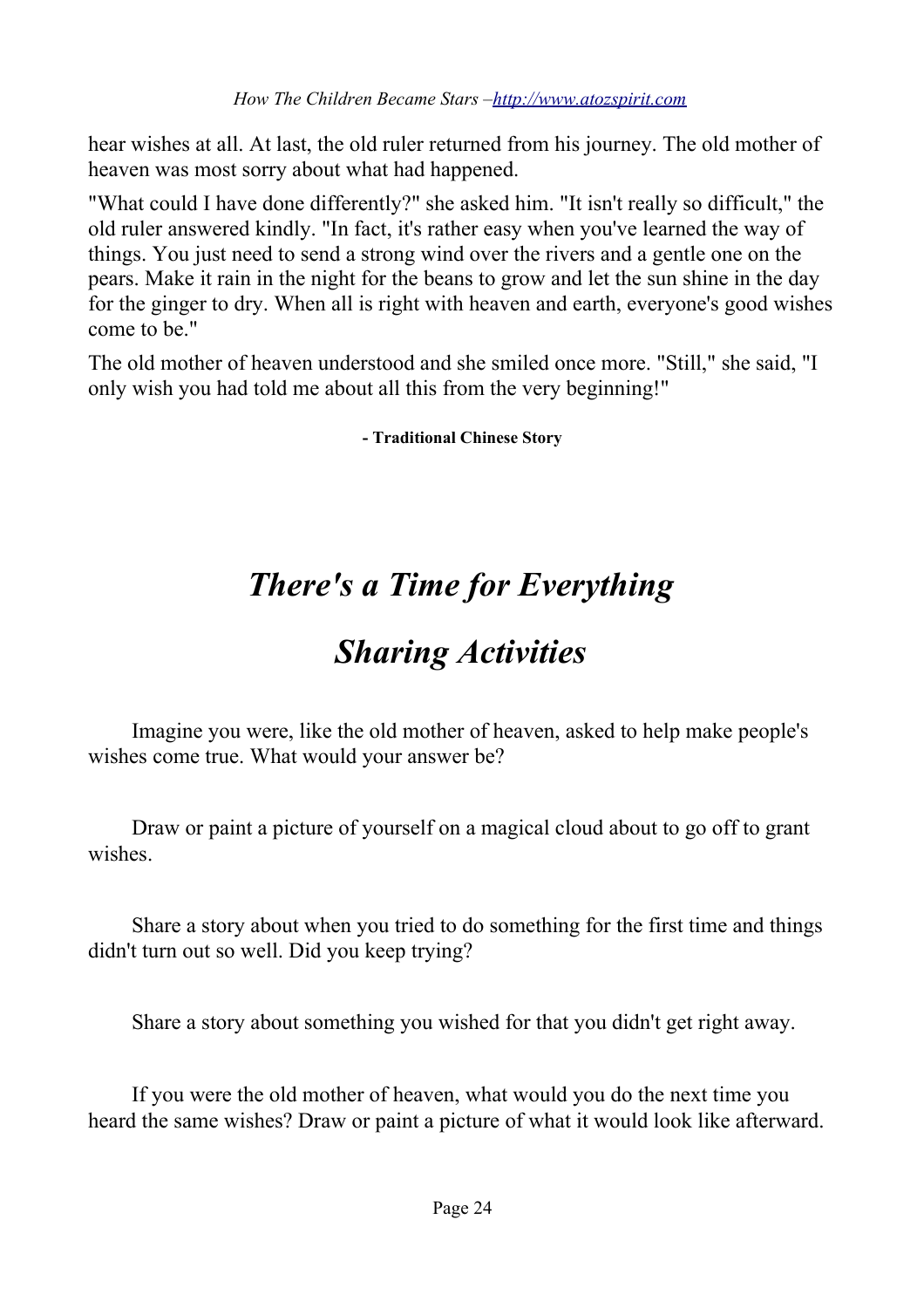#### **CHAPTER EIGHT**

### *The Right Things to Do*

*In Japan, many families thought it was a great honor to have a child accepted as a student by a master teacher. Many stories were told about these great masters and how they taught the students in their care. Here are two of them.*

Master Soyen Shaku was known as one who never wasted a moment. Though he was a tough taskmaster, especially on himself, he allowed his young students to have good long sleeps on hot summer days and this is why.

When Master Soyen Shaku was but a boy of twelve, he had already begun studying the deepest questions about what was right to do in life. He talked to the older monks as if he were a monk himself.

One summer day, while his teacher was away, Soyen became so sleepy in the stuffy air that he couldn't help himself from laying down near the doorway and napping right there in the classroom.



Three hours later, little Soyen suddenly woke up. His master had come back!

But it was too late to move. There he was on the floor and the master was opening the door.

"I beg your pardon," Soyen's master said, as he most carefully stepped over his little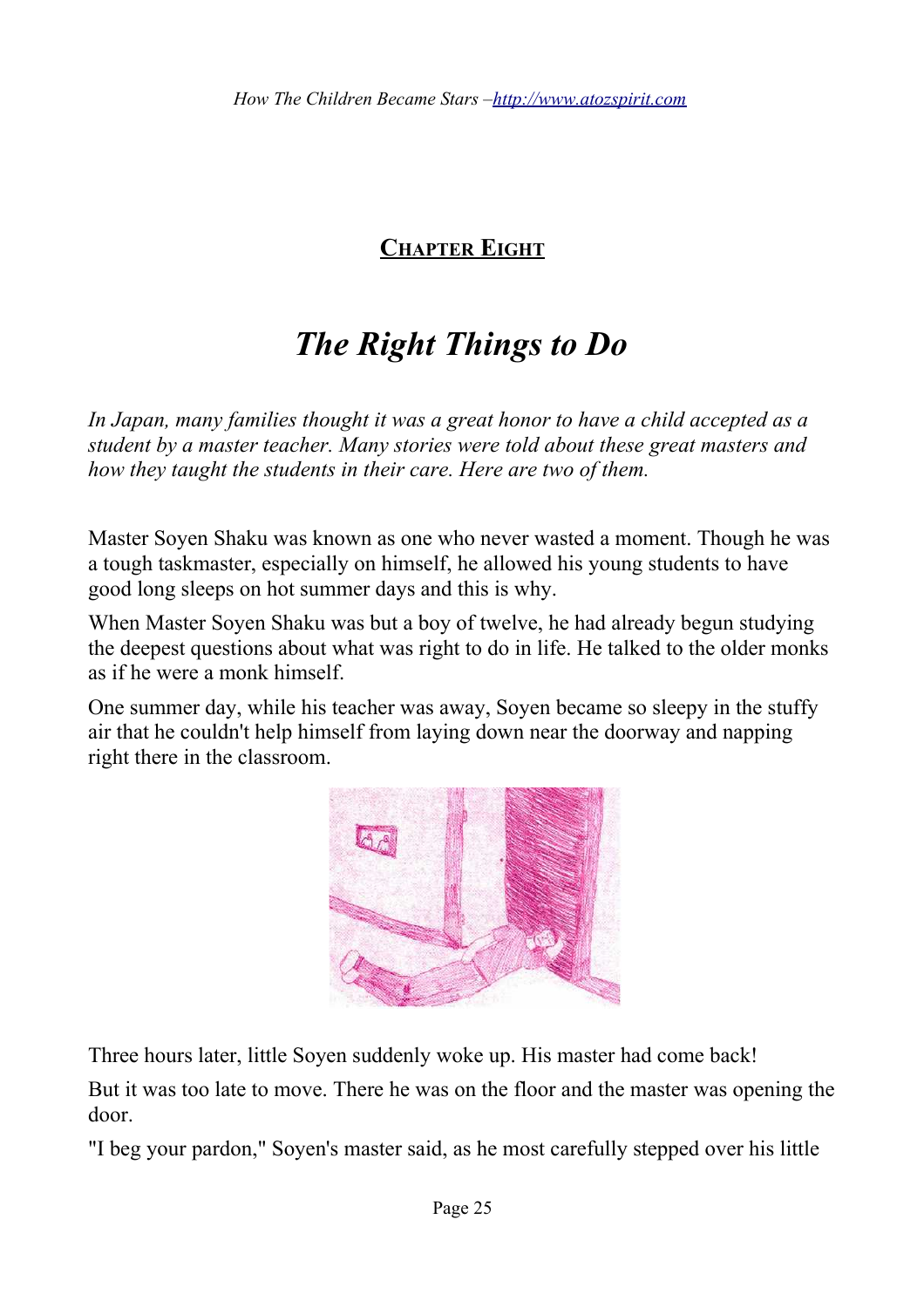student's body. "I beg your pardon."

Soyen never slept in the afternoon again.

#### $\blacksquare$

The master Sengai had a student who would not stay in the temple rooms at night and be quiet like all the other boys. Rather, he would get up and climb over the walls and go to the nearby town to have fun.

One night Master Sengai looked in on the sleeping boys and found that the student was missing. He saw a very tall stool had been placed up against the wall.

The boy had most certainly used the stool to escape over the wall and, when he returned, would surely step on it again to get back down on the floor.

Master Sengai moved the stool to the side. He then stood there in its place and waited.

**- Traditional Zen Buddhist Stories**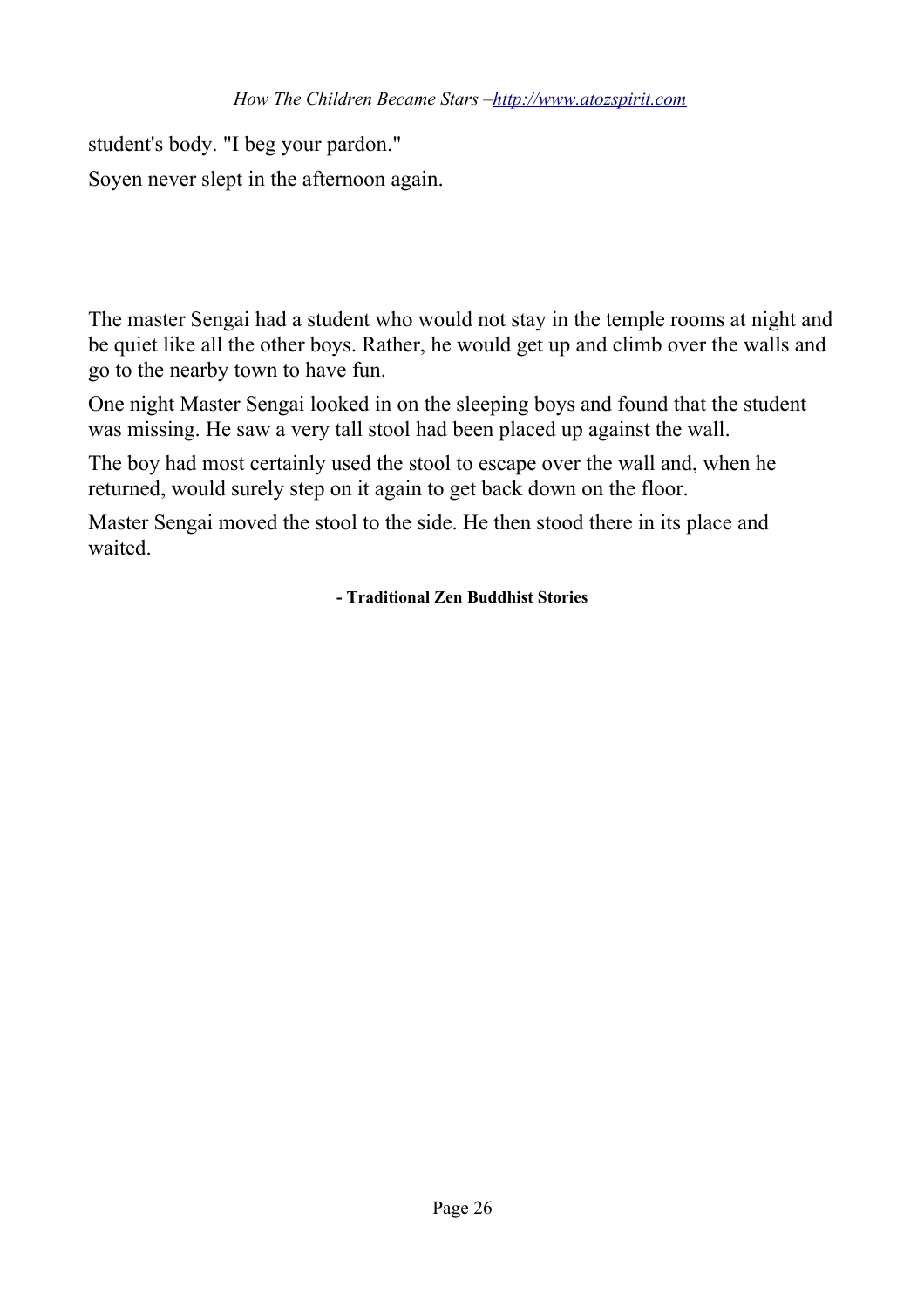### *The Right Things to Do*

#### *Sharing Activities*

■ Imagine you are the young Soyen Shaku. When you hear your teacher at the door, what would you do?

 $\Box$  Imagine you are Soyen Shaku's teacher and you see him lying sleepy-eyed on the floor. What would you do?

 $\Box$  Imagine you are the monk, Master Sengai. What would you do when you knew the boy was missing?

 $\Box$  Imagine you are the boy who escaped over the wall. When you came back and stepped on Master Sengai instead of the stool, what would you do?

 $\Box$  Imagine you are one of Master Sengai's other students and you know the boy is going to town to have fun. What would you do?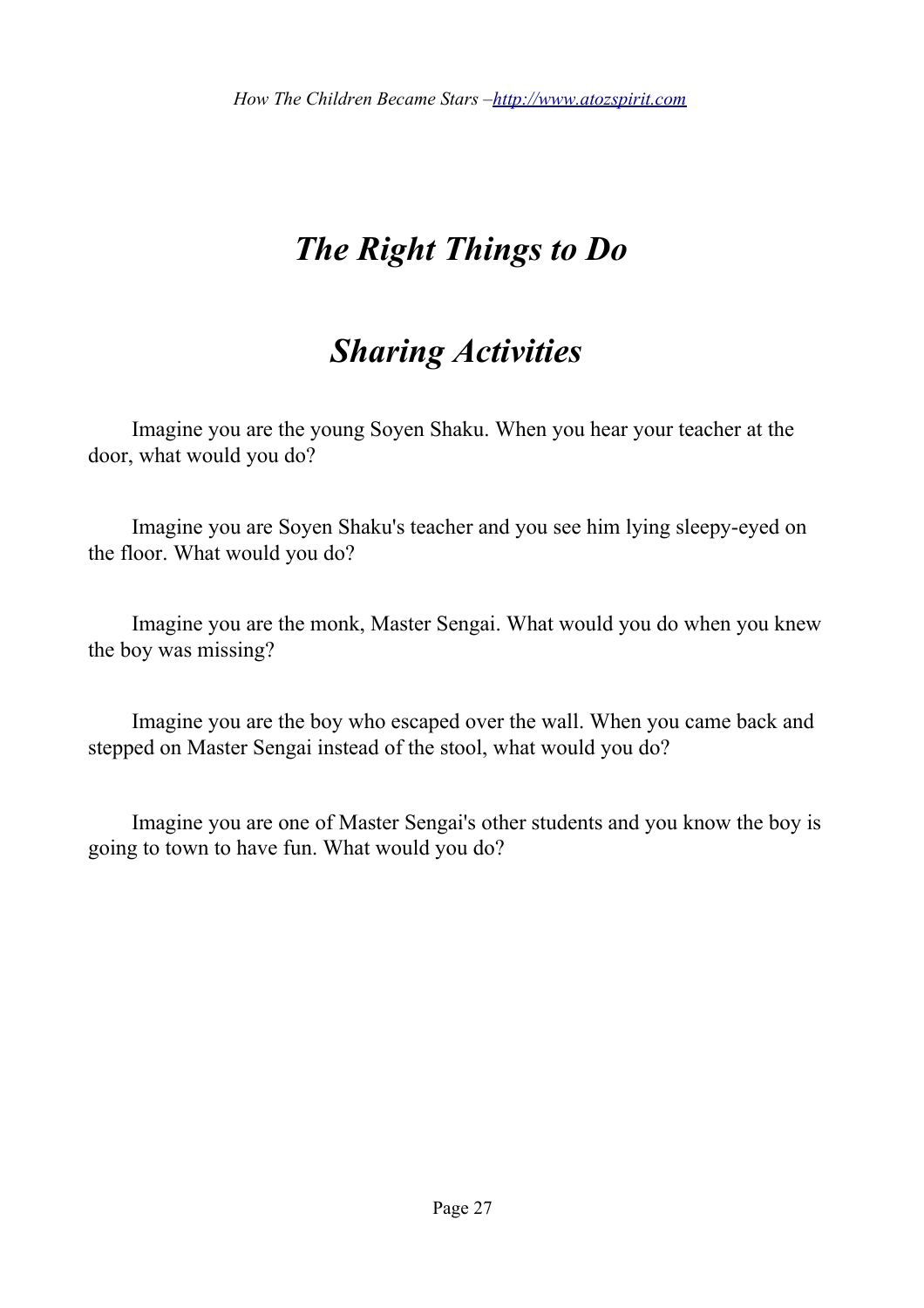#### **CHAPTER NINE**

#### *The Lotus Tree*

One day Dryope and her sister Iole went to the pool. They wished to gather flowers in honor of the nymphs, divine spirits who dwelled on the earth.

Dryope was carrying her little son in her arms. When she saw a lotus tree blooming with bright flowers, she stopped to pick some for her little boy because she knew he liked these pretty flowers so much.

But as soon as she picked the blossoms, Dryope saw a horrible sight. Drops of blood were running down the flower stems!

The tree was not what it seemed to be. It was really the nymph Lotis who was hiding from an attacker and had become the tree herself. Dryope was terribly frightened to see her bleeding and tried to run away. But Dryope's feet stuck like roots in the ground.

As her sister Iole watched, Dryope's body began turning to tree bark. Iole could do nothing but go and get Dryope's husband and father.

By the time they returned, only Dryope's face was not yet fully covered. The two men ran and hugged the tree trunk, still warm with their beloved Dryope's blood. They cried so much that their tears ran down to water the tree.

Dryope had only a few moments to talk before her mouth became part of the lotus tree. She told them that she had meant no harm and begged them to bring her child to the tree often.

"Let him come and play in the shade," Dryope said. "Some day you will tell him the story and he will know his mother is here in this tree."

Dryope had one last important thing to say. "Tell the child never to pick flowers, for any bush or tree may really be a divine spirit."

These were Dryope's final words. The bark covered her face and she became a tree forever.

#### **- Myth of Ancient Greece**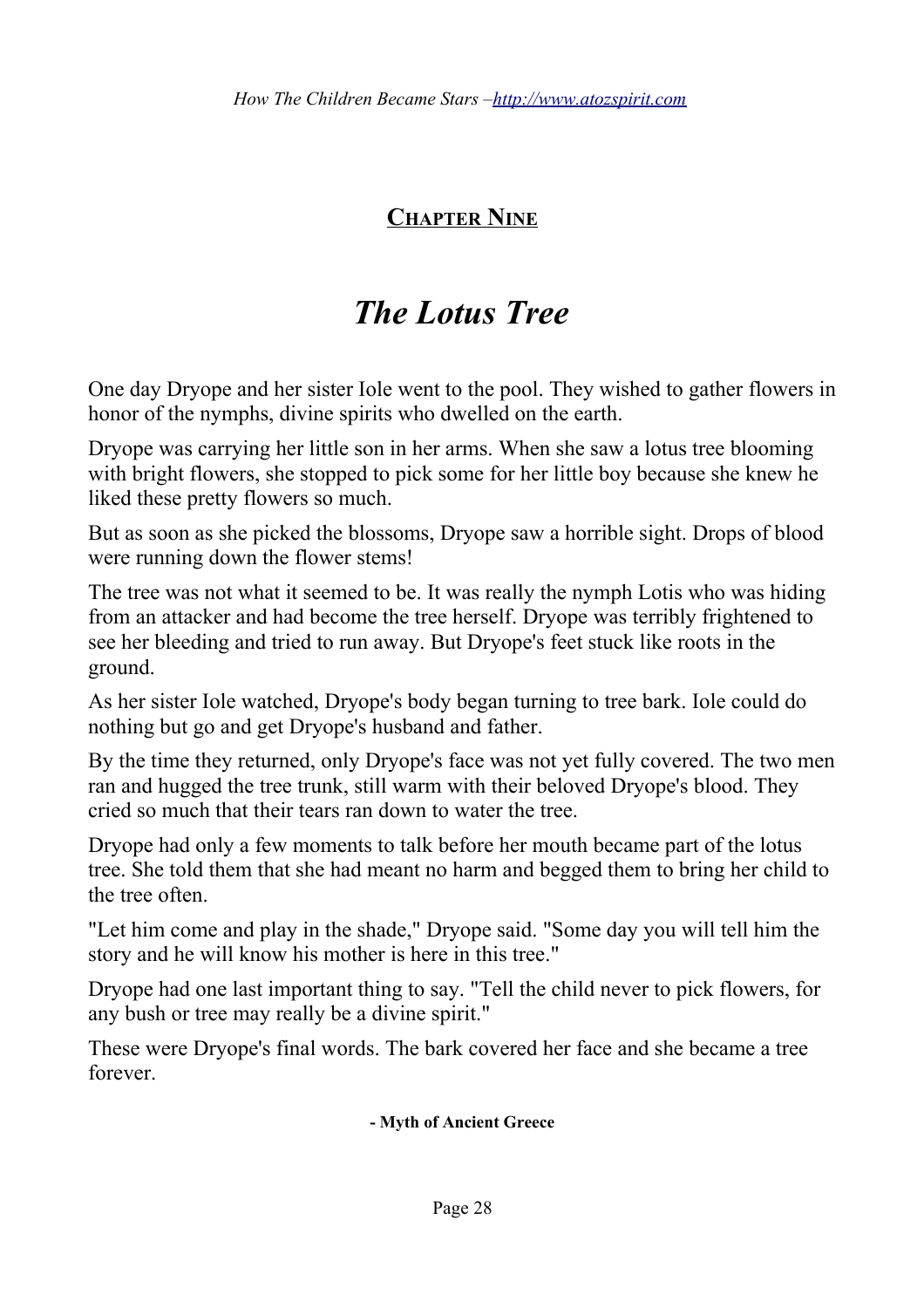#### *The Lotus Tree*

### *Sharing Activities*

 $\Box$  Draw or paint a picture of the lotus tree and its bright flowers.

 $\Box$  Imagine you are Dryope. How do you feel when the tree starts bleeding?

 $\Box$  Tell a story about a time you hurt someone without knowing until later what had happened. What did you do then?

 $\Box$  Imagine again you are Dryope and you have been the tree for a long time. If you could tell your son anything then, what would it be?

 $\Box$  Go and touch a tree. Tell the tree you are sorry that so many trees all over the earth are being hurt and destroyed.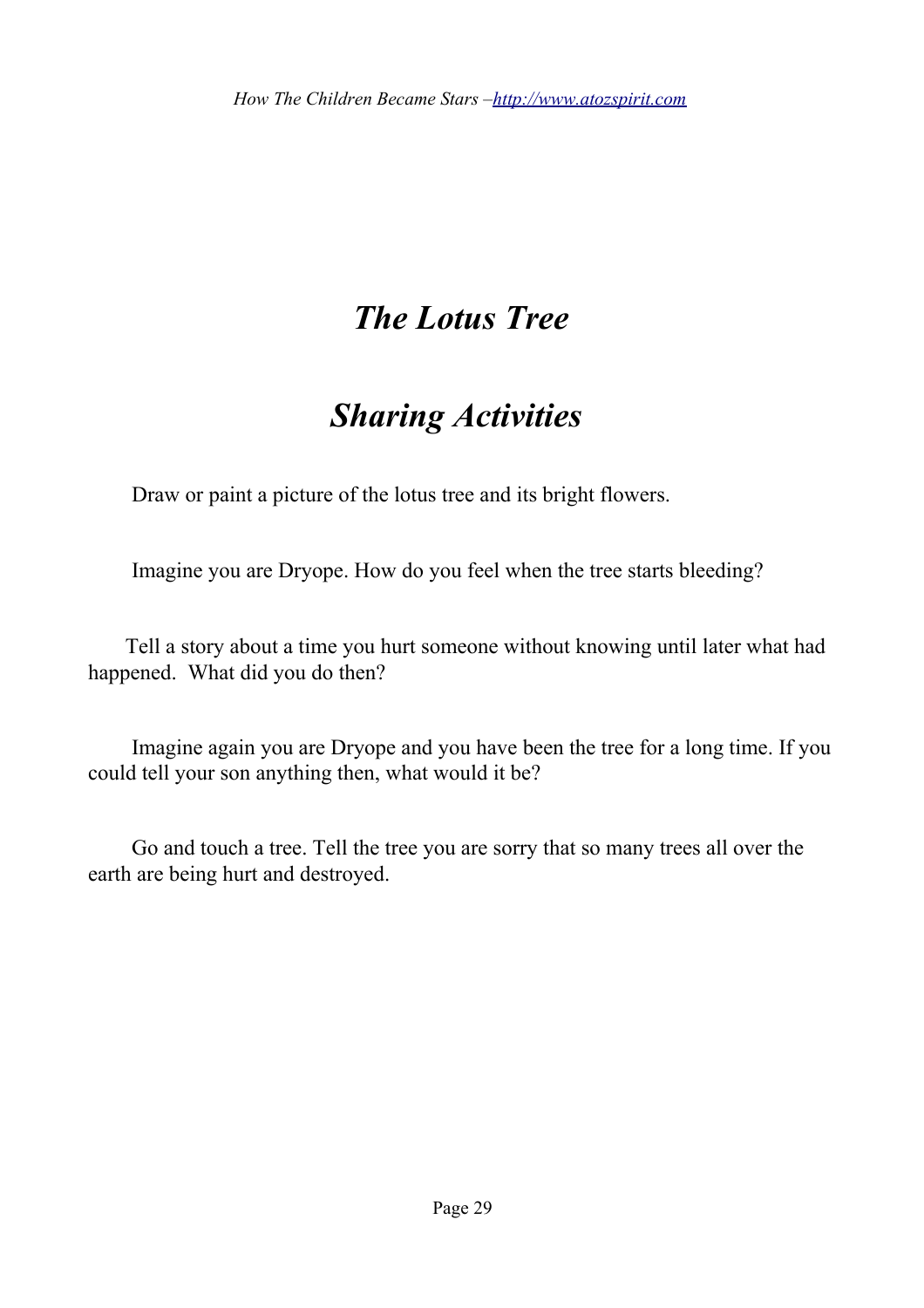**CHAPTER TEN**

### *The Kings' Search*

It is told in India that Lord Krishna wished to see if the kings of his land were wise. So he called first a king named Duryodana.

Duryodana was known as a cruel man and the people in his kingdom feared him. Lord Krishna told Duryodana that he was to take a journey throughout the lands. "I want you," Lord Krishna said, "to look for one truly good person for me."

Duryodana obeyed Lord Krishna and began his travels. He found many different kinds of people and spoke to them about many things.

After a long time away, Duryodana returned to Lord Krishna and said, "Lord, I have done what you commanded me and looked the whole world over for one truly good soul. I did not discover such a person. Each one I met was selfish and evil-minded. A truly good person cannot be found anywhere!"

Lord Krishna sent Duryodana on his way and called King Dhammaraja to see him. The people of his kingdom loved Dhammaraja very much because he was always kind and generous to them.

Lord Krishna said to King Dhammaraja, "I want you to journey throughout all the lands and find me one truly evil person."

Dhammaraja bowed and said, "As you wish my Lord," and like Duryodana he set off on a long journey.

After much time had passed, Dhammaraja came to Lord Krishna and said, "I'm sorry, my Lord, I have not brought back the truly evil person you wished to see.

"I found that people make mistakes; I found that they are fooled by others; I found that they act as if they are blind. But I could not find even one truly evil person. Everywhere in the world, the people all are good in their hearts!"

#### **- Traditional Hindu Story**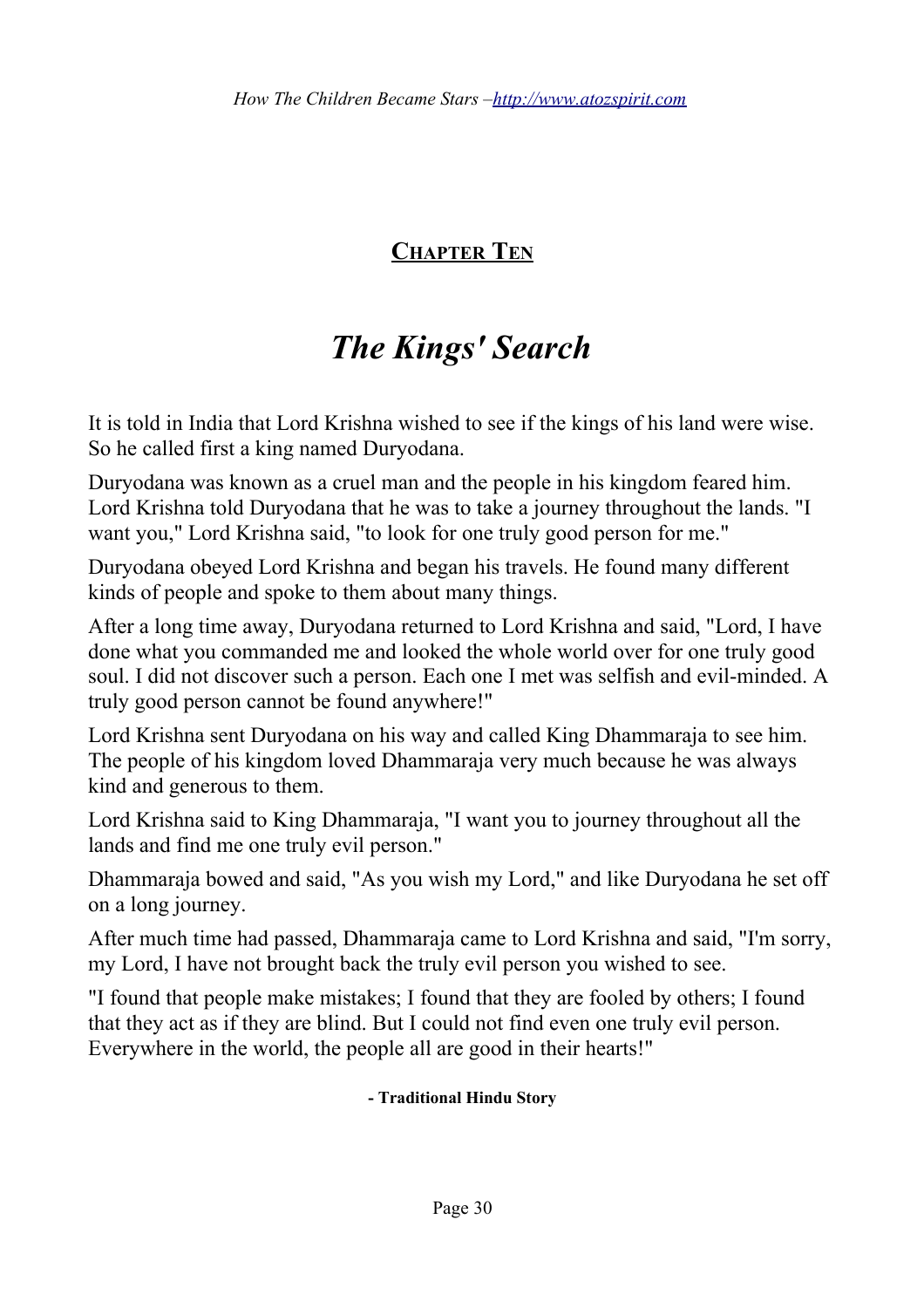#### *The Kings' Search*

#### *Sharing Activities*

 $\Box$  Tell a story about when you first moved to a new place or went to a new school. How did the new people treat you?

 $\Box$  Tell a story about when someone new moved into your neighborhood or came to your school. How did you treat them?

 $\Box$  Imagine you are King Duryodana, the one who only saw evil in people. After returning to your kingdom, would you change your behavior?

 $\Box$  What do you think King Dhammaraja, the one who only saw good, would advise you to do?

 $\Box$  Draw or paint a picture of yourself as a queen or king in India with lots of happy people and animals around you.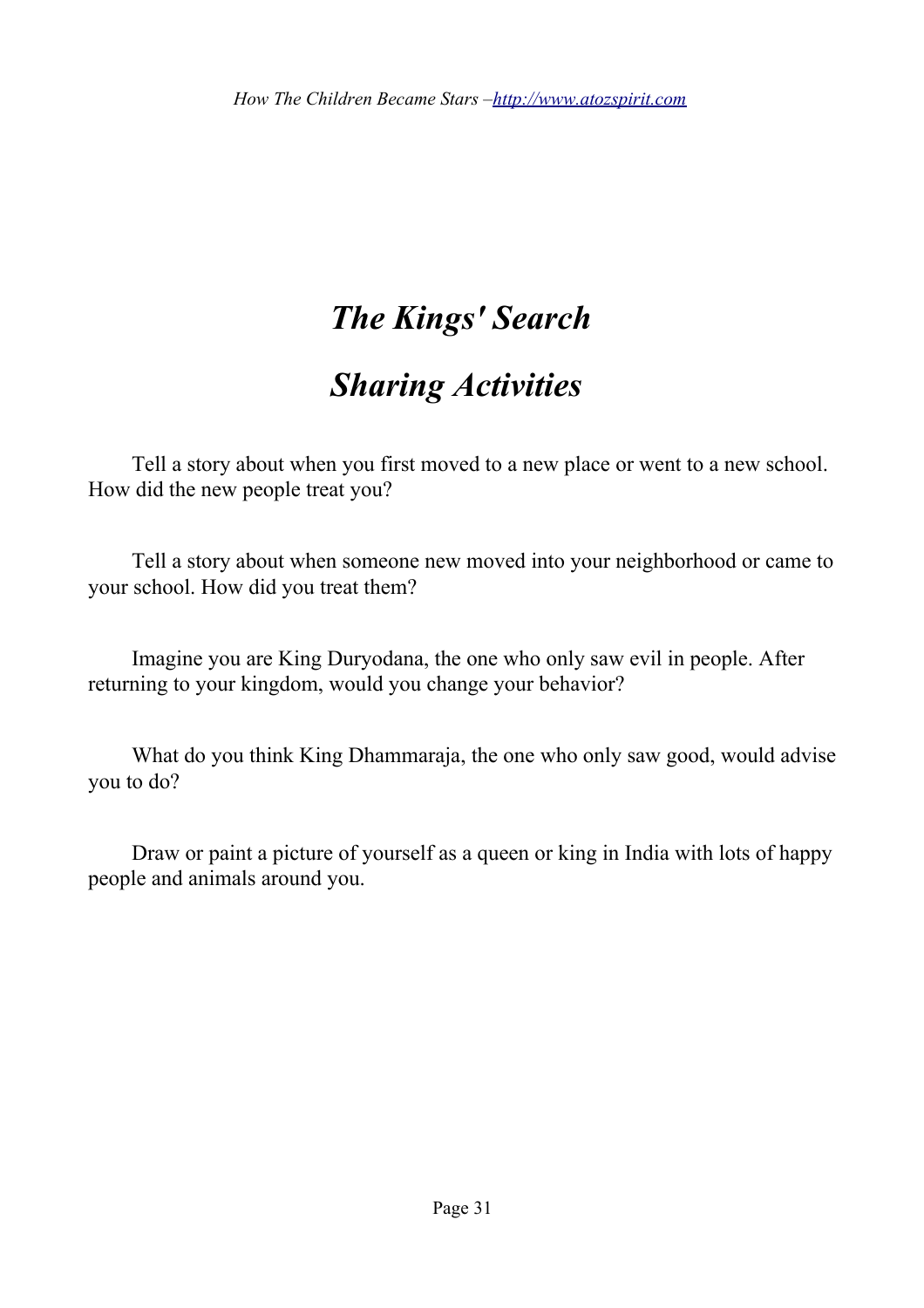**CHAPTER ELEVEN**

#### *The Tiger Carries Miao-Shan to Heaven*

In China long ago lived King Miao-Chuang and Queen Pao-Ying. They had three daughters and the youngest of the princesses was named Miao-Shan. When Miao-Shan was born, the fragrance of flowers spread throughout the land and all the people saw that a very special soul had come into the world.

Miao-Shan's parents wanted their three daughters to learn how to behave properly so that when they grew up they would be prepared to marry the noble young men their father chose for them. Miao-Shan's sisters were only too happy to do as their parents wished. They loved being dressed in the finest silk clothes and being served the richest of foods on fancy porcelain plates.

But Miao-Shan's father was most displeased with his youngest daughter. Unlike her sisters, Miao-Shan dressed herself in simple robes and ate only once each day. She was kind and gentle to everyone and spent much time in prayer. As she grew older, Miao-Shan wanted to live not in a palace but in a place called the White Sparrow where a group of women were learning how to be of greater help to others.

When Miao-Shan's request was brought before her father, at first he angrily refused to let her go. But then an idea came to him. "I know how I can stop Miao-Shan once and for all," he said to himself. "I'll pretend to give her my permission, but secretly I'll order the women in charge at the White Sparrow to be especially hard on her. All day long she'll have to carry heavy buckets of water and dig the rocky earth in the gardens. Miao-Shan will hate it so much," the king thought, "she will return and do as I say."

But Miao-Shan did not change her mind. She simply did her work no matter how difficult it was. One day, as if by magic, a spring gushed up near the gardens. Then there was plenty of water for the vegetables and, with Miao-Shan's care, even in the cold of winter they grew big and tall.

All this only made the king much angrier than before. "I will show my young daughter," he declared. He ordered his soldiers to march to the White Sparrow and burn it down. After they started the fire, Miao-Shan smelled smoke in the kitchen.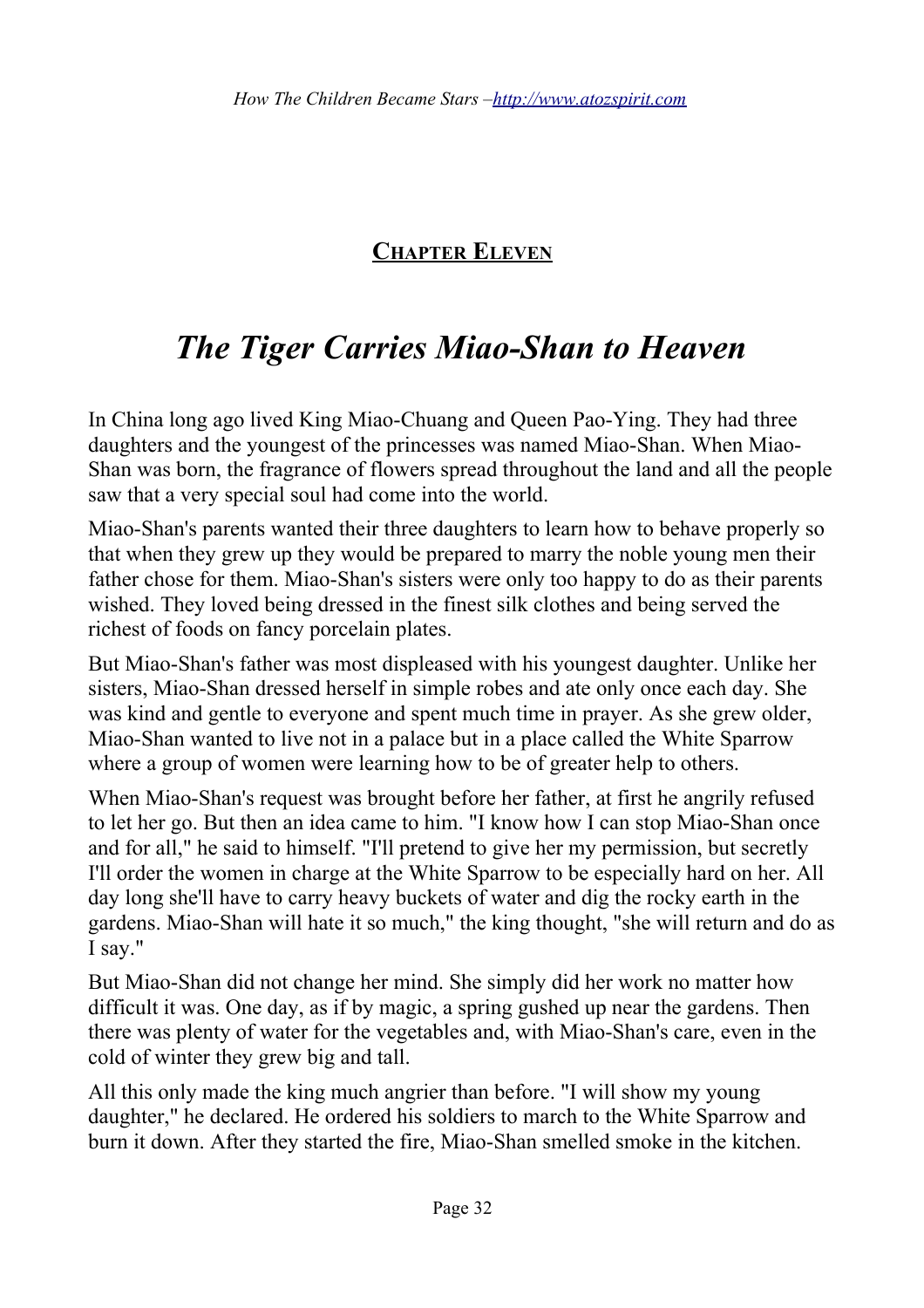She called out, "O, goddess of the sky, please send rain now!" In a flash, a great downpour came and put out the fire!

When he heard what happened, the king went out of his mind with rage. "Take my daughter to the forest and kill her!" he shouted to his soldiers. They all trembled at the thought. Like everyone in the palace the soldiers too loved Miao-Shan for her good heart and kindness.

But fearing for their own lives, the soldiers went to take Miao-Shan away as the king commanded. She did not fight or say anything to blame them. Then the soldiers raised their swords high in the air. Suddenly, a huge tiger, bigger than any tiger could be, came running at them. With a giant paw, the tiger knocked the swords out of all the soldiers' hands and carried Miao-Shan off in its mouth like a little kitten.

The tiger brought Miao-Shan to a mountain cave and disappeared. When Miao-Shan awakened, it was as if she were no longer living on the earth, but instead a heavenly place where no one was angry and no one hurt each other.

Not long after, because he had been so cruel, a terrible disease came upon Miao-Chuang. He was in great pain and about to die. His wisest doctor told him, "O King, there is only one medicine to heal you. Someone whose heart is free of anger and holds only love must give both of their eyes and arms to you." "But who will do such an awful thing to save someone like me?" cried the king.

When Miao-Shan heard what her father needed to live, she did not think about what he had done but only of his suffering. She went to the palace right away and gave him her own eyes and arms and the king was instantly healed.

Then something wonderful happened to Miao-Shan! At once, she became Kuan-Yin, the goddess of a thousand eyes and a thousand arms. Now, it is said, she is the one in heaven who hears the cries of parents when their children are sick or unhappy and reaches out in love to help and protect them forever.

**- Traditional Chinese Buddhist Story**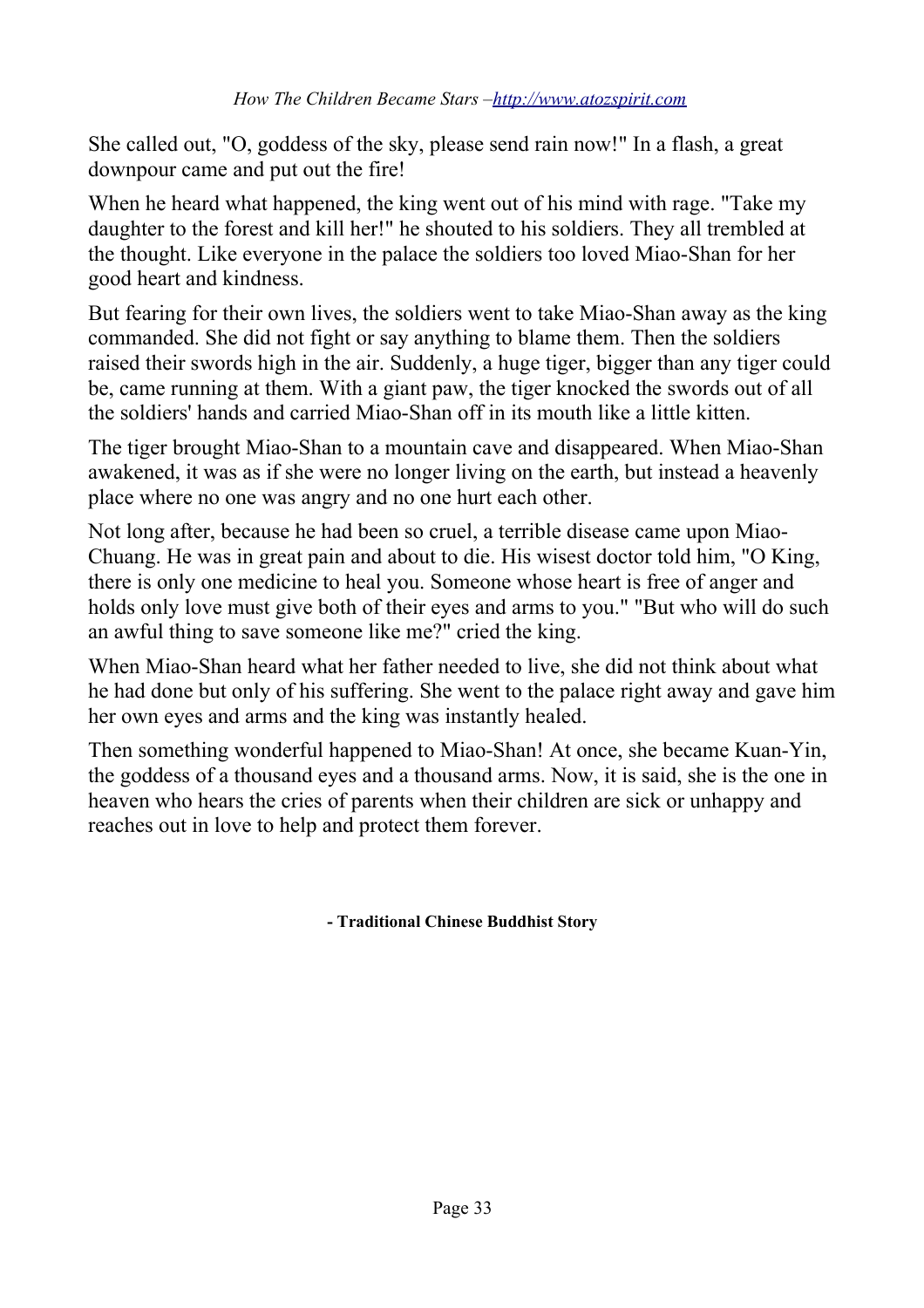**【** 

### *The Tiger Carries Miao-Shan to Heaven*

#### *Sharing Activities*

 $\Box$  Share a story about a time you did something especially kind for one or both of your parents.

 $\Box$  Share a story about something especially kind one or both of your parents did for you.

 $\Box$  Draw or paint a picture of Miao-Shan after the tiger carried her to the mountain cave.

 $\Box$  Talk about King Miao-Chuang. At the beginning, do you think he realized he was being so cruel? At the end, do you think he was sorry?

 $\Box$  Tell a story about a time you forgave someone for something terrible they did or said to you. How did you feel afterward?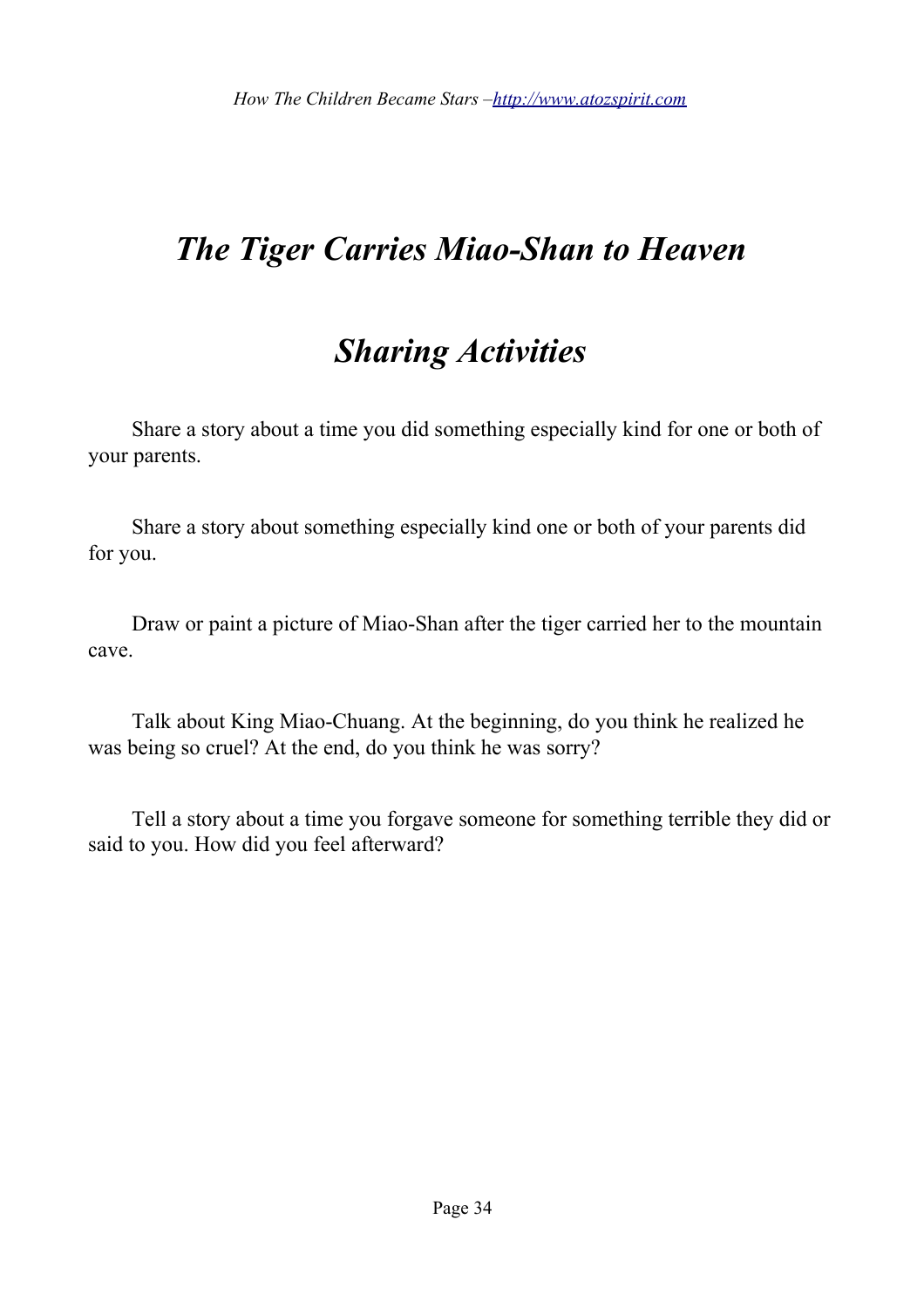#### **CHAPTER TWELVE**

#### *A Donkey's Tale*

*Although the Mullah Nasruddin sometimes acted as if he were very wise and learned, all the people in his village, especially the children, knew him really to be a simple and sometimes even silly man. The children particularly delighted in hearing stories about Mullah Nasruddin and his donkey because there always seemed to be so much funny trouble between the two of them. Here is one of those donkey's tales.*



One day, Mullah Nasruddin loaded a great many bags of salt on his donkey's back. They were going on a long journey to a place far away where the salt was to be sold. The donkey was not happy to be carrying such a heavy burden and, braying and kicking, she showed her owner her displeasure.

At last they came to a stream. The donkey hesitated, but Mullah Nasruddin commanded her to cross. As soon as she entered the water, the salt began dissolving. In just a few moments there was almost nothing left in the bags!

Of course, while his donkey was overjoyed at the turn of events, Mullah Nasruddin was definitely not. He got very upset and grumbled the whole way home.

After some time passed, Mullah Nasruddin decided to go into a new business  selling wool. When he was ready to go to market again, he placed great big bundles of it on his donkey's back. Although the new load was very bulky, it was also very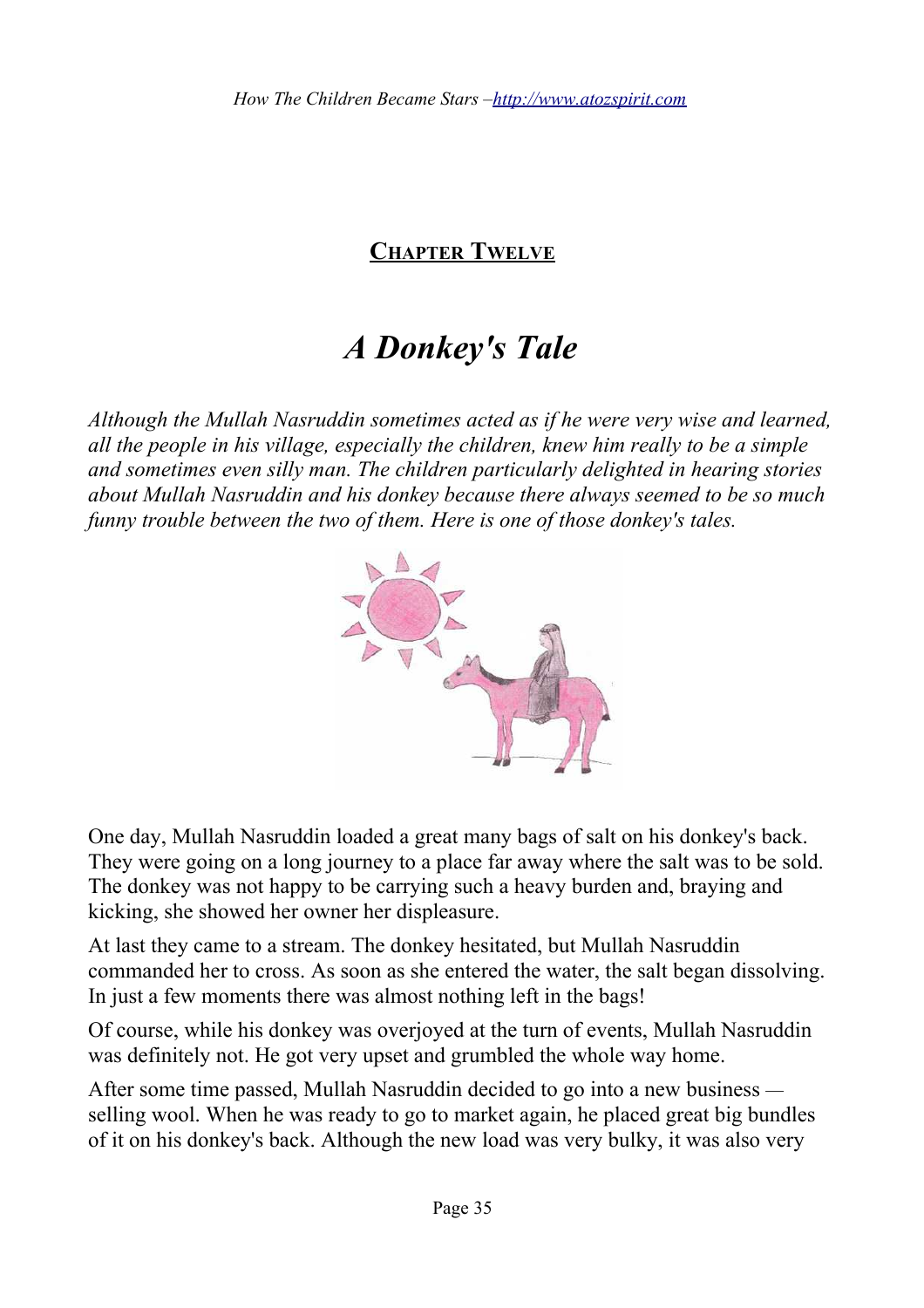light and the donkey was quite relieved.

So off they went again taking the same path they had before. At the stream, the donkey barely needed any encouragement to cross. But this time she was in for another surprise. In just a little bit, the wool became completely soaked with water. Now her load felt just as heavy as the salt!

Looking at the donkey standing sadly in the middle of the stream, Mullah Nasruddin could not keep himself from laughing. "So," he said, "you must have imagined that every time you pass through a stream things will go lightly for you. But now we know just because something happens once doesn't mean it's always going to be that way again!"

**- Traditional Sufi Story**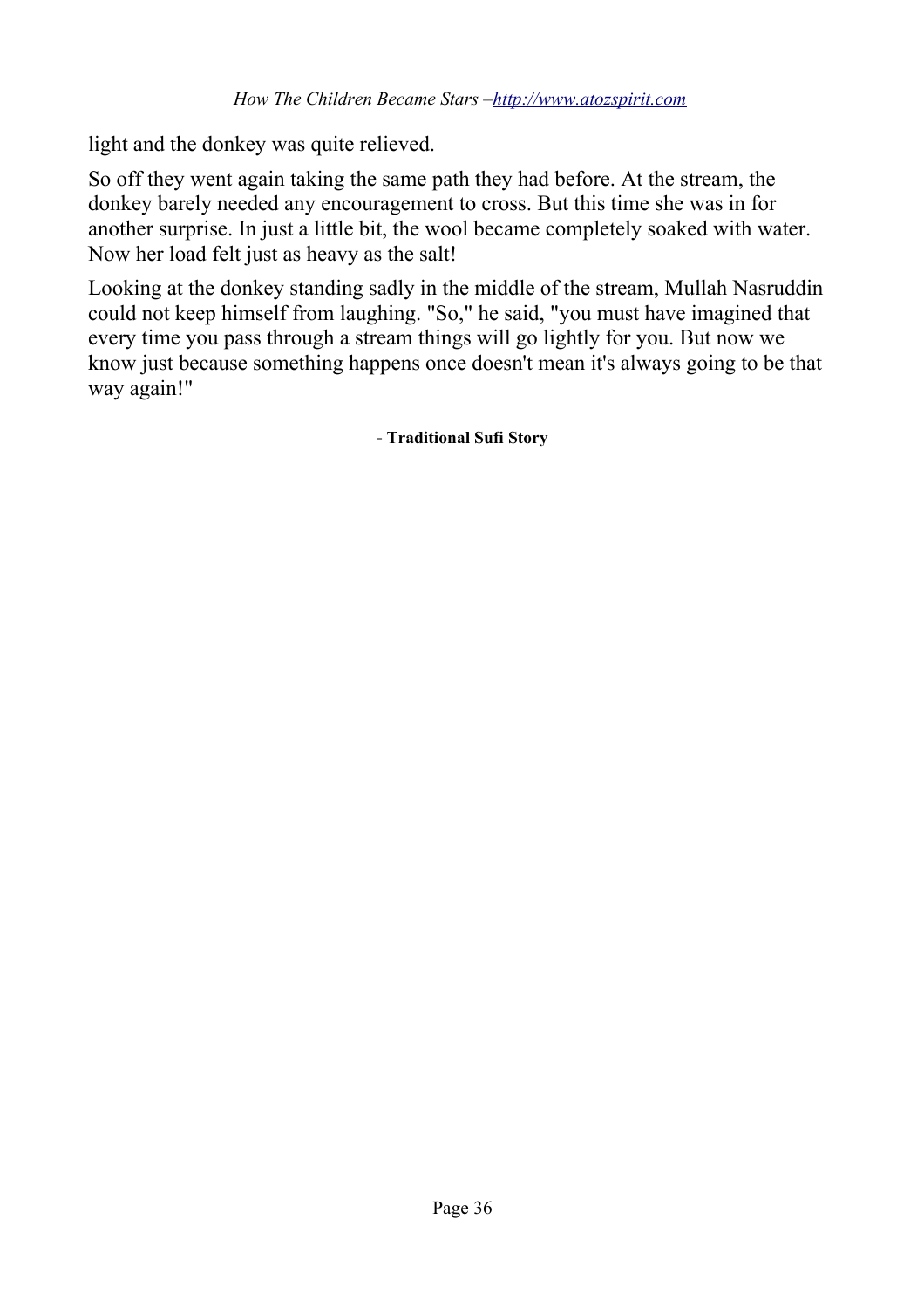# *A Donkey's Tale*

### *Sharing Activities*

 $\Box$  Draw or paint a picture of the Mullah Nasruddin and the donkey with the heavy load of salt before she entered the water. Who looks happy and who does not?

 $\Box$  Draw or paint another picture of the two of them when the donkey's carrying the light wool. Who looks happy and who does not?

 $\Box$  In each case, who do you think was most surprised? Talk about a time you had a great surprise *—* either good or bad *—* in your life.

 $\Box$  If you were the Mullah Nasruddin, what would you do differently before you took the donkey back to the marketplace again?

 $\Box$  If you were the donkey and you could speak, what would you say before going on another journey with the Mullah Nasruddin?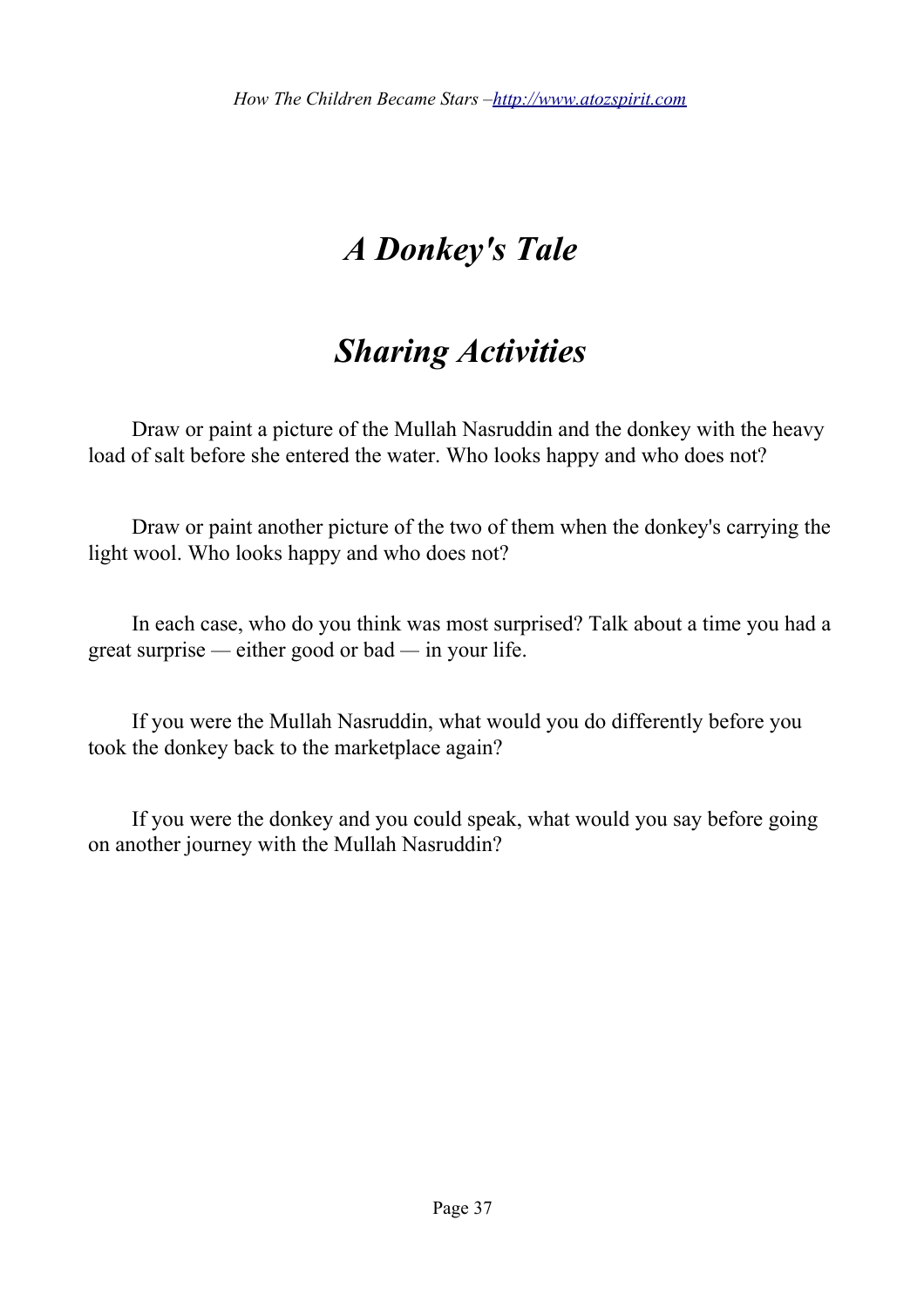**CHAPTER THIRTEEN**

### *Why Fight?*

The Buddha's people, the Shakyas, and their neighbors, the Kolis, were just about to fight.

A river ran between their two cities and both peoples needed the water from the river to raise crops in their fields. A dam had been built so that everyone got enough. But then a great drought came and the water almost all dried up. Both sides claimed that what little water was left was theirs.

The Shakyas and the Kolis in the area started calling each other very bad names and cursing one another as well. Soon the princes of both countries heard about the terrible argument. The stories they were told made it look like everyone hated each other and would never give in. Out of anger, they called their soldiers to battle.

The two armies marched to the river and faced off. Though he was far away, Buddha saw in his mind that a war was just about to begin. He sent himself through the sky and came to the battleground. When they saw him, the Shakyas cast down their swords for they honored Buddha as the jewel of their people. The Kolis did as well.

In a light manner, Buddha asked them as they were gathered at the river, "Have you all come to celebrate a water festival?"

"No," they told him. "We came to fight."

Buddha asked them why they felt they had to fight. The princes were not really sure, so they asked the generals, who were not sure themselves. The generals in turn asked the other officers and no one really knew until the farmers of the land told Buddha, "We're fighting about this water."

"So you think water has so much value," Buddha said, "but what about people? What value do they have?"

Both the Shakyas and the Kolis said that the value of water was really very little, but the value of people was very great indeed.

"Why, then, do you prepare to fight and waste the greater for the lesser?" Buddha simply put forth.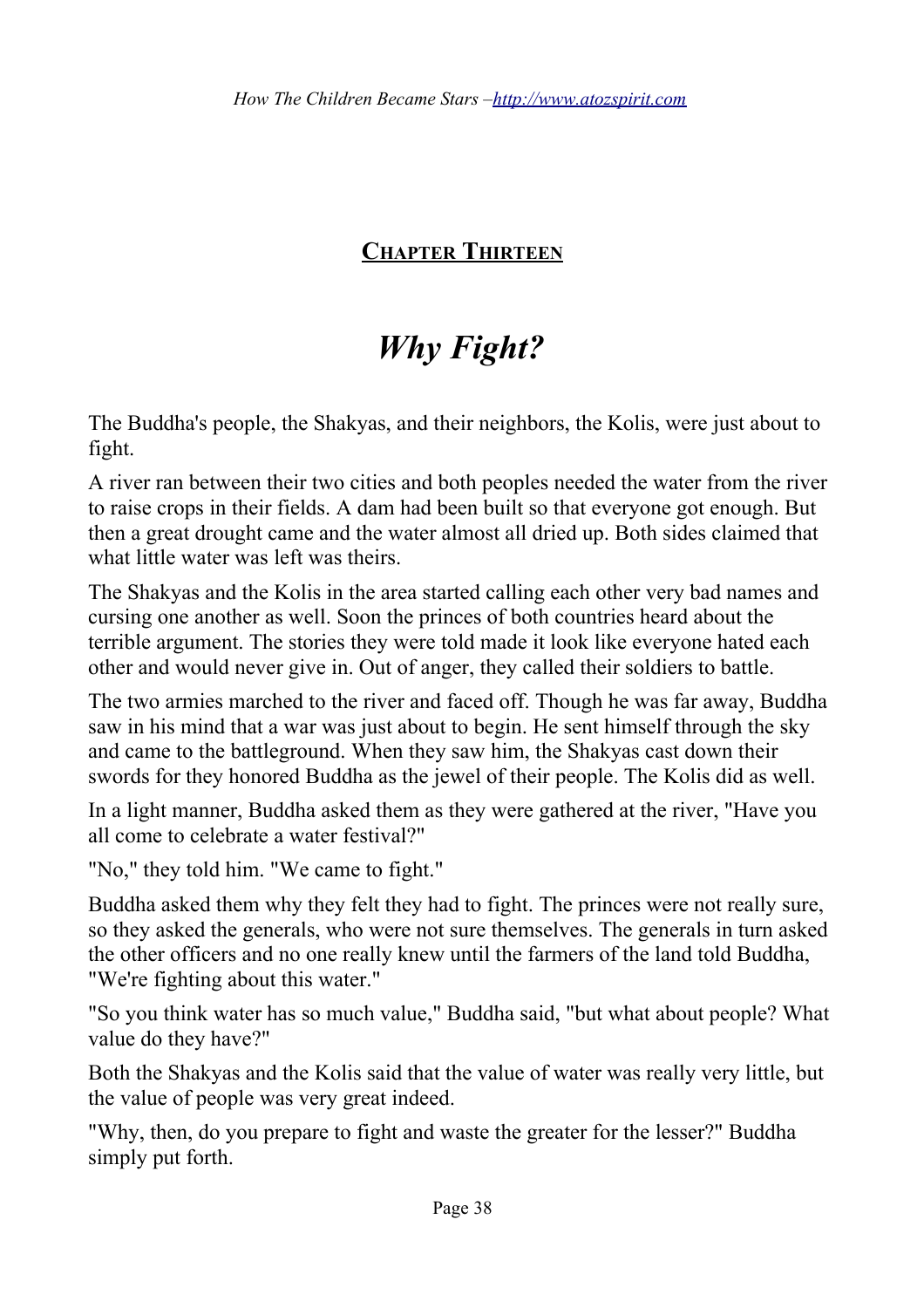Hearing this, everyone agreed to call off the war.

**- Traditional Buddhist Story**

# *Why Fight?*

**★**

# *Sharing Activities*

 $\Box$  Draw or paint a picture of the river and the two cities after the drought had dried up all the land.

 $\Box$  Share a story about a time someone called you names. What did you do? Have you called someone names? Tell that story. What happened afterward?

 $\Box$  Share a story about a fight you saw starting. What did you do?

 $\Box$  Draw or paint a picture of what it might have looked like if the Shakyas and the Kolis had actually gone to war with each other.

 $\Box$  Draw or paint another picture of the people at the end of the story who had chosen not to fight.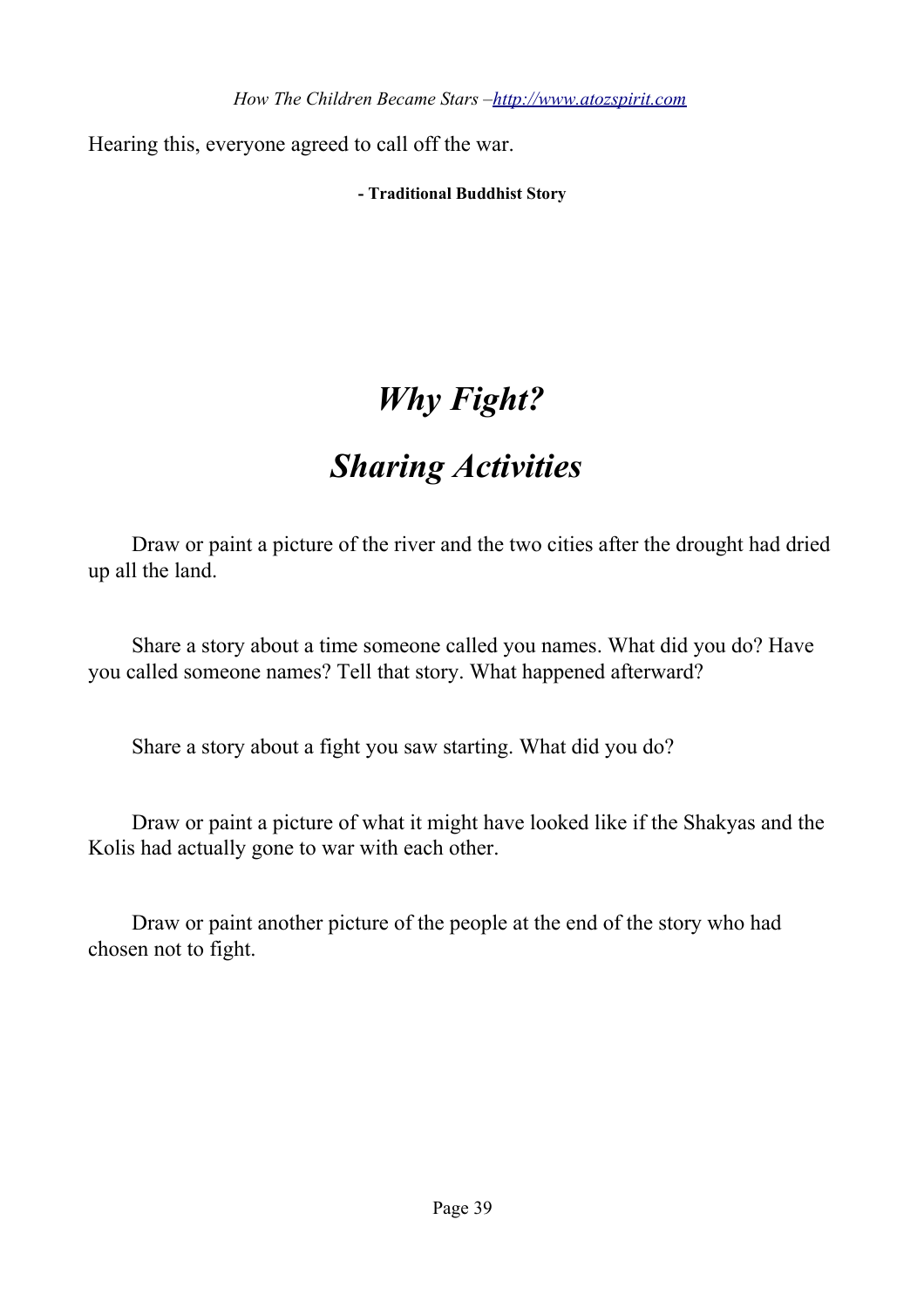**CHAPTER FOURTEEN**

### *When the Bones Came to Life*

Hundreds of years ago in India there lived four boys who became childhood friends. As they all came from noble families, they were expected to study holy books and to grow up to be true leaders of the people and advisors to kings.

Three of the boys studied hard all day long and gained as much knowledge as the most learned scholars of the land. But they understood very little about real life.

The fourth boy didn't think that learning from books was the only way to learn, so as soon as he was old enough, he went out to explore the world. He saw and heard many things on his journey, and by the time he returned home had become wise enough to know which things were good to do and which were not. In short, he had developed a great deal of common sense.

One day the four friends were talking about their future when an exciting idea came up. "Let's travel to see the king," they said to each other. "We'll surely find favor with him and become rich. Since we're friends, we'll share all our wealth!"

But before they had gotten very far, the first scholar thought to himself, "The king gives riches only to those who have learned much from books, not to people just because they may have sense. We three should be the only ones to go and get a share, not him!"

Together, the three scholars argued over this idea for a while, but finally agreed that their friend, stupid as he seemed to them, could still come along. So all four kept on their way through the forest path.

Not long after, the four travelers came upon the dried up bones of a dead lion. "With our great knowledge," the three scholars thought, "we can bring this creature back to life!"

The first one said, "I know how to put all the bones back in the right order."

The second one said, "I can make the flesh and blood, and cover the beast with skin, too!"

The third one said, "I can give it breath and make it live again!"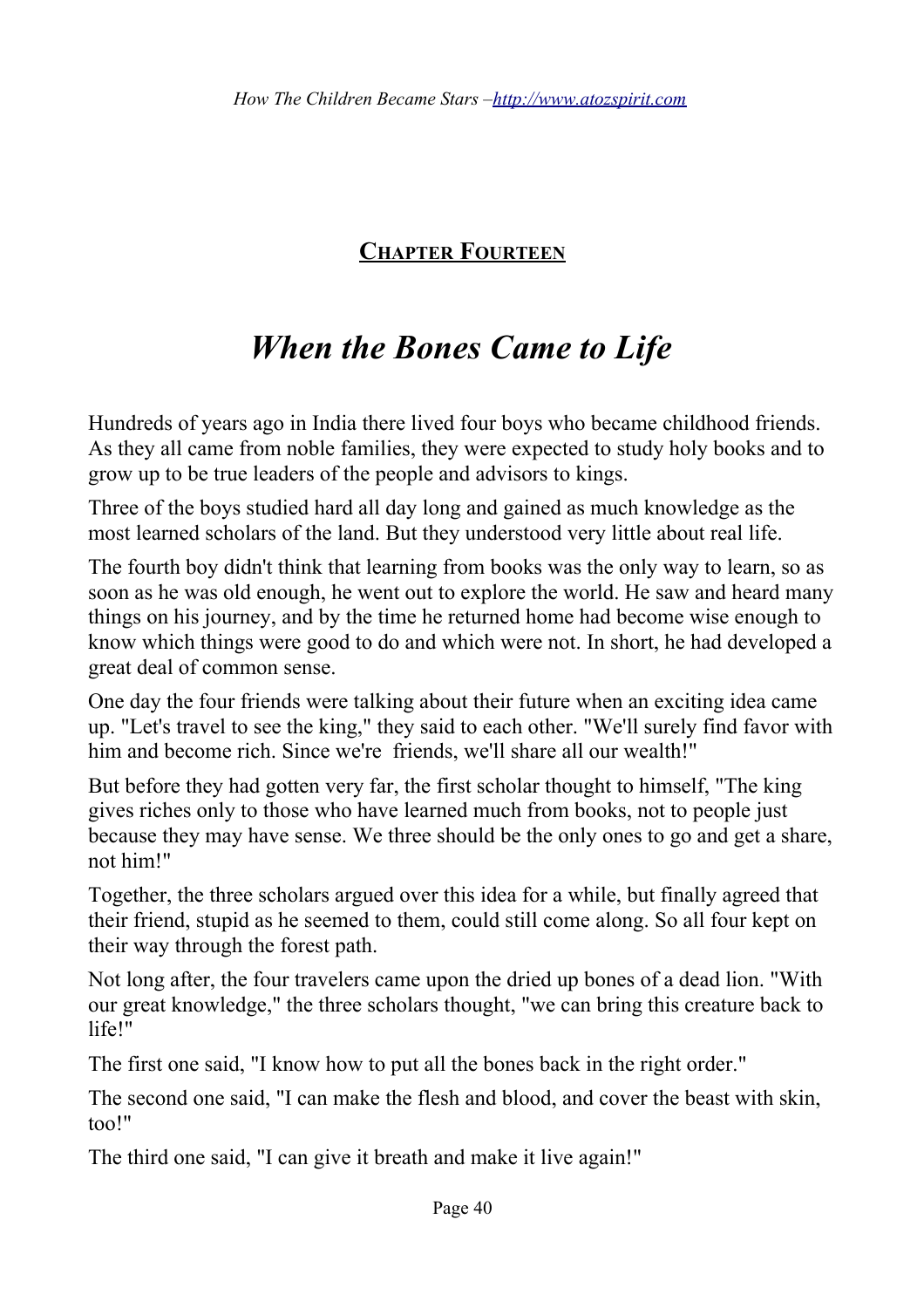So the first scholar got the skeleton together and the second one the flesh and blood and skin. The third was just about to give the breath of life when the fourth, the only one who had sense, cried out, "Don't you know that is a lion? If you bring the beast back to life, it will kill us all!"

"You have not studied like we have!" the three scholars said. "We won't let you stop us!"

"Since you won't listen to me and be sensible," the fourth one said, "I'm going to climb this tree."

Looking down from his safe spot high up on a branch, he watched the three scholars bring the lion back to life. With its first breath, the great beast arose from the earth, saw the three scholars *—* and instantly killed them all.

**- Traditional Hindu Story**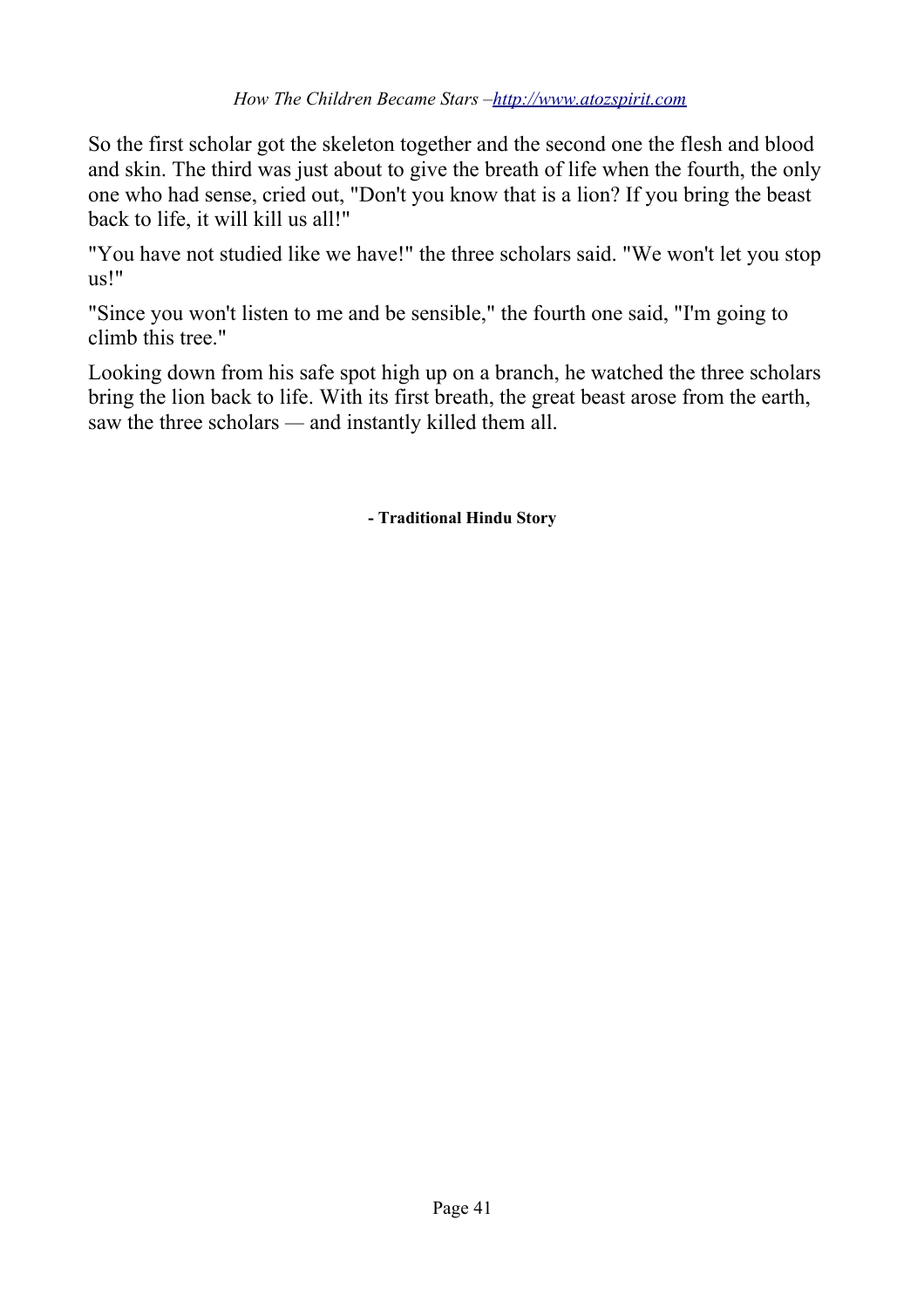# *When the Bones Came to Life*

### *Sharing Activities*

 $\Box$  Draw or paint a picture of the dead lion's bones. Talk about why you think the three scholars wanted to make the lion come alive again.

 $\Box$  Has a friend ever warned you that you are headed for trouble? Did you listen? Tell a story about what you imagine would have happened if you had changed what you were doing.

 $\Box$  Have you ever warned a friend about something they were going to do? Did your friend listen to you?

 $\Box$  Sit still and take five deep breaths, in and out. Pay attention to where you sense the breaths in your body and then share your experience.

 $\Box$  Draw or paint a picture of the lion living in a peaceful new home.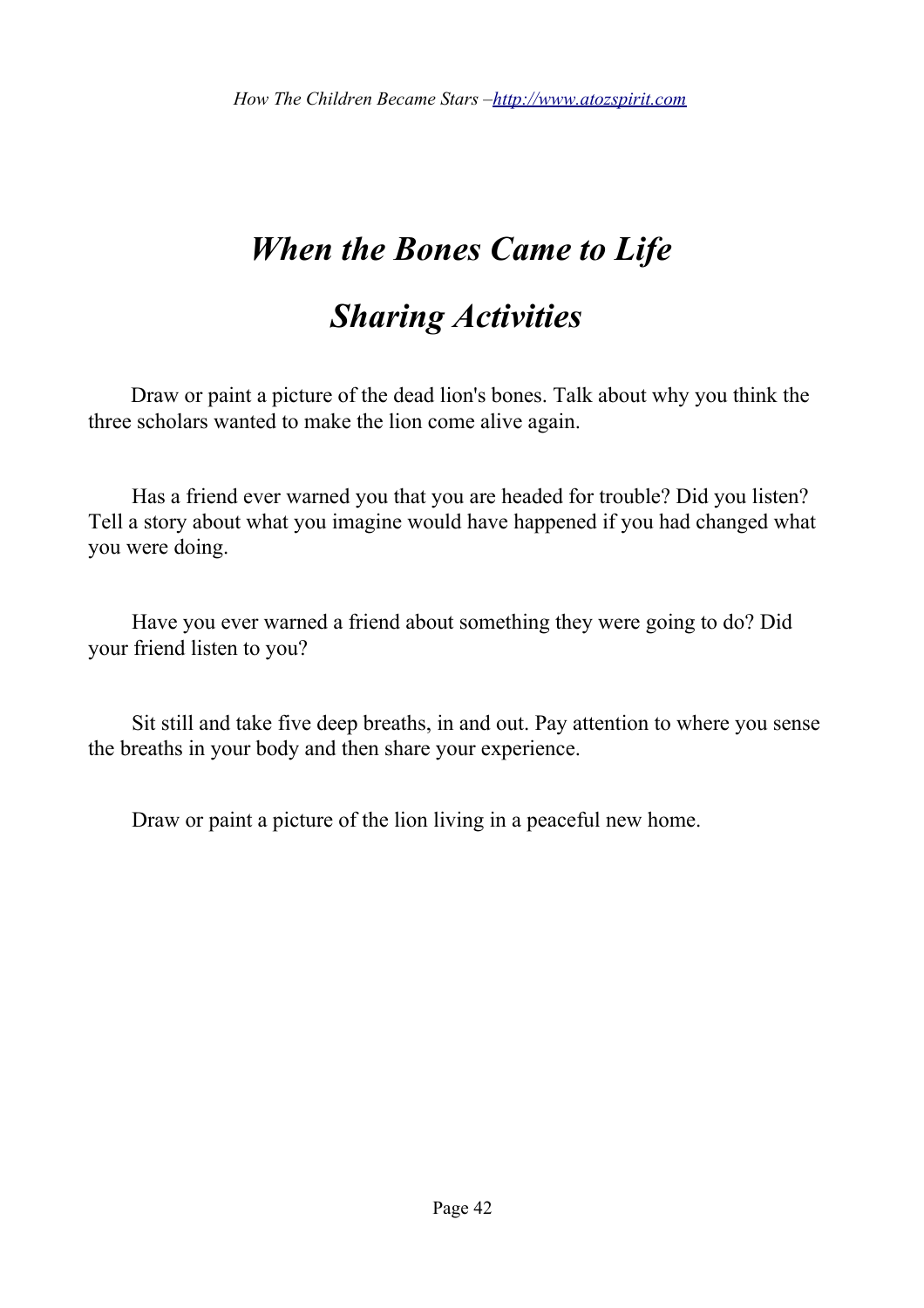### **CHAPTER FIFTEEN**

### *Is it Fair?*

Once a man was out searching in a forest for a lost horse when, at last, he came to a gap in a mountain he had to cross. As he was climbing over, he saw a terribly large snake below him with its tail caught between some very big rocks.

The snake hissed at him and said, "Kind sir, please help me! I'm sorry to say but I'm stuck here and cannot escape. If you lift these stones and set me loose, I'll see that you are justly rewarded!"

So the man took his staff and pried the boulders off the snake's tail. The snake was free!

"Now then," said the man, "what is to be my reward?"

"Death," the snake instantly answered. "You will receive death as your reward."

"But that doesn't seem fair," said the man. "Let's ask the first animal we meet if what you say is right."

So the man and the snake went along the path until they came upon a bear. Then the man told the bear what had happened and what the snake had said. "What do you think is fair as a reward?" he asked. "Death," said the bear simply.

The snake nodded in agreement, but the man said, "Let's go on a little further and see what another animal has to say." Before too long they met a wolf. After the man explained the story again, he asked the wolf, "What do you believe is a fair reward for one such as me?"

"Death," the wolf also answered.

"That's enough for me," the snake spitefully announced. "It's only fair that you surrender to the fate that you deserve!"

"No," protested the man. "Let's give one more animal a chance to speak."

"Certainly," said the snake, "But you must promise that the next one will be the last."

In a little while the man and the snake met a fox and, once more, the story was told.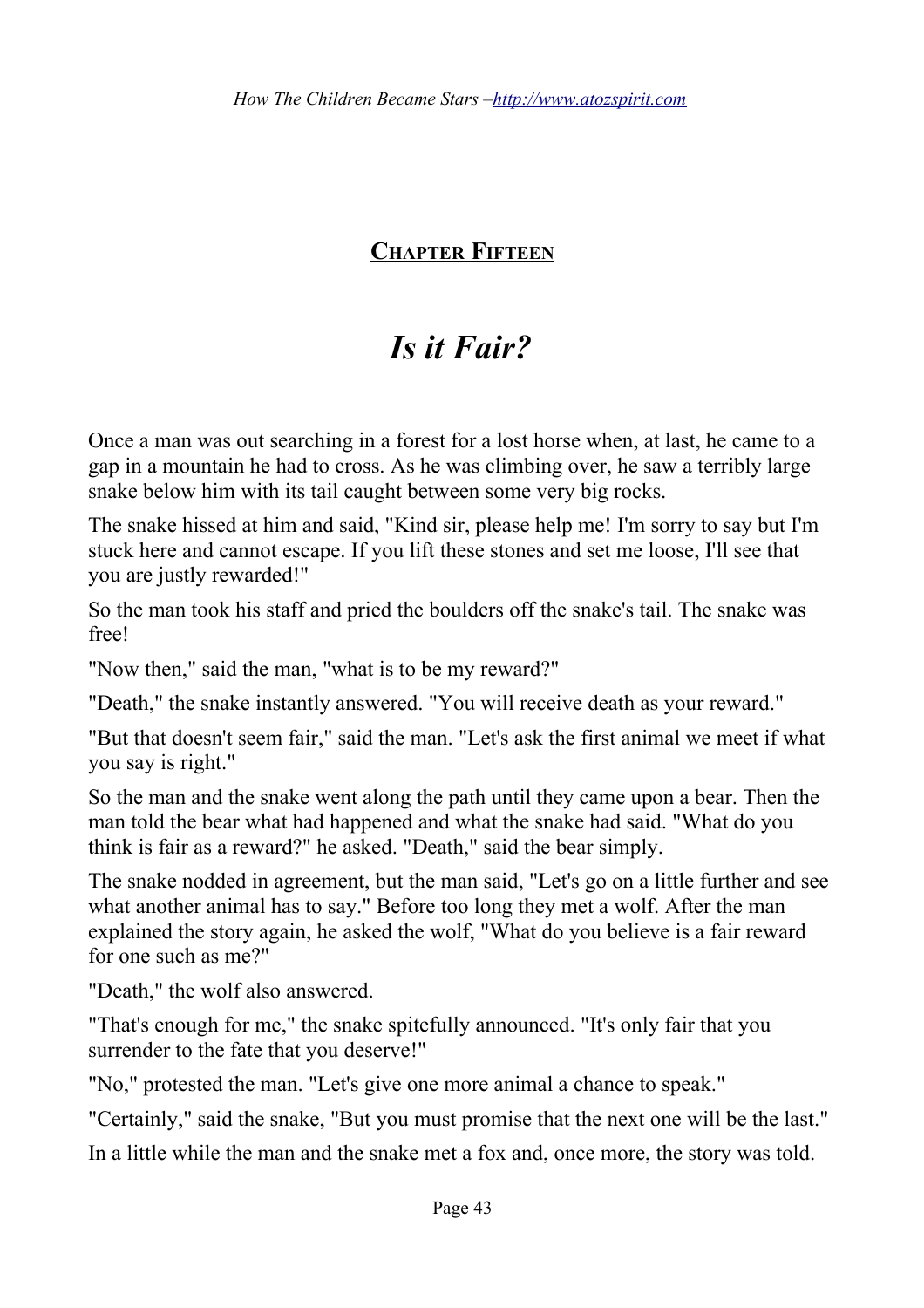But the fox, unlike the bear and the wolf, did not rush to give an answer. Instead, he said, "Before I give my judgment, I must understand exactly what has happened. Please take me back to the very spot where the snake was caught in the rocks."

When they got there, the fox asked the man to pry apart the big rocks again and he told the snake to put its tail just where it had been. When the snake's tail was in place, the fox called out to the man, "Let go of your staff!"

"Oh no," screamed the snake, "that's not fair! Look how I'm stuck in these rocks again!"

"Well," said the fox, "it seems perfectly fair to me. Now things are all even between the two of you, just like they were before!"

**- Traditional Northern European Story**

**★**

### *Is it Fair?*

### *Sharing Activities*

- $\Box$  Draw or paint a picture of the snake caught in the rocks.
- $\Box$  If you had come upon the snake, would you have helped him get free?
- $\Box$  Share a story about a time you did a good deed. Was the person grateful or not?

 $\Box$  Share a story about when someone did something to help you, but you didn't thank them.

 $\Box$  If you were the snake, what would you do the next time someone came by the rocks you were trapped in?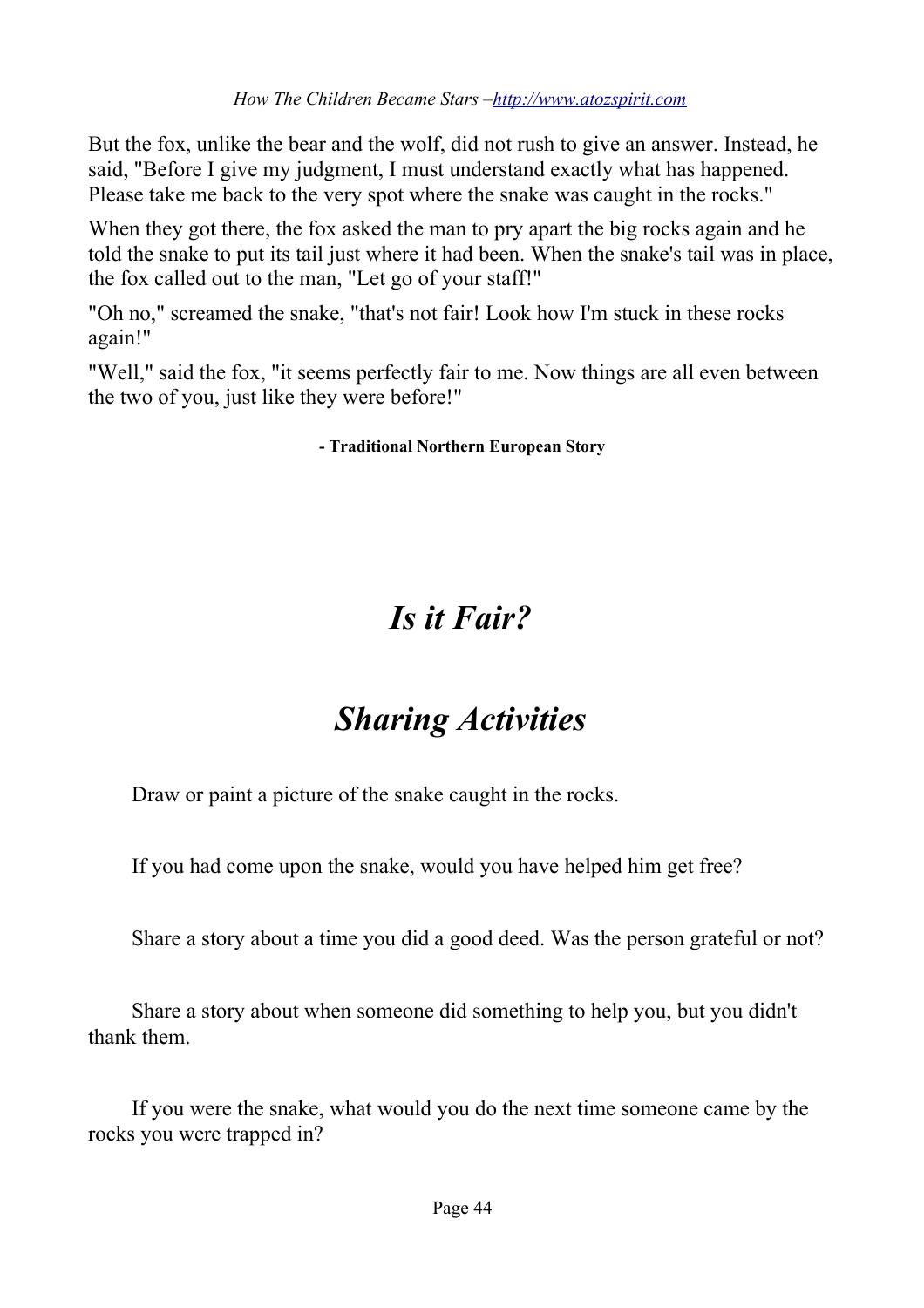### **CHAPTER SIXTEEN**

### *The First to Get the Bow*

In the very beginning, the Creator Kareya made the world. He made the fishes of the ocean first, then he made all the animals that live on the earth, and after the fishes and the animals at last Kareya made a man. Kareya made all the creatures so that no one was, more powerful than another and no one was seen as better or worse than any other. This is how Kareya made all the creatures.

One day Kareya spoke to the man and told him, "I am going to call together all the animals. You go make as many bows and arrows as there are animals in the world. You will give the animal that is meant to have the most power the longest bow and arrow and the one that is meant to have the least power the shortest bow and arrow."

In nine days, the man made a bow and arrow for every animal, and Kareya called all the animals together to listen to him. "Tomorrow," Kareya said, "the man will come and give you a bow. The animal who gets the longest bow will have the greatest power of all."



They all wanted the longest bow, but Coyote was the only one who believed he knew how to get it. He thought if he were the first animal the man saw in the morning that he, Coyote, would get the longest bow.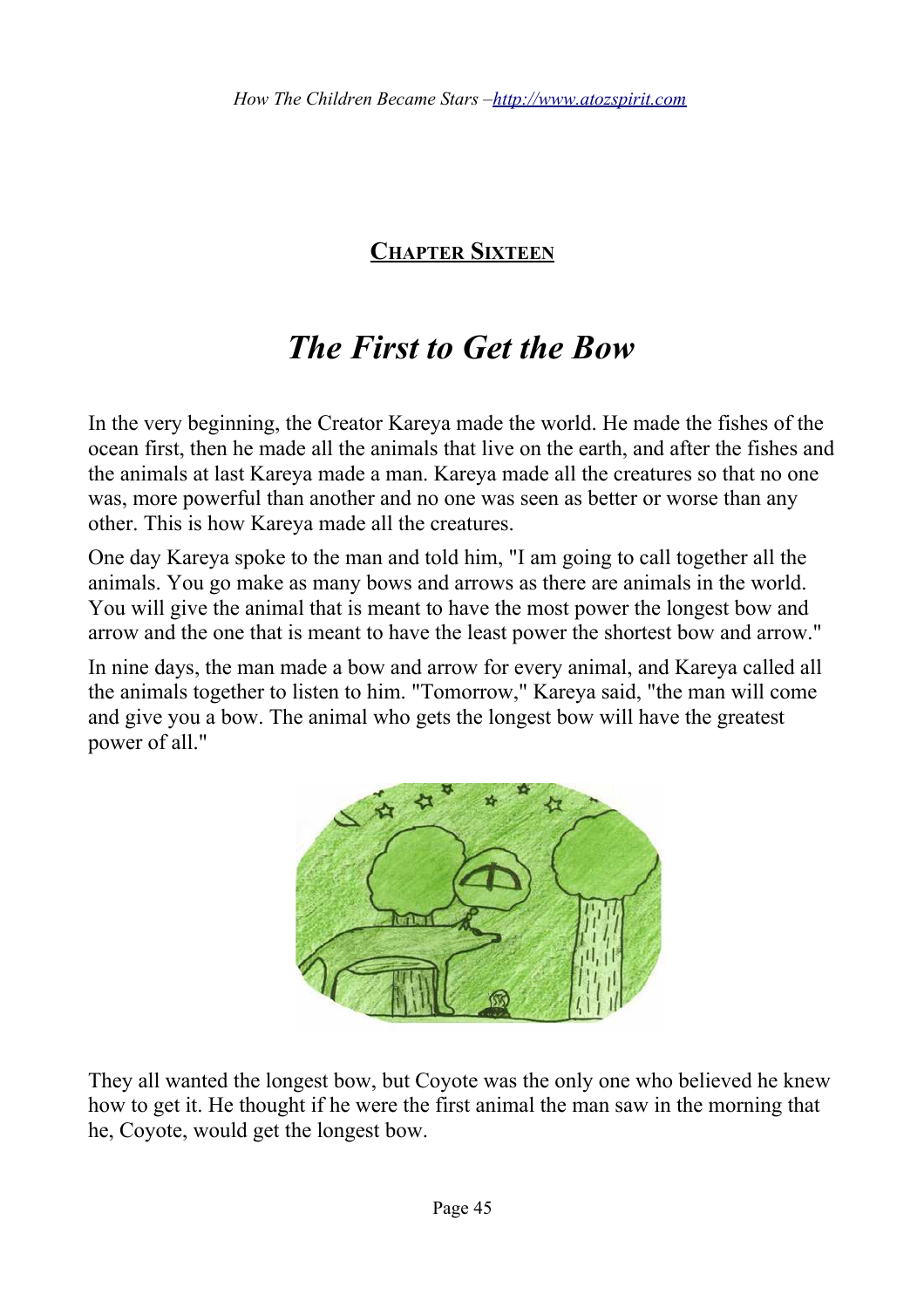So when all the animals went to sleep, Coyote lay down too. But Coyote was only pretending to sleep. He was going to stay awake until the sunrise and then get the longest bow for himself.

But as the night went on, Coyote grew more and more sleepy. He got up and walked around, but still he was sleepy. He scratched at his eyes and started jumping and hopping about, but the sound woke up a few of the other animals. Coyote had to find another way to stay awake.

When the first star in the morning sky came up, still some time before the sun would rise, Coyote just could not keep his eyes open anymore. So he found two sticks and made them sharp and pointy. Then he stuck them in his eyelids. Now Coyote felt sure his eyes would stay open long enough for him to be the first one to meet the man and get the longest bow.

But in no time at all, Coyote was sound asleep again. The pointy sticks had broken right through the skin of his eyelids and instead of keeping his eyes open, the sticks pinned Coyote's eyes shut. When all the other animals got up, Coyote did not stir from his deep sleep.

The longest bow went to Cougar, and to Bear the next longest. And so the bows were given until the last one for Frog.

But there was still one left over *—* the shortest bow. The man called out, "Which animal has not received a bow?" The animals all went to find out who was missing and they saw Coyote still sleeping on the ground. They laughed a great-hearted laugh and danced all around him.

The animals were laughing so hard that the man felt sorry for Coyote. Now Coyote would get the shortest bow and be the weakest one of them all. So the man prayed to Kareya for Coyote and Kareya made Coyote the cleverest and trickiest of all the animals. And that's how Coyote got to be so tricky.

**- Traditional Native American Story**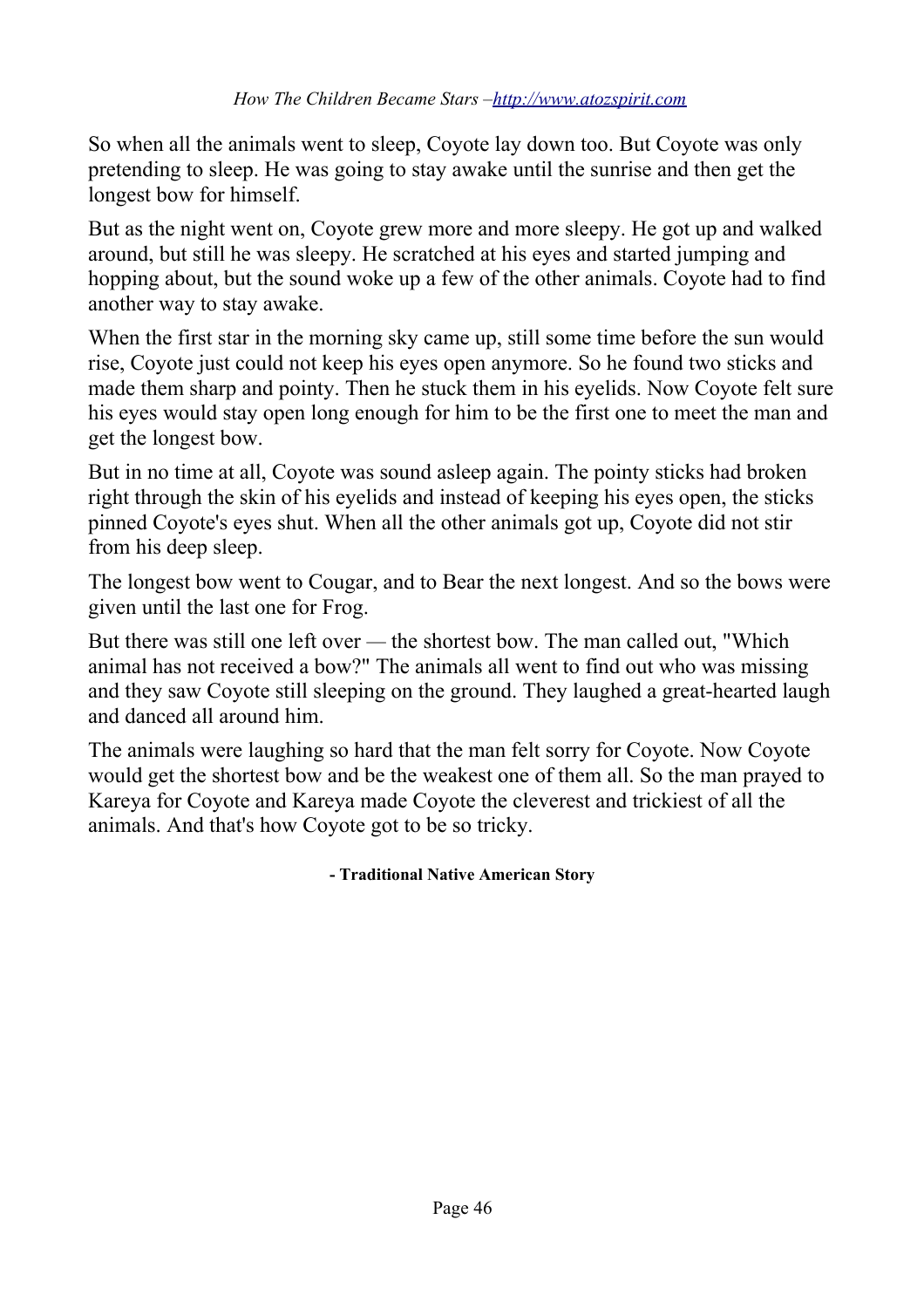# *The First to Get the Bow*

# *Sharing Activities*

 $\Box$  Why do you think Coyote believed the first one to meet the man would get the longest bow? If you were the man, would you do it that way?

 $\Box$  Draw or paint a picture of the longest bow and arrow.

 $\Box$  Tell a story about when you were given a special gift, award, or prize. Did you believe you deserved it?

 $\Box$  Why do you think Kareya chose the man to give the bows? Why didn't Kareya do it himself?

 $\Box$  Talk about what happens when you want something that everyone else in the family also wants.

 $\Box$  Imagine you are Coyote. At the end of the story, if you could do it all over again, what would you do differently?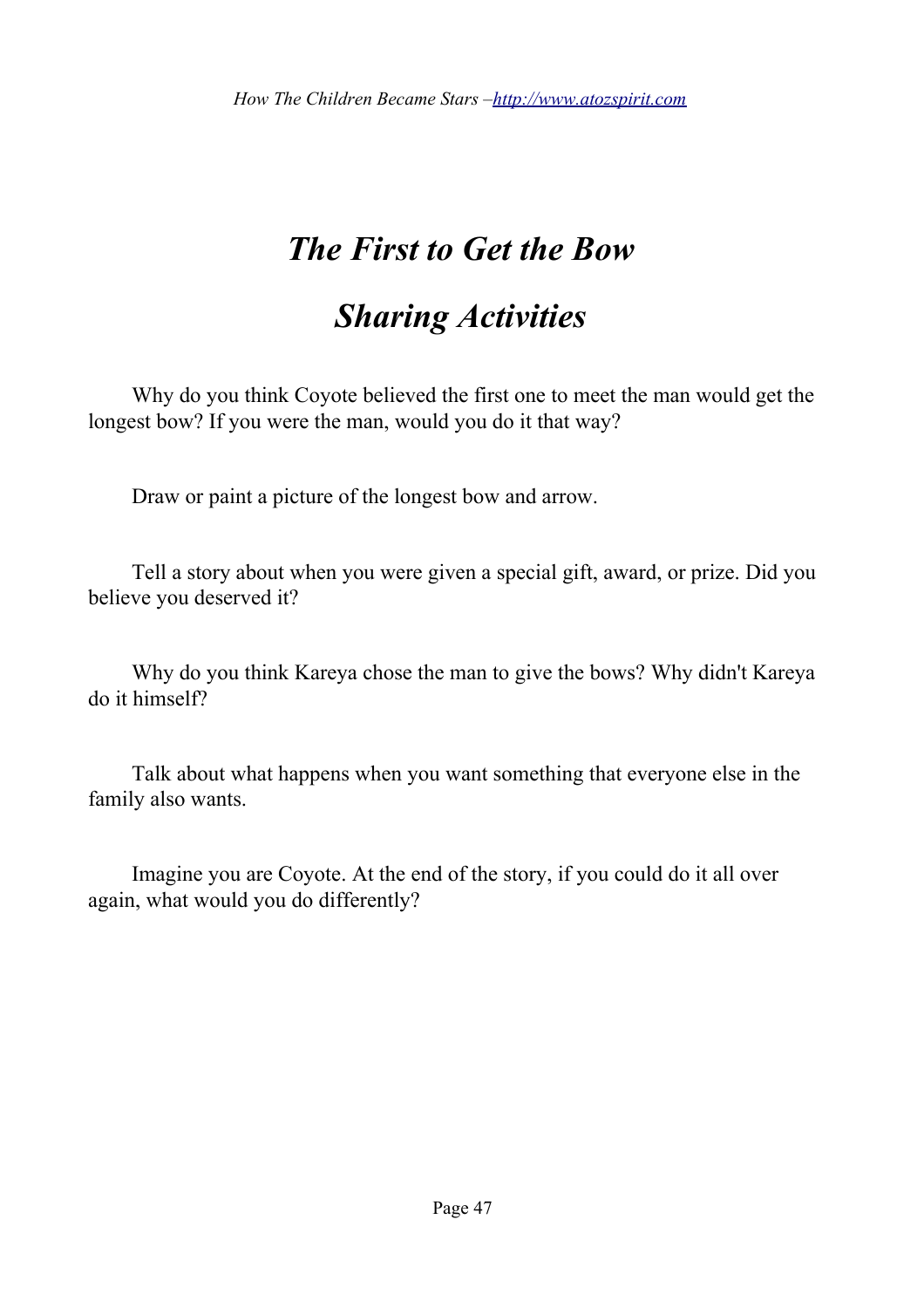**CHAPTER SEVENTEEN**

# *The Monkeys Reach for the Moon*

One night the king of the monkeys looked down from a high cliff to the water far below. He saw the brilliant silver moon reflected in the water and thought, "That is the most magnificent jewel I have ever seen. I must find a way to get this treasure for myself."

He told all the other monkeys about the beautiful jewel he had seen below, hoping they would help him get it. But they all said, "That's much too difficult. We can never reach down so far."

Then the king of the monkeys had an idea. "Look," he said, "here's how it can be done. One of you will climb a tall tree and hold on tight. Stick out your tail and the next monkey will hold onto it. Each monkey will hold onto the tail of the one above, making a long, long chain down to the water. Then the last monkey will be able to reach the jewel."

So the monkeys, five hundred of them, followed the king of the monkeys' plan and, one by one, they held on tight to the tail of the monkey above them. All of them were connected in the chain to the first monkey, who was holding tightly to the tree.

Just as the last monkey was about to reach the object that the king of the monkeys so desired, the weight of the monkeys proved to be too much and the monkey holding onto the tree let go.

All five hundred monkeys fell into the water and all five hundred monkeys drowned.

**- Traditional Buddhist Story**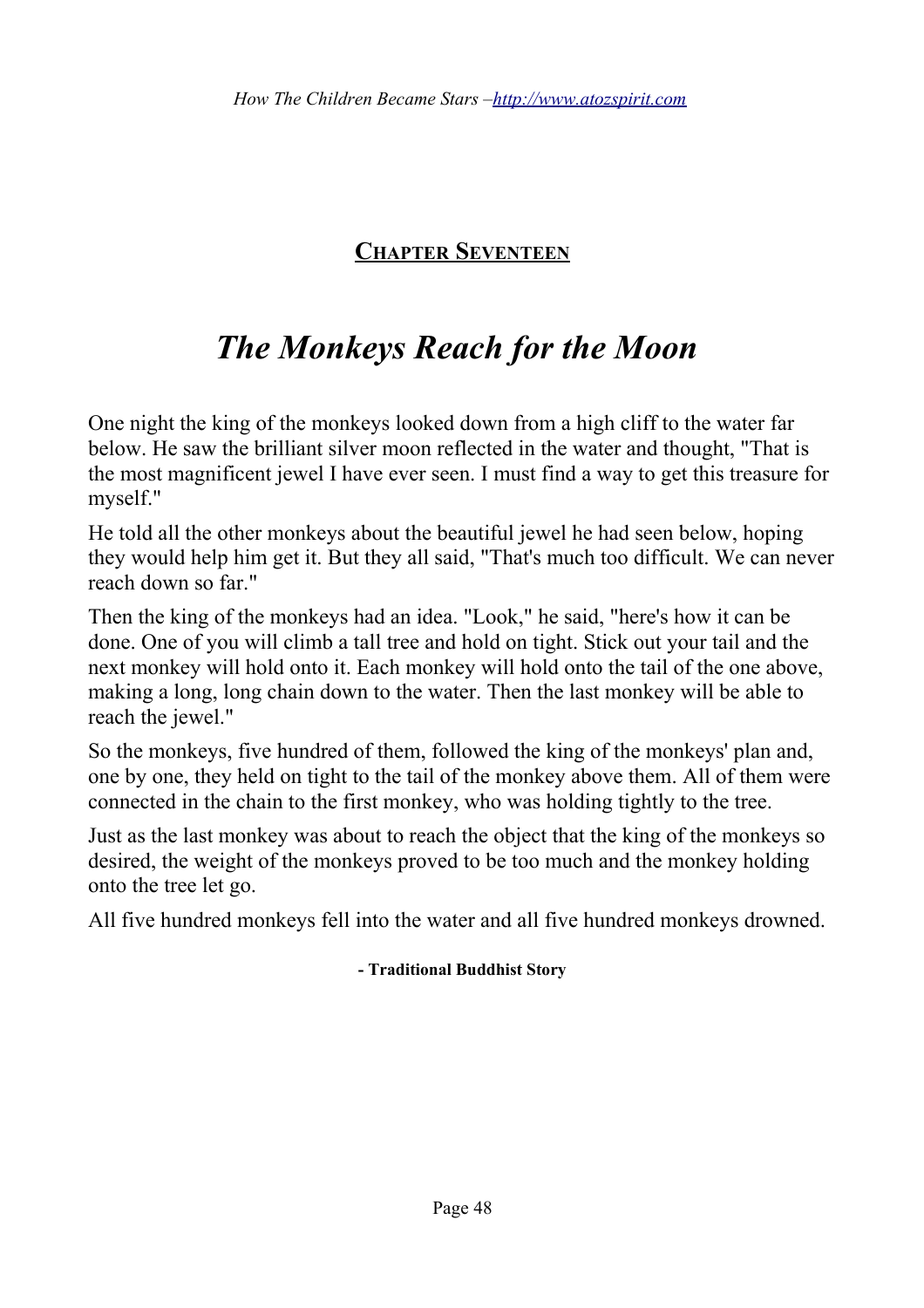## *The Monkeys Reach for the Moon*

### *Sharing Activities*

 $\Box$  Draw or paint a picture of one thing you really want to have.

 $\Box$  Share a story about when someone you know really wanted to get something and asked you to help. Share a story about when you really wanted something and you asked others to help you.

 $\Box$  Imagine you are one of the monkeys. What would you do when the king of the monkeys came up with his idea to make the chain?

 $\Box$  Imagine you are the king of the monkeys. Would you join the chain or stand back and watch?

 $\Box$  If you were a monkey from another place and you saw what happened, what would you tell your monkey friends when you got back home?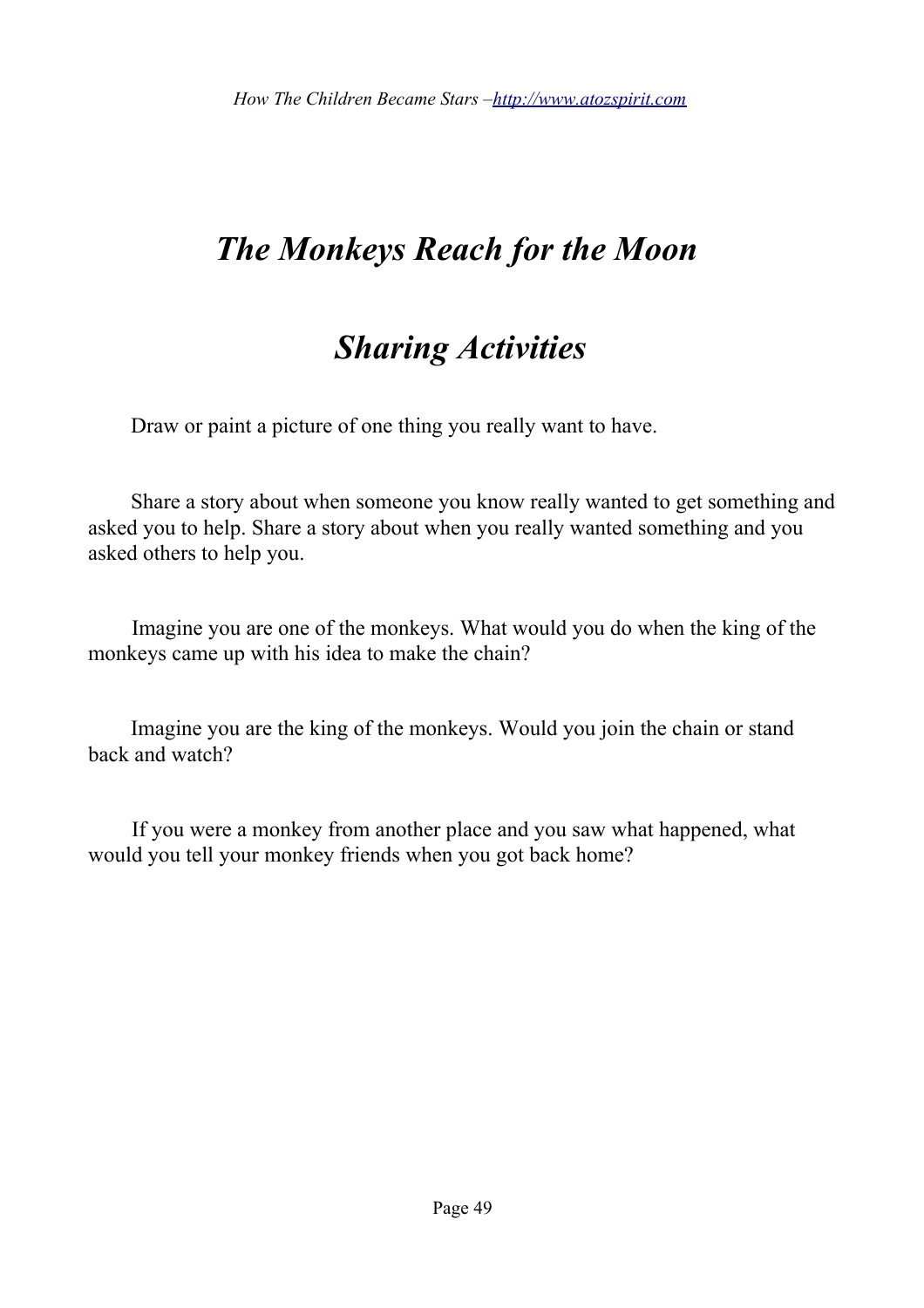### **CHAPTER EIGHTEEN**

### *The Bee that Bit King Solomon on the Nose*

King Solomon was known throughout all the lands as the wisest of the wise. In the holy city of Jerusalem, he built a grand palace with wonderful gardens close to the Great Temple.

Every morning, King Solomon sat among the flowers and prayed to find peace in his heart. But one sunny day, he was rudely surprised. A bee bit him right on his kingly nose!

"Ow!" he cried, feeling his nose swell to what felt like the size of a pomegranate. "How dare a bee sting me!"

Now, as it has been told, King Solomon knew the ways of all the animals and could even speak their languages. When he found a tiny bee hiding inside a red rose right next time him, he demanded of it, "Why did you bite my nose?" The little bee was quite afraid. "Please forgive me, O King," she said. "It was truly just an accident. You see I was buzzing around looking to gather nectar from a sweet red rose —they're my favorites — when I thought I saw a lovely one and I headed straight for it. How was I to know it was really your nose shining red in the sun!"

King Solomon laughed and laughed. He wasn't angry anymore. "You may go in peace, young one," he said to the little bee. "Thank you, thank you," she said buzzing with happiness. "Some day I'll do something kind for you," she told him and flew away.

The little bee rapidly disappeared from King Solomon's mind. He had a lot to think about. The great Queen of Sheba was coming all the way from Africa to meet him!

After the queen arrived at the palace, King Solomon soon found out that she wanted to see if he was so wise. The queen was going to test him with the toughest and trickiest riddles in all the world.

The Queen of Sheba first asked him, "What waters flow neither from heaven nor mountain snows? They can be sweet as honey or bitter as medicine, yet they always come from the same place." King Solomon said instantly, "The answer is tears. When we are happy, tears are sweet, but when we are sad and grieving, tears can be most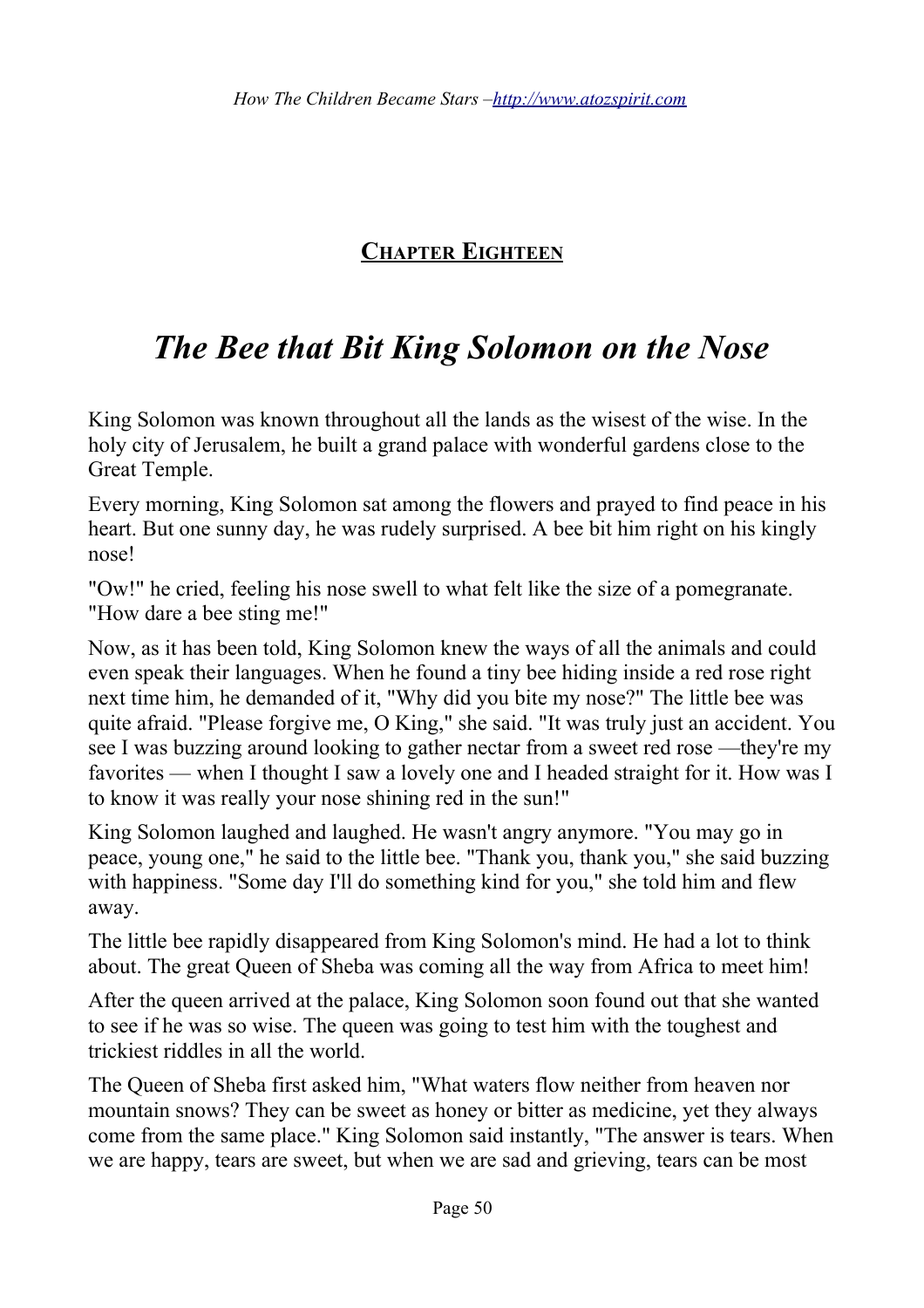bitter indeed. Yet they always come from the same place — our eyes."

"Excellent," the queen replied. Then she called sixty children who had journeyed with her from Africa to enter the Great Hall. "Behold," she said to King Solomon, "all the children here are the same age and size and they are all dressed in exactly the same robes. Which are the girls and which are the boys?"

King Solomon immediately ordered a sack of delicious nuts to be brought and a big handful given to each child. The boys quickly lifted their robes to stuff the nuts in the pockets of the pants they wore underneath. The girls made their robes into pouches and filled them with nuts, too. "So it is revealed," King Solomon said pointing at the children. "Now anyone can tell which are the girls and which are the boys."

"May I ask one more?" the Queen of Sheba requested. She had saved the most difficult riddle for last. "Of course," said the king. When the queen clapped her hands, forty royal artists came into the room carrying forty bouquets of most beautiful red roses. The queen smiled. "Only one of these bouquets is made of real roses," she said to King Solomon. "Can you tell merely by looking which among the fakes is the sweet-smelling one?" A big frown came upon King Solomon's face. How could he solve this last riddle?

Then King Solomon heard the voice of a tiny bee calling out to him. It was the same bee who had bit him on the nose!

The little bee flew over to the bouquets and dove right smack in the middle of the only one which was real. It was so easy for her to smell the nectar inside the roses. King Solomon bowed to the Queen of Sheba and walked over to pick up the bouquet. "This is the one," he said to the queen.

Then King Solomon made a soft buzzing sound and only the little bee heard him say, "Thank you for your help, my dear friend. Thank you so very much."

**- Traditional Jewish Story**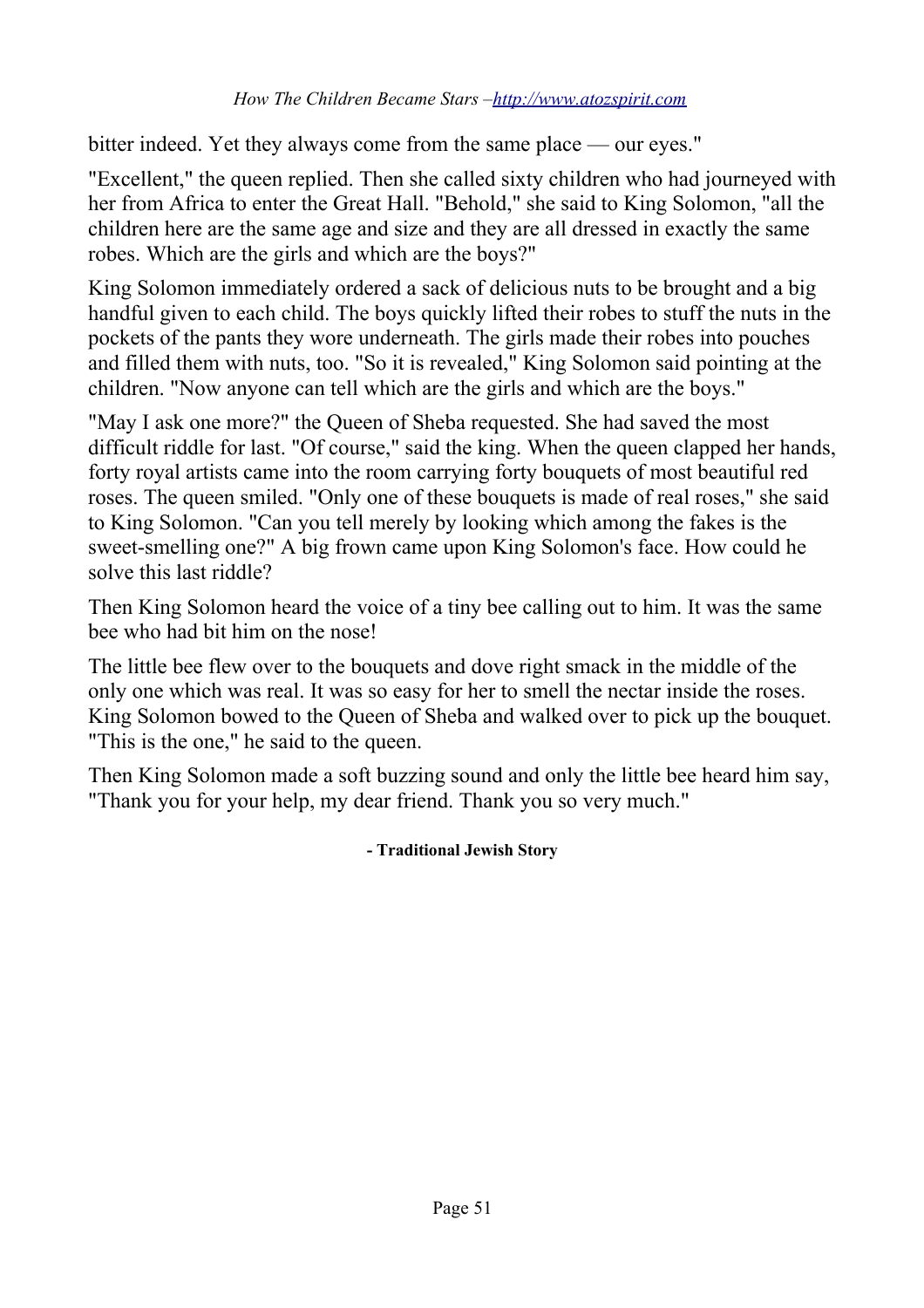### *The Bee that Bit King Solomon on the Nose*

### *Sharing Activities*

 $\Box$  Draw or paint a picture of the little bee biting big King Solomon on the nose.

 $\Box$  If you were King Solomon, what would you have done right after? What if you were the bee?

 $\Box$  Share a story about a time a friend blamed you for something that, like the bee, you were really innocent of doing. Tell a story about a time you blamed a friend for something you found out later was just an accident.

 $\Box$  On half a sheet of paper, draw or paint a picture of the bee and King Solomon at the end of the story now that they are good friends.

 $\Box$  On the other half, draw or paint a picture of you and a friend from one or both of the two stories you have just shared.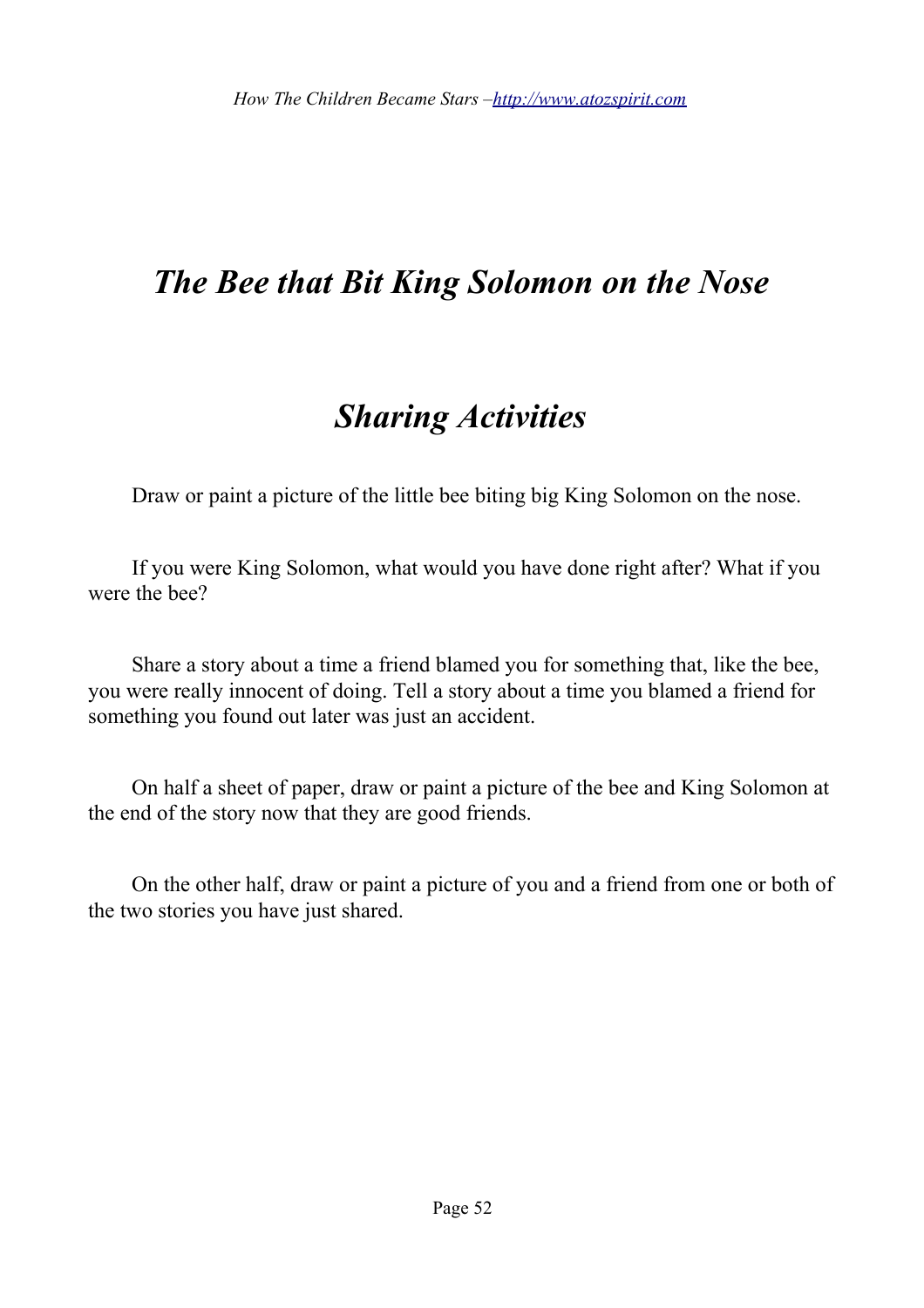**CHAPTER NINETEEN**

### *Morning and Evening*

Morning and Evening were brothers, sons of Mahu. Mahu was God of all the people, but he did not treat Morning and Evening with equal generosity.

Morning was the one born first, so Mahu gave him many people to rule over and a great number of precious things also. Evening, the younger one, got a calabash gourd filled with two kinds of beads — nana and azumun — contained inside it. These two kinds of beads were the only things that Mahu had not given to his older son, Morning. Morning had riches of all sorts, but of nana and azumun he had none.

One day Morning fell sick and the doctor was called to cure him. The doctor said there was only one treatment for Morning's illness; he needed a nana bead and an azumun bead. Then Morning would be well again.

Since Morning had none of these beads, his people went out to get them. But nobody in all the land had any. Evening was the only one who had nana and azumun beads.

"How much will you give me for these beads?" Evening asked the people his brother Morning sent.

"We will pay one hundred precious cowrie shells for each one," they answered.

So Evening sold them the beads and they left. When Morning was cured, Evening began to think. "If Morning were to get sick over and over again," Evening schemed, "I would get a great many precious cowrie shells all for myself."

Evening remembered that when Morning passed a calabash plant, the leaves curled up. So Evening placed wholly-open calabash leaves in Morning's path. When Morning's feet touched them, he became ill right away.

In this way, Evening made Morning sick as often as he wished. Morning had to keep giving his brother cowrie shells and after a while Evening had all of them. He became the richest one in the land and the people looked at Evening as their new king.

#### **- Traditional African Story**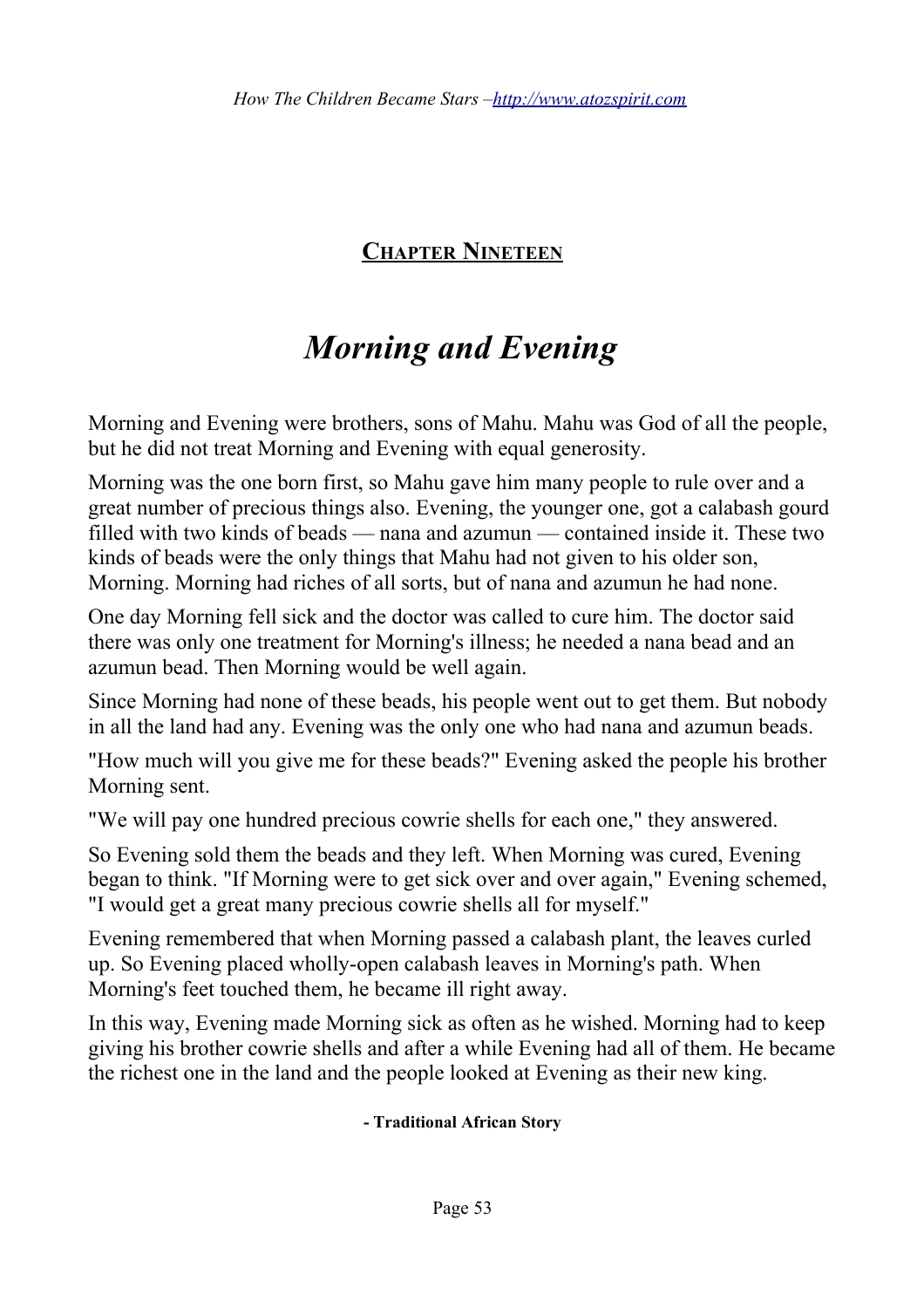**【** 

### *Morning and Evening*

### *Sharing Activities*

 $\Box$  Draw or paint a picture of Morning and Evening at the beginning of the story.

 $\Box$  Imagine you were one of Morning's friends. What would you say to him if you knew that the two brothers were not speaking to each other?

 $\Box$  Imagine you were one of Evening's friends. What would you say to him if you found out he was making his brother sick?

 $\Box$  At the beginning of the story do you think Morning felt there was anything wrong in his life? What about at the end?

 $\Box$  At the beginning of the story, do you think Evening thought he had problems? What about at the end?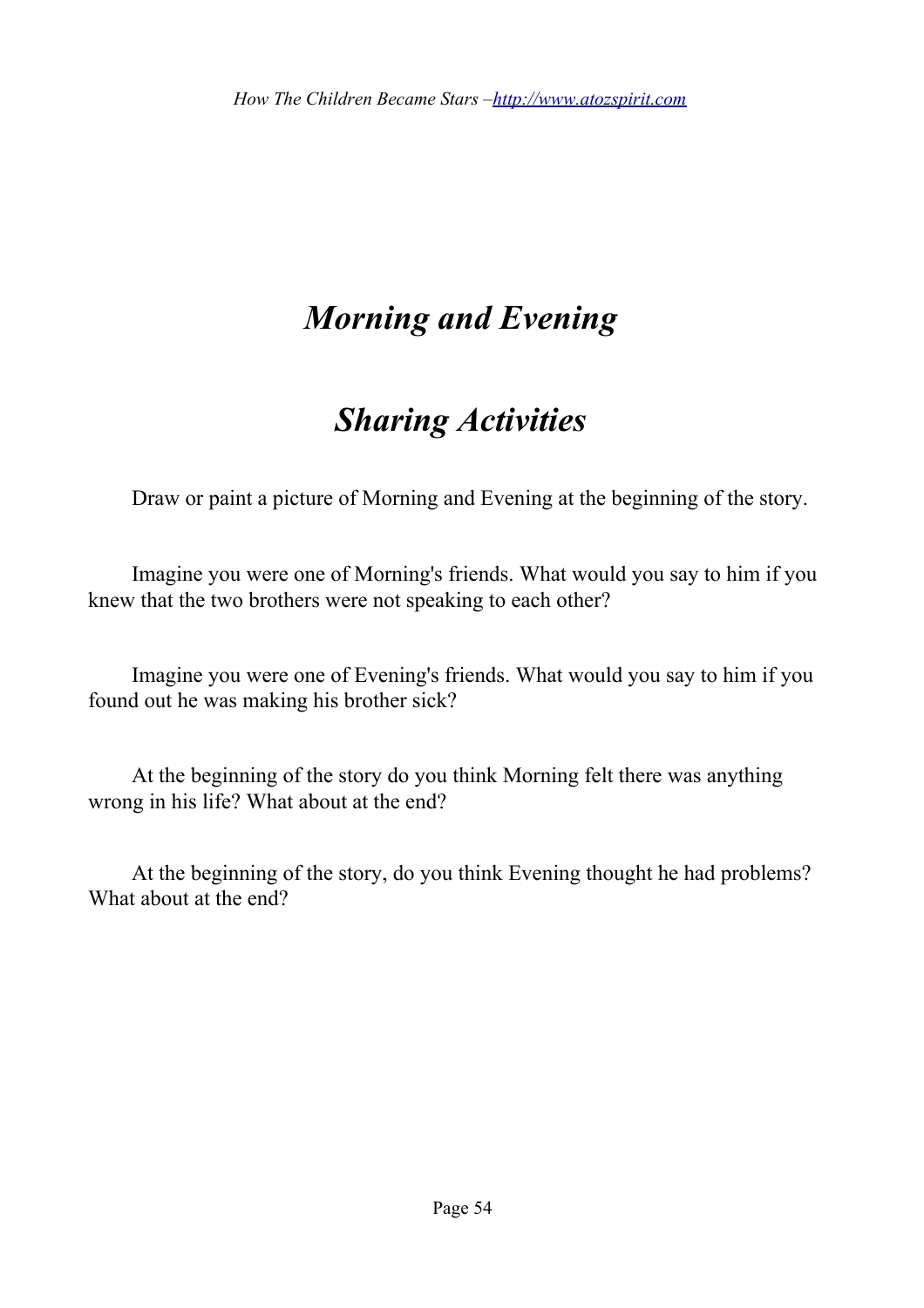### **CHAPTER TWENTY**

### *Who Is the Oldest?*

A long time ago a monkey, an elephant, and a partridge lived as neighbors high up in the Himalayan Mountains. They were friends but still were often rude and unkind to each other.



One day they met under a great banyan tree and said, "Let's decide to treat the oldest one of us with real respect. That will be a better way to live." And the three agreed.

But which one of them was the oldest? The monkey, the elephant, and the partridge thought about this question for quite a while until at last they came up with a way to find out.

"O, elephant," the other two animals said together, "we all sit under this same banyan tree. How tall was it when you first saw it?"

"Good friends," the elephant answered triumphantly, "when I was very small, I walked right over this tree. And when I stood upon it, the highest branches, that now seem to touch the sky, tickled my belly. So you would have to say that I am so old that I knew the tree as just a little bush."

Then the elephant and the partridge asked the monkey and he said, "Good friends, when I was little more than a baby, I would sit underneath the banyan and reach my head up to eat the green shoots at the very top . Since it first began growing, I have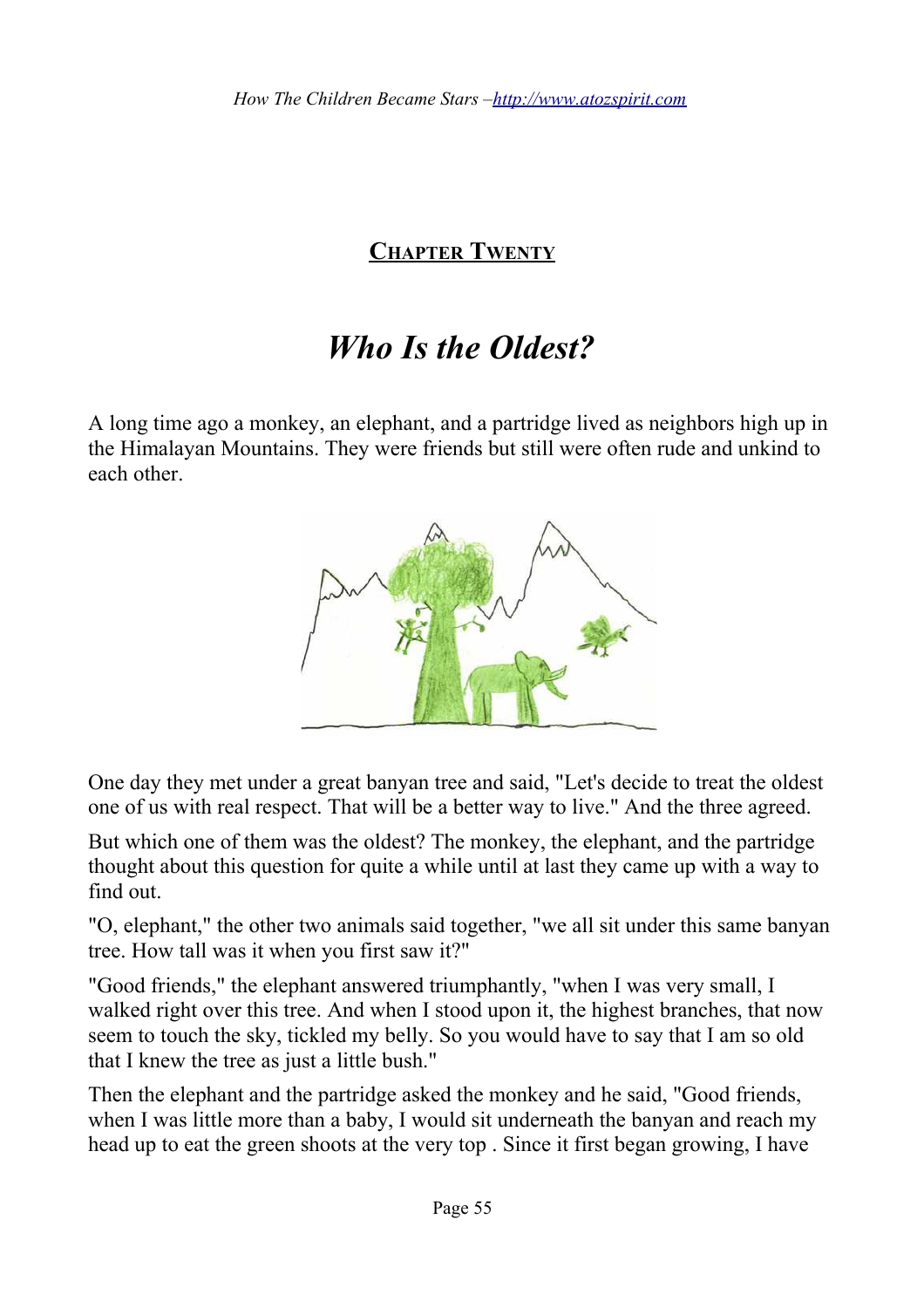known the tree."

The monkey and the elephant now turned to the partridge to ask how long he had known the tree. "Good friends," the partridge said, "there grew near this spot a great banyan tree very much like the one under which we are now sitting. I used to fly up into that great big tree and eat of its fruit, and drop its seeds all around. That is how this banyan came to grow here. So I knew this tree even before it was born. That makes me the oldest!"

Then the monkey and the elephant bowed to the clever partridge and said, "You are surely the oldest of us in wisdom. From now on we will listen to you and be more respectful to each other." "Me too," agreed the partridge.

After that, the three friends never argued about who was older again.

#### **- Traditional Buddhist Story**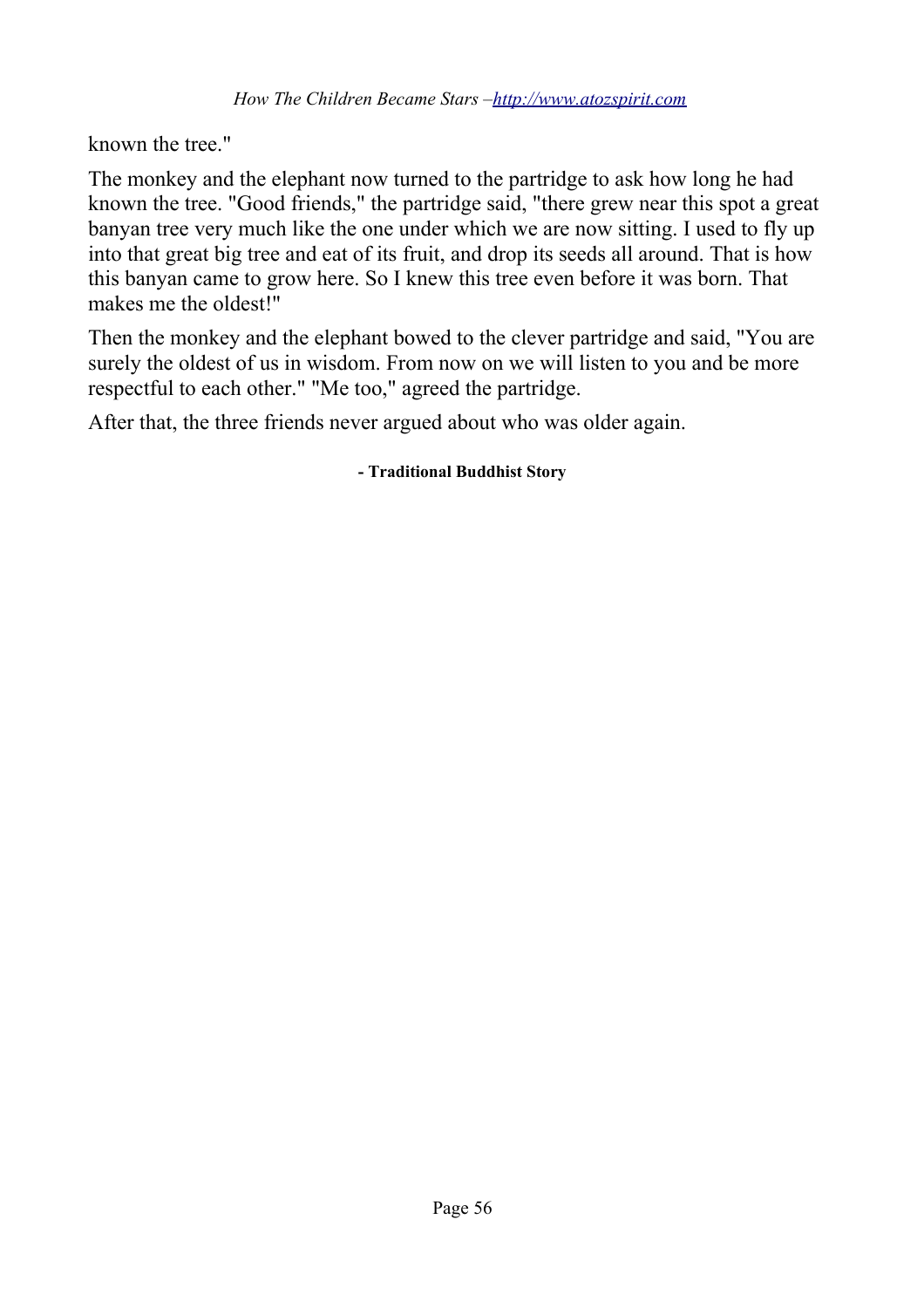# *Who Is the Oldest?*

### *Sharing Activities*

 $\Box$  On half a piece of paper, draw or paint a picture of yourself, your sisters and brothers (if you have them), and some of your closest friends.

 $\Box$  Put each persons name, including yours, next to or underneath their picture.

 $\Box$  Now imagine what each of you will look like as adults. On the other half of the paper, draw or paint a picture of everyone and put their names in again.

 $\Box$  Imagine you are meeting everyone in the last picture all grown up just like you are. What would you ask them about their lives? What would you want to tell them about yours?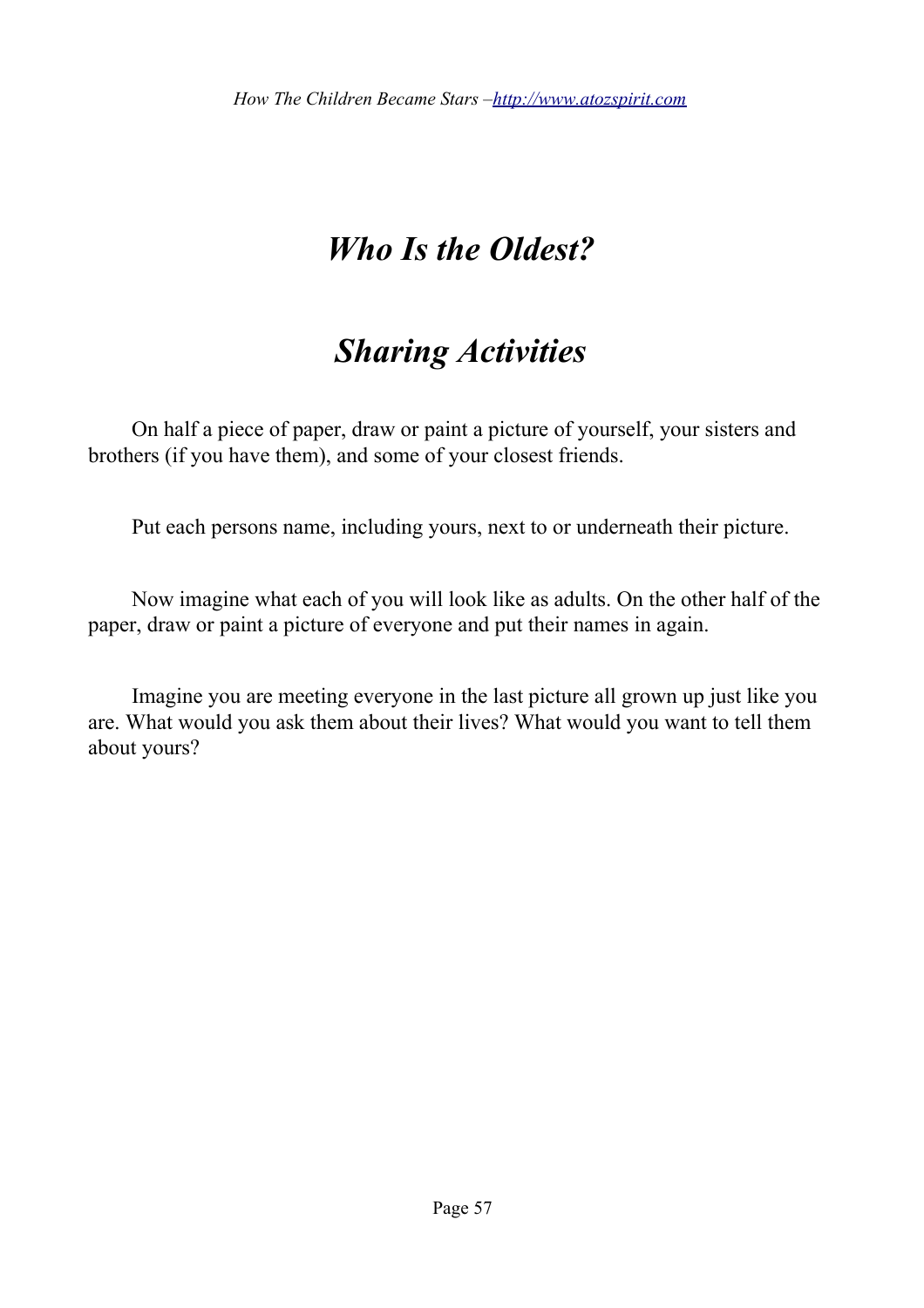### **CHAPTER TWENTY-ONE**

### *Master Tall and the Water Buffaloes*

Because he was so much taller than the other boys of his age, they all teased him and called him Master Tall. He was a good boy who tried his best to learn, but although he listened to everything his teachers said, it seemed like nothing they taught him stuck.

After his schooling was over, Master Tall was old enough to work, but what could he do? No one in the village had a job for him and, in the end, poor Master Tall became a herdsman, caring for his father's three water buffaloes.



But Master Tall had a problem right from the start. It was almost impossible for him to tell one buffalo from another. Once he had put his father's buffaloes to pasture, he could not find them among the buffaloes of his friends and the other herdsmen.

Discovering Master Tall's failing, the other herdsmen took advantage. They lay at ease on the grass, laughing and joking and playing on their reed pipes. Whenever they saw a buffalo going astray into a field, they shouted, "Master Tall, Master Tall, there goes your buffalo!"

Thinking every buffalo that wandered off was his, Master Tall spent the whole day chasing and catching buffaloes. When evening came, he had to wait until all the buffaloes had been taken away before he could bring the only three left back home.

By the time Master Tall arrived it was very late. His worried father wanted to know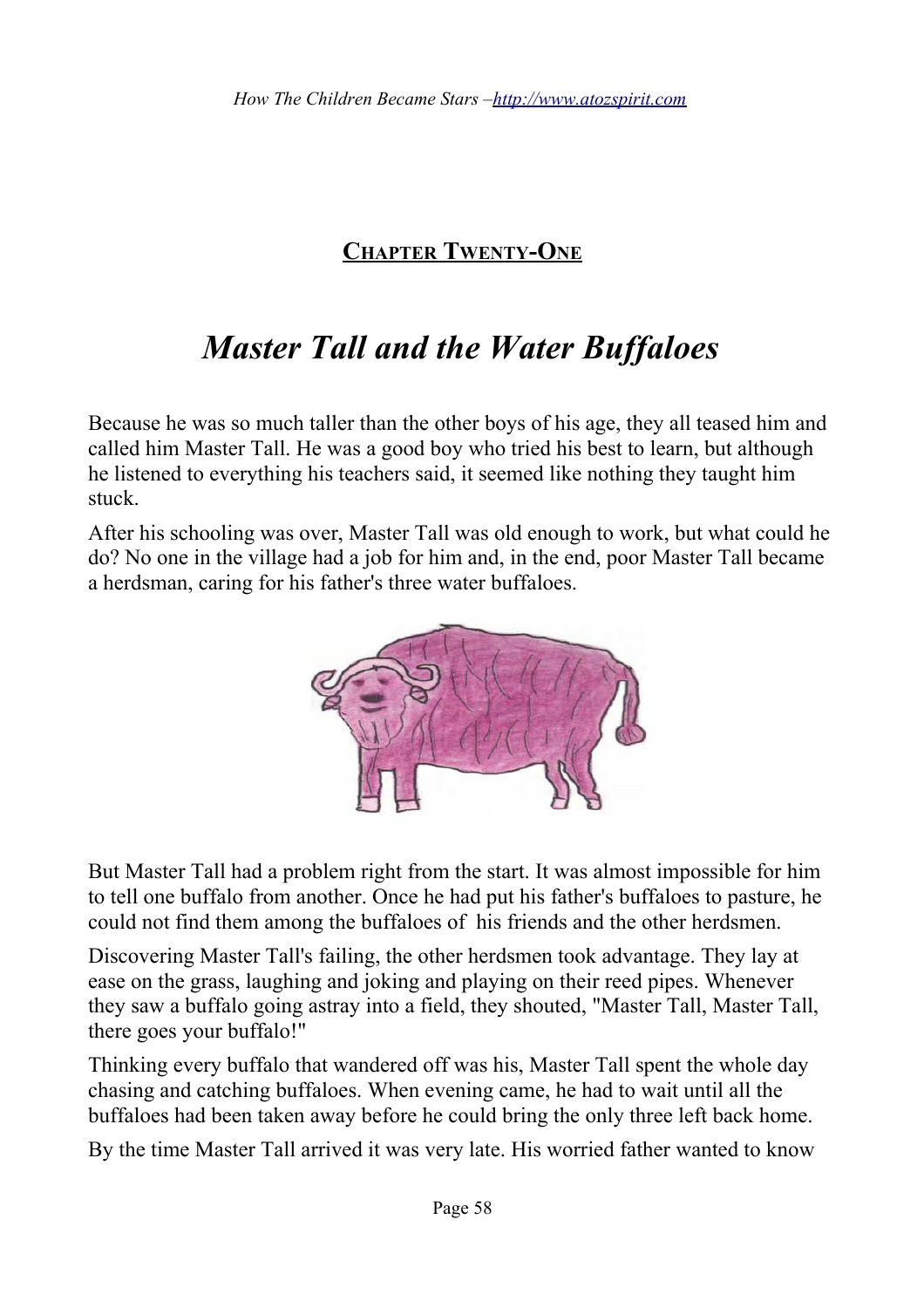why all of Master Tall's friends and the other herdsmen had returned long before, but the boy simply had no explanation to give him. The same thing happened for many days, until Master Tall's father finally found out the trick being played on his son.

The next morning Master Tall's father placed wreaths made of palm leaves on the horns of his three buffaloes and said, "Now, my son, look at the buffaloes carefully and remember that only a buffalo which has a wreath of palm leaves around his horns is your responsibility. Do not tire yourself out by herding all the buffaloes of the village."

That day, whenever the other herdsmen shouted, "Hey, Master Tall, there goes your animal," Master Tall glanced at the straying buffalo's horns, and if he saw no wreath on its horns, he just sat down and took no further notice.

But, after a while, the boys discovered Master Tall's secret and also put wreaths on their buffaloes. When he finally got home, Master Tall saw his father waiting for him at the gate.

"What happened today, my son, that has made you come home so late again?" he gently asked.

Master Tall sighed and said, "This is all I can tell you, father. Everything was alright in the morning, and only our buffaloes had wreaths on their horns. But somehow by the afternoon everyone else's buffaloes had them too!"

#### **- Traditional Burmese Buddhist Story**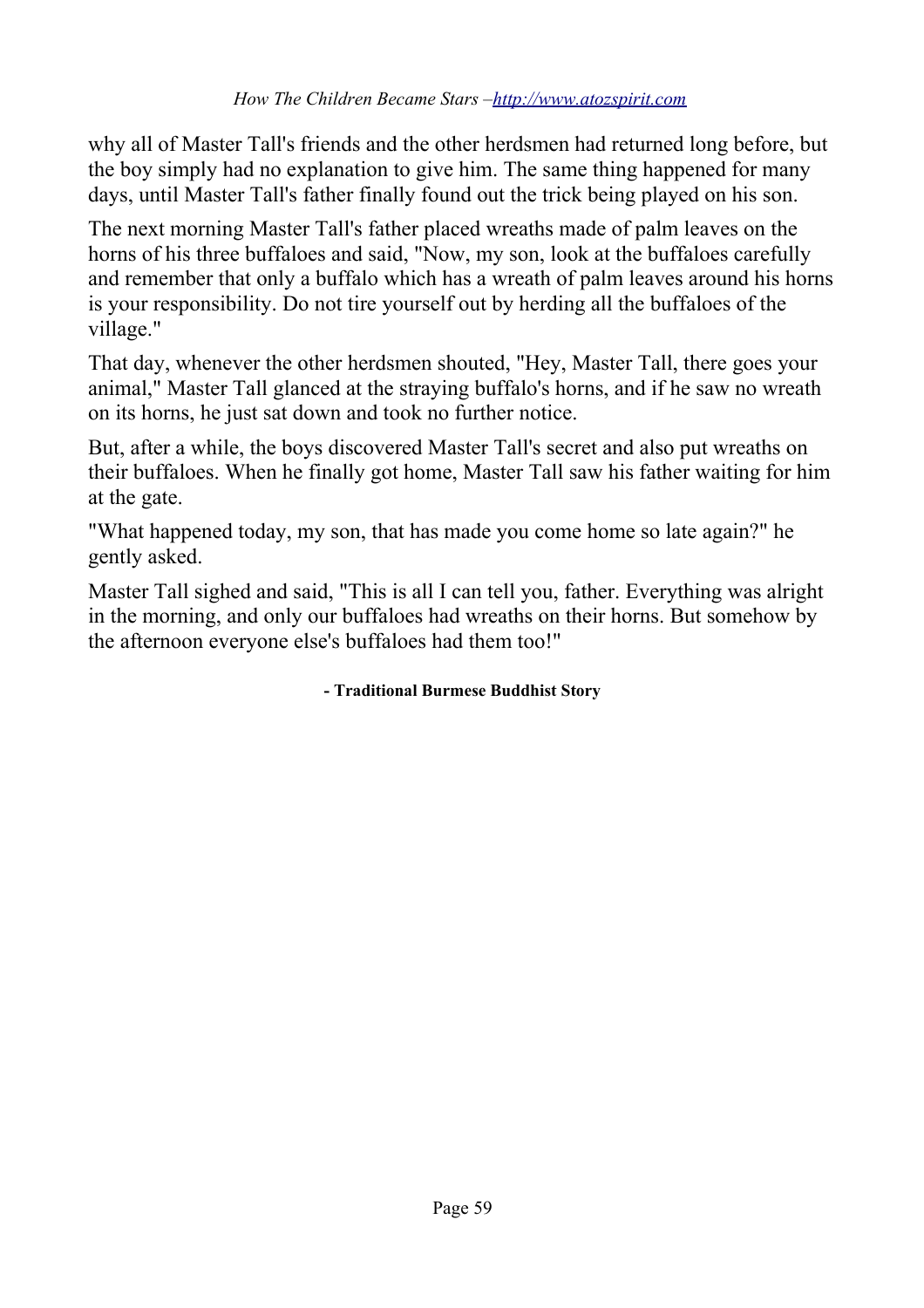**【** 

### *Master Tall and the Water Buffaloes*

### *Sharing Activities*

 $\Box$  Imagine you were Master Tall. What would you do when the other boys teased and tricked you? Would you tell about it?

 $\Box$  Imagine you were Master Tall's father. What would you do when Master Tall came home after chasing all the buffaloes again?

 $\Box$  If you were one of Master Tall's friends, how would you help him come up with some ways to be sure which buffaloes belonged to him.

 $\Box$  Draw or paint a picture of Master Tall and his three buffaloes safe at home.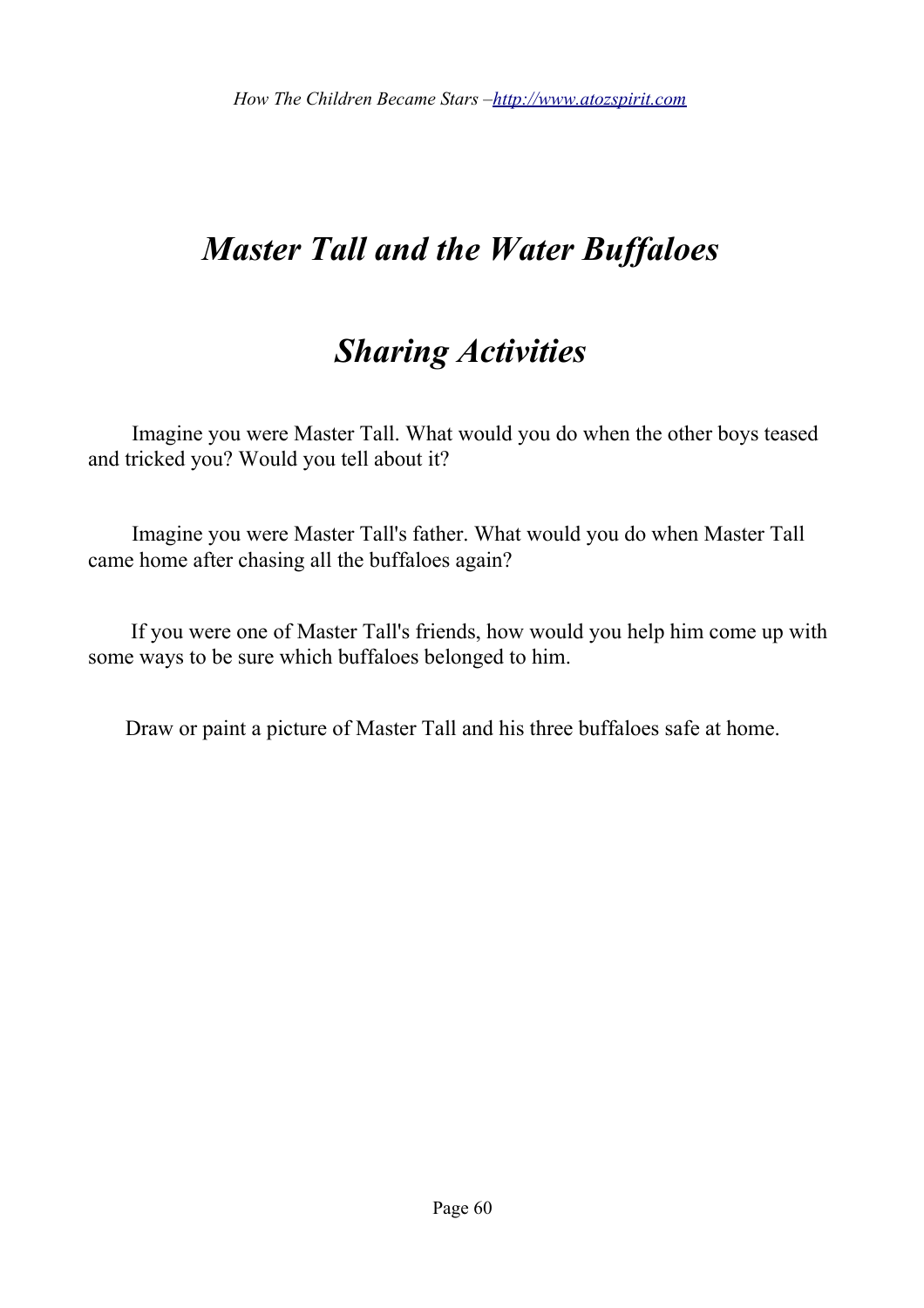### **CHAPTER TWENTY-TWO**

### *Crossing Over the Sea*

When the Hebrew people left Egypt and marched into an unknown desert, they hoped they would find a better life in a new land. In the great crowd were people from many different countries. Out of hunger, their ancestors had crossed over to Egypt long ago only to become bound in service to the Pharaoh. Now at last they were free to go!

In the desert it was hard to know which way to go, but a great moving cloud came every day before the people and at night a great moving fire showed them the way. They soon came to a watery place called the Sea of Reeds. They had not seen an Egyptian for many, many days and once they passed over the sea they would be safe. A new life was possible!

But then the people who were camping on the shore heard a terrible sound in the distance. It was the Egyptian army coming fast with thousands of soldiers and hundreds of chariots!

The horses' hooves pounded the sand as they ran toward the terrified people. Now everybody looked to Moses to help them for he was the one who had always dealt with Pharaoh before. But Pharaoh and his awful army were quickly upon them. They had no place to go but the sea!

Some wept bitter tears. "O, why did we ever leave Egypt?" they cried.

Then Moses heard the word of God, the Holy One who said "I am always with you," and turned to face the frightened people. "Be still in your hearts," Moses said, "and you shall see the Holy One will bring us all across to safety. The Holy One says to you, 'Go forward!'"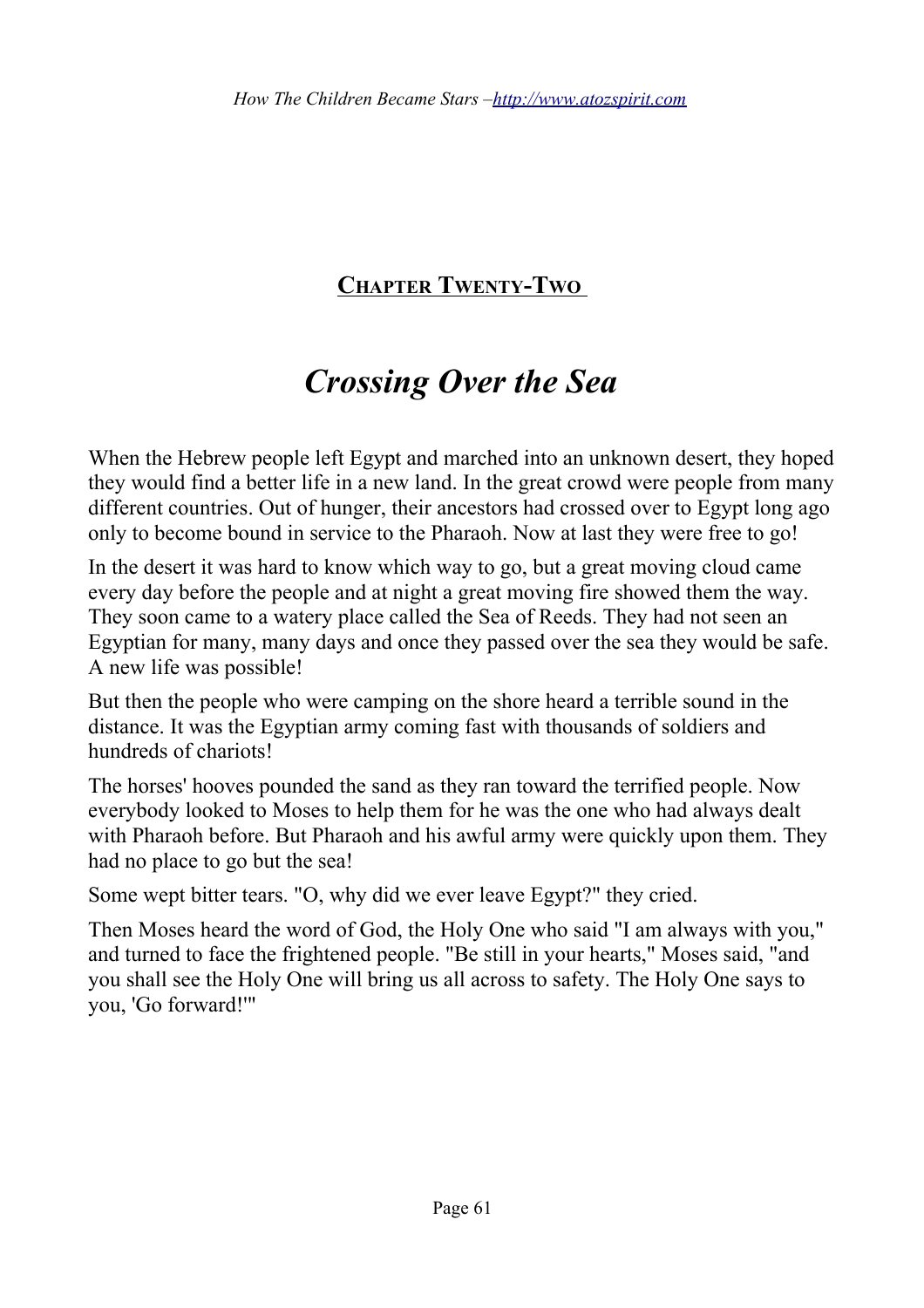

Moses raised his staff high above the sea and reached out his hands. A strong wind from the east blew over the sea and began pushing the water to both sides. As one of the people on the shore stepped into the sea, the earth appeared and a clear path opened up for everyone to cross over!

When the Egyptians saw those whom they had ruled for so long leaving them behind, they were amazed. They whipped their horses and ran madly after the people to catch them before they reached the other side.

But their chariots got stuck in the muddy earth and the trapped soldiers could not get through. When the people were all safely across, the wind stopped blowing and the waters of the sea crashed down upon the Egyptians.

From the first to the last, everyone had crossed over to freedom!

**- Traditional Jewish Story**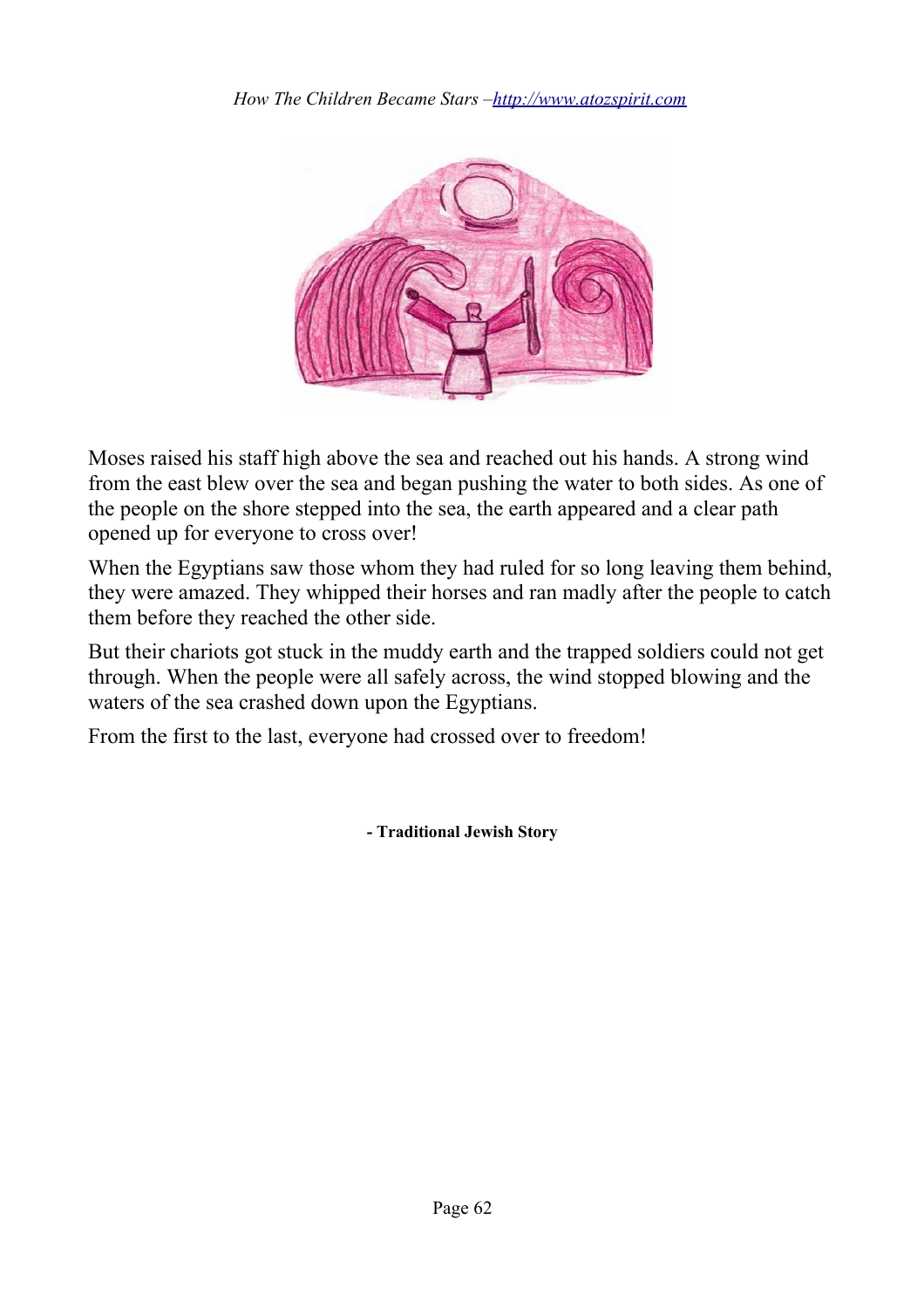## *Crossing Over the Sea*

### *Sharing Activities*

 $\Box$  Imagine you were one of the people who chose to leave Egypt. When you first heard and saw the Egyptian army coming after you, what would you do?

 $\Box$  Draw or paint a picture of the Egyptian army with their horses and chariots. Now add to your picture the people camped out on the shore of the Sea of Reeds.

 $\Box$  Imagine you were one of the Egyptians. When you saw the first person step into the sea, what did you think would happen? What would the people find on the other side of the sea?

 $\Box$  Imagine you were one of the people who had crossed over. The clouds and the fire are no longer before you. How will you find your way?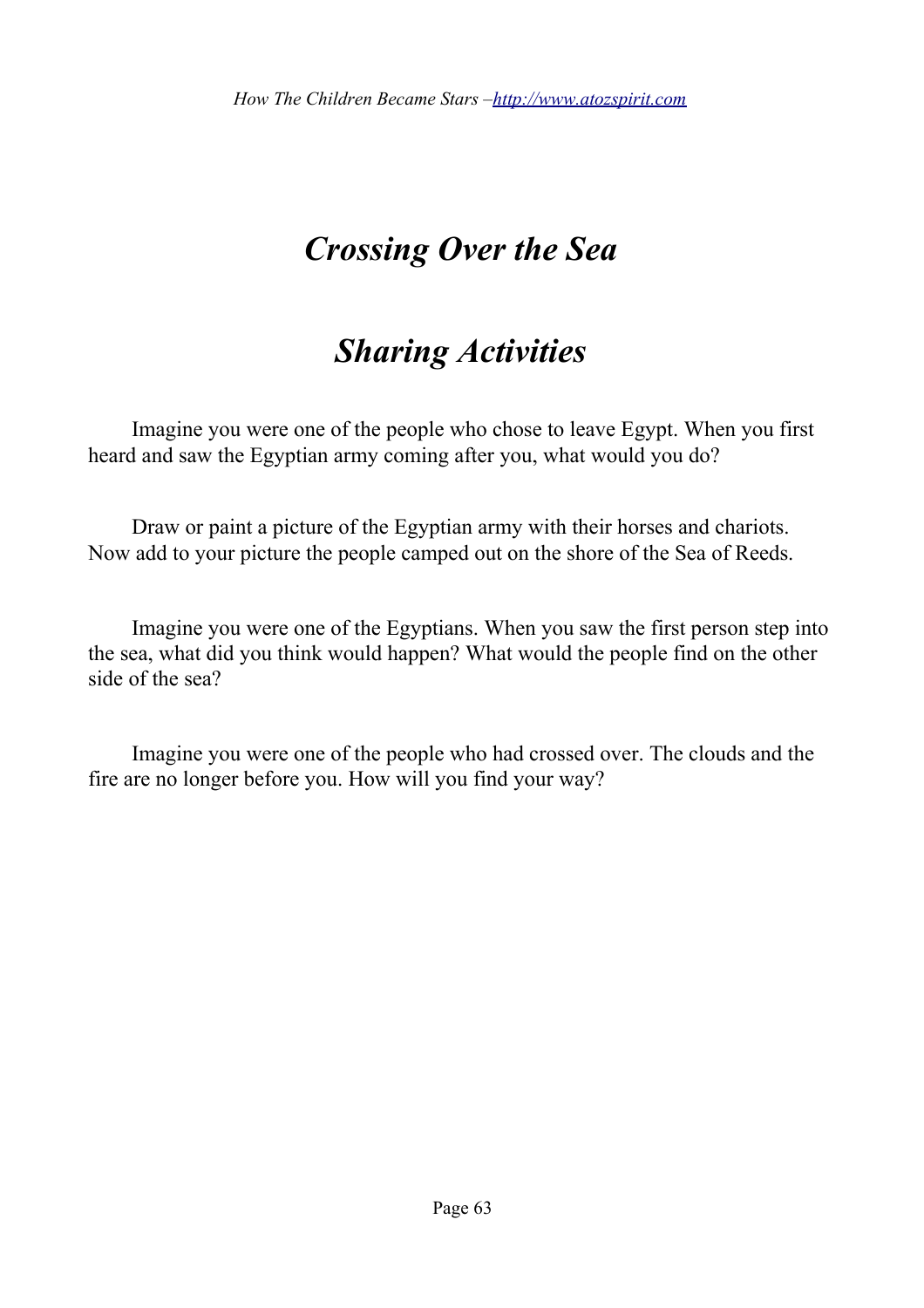**CHAPTER TWENTY-THREE**

## *It All Started with Holey Clothes*

In India, a man who wished to live a saintly life went to his teacher and said, "O guru, bringer of light into the darkness, how shall I become a holy person, a true sadhu? Please tell me."

The guru told the man to own as little as possible and to live as simply as he could. So the student gave up all his things and moved to a tiny hut far from other people.

Every morning he woke up at dawn, did yoga, and sat in silence for a long time. Then he'd wash his loincloth, the only piece of clothing he had, and leave it to dry in the hot sun.

One day the man discovered something quite unusual had happened. Birds had come and pecked so many holes in his loincloth that he couldn't really wear it much longer. Since he had nothing else, it seemed he had no choice but to go to the village and beg for another.

The villagers were happy to give him one, but only a few days later the birds returned and ruined it again. "Well," the villagers said, "you not only need a loincloth, but you need a cat to protect it from the birds."

So the man asked for and got a cat. Then he needed to beg for milk to feed the cat. After a time the villagers grew weary of giving him milk for the cat.

"You need to keep a cow," they told the poor man.

So he went and asked for a cow. Once he had the cow, he needed hay to feed the cow. His neighbors told him to stop begging and grow his own hay. Surely he could see that there was plenty of farmland to be had.

So the simple man became a farmer. Soon he had to build barns and hire workers. Now, because his life was like everyone else's, he married, had children, and became just as busy as all the other householders.

After a long time without hearing from his student, the guru came at last to see how he was doing. Finding a large farm buzzing with servants, he inquired of one, "A poor holy man used to dwell in these parts. Do you know where he has gone?"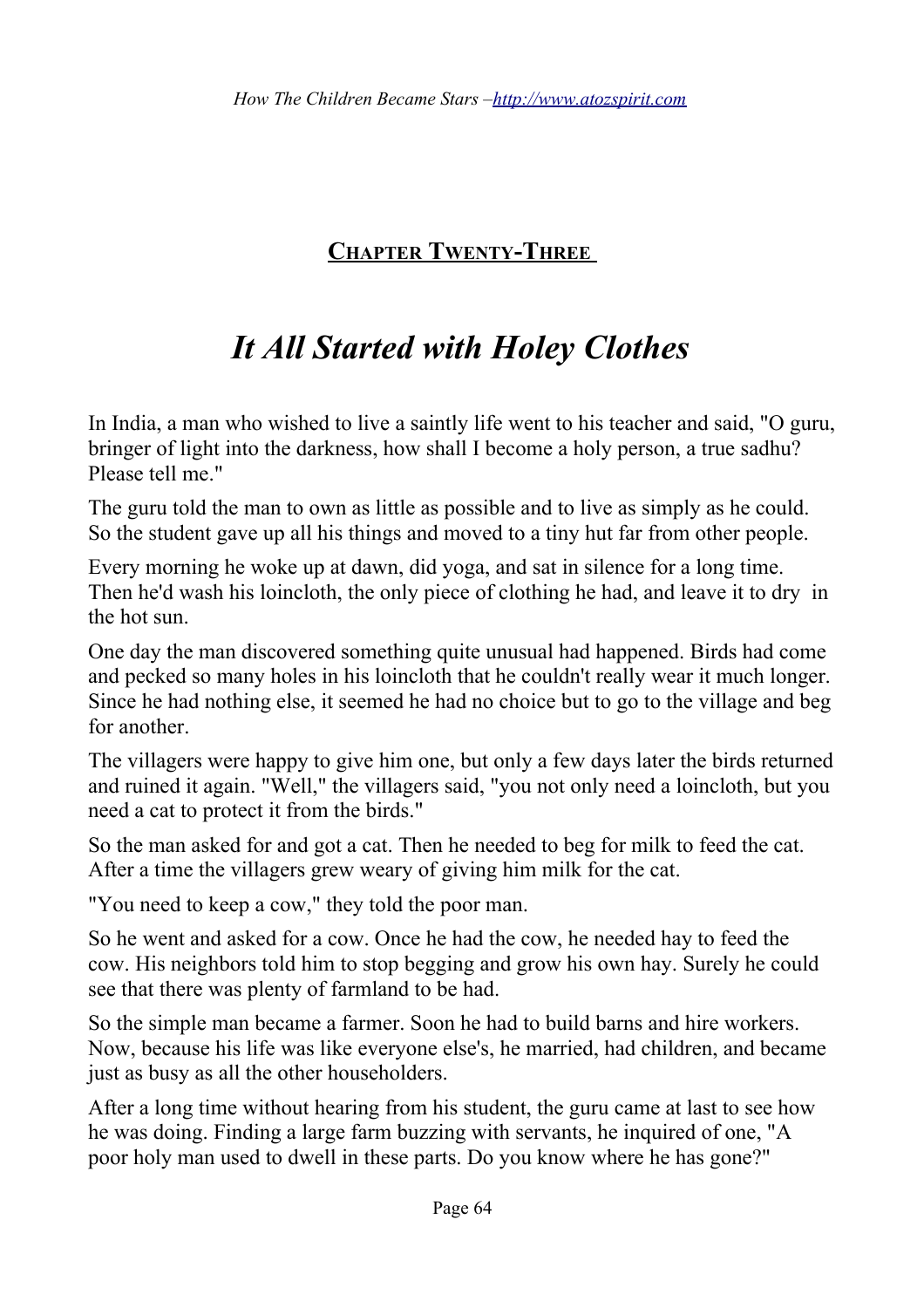Receiving no answer, the teacher went to the grand main house where he ran into his surprised student.

Seeing him in such a place and dressed in such fancy clothes, the guru instantly asked, "What has happened to you?"

The man simply fell to the feet of his teacher and, with pity in his voice, said, "Good sir, it did not seem possible, but it all started with a single loincloth."

**- Traditional Hindu Story**

### **★**

# *It All Started with Holey Clothes*

# *Sharing Activities*

 $\Box$  Draw or paint a picture of the simple man at the beginning of the story.

 $\Box$  The man started with a cat and ended up with a very different kind of life than the one he wanted to have. Tell a story about how something you did turned out much different than you wanted.

 $\Box$  Tell a story about seeing that happen to someone else.

 $\Box$  Draw or paint a picture of the man at the end of the story when his teacher came to visit.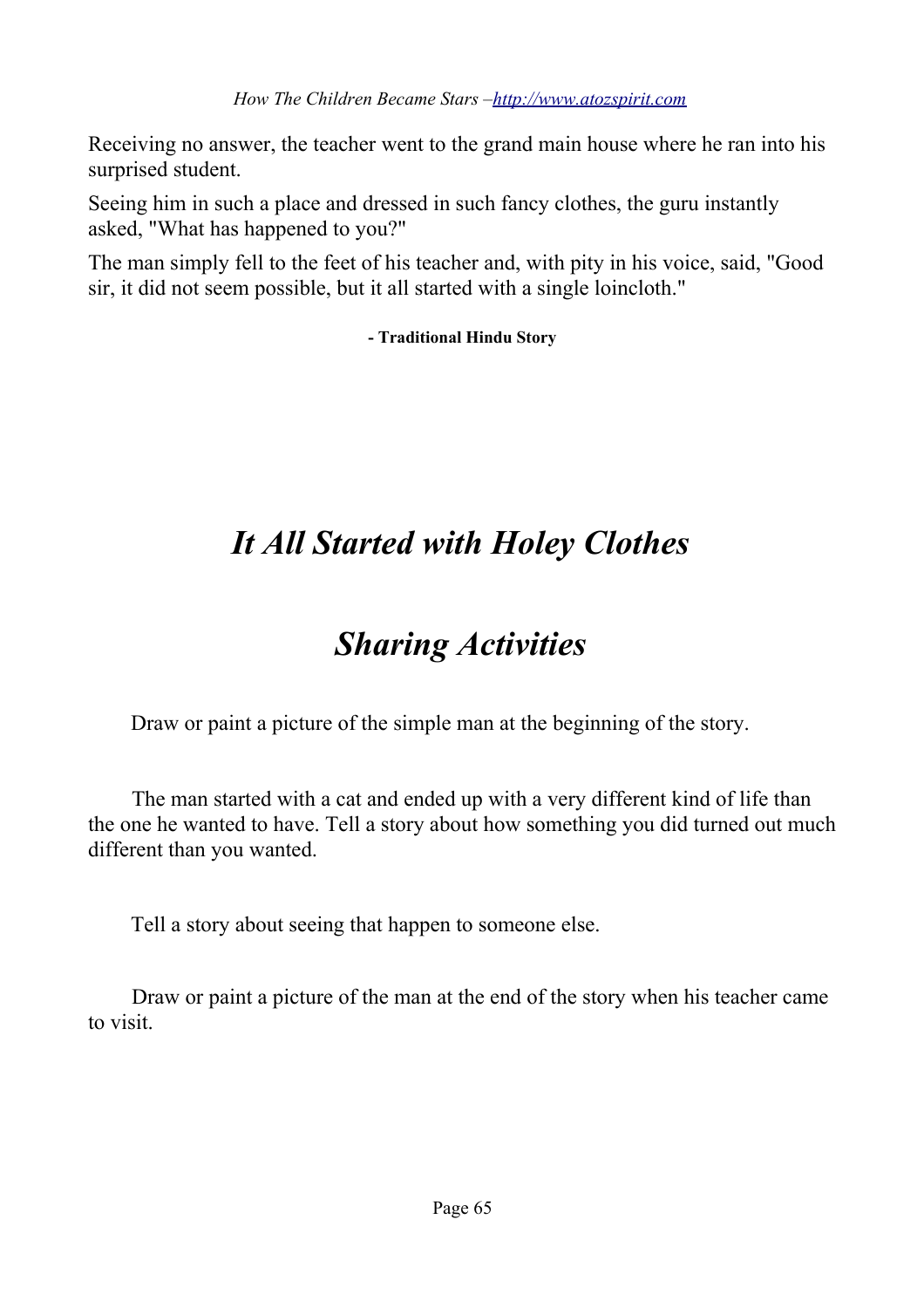### **CHAPTER TWENTY-FOUR**

### *Gluscabi's Magic Bag*

When he was young, Gluscabi went hunting in the forest for some animals to eat. But even though Gluscabi walked very quietly in his moccasins, the animals sensed he was there and hid from him. Gluscabi did not catch a single one. He returned home and sat down near his Grandmother Woodchuck's wigwam.

"Hunting is too hard," Gluscabi said, and he began to sing a wishing song for a game bag to make hunting easier. Grandmother heard his singing and she made him a special game bag with hair from a deer.

Gluscabi was not satisfied with it. Then Grandmother wove moose hairs into the bag, but Gluscabi kept on singing. Finally Grandmother took some hair from her own belly and sewed it into the bag. Now the bag could stretch and stretch and become bigger and bigger.

Gluscabi was pleased with this magic game bag and carried it back to the forest with him. He called out, "All animals, listen to my warning. The earth is going to be destroyed. But have no fear; I have come to help you."



The animals were scared but eventually they crept toward Gluscabi and asked how he meant to help them. Gluscabi held out the magic bag and said, "Climb in here and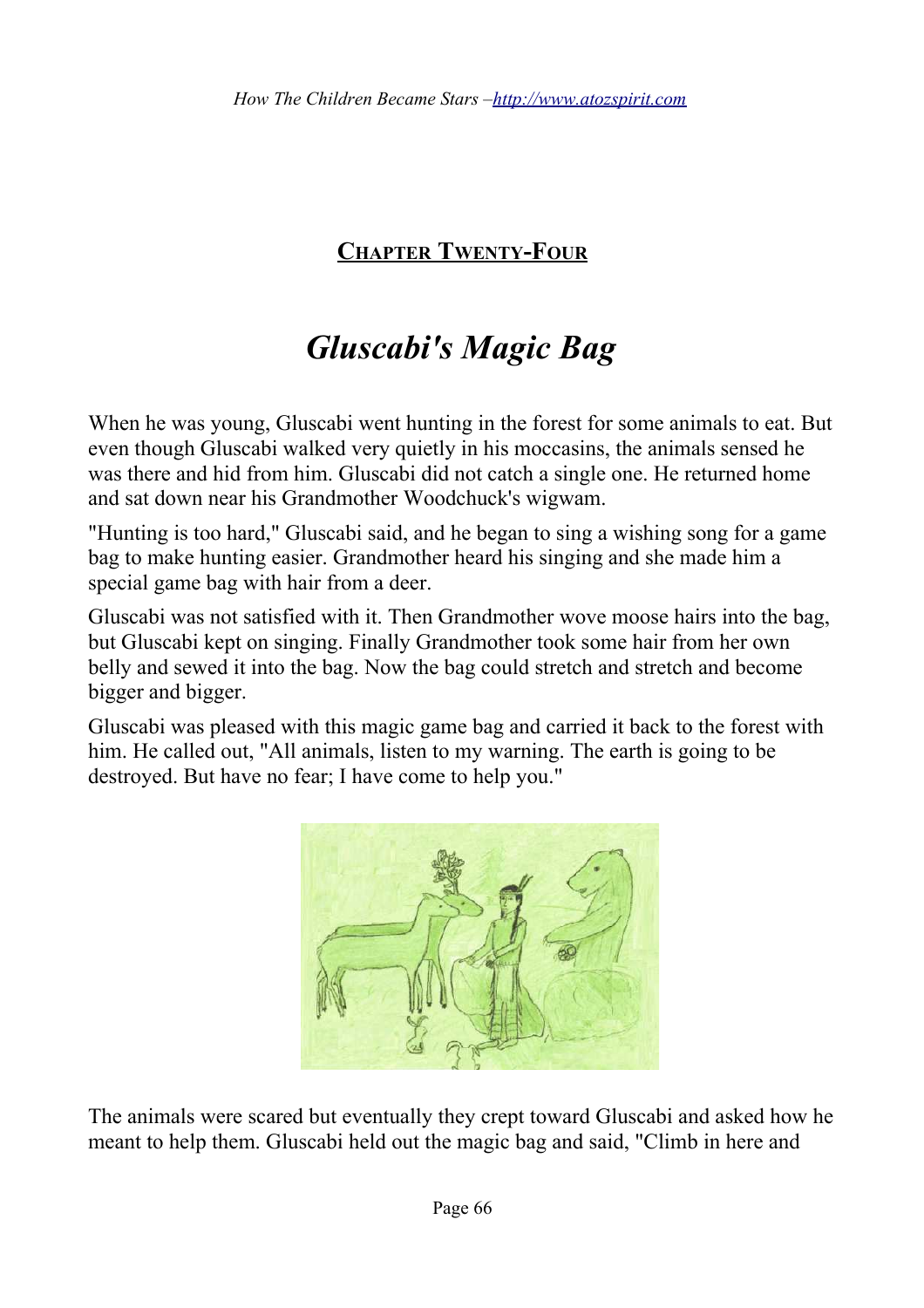you will not see the end of the world."

One by one the rabbits, muskrats, porcupines, deer, squirrels, raccoons, and bears  all the animals of the forest *—* climbed into Gluscabi's open bag. Gluscabi tied the bag closed with all the animals in it and ran home. He was very happy. "Now I never have to go hunting again," he said to himself.

But soon Grandmother asked Gluscabi, "What's making all that noise?"

Gluscabi showed her the magic bag. "See," he said, "I'm so smart. I got all the animals to go into the bag. Now whenever we want to eat meat we can take one out."

Grandmother was not pleased. "Listen, Gluscabi," she said, "everything is so quiet. There are no animals left in the forest, and all the animals in your bag will die without food and water. They cannot breathe. There will be no animals left on the earth."

Grandmother looked at Gluscabi and asked, "Is this the gift you are leaving to the world?"

Gluscabi said to Grandmother, "No. I want my children, their children, and all their children to live with the animals. I only did this because hunting is so hard."

Grandmother said, "Hard work will make you strong and smart. The animals will become wiser too when you hunt them. Some will always get away from the arrows you shoot and the traps you set. All will live in balance. This is a good way."

Gluscabi agreed. He took the magic bag back to the forest and let all the animals go. He shouted, "The danger is passed. You are safe now."

And all the animals went back to their place in the forest. Gluscabi listened to Grandmother, so we still see animals everywhere on the earth.

**- Traditional Native American Story**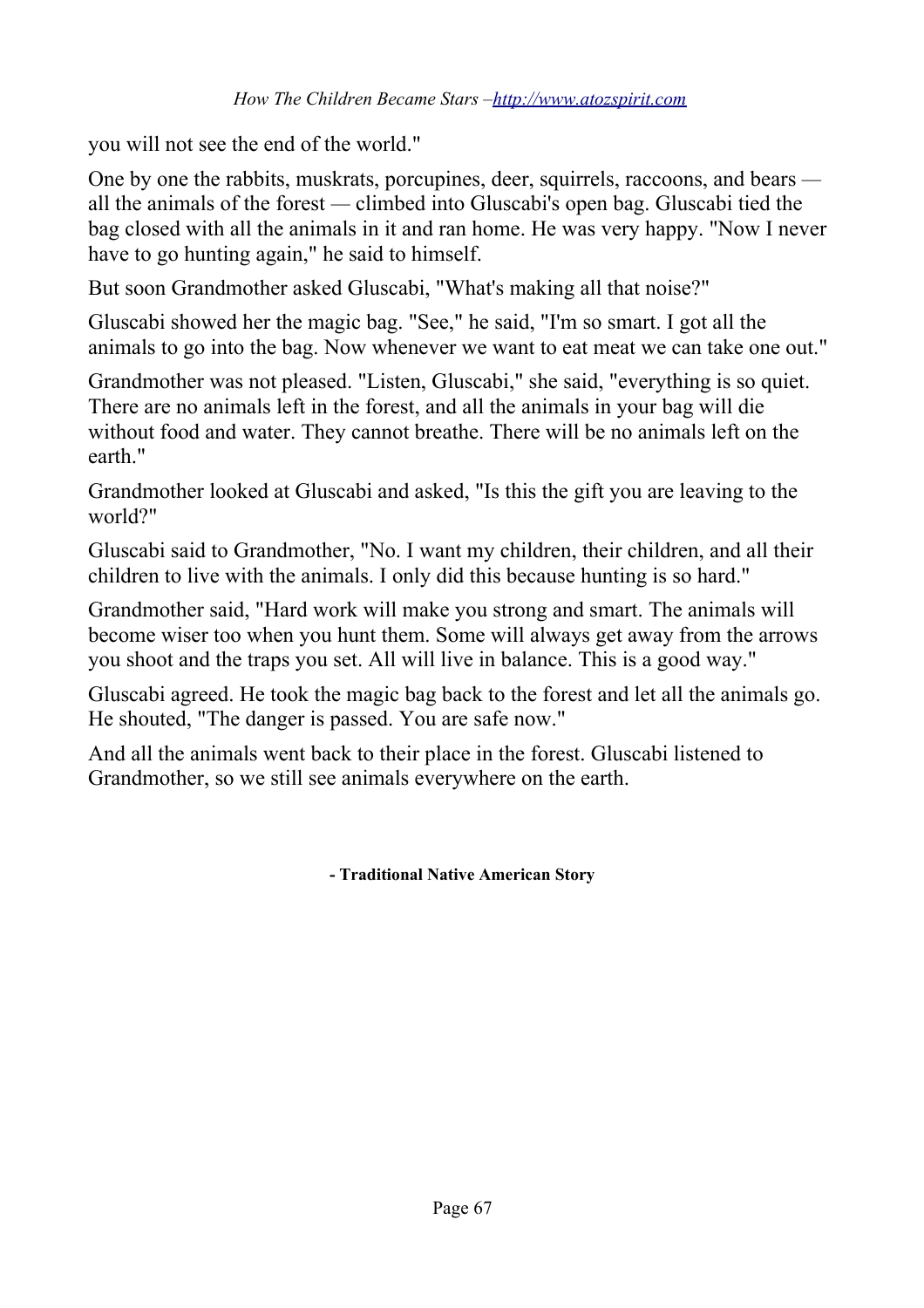**【** 

# *Gluscabi's Magic Bag*

### *Sharing Activities*

 $\Box$  Draw or paint a picture of Gluscabi hunting and all the animals hiding from him at the beginning of the story.

 $\Box$  Imagine you are Gluscabi. What would you do after you found hunting to be so hard? Would you ask for help?

 $\Box$  Imagine you are Grandmother. Would you make a magic bag for Gluscabi?

 $\Box$  Imagine you are Gluscabi and you've just let all the animals go. What do you do now?

 $\Box$  Imagine all the animals at the end of the story back in their forest home. Draw or paint a picture of how they are living now.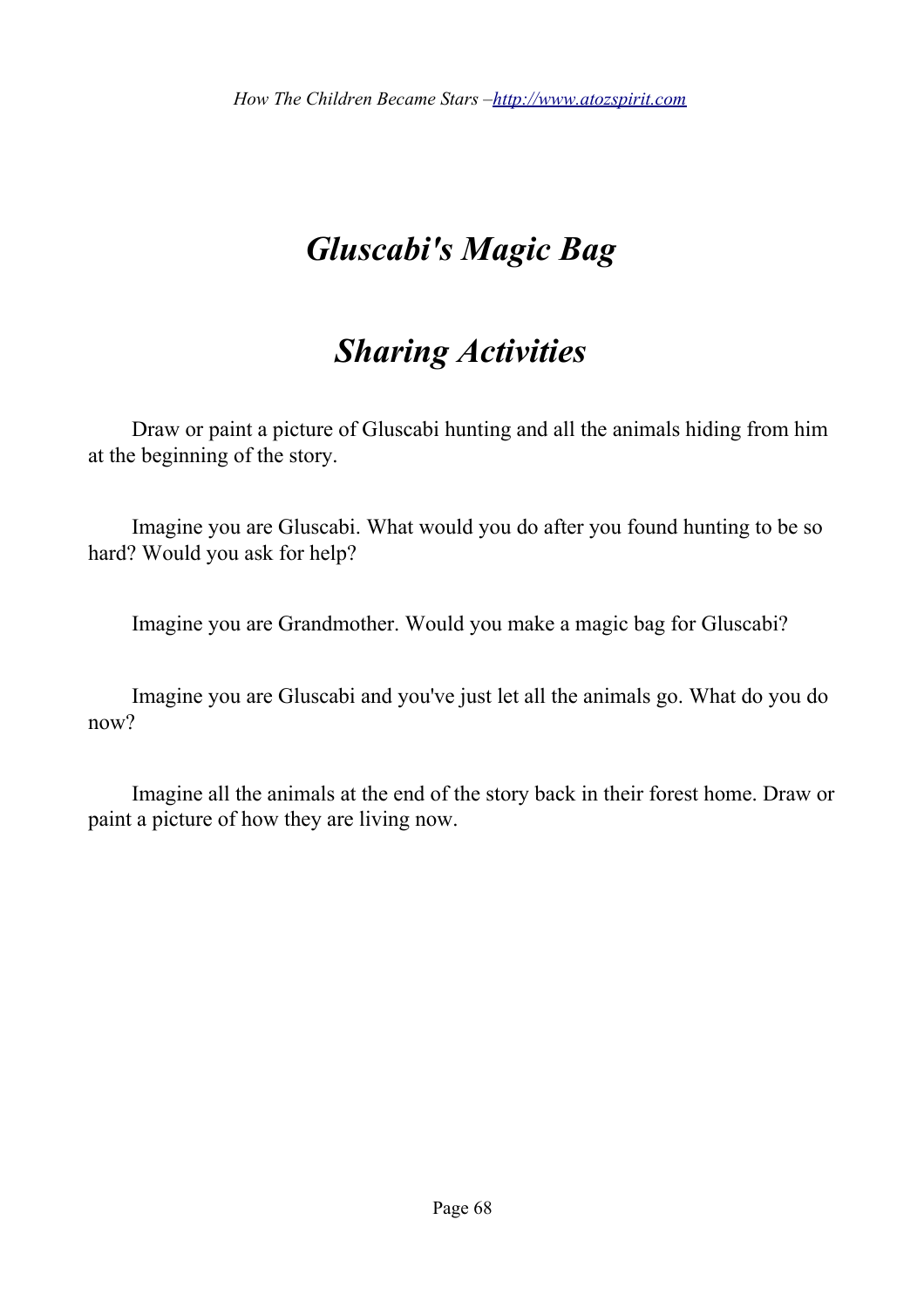**CHAPTER TWENTY-FIVE**

### *Great Waves of a Great Ocean*

Once there was a young boy named Onami who dreamed of becoming a great wrestler. He was big and strong and, from the first of his lessons, practiced hard to learn all the moves his teacher taught him. By the time he grew up Onami became so good at wrestling that he could even defeat his own teacher.

But that was only when they were alone. If people were watching, it was entirely different. Then even some of the newer students could toss Onami to the ground.

"Why do I lose my strength and skill like this?" Onami wondered. "I wish I could find a way to always be powerful and ready to win!"

One day Onami heard about a master teacher named Hakuju who was visiting a little temple nearby. Although Hakuju wasn't a wrestling instructor, Onami decided to see him anyway. He just might have the answer to Onami's troubles!

Right away Hakuju was kind to Onami and offered to help. "You surely have within you all that you need. Look at what your name means," he said, "great waves of a great ocean!"

In his heart, Onami knew that what the master said was right, but still he was afraid. "Don't worry," Hakuju told him. "Here's what you are to do. Tonight, go sit in the temple and concentrate on being quiet and still. Breath deeply and imagine yourself as great waves coming from a great ocean. Then you will see how powerful you really are!"

Inside the temple, Onami sat alone and began to see himself as a great wave. Whenever he became distracted, Onami remembered to concentrate on his name again. Soon the waves grew higher and higher and started washing over the tables and the flower vases in the room.

Then a huge flood came, and in Onami's mind, swept away the wooden timbers of the temple itself! By the rising of the sun all that remained was Onami sitting peacefully before an endless ocean.

When Hakuju returned later that morning to check on Onami, he saw him smiling. He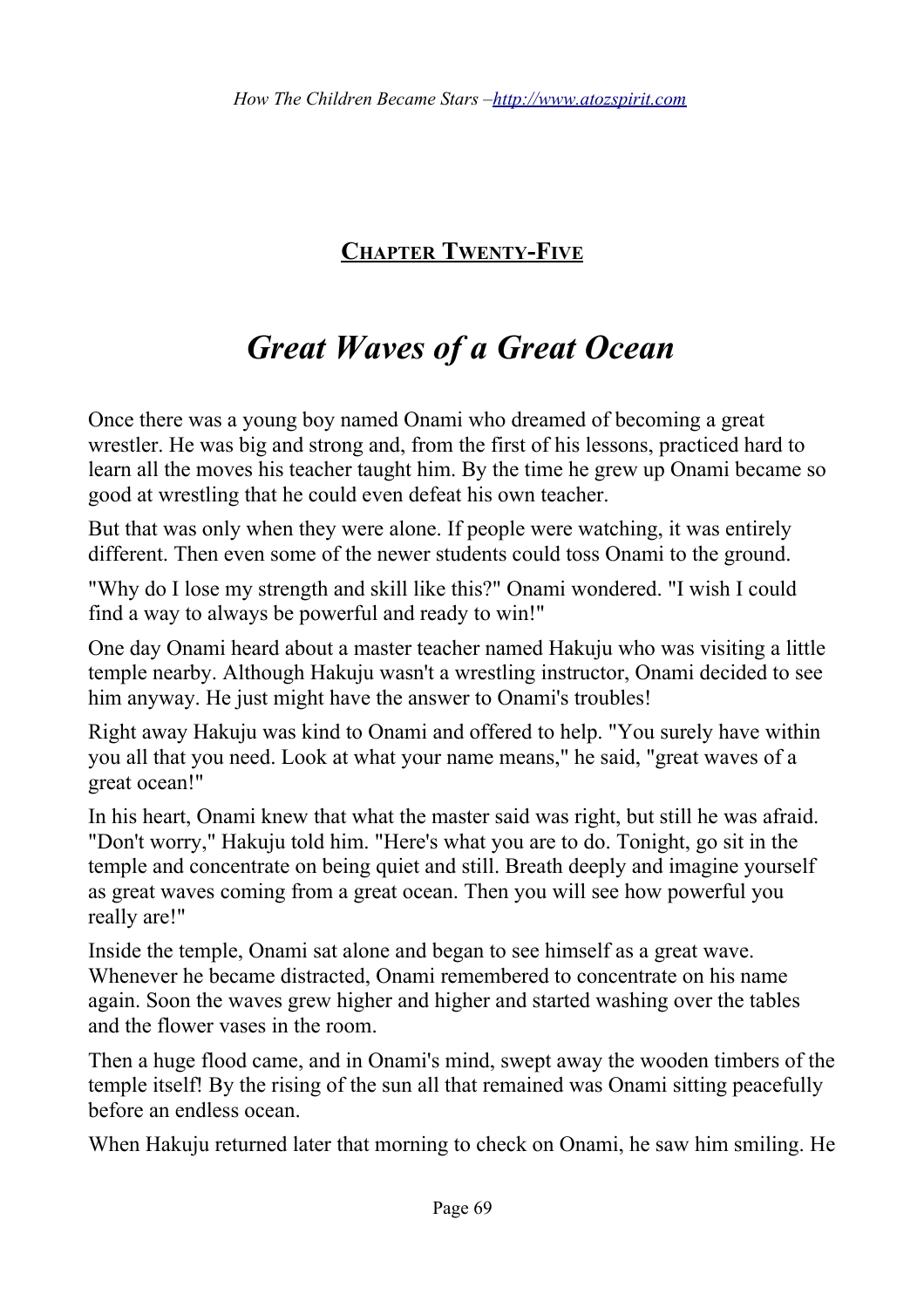too smiled. "Now," he said, "nothing can get in your way. You are a great wave that can overcome anything."

And it was true. From that day on Onami won every contest he entered for the rest of his life.

**- Traditional Japanese Buddhist Story**

# *Great Waves of a Great Ocean*

**★**

# *Sharing Activities*

 $\Box$  Think about something that seems like a big problem or obstacle to you. Draw or paint a picture that includes both you and the problem in it.

 $\Box$  After you've finished making your picture, sit quietly like Onami did and see yourself as a great wave from a great ocean.

 $\Box$  Now imagine your problem being completely swept into the sea. Draw or paint another picture and look at it for a little while.

 $\Box$  Share your pictures with everyone else. If you want, talk about what changed from the first picture to the second and how you feel about yourself now.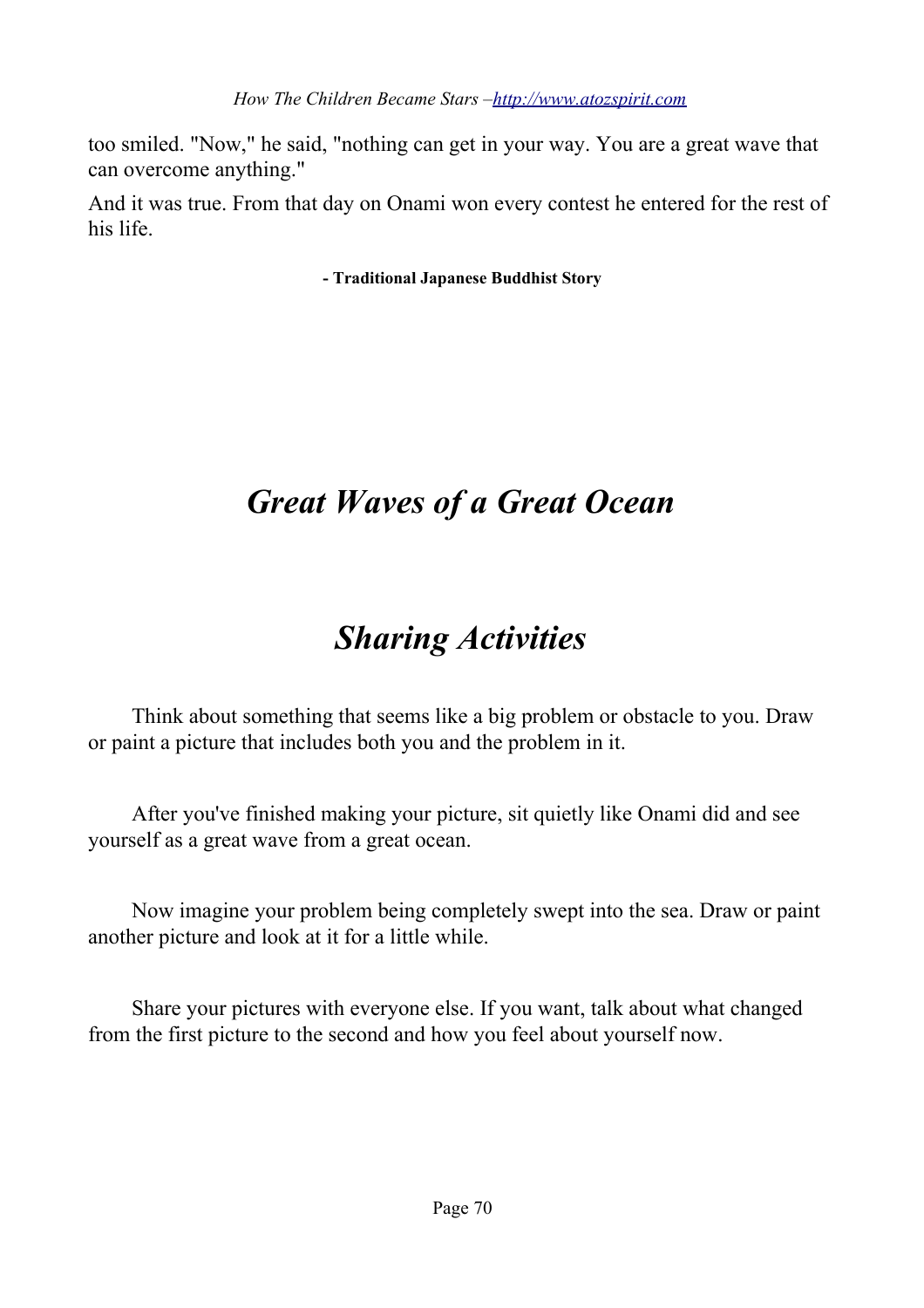### **CHAPTER TWENTY-SIX**

### *Throwing Stones on the Road*

A very, very rich man lived in a very, very large house. His servants made a lovely garden for him, so that even in the hottest days of summer the rich man could sit in the cool shade of his tall trees.

Still, the rich man was always thinking about more things his servants could do for him. He commanded them to dig new gardens and build more stone walls around his property.



When the servants dug through the earth, they found many rocks, far too many for them to use. They went to the rich man and asked, "Master, what should we do with all these extra stones?"

The rich man pointed to a wall and said, "Just throw them over that wall into the road." And because the master ordered them to do it, the servants tossed the stones into the road where everybody walked. They did this day after day.

At last, a wise old man came walking along and saw the stones being tossed into the road. He asked the servants why they were doing this and they said, "Our master told us to."

So the wise old man went to see their master, the rich man, and asked, "Why are you throwing stones from what belongs to you to what does not belong to you?"

The rich man paid little attention to the old man. "All I care about," the rich man said,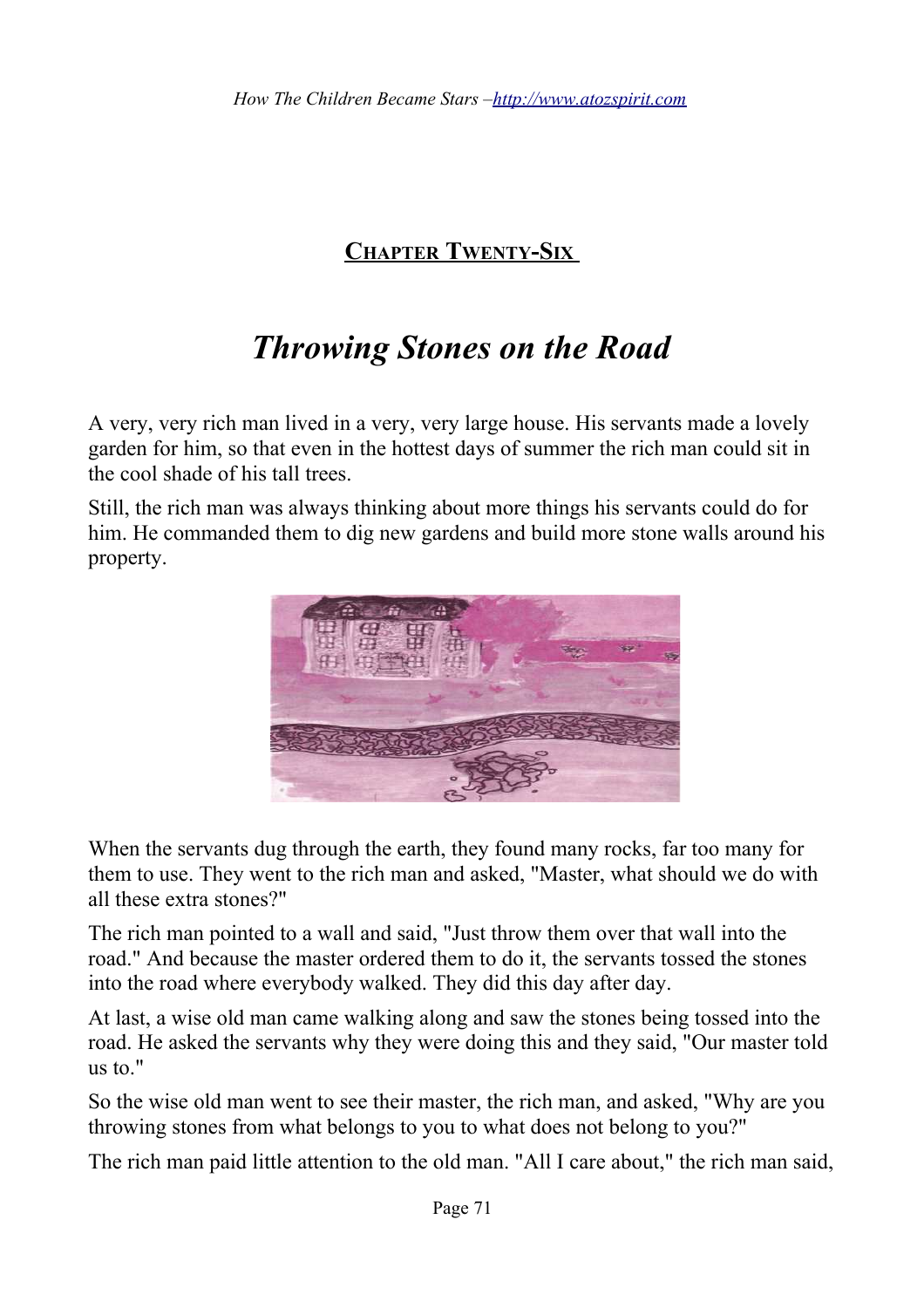"is that I get these stones off my property."

"But what about all the people who must walk on this road?" the old man asked.

The rich man said, "Why should I care about them?" and started to walk away. The wise old man said to himself, "I believe someday you will wish you had not said what you have said." And the wise old man left.

After that day, everything went badly for the rich man. All the businesses that had made so much money for him failed, and he lost all that he owned.

The rich man was forced to leave his big house and walk the very road on which he had ordered his servants to throw stones. Now those same stones hurt his feet badly and the rich man thought, "The wise old man was right to ask about throwing stones from what belonged to me to what did not belong to me. How I wish that I had cared then!"

**- Traditional Jewish Story**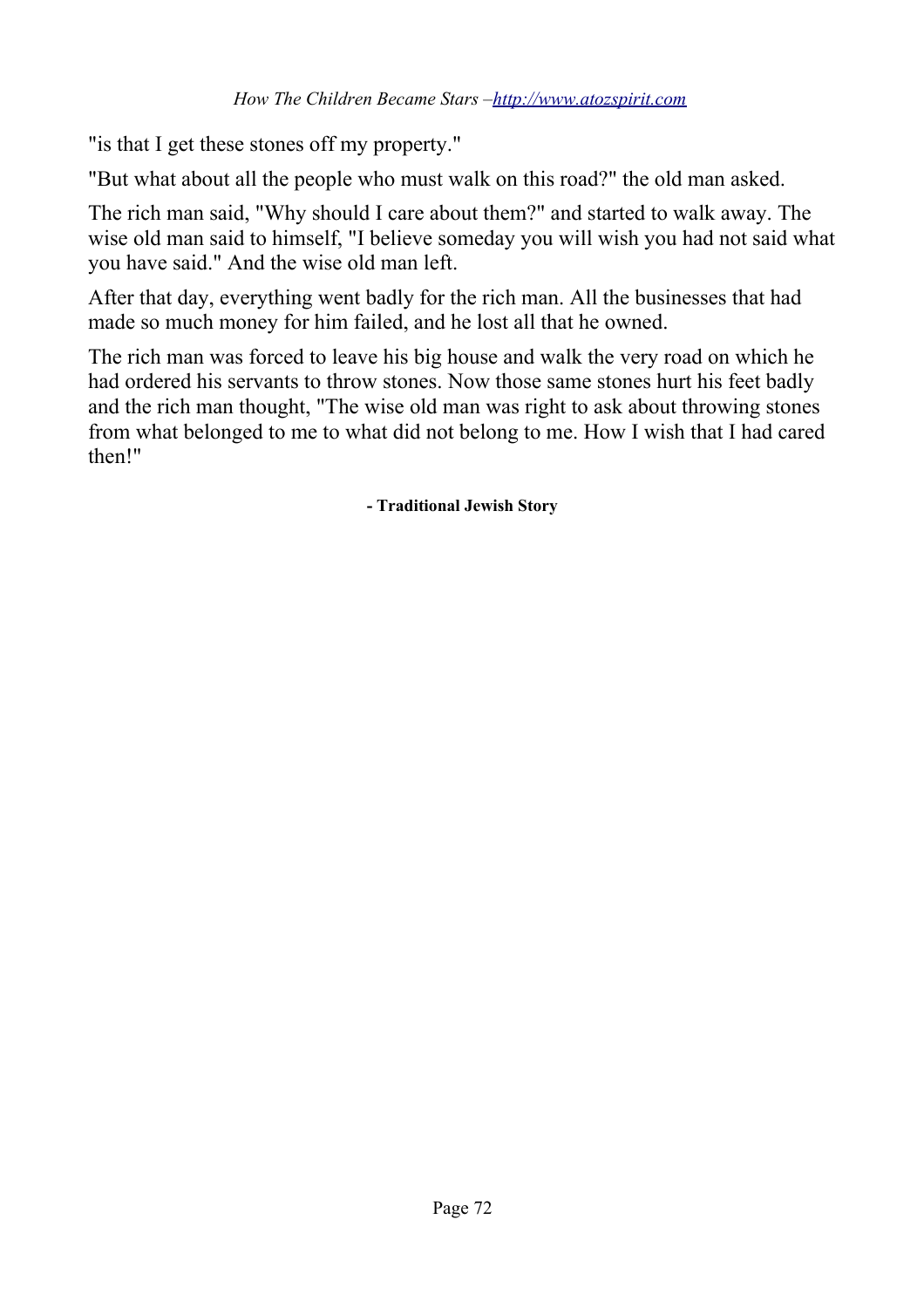### *Throwing Stones on the Road*

### *Sharing Activities*

 $\Box$  Draw or paint a picture of the rich man's garden.

 $\Box$  Imagine you were a servant of the rich man. When he told you to dig out more rocks and throw them on the road, how would you feel about him then? What would you say to him?

 $\Box$  Imagine you were the wise old man. When the rich man didn't listen to you, what would you do? Would you walk away without saying anything more?

 $\Box$  Imagine you saw the rich man, now very poor, walking down the road with no shoes and bruised feet. Would you do anything to help him?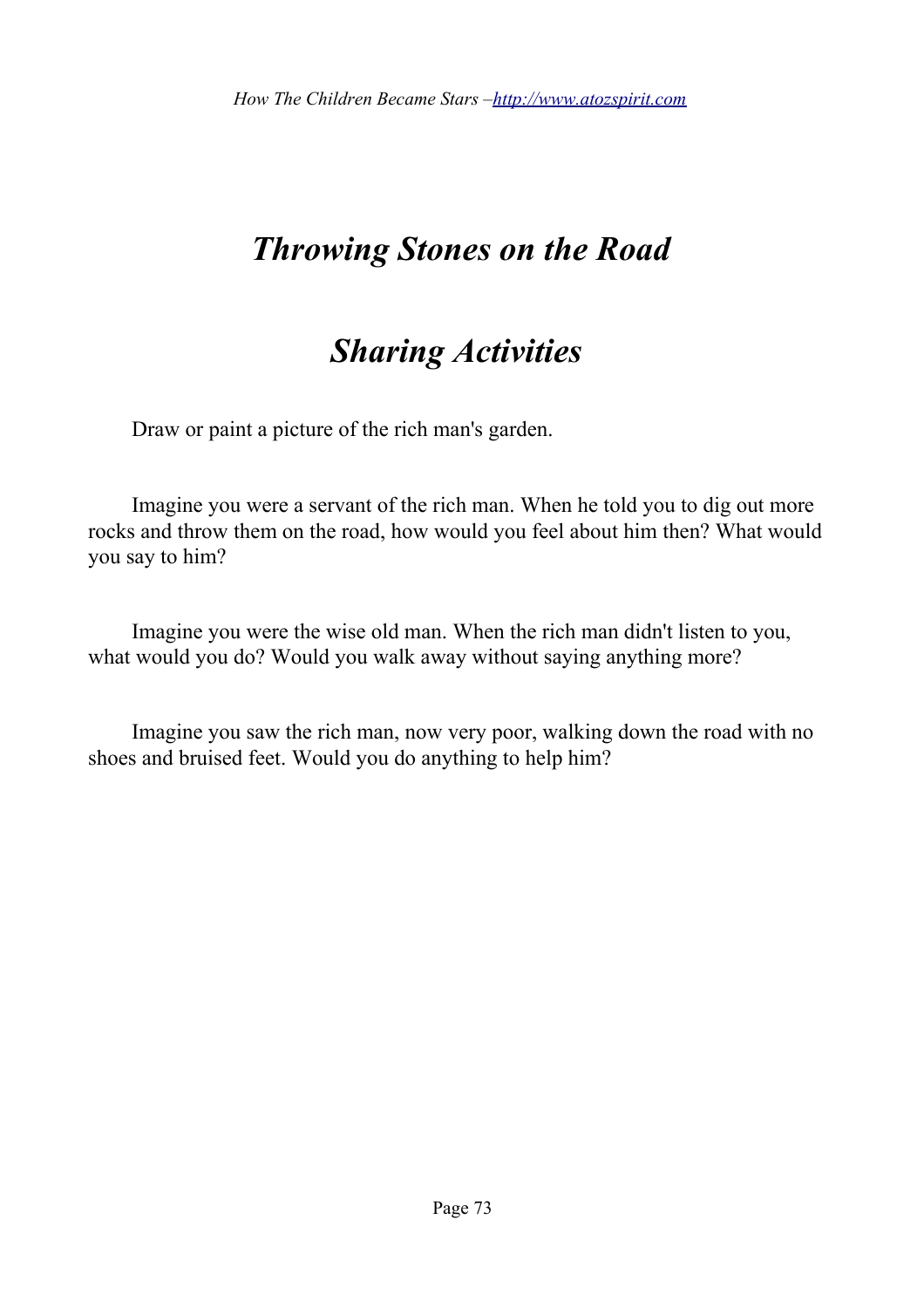#### **CHAPTER TWENTY-SEVEN**

### *The Gifts of the Butterflies*



One day the Creator said, "I'm going to watch the children playing in the village." The children were laughing and singing, but the Creator was sad in his heart for he thought, "Someday they will grow old. Their skin will become wrinkled like their grandmothers' and grandfathers', and they will lose their teeth. The young hunters will get weak and the beautiful girls will become ugly. And all the bright, colorful, wonderful flowers they are playing with will lose their colors. The leaves will fall to the ground, too," the Creator said to himself. And his heart was even sadder.

The sun was still shining and it was bright. The Creator saw the sunlight all golden, the sky so blue, the white corn, the yellow leaves, and all the colors of the flowers. He smiled and said, "I'll take these colors and I'll make something with them, something for the children to see and make them happy, and this will bring joy to my heart<sup>"</sup>

The Creator took a bit of sunlight, some sky blue, the white color of corn, the dark gray shadows the running children made, yellow from the falling leaves, pine needle green, black from a beautiful girl's long hair, and purple, orange, and red from growing flowers. He put all this in a special bag. After all that, he put in the songs of the birds, too.

The children were playing in a field and the Creator said to them, "Children, I have a gift for you. Look in this bag and you'll see."

Many, many colored butterflies flew out of the bag when the children opened it *—* so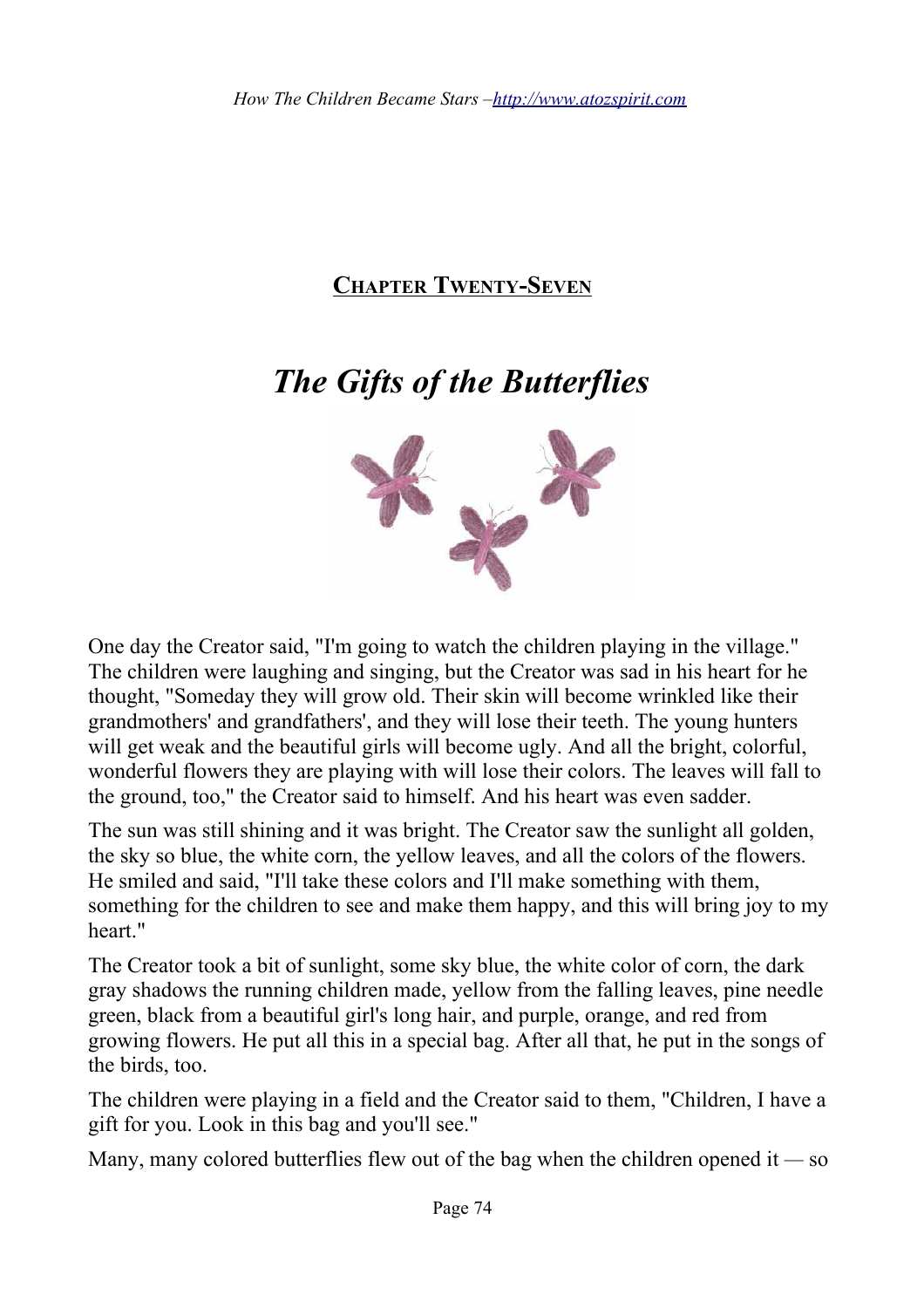many they filled the sky. They fluttered from flower to flower and danced on top of the children's heads. The children had never seen such beautiful creatures. There was joy in their hearts.

Then the beautiful butterflies began to sing. This too made the children happy. A songbird heard the butterflies singing their songs and flew to the Creator. The bird sat on the Creator's shoulder and spoke harshly in his ear. "You promised the birds, everyone of us, would have a song of our own. Now you have given them away to these new creatures. It is not a good way. These new creatures are full of beautiful colors. Haven't you given them enough?"

"You speak the truth," the Creator told the bird. "The songs belong to you, one song for each of you just as I said it would be."

#### **- Traditional Native American Story**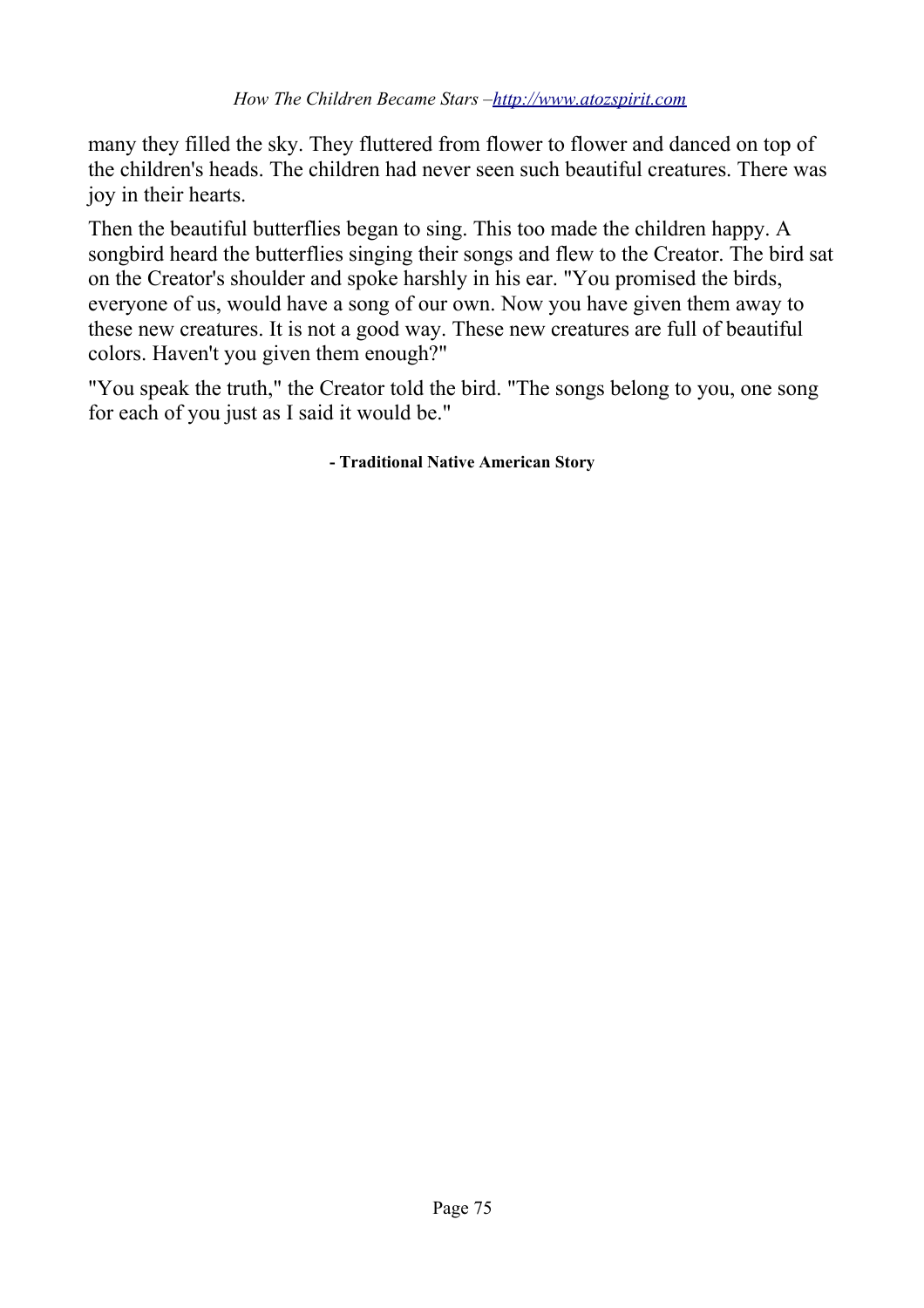## *The Gifts of the Butterflies*

### *Sharing Activities*

 $\Box$  The butterflies have beautiful colors; what is beautiful about you? Draw or paint a picture showing how beautiful you are.

 $\Box$  The birds have the gift of song; what special gifts or talents do you have? On a separate piece of paper, please write about or illustrate your gifts and talents. If you want, you may do both.

 $\Box$  Pretend you're the butterfly. How do you feel at the end of the story?

- $\Box$  Now imagine you're the songbird. How do you feel at the end of the story?
- $\Box$  How do you think the Creator feels at the end of the story?

**★**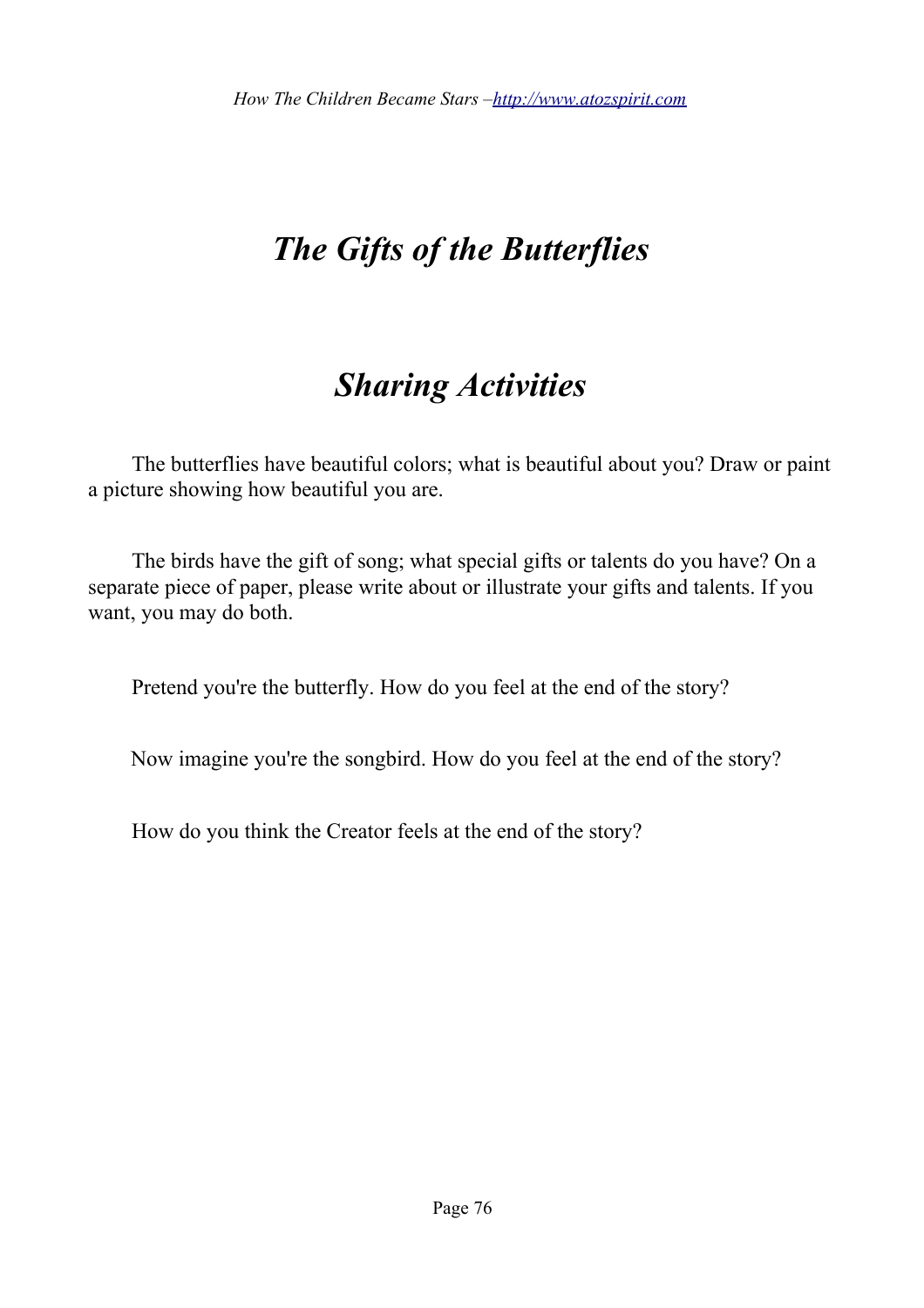### **CHAPTER TWENTY-EIGHT**

# *When Daniel Faced the Hungry Lions*

Daniel was thrown into a dark hole in the ground. There were lions all around, ready to tear him to pieces. He heard their growling and roaring and they sounded hungry.

"O God," Daniel prayed, "help me! Keep me from the mouths of these terrible lions!"

Daniel's friend, King Darius of Babylon, waited to see what would happen to him. In his heart, secretly he hoped Daniel would come out alive.



But Daniel's enemies, King Darius' advisors, were happy. Because they were jealous of Daniel, they all wanted him to die, and it was they themselves who had tricked the king into punishing him.

The king, they knew, had come to trust Daniel more than them, so the wicked advisors came up with a plan. They went to the palace and bowed before the king. "O Great One," they said to him, "everyone knows all good things are gifts from you."

The king was delighted to hear this. "Go on," he told them.

"As this is true," the men said, "then no one should be permitted to pray to anyone but you, King Darius." Again they bowed.

"You're right," said the king. "I am greater than any of the gods."

So the king made a law that no one in the kingdom could pray to anyone but him and disobeying the law meant death. That's how the advisors fooled the king. They knew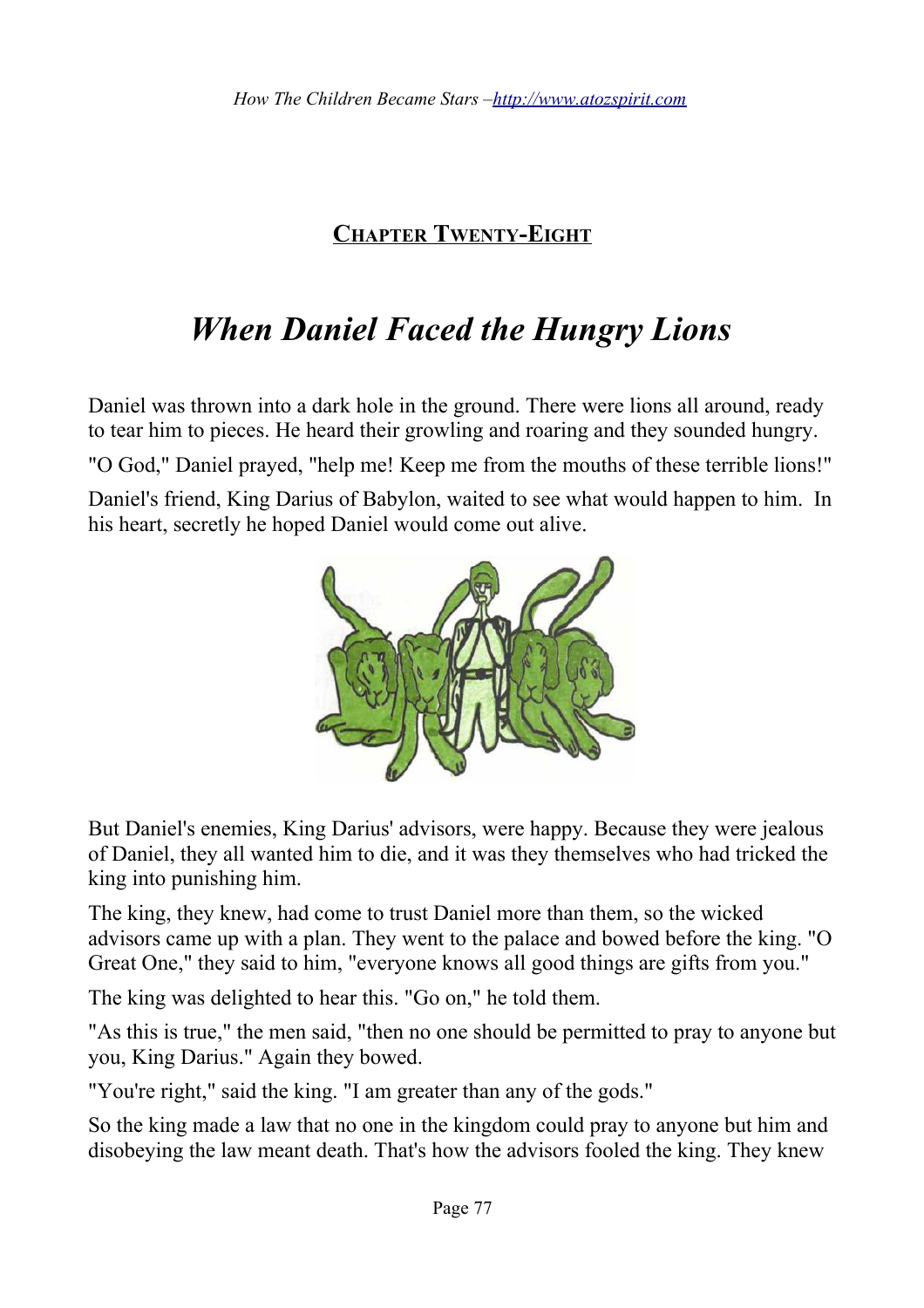when they praised him as the greatest god he would forget that Daniel prayed to the living God, not the king, and that Daniel always would.

Daniel prayed to God three times every day and when he heard the new law he still prayed to God. The advisors told the king and he was forced to give Daniel to the lions. It wouldn't be right to let Daniel go and punish others for doing the same thing.

The sun came up. Now the king and all the advisors could see what happened to Daniel. He was alive!

Daniel cried out, "My God sent an angel to protect me. Look, the lions are asleep and did not hurt me!"

Then King Darius commanded that the wicked advisors be thrown in with the lions themselves. He told everyone in the kingdom, "Daniel's God is the living God who does the greatest of things."

**- Traditional Ancient Hebrew Story**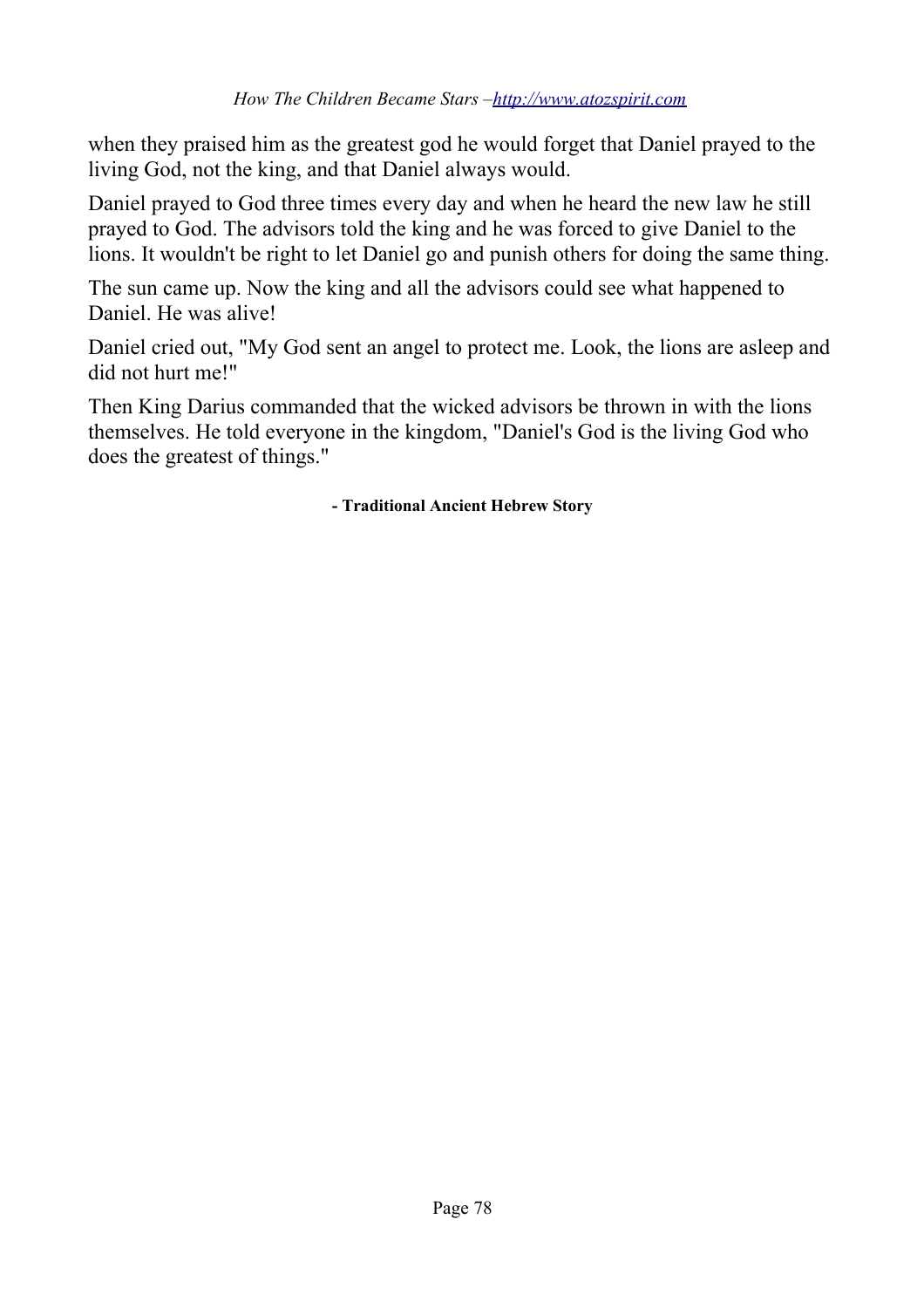### *When Daniel Faced the Hungry Lions*

### *Sharing Activities*

 $\Box$  Draw or paint a picture of the ferocious lions Daniel faced.

 $\Box$  The first thing Daniel did was get very still and quiet. How do you think he felt before he got still? How do you think he felt after?

 $\Box$  Tell a story about a time you were in great trouble, like Daniel was with the lions roaring all around him. What did you do?

 $\Box$  Now that you know Daniel's story, what will you do if you find yourself in a situation like that again?

 $\Box$  Draw or paint a picture of King Darius and Daniel after Daniel had escaped from the lions.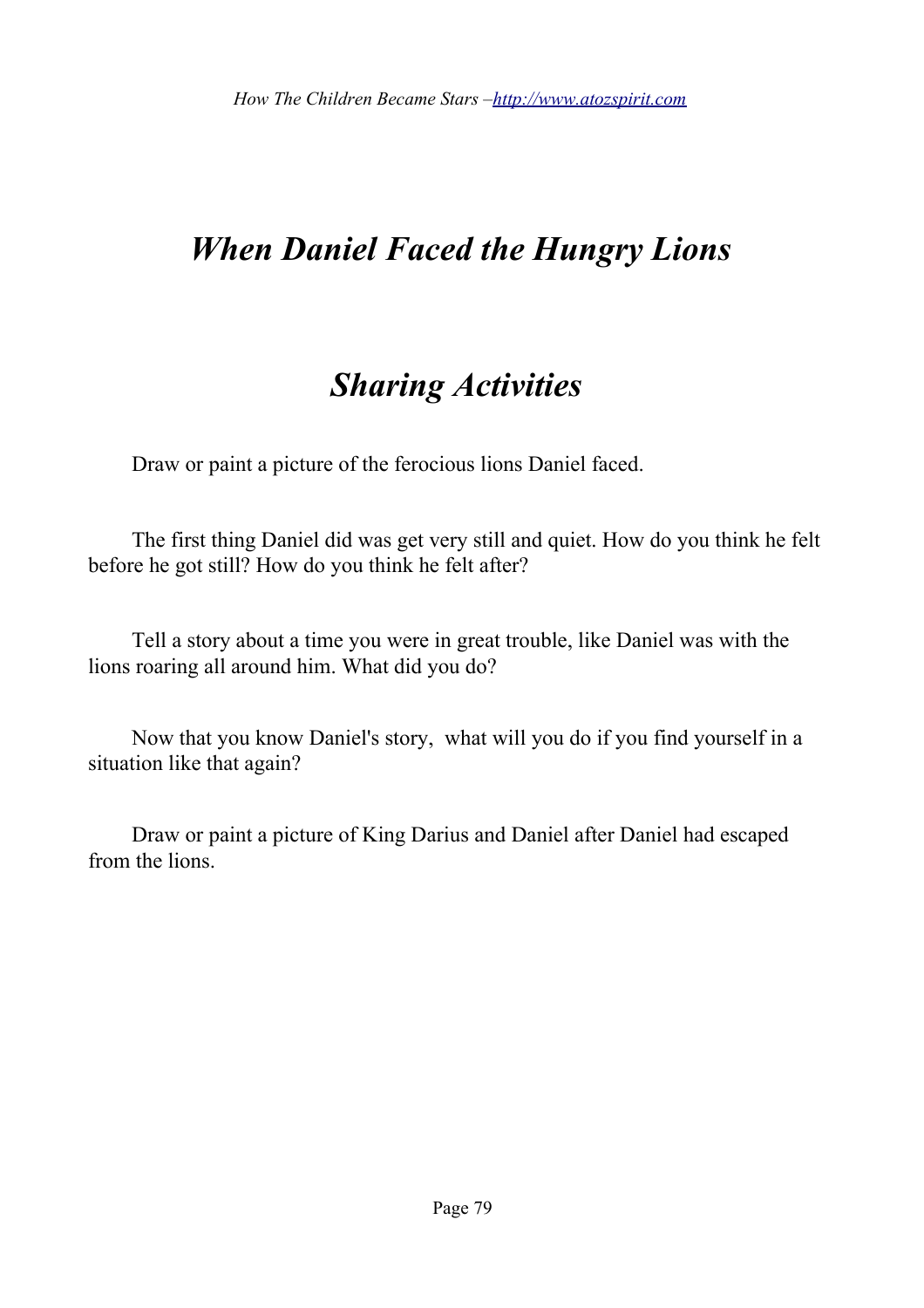#### **CHAPTER TWENTY-NINE**

### *The Two Silly Cats*

In the hills of Japan a long while ago two cats lived together. One was black and very big and the other a tabby, much smaller in size. They were the best of friends, these two, and were very good to each other.

One day, each of them found a most delightful treat *—* a fresh, sweet rice cake. "Look at mine!" the big cat cried out. He held it in his paws and said, "It looks so delicious!"

The small cat said, "Well, look at my cake. It smells more wonderful than a fat field mouse!"

So the two cats sat down together to look at each other's cakes and compare them. They soon noticed that the two cakes were very different in size. The big cat had a small cake and the small cat a much bigger one.

"I'm big, so I should have the big cake," the black cat complained. "Let's swap." But the little tabby hissed and threatened to bite his friend. "I am small," he argued, "so I need to eat the bigger one. I will never trade with you."

They started calling each other names, and soon they were snarling and trying to scratch each other. For hours the big cat and the small cat chased each other around the trees and howled.

Finally, the black cat, out of breath, said, "Let's stop this fighting and go see the wise monkey. He can make equal shares of the rice cakes for us."

As the cakes were already beginning to get hard, the small cat agreed. Both cats wanted to eat the cakes while they were still fresh and tasty, so they hurried off to find the wise monkey. Into the forest, through thick grasses and vines and over many fallen logs they ran, calling out, "Mr. Monkey! Mr. Monkey!"

At last there he was, sitting in a high branch of a tree, wearing a red hat. The wise monkey held a set of golden scales in his hands that he used to solve problems just like the one the two cats had.

They talked both at once but the wise monkey soon understood. "Oh, I see your difficulty," he said with a serious voice. "How right you were to come to me!"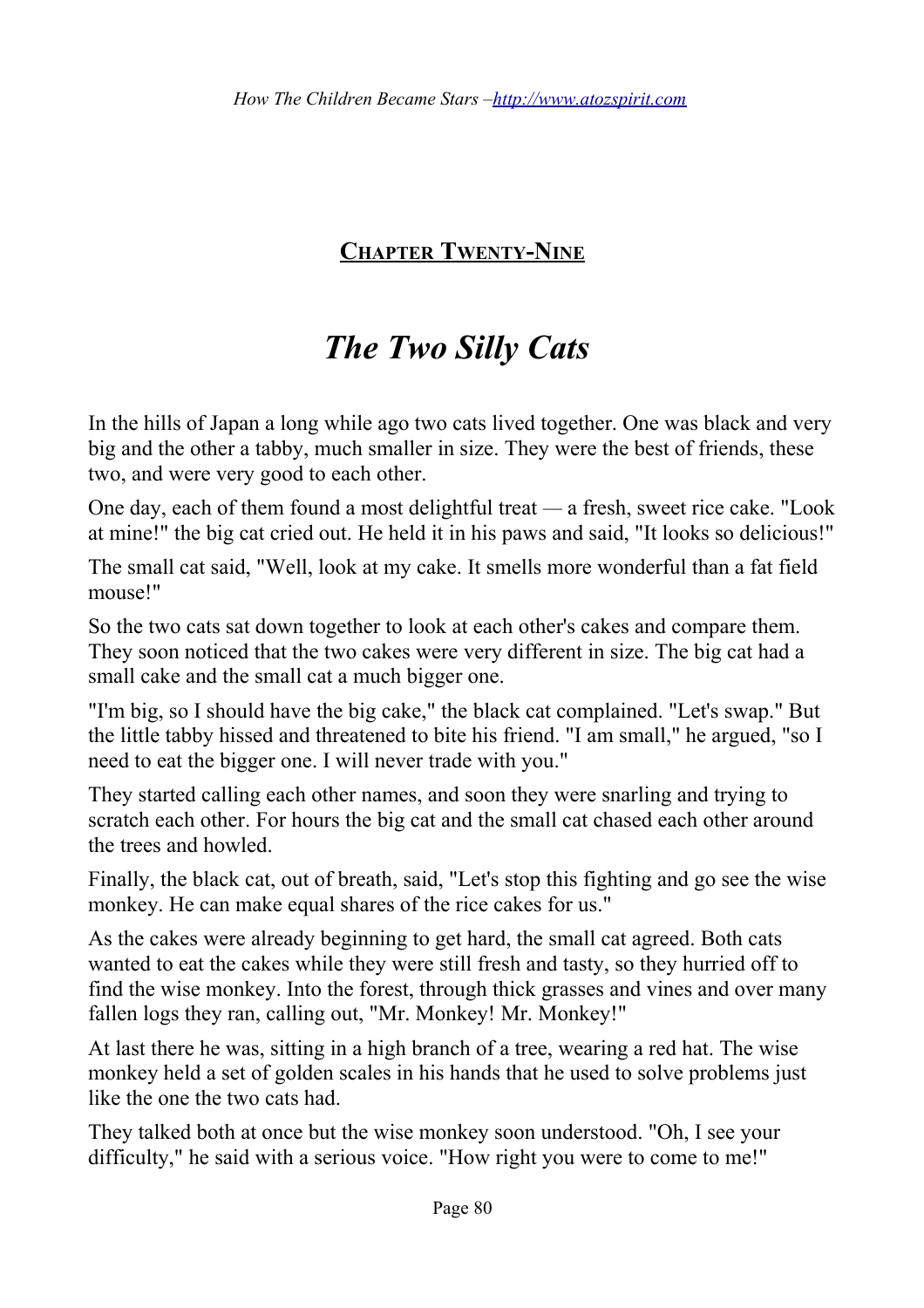He promised the cats that each of them would get an equal share. Then he took the two cakes from them and put one on each side of the scale. The sides did not balance because the big cake was much heavier than the small one. "Your quarrel was quite understandable," the wise monkey said. "The big piece is much heavier. I will have to take a bite to even them out." And he did.

But he took too much, and now the other cake was the heavier one. "Oh no," the wise monkey said. "Now I shall have to take another bite." So he did, but once again the two cakes were not equal. The wise monkey kept taking bites out of one and then the other and both cakes got smaller and smaller.

The two cats cried out, "That's enough!" and "They must be even now!" but the clever monkey paid no attention to them. He kept weighing and eating and weighing and eating until he had eaten up all of both rice cakes.

"Well," he said to the cats, "you see, the cakes are equal now. That is what you came for, is it not? Now, there is nothing left for you to fight about."

And the two cats never did quarrel again.

#### **- Traditional Japanese Story**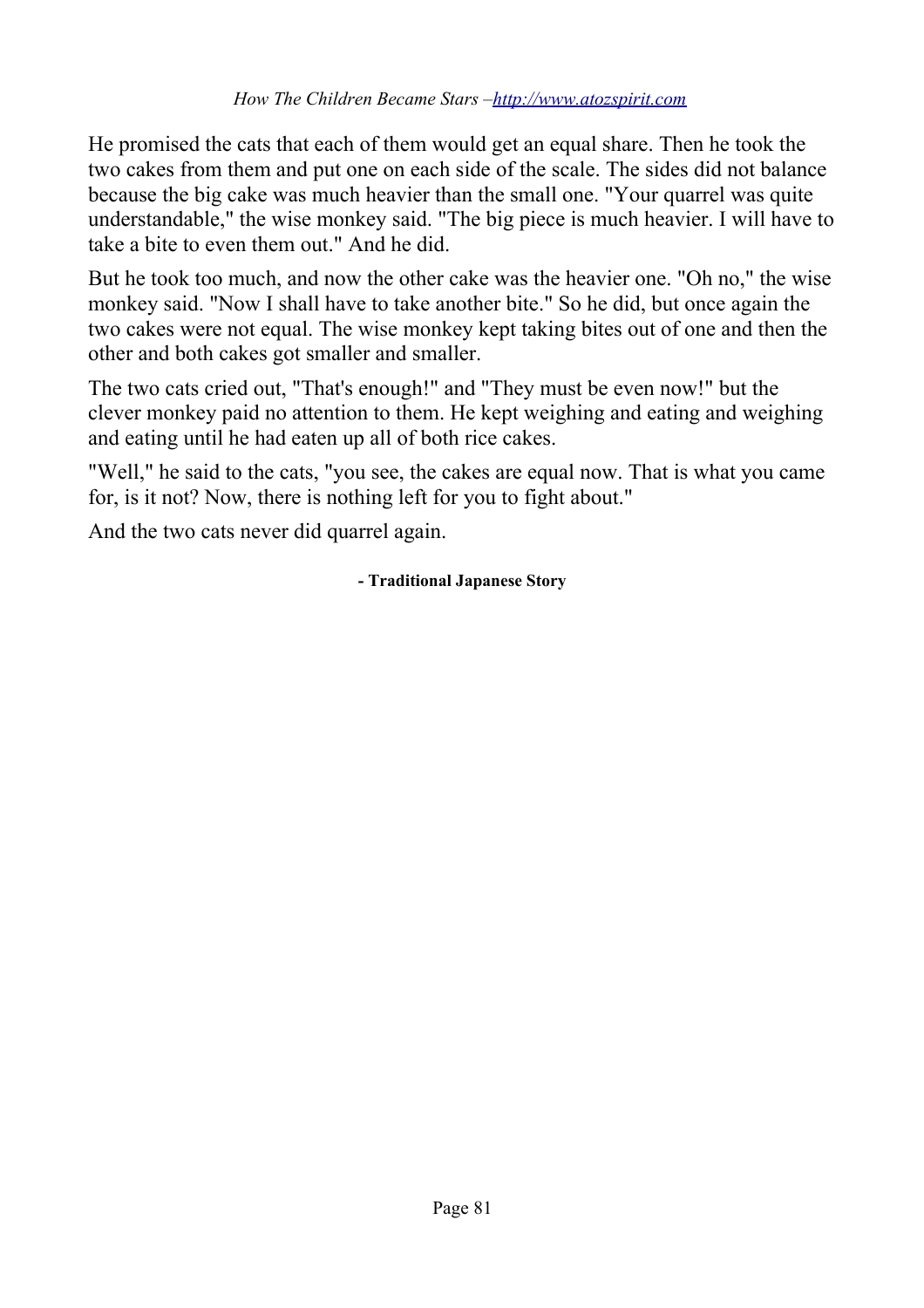### *The Two Silly Cats*

### *Sharing Activities*

 $\Box$  Pretend you're the big cat. How do you feel when you first find the rice cake? Pretend you're the small cat. How do you feel when you first find the rice cake?

 $\Box$  Tell a story about how you shared something without fighting. How did you feel afterward?

 $\Box$  Draw or paint a picture of the two cats and the cake they brought to the wise monkey.

 $\Box$  Pretend you are the monkey. What would you do when the two quarreling cats came to see you?

 $\Box$  Imagine you are each of the two cats. How do you feel at the end of the story?

Page 82

**★**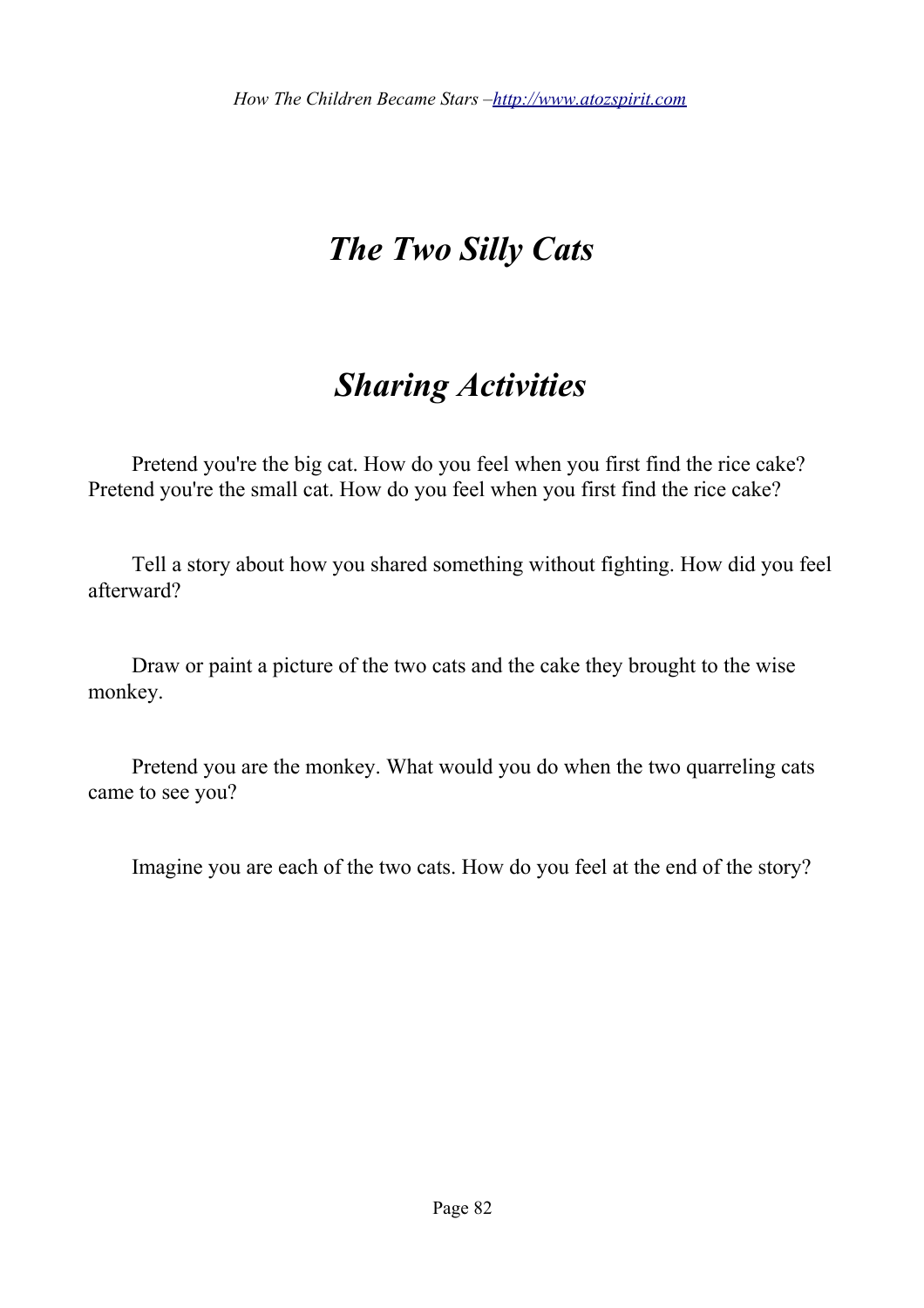### **CHAPTER THIRTY**

# *A Cup of Water in the Desert*

A holy man named Aman made a journey to see the rich and powerful Haroun Al-Rashid, the Caliph who ruled over many lands. When Aman at last was allowed to see the great Caliph, the simple man asked him a simple question: "If you were dying of thirst all alone in the desert, what would you give for a single cup of water?"

The Caliph did not even pause for a moment before answering. "I'd give half of my kingdom!" he shouted.

Aman nodded. Then quietly he asked, "And what if the water you drank filled you up so much you were about to burst? With your life in danger, O great Caliph, what would you give for a a few pills that would cure your condition and keep your soul alive?"

"Surely I would give up the other half of my kingdom," Haroun Al-Rashid declared.

"Why then, O great Caliph," the saintly Aman inquired, do you boast about what fantastic worth you possess when you yourself are willing to give up the whole kingdom for a mere cup of water and a handful of pills?"

**- Traditional Sufi Story**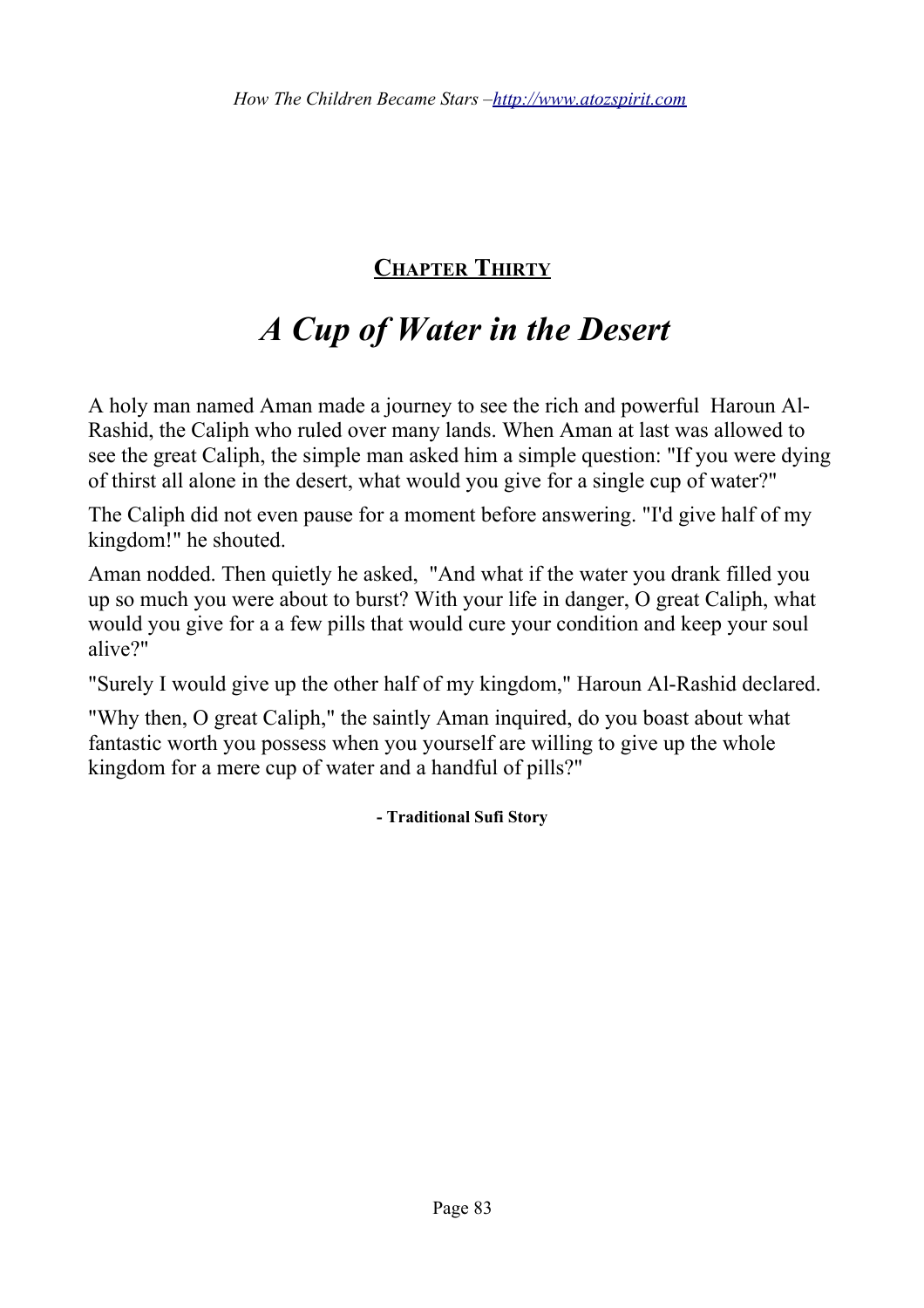# *A Cup of Water in the Desert Sharing Activities*

 $\Box$  Imagine you are the simple Aman. Draw or paint a picture of what it's like living in the desert.

 $\Box$  Imagine you are the great Caliph. Draw or paint a picture of what it's like living in a magnificent palace.

 $\Box$  Pretend you are Haroun. Do you have what is really important to you or is something missing?

 $\Box$  Think about what you would do or give to help yourself or someone in your family when they were very sick.

 $\Box$  Once more imagine you are Haroun and you are all alone in the desert. What would you wish for?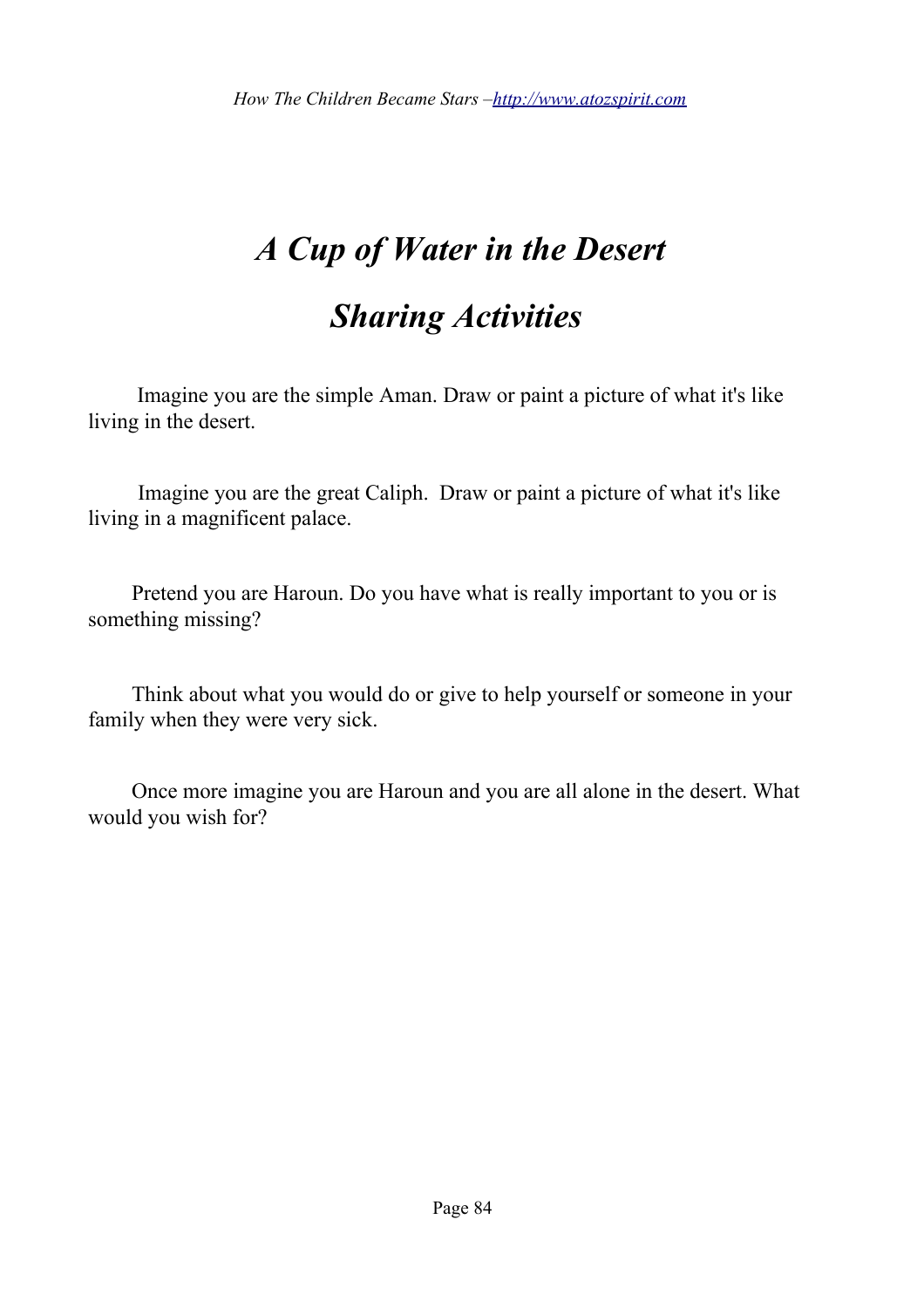### **CHAPTER THIRTY-ONE**

### *The Peacock and the Deer*



One day a farmer went out from his farm. He closed the gate to the yard where all the animals stayed, meaning to return in a short while.

But days and days went by and the farmer did not come back. All the animals became very hungry and thirsty. Even the rooster lost the energy to crow.

The animals sat motionless in the shade of a big tree. They were trying to stay alive until the farmer gave them food and water again.

But the peacock gathered all his remaining strength together. He rose up, opened his multi-colored tail, and strutted before all the other animals.

"Mama," asked a little chicken, "why is the peacock showing off his tail like that?"

"Because the peacock is so proud of the way he looks," she answered. "My child, this is a fault that will only disappear with death."

#### **- Fable of Leonardo Da Vinci**

**★ ★ ★**

A deer came to a pool to drink, and stopped to look at his image in the water. When he saw his mighty antlers, the deer swelled with pride. When he saw his legs reflected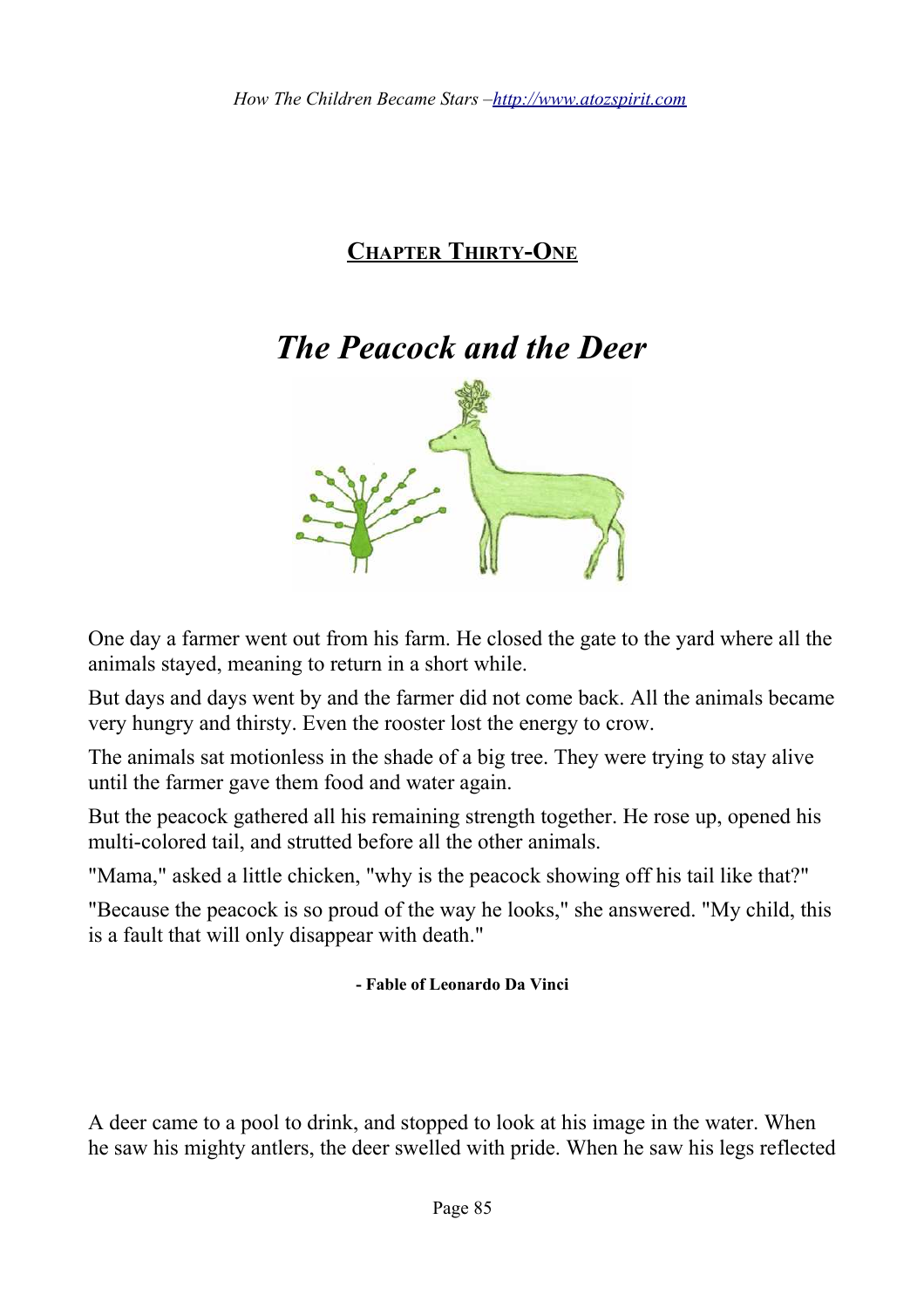in the water, the deer was sorry that they appeared to be so skinny and weak.

While he was thinking these thoughts, a lion suddenly ran right at him. The deer took off and quickly outran the lion chasing him, for a deer's strength is in his legs and a lion's strength is in the heart.

As long as the deer kept running on the plain, he kept ahead of the lion. But when the deer ran into the forest, his antlers got stuck on some tree branches and the lion caught up to him.

Just as the lion was about to kill him, the deer sadly said to himself, "How strange things are! My scrawny legs almost got me away to safety, and my magnificent antlers cost me my life!"

**- Ancient Greek Fable of Aesop**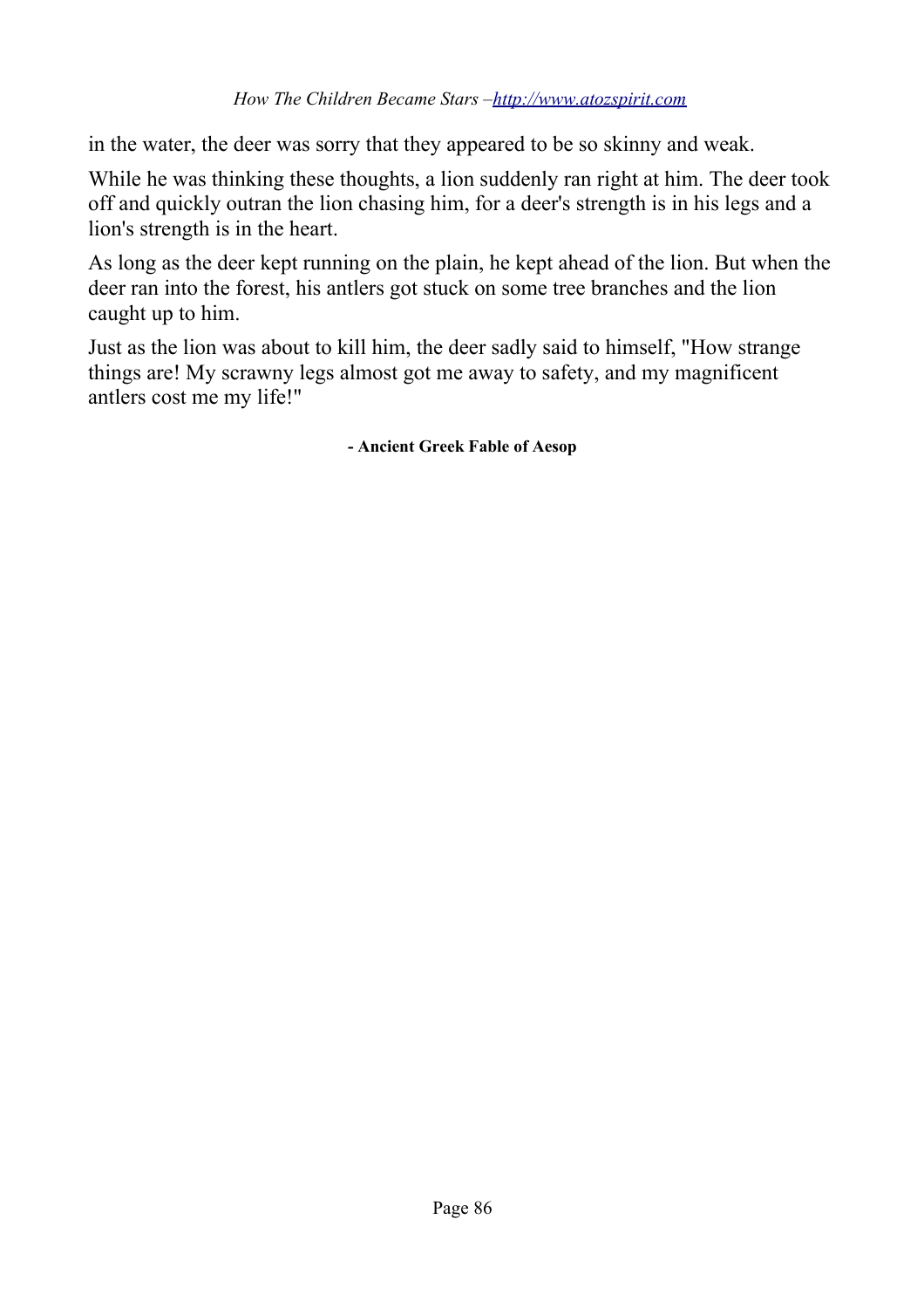### *The Peacock and the Deer*

### *Sharing Activities*

 $\Box$  The peacock was proud of his tail and the deer of his antlers. Draw or paint a picture of both of them.

 $\Box$  Now draw or paint a picture of something about yourself that makes you very proud.

 $\Box$  Imagine you are the peacock. How do you think the other animals feel about you and your tail?

 $\Box$  Imagine you're the deer. How do you think the lion felt about your legs?

 $\Box$  Share a story about someone you know who has a disability. What is special about her or him?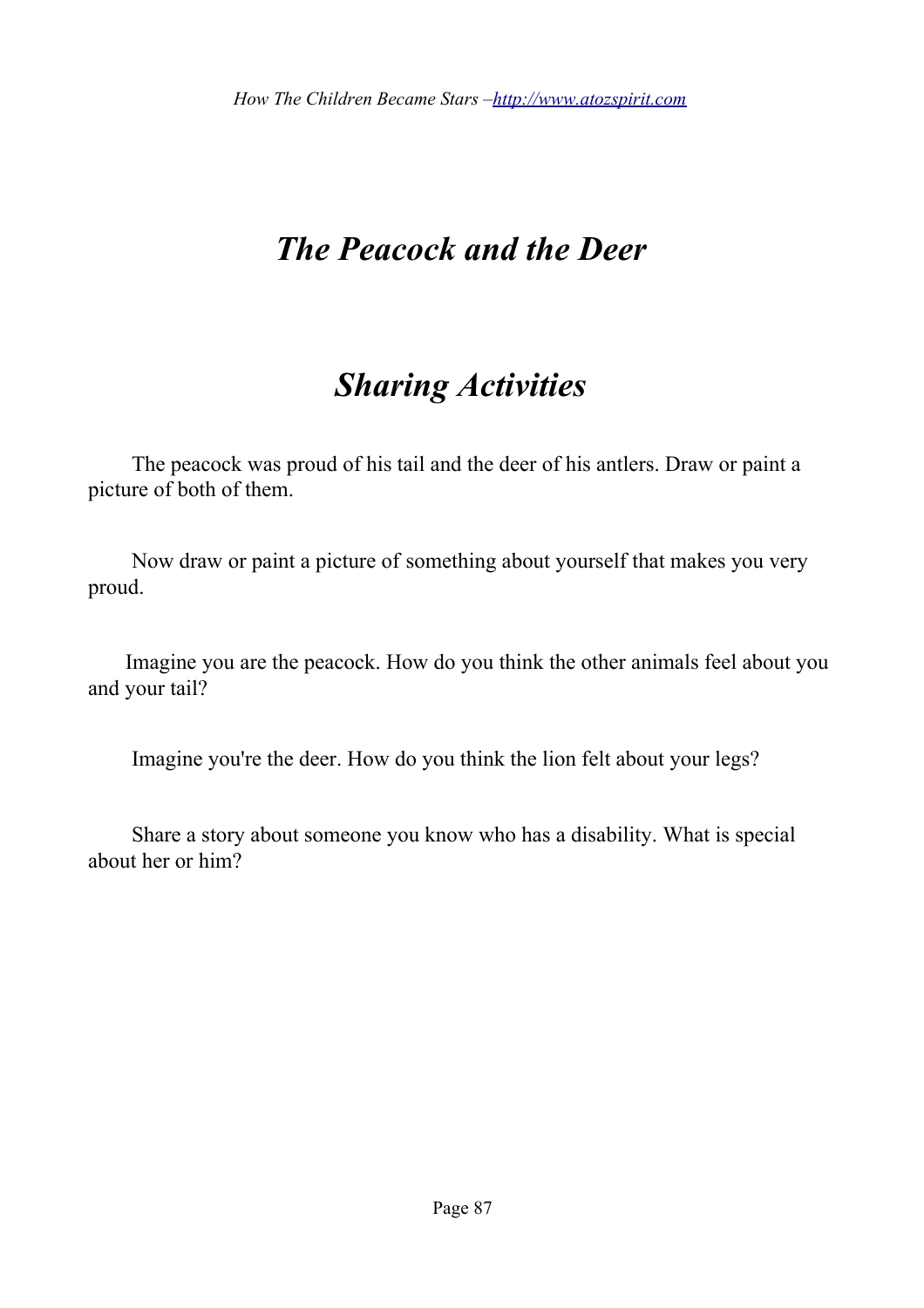**CHAPTER THIRTY-TWO**

### *The Turtle Who Talked Too Much*

Turtle was always talking. He talked so much the other animals in the pond became very annoyed with him and moved away when Turtle came near. They just didn't want to hear him talking anymore. So Turtle began talking to himself.

One day two new geese came to visit the pond. Turtle started talking to them right away. He told the geese how beautiful their feathers were and went on and on about it. After a while, the geese were tired of Turtle's talking and they were about to fly away to another pond.

"Take me with you," Turtle pleaded. "It's so lonely here and you two have been so good to talk to."

"How can you possibly come with us?" the geese said to Turtle. "You cannot fly."

Turtle said, "Wait. I'll think of something." And then he said, "I know how. It's simple. We'll get a long, strong stick. Then you will each take one end in your beak and I'll bite hard in the middle. When you fly, all I'll have to do is hold on with my mouth."

The geese looked at the tall trees they would have to fly over to get to another pond. They said to Turtle, "What if you fall from such a height? Are you insane?"

"My mouth is so strong," Turtle said, "I won't fall."

The geese said, "Your mouth must be strong from so much talking, but you'll only be safe if you keep your mouth closed on the stick."

So the geese agreed to do their part and take Turtle up in the air. They got a long stick, Turtle bit down in the middle of it, and the geese flew up high over the tall trees.

Soon the children below saw an amazing sight in the sky *—* two geese carrying a turtle! "How smart those geese are!" they cried out. "They found a way to carry turtles! They're so smart!"

Turtle heard all of this and thought, "I'm the one who thought this up, not the geese.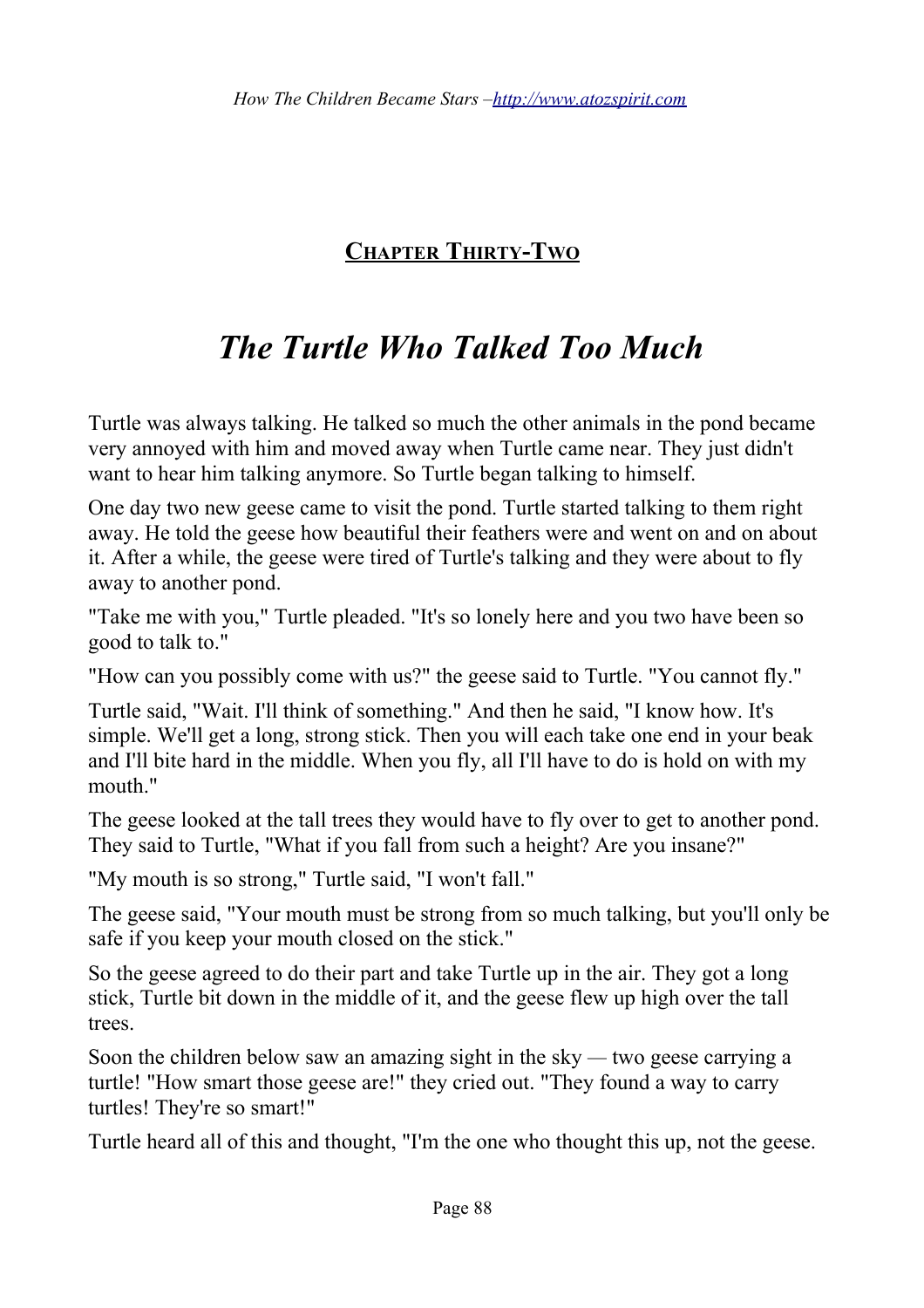I'm the one who is so smart." He was so outraged with the children that he opened his mouth to shout at them.

And Turtle fell straight down to the earth.

**- Traditional Buddhist Story**

# *The Turtle Who Talked Too Much*

# *Sharing Activities*

 $\Box$  Is there someone who annoys you by doing too much of something, like talking? Is there someone that holds back because they're too quiet or shy?

 $\Box$  Imagine you're one of the geese. What would you do when Turtle talked on and on to you?

 $\Box$  Draw or paint a picture of Turtle and the geese flying high in the sky.

 $\Box$  Turtle talked too much and he did it at the wrong time. Think about something that you overdo. Today do less or, if possible, none of that one thing.

 $\Box$  Think about one thing you feel you don't do often enough. Spend one whole day doing more of that thing.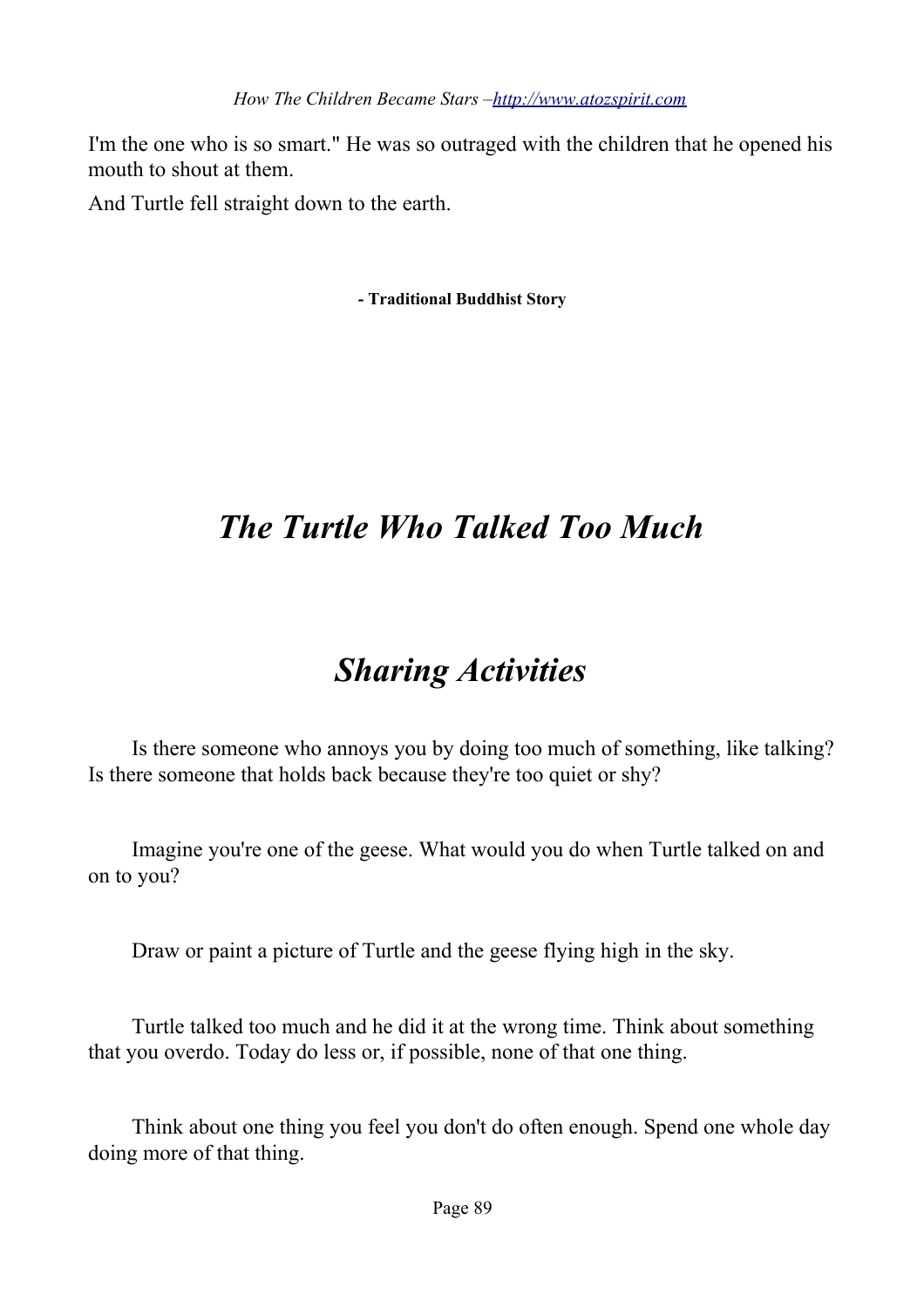

### **CHAPTER THIRTY-THREE**

### *Can It Get Any Worse?*



A poor man lived with his wife and six children in a very small one-room house. They were always getting in each other's way and there was so little space they could hardly breathe!

Finally the man could stand it no more. He talked to his wife and asked her what to do. "Go see the rabbi," she told him, and after arguing a while, he went.

The rabbi greeted him and asked, "I see something is troubling you. Whatever it is, you can tell me."

And so the man told the rabbi how miserable things were at home with him, his wife, and all their six children eating and living and sleeping in one room. The man told the rabbi, "We're even starting to yell and fight with each other. Life couldn't be worse."

The rabbi thought very deeply about the poor man's problem. Then he said, "Do exactly as I tell you and things will get better. Do you promise?"

"I promise," the man said.

The rabbi then asked him a strange question. "Do you own any animals?"

"Yes," the man said. "I have one cow, one goat, and some chickens.

"Good," the rabbi said. "When you get home, take all the animals into your house to live with you. "

The poor man was astonished to hear this advice from the rabbi, but he had promised to do exactly what the rabbi said. So he went home and took all the farm animals into the tiny house.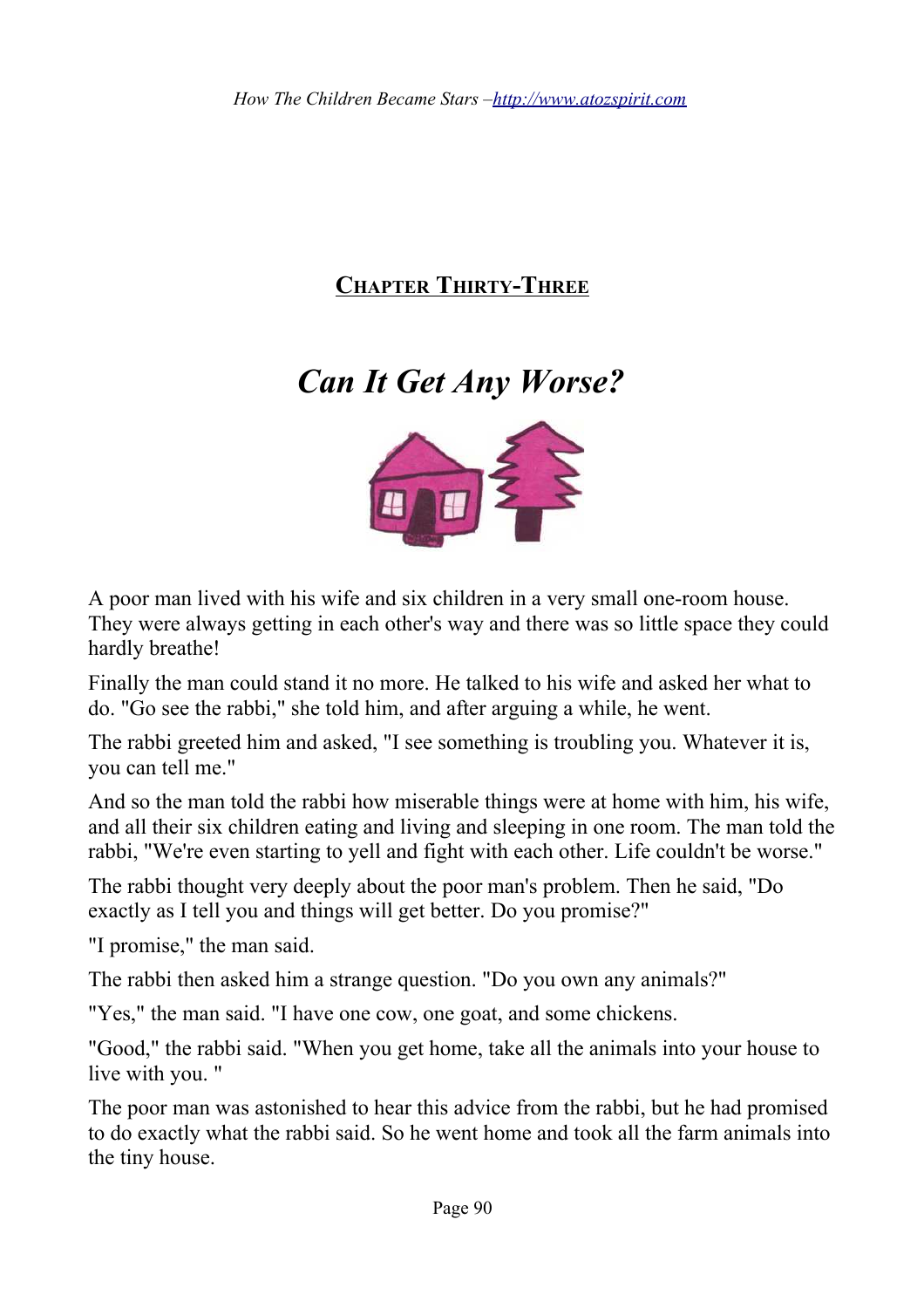The next day he ran back excitedly to see the rabbi. "What have you done to me, Rabbi?" he cried. "It's awful. I did what you told me and the animals are all over the house! Rabbi, help me!"

The rabbi listened and said calmly, "Now go home and take the chickens back outside."

The man did as the rabbi said, but hurried back again the next day. "The chickens are gone, but Rabbi, the goat!" he moaned. "The goat is smashing up all the furniture and eating everything in sight!"

The good rabbi said, "Go home and remove the goat."

So the poor man went home and took the goat outside. But he ran back again to see the rabbi, crying and wailing. "What a nightmare you have brought to my house, Rabbi! With the cow it's like living in a stable! Can human beings live with an animal like this?"

The rabbi said sweetly, "My friend, you are right. Go home now and take the cow out of your house." And the poor man went quickly home and took the cow, the last of the animals, out of the house.

The next day he came running back to the rabbi again. "O Rabbi," he said with a big smile on his face, "we have such a good life now. The house is so quiet and we've got room to spare! What a joy!"

**- Traditional Jewish Story**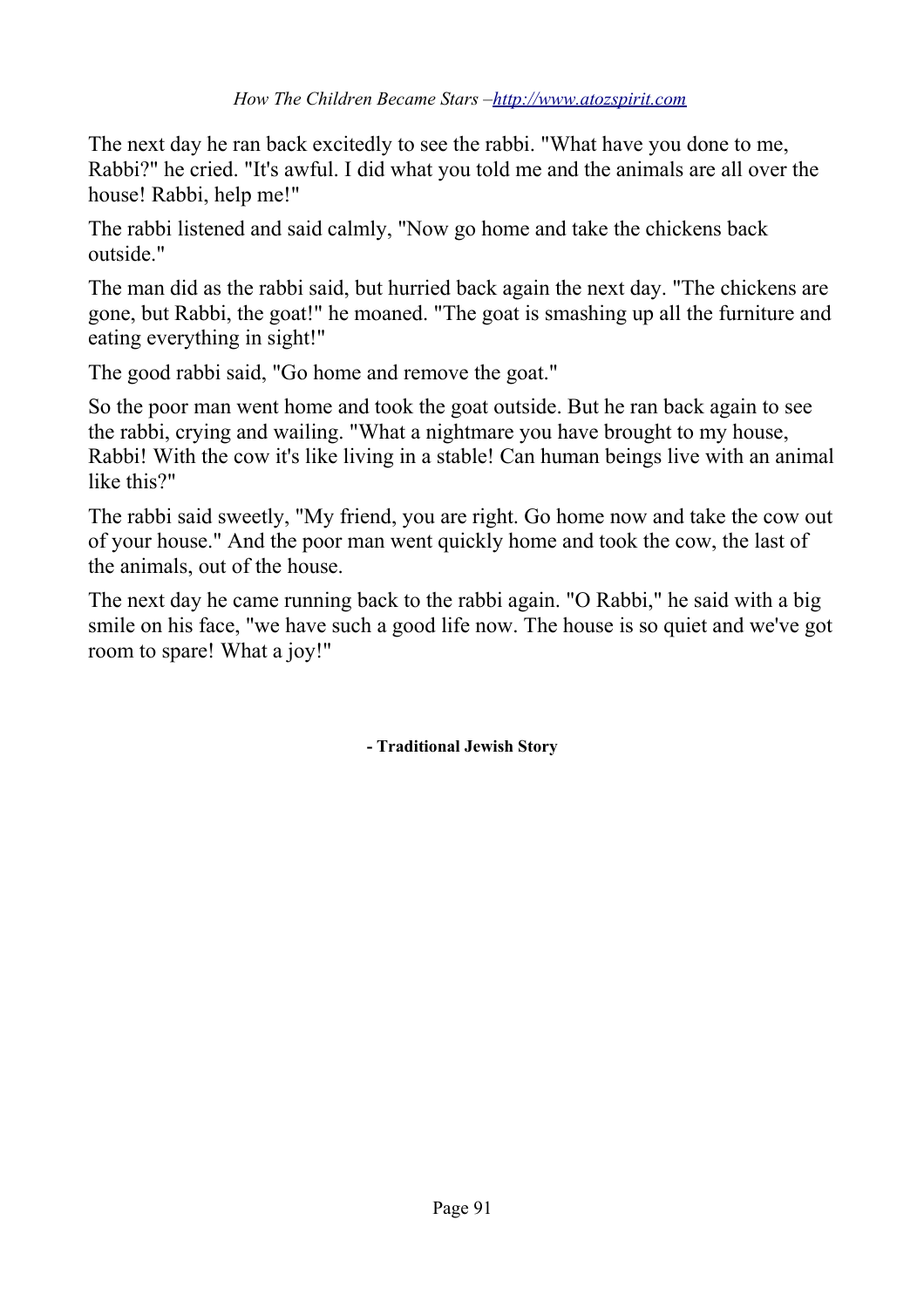### *Can It Get Any Worse?*

### *Sharing Activities*

 $\Box$  Draw or paint a picture of the poor man's tiny house with everyone in his family living there.

 $\Box$  Draw or paint a picture of your house with everyone in your family in it.

 $\Box$  Think about your biggest complaint. What do you think the rabbi would tell you if he heard it?

 $\Box$  Imagine you are the man at the end of the story. If a friend complained to you, what would you say?

 $\Box$  Draw or paint a picture of the family and the animals at the end of the story.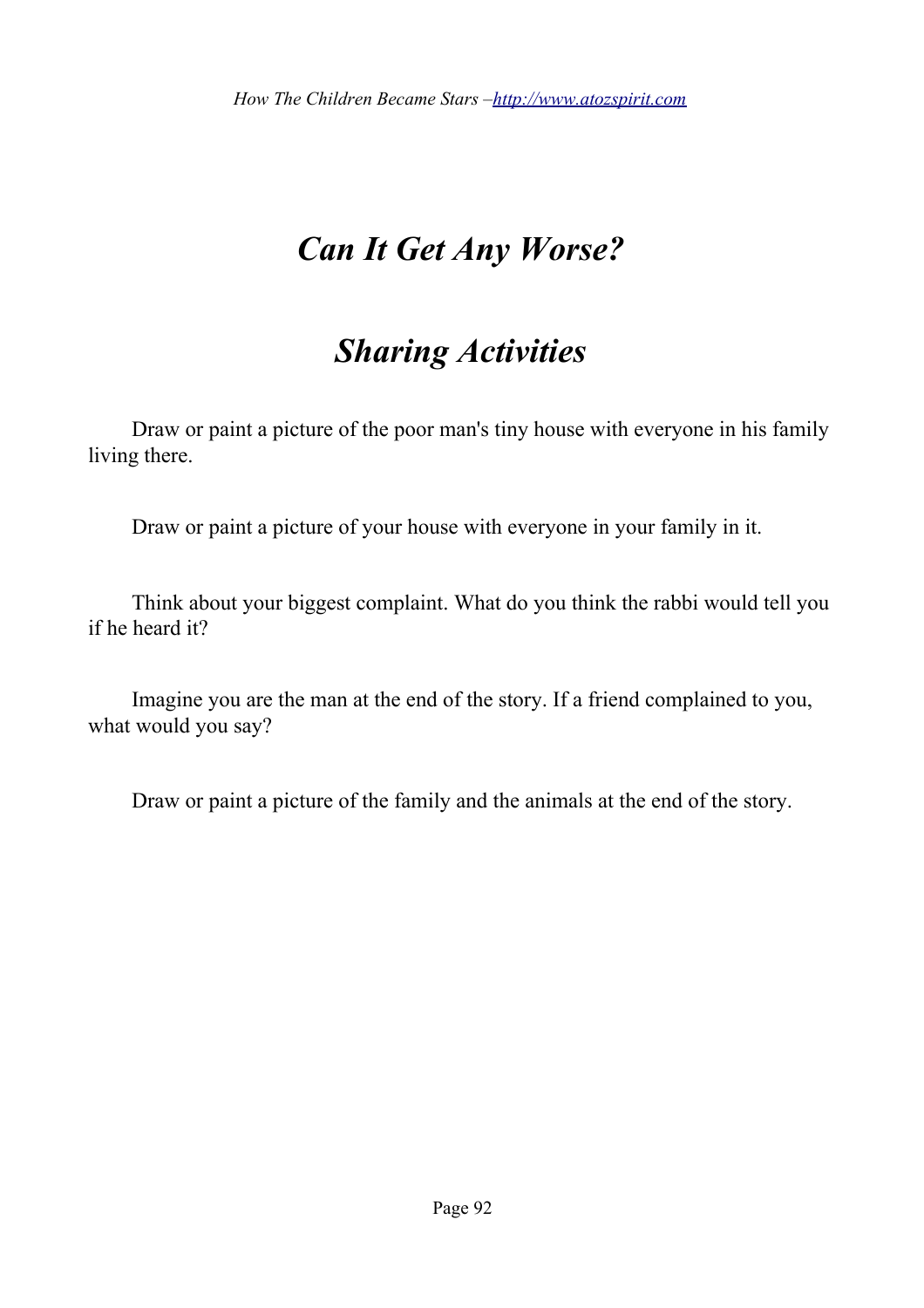#### **CHAPTER THIRTY-FOUR**

### *Who's to Blame?*

One day, a woodcutter went out to chop a load of firewood to sell in the market, but his favorite axe was gone. He looked all through the woodpile, behind his house, and even in his house.

He looked everywhere he thought he might have put the axe, but he could not find it. The more he looked, the more upset and frustrated he became. He exhausted himself looking for his precious axe.

Then he noticed a boy — his neighbor's son — standing near the woodshed. The woodcutter stared at the boy and thought to himself, "What's he doing hanging around the woodshed, just walking back and forth? He's got his hands behind his back and his face has a guilty look, too."

The longer he stared at the boy the more convinced the woodcutter was that he was a thief. "Why that boy must have stolen my axe! I can't prove it, but I'll make that boy pay anyhow."

The next day the woodcutter walked over to a pile of firewood he had forgotten about and tripped on something. It was his axe!

"Oh yes," he remembered, "that's where I left it when I was cutting wood the other day."

Then the woodcutter saw the neighbor's son again. He inspected the boy up and down, from head to toe. He looked at him right in the eye.

"How strange," the woodcutter thought, "today the boy looks completely innocent."

**- Traditional Chinese Taoist Story**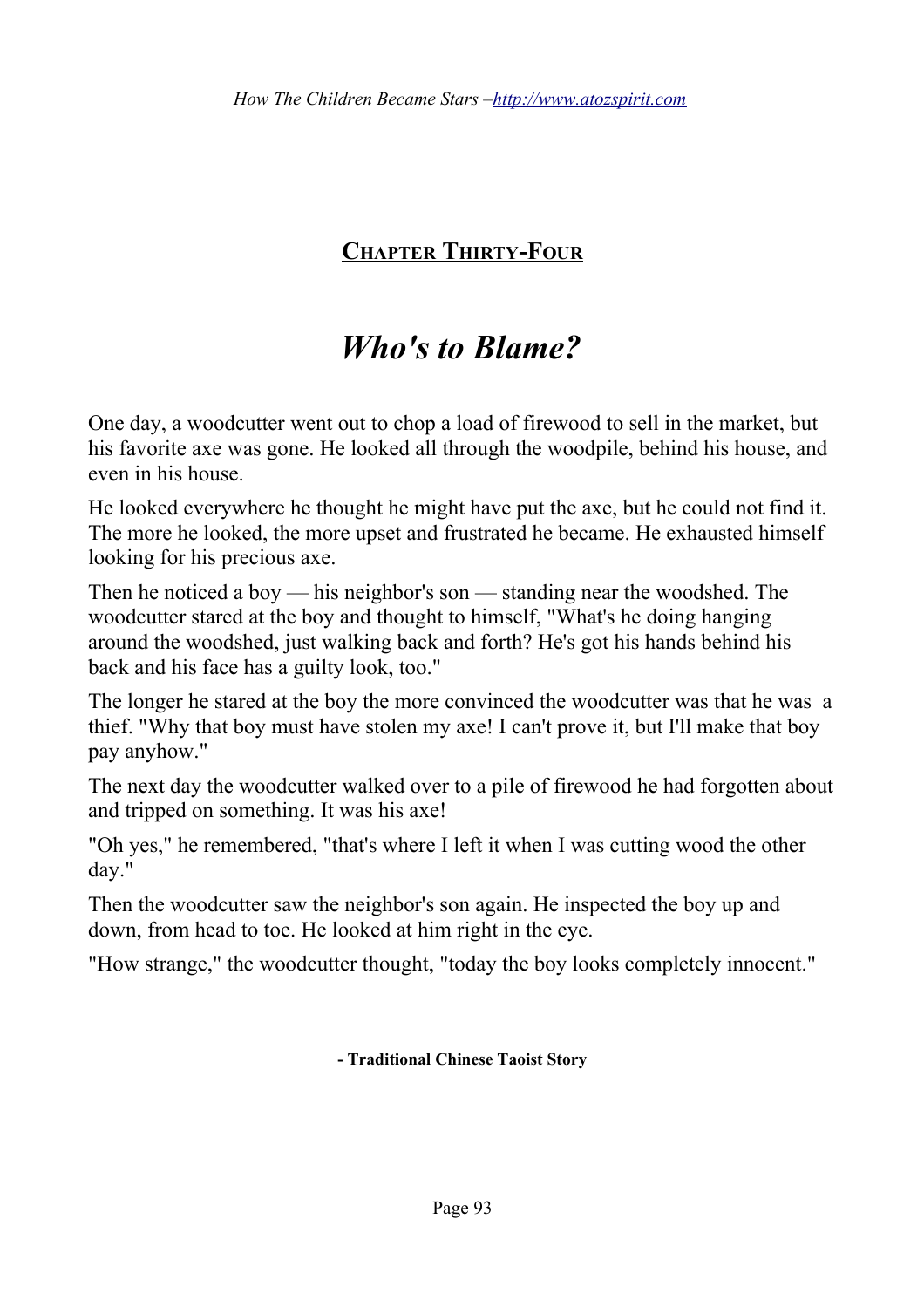### *Who's to Blame?*

### *Sharing Activities*

 $\Box$  Draw or paint a picture of the woodcutter and the boy at the beginning of the story.

□ Pretend you are the woodcutter. Would you do anything differently? Pretend you are the boy. Would you do anything differently?

 $\Box$  Tell a story about a time you were blamed for something you didn't do.

 $\Box$  Tell a story about when you blamed someone for something you found out later they didn't really do.

 $\Box$  Draw or paint a picture of how you imagine the woodcutter and the boy will be after the story ends.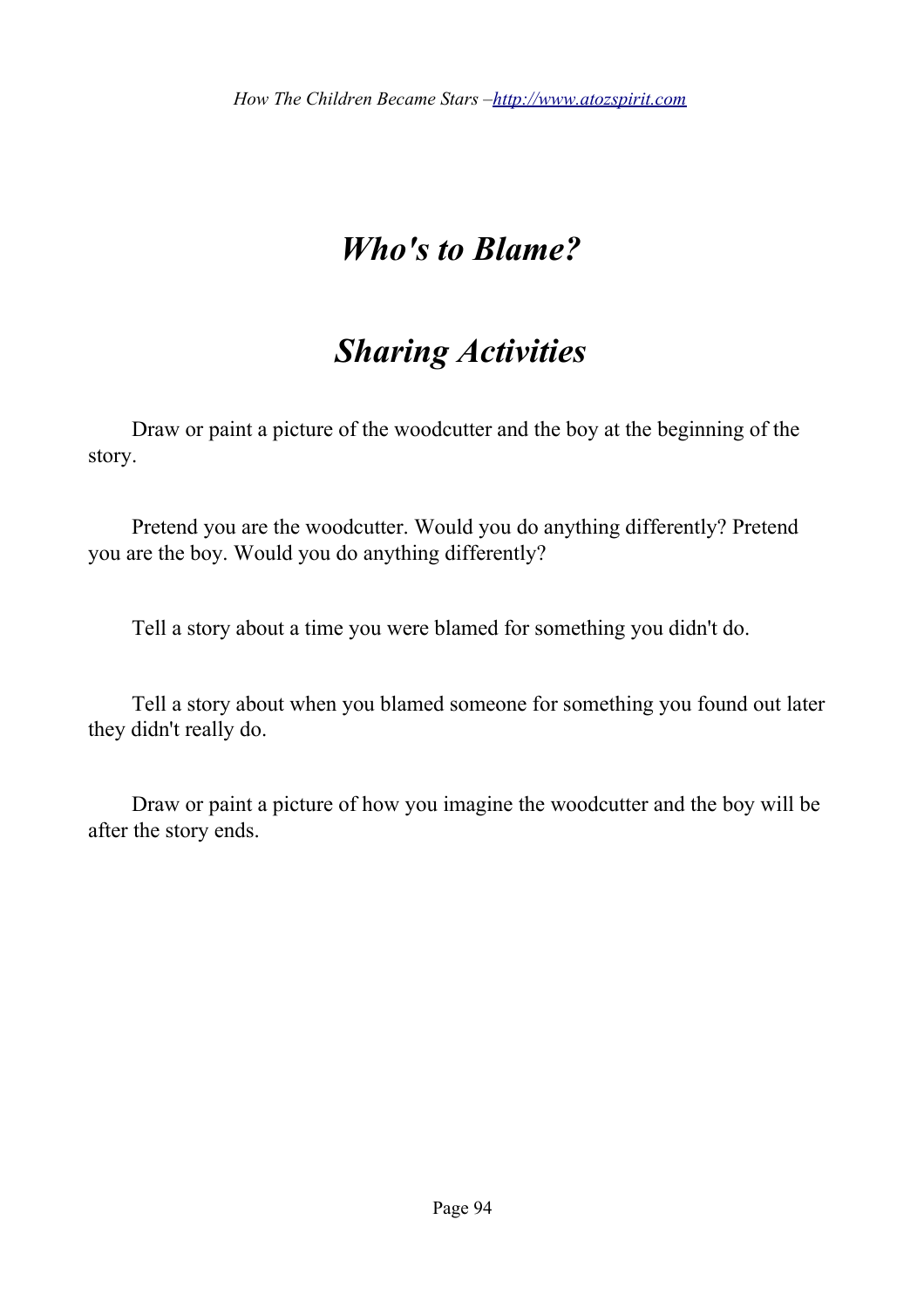### **CHAPTER THIRTY-FIVE**

### *The Cat that Slept on Muhammad's Precious Robe*

In the middle of the hot desert, the prophet Muhammad was reading from the holy book to a large group of eager listeners when a sickly cat walked up. After Muhammad nodded a warm welcome to the cat, it sat right down on the hem of his very precious robe, and went to sleep.



All day long Muhammad shared with the assembly, and as the sun rose to its greatest strength and fell again, no one moved from their place. The cat as well remained asleep and still, healing in the way cats do, in the protection of the prophet Muhammad and the softness of his robe.

At last, the day came to its end and everyone returned to their dwelling places to find peace for the night. Muhammad was the last to leave.

All alone under the stars, Muhammad took a knife and cut off the hem where the cat lay sleeping. He had ruined his precious robe, but had not woken up the cat!

**- Traditional Muslim Story**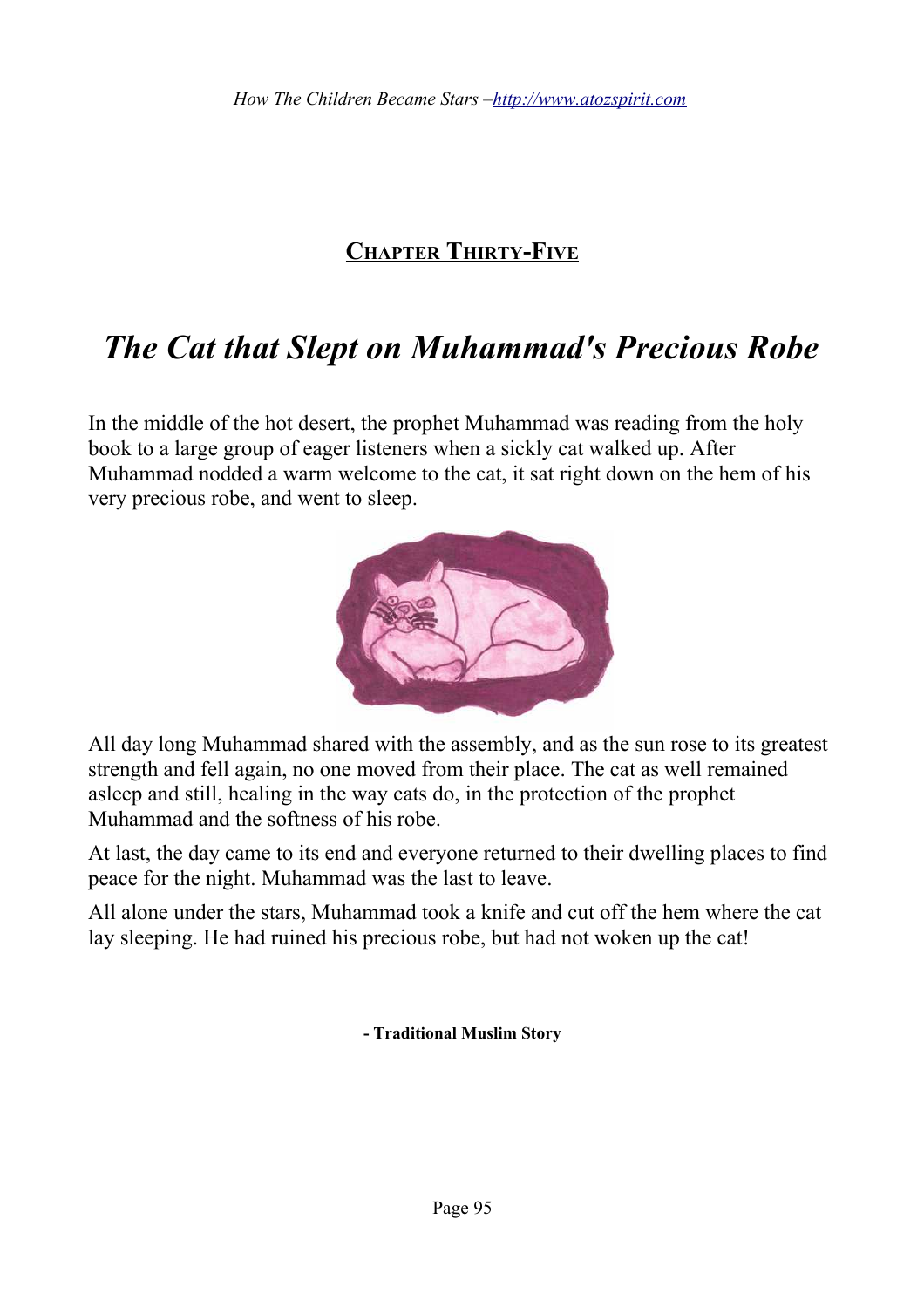### *The Cat that Slept on Muhammad's Precious Robe*

### *Sharing Activities*

**■** Imagine you are Muhammad and you are giving an important speech. What would you do when the sick cat walked up to you?

 $\Box$  Imagine you are one of the people listening to Muhammad. What would you do when the cat sat on his precious robe?

 $\Box$  Share a story about a time you asked somebody to help you.

 $\Box$  Share a story about a time a person or an animal needed your help.

 $\Box$  Draw or paint a picture of the cat sleeping alone on the cut-off piece of the precious robe at the end of the story.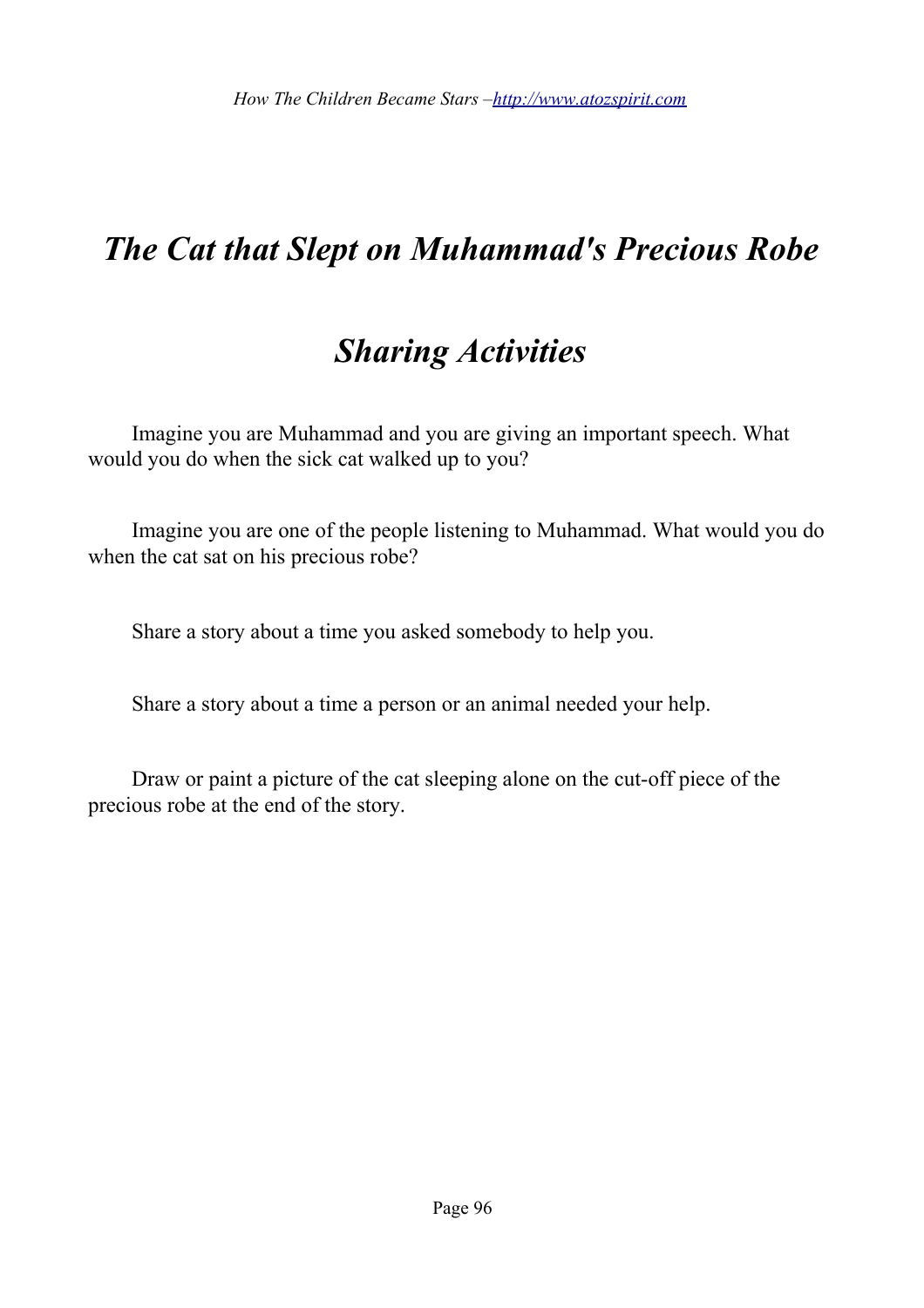**CHAPTER THIRTY-SIX**

### *The Silly Shoemaker Finds His Way Home*

Chelm was a little village in Poland where everybody was known to be just a little silly. In the village lived a shoemaker who one day decided to head off for the big city of Warsaw.

It was a long way to walk, and after a while the poor shoemaker grew very tired. But he was afraid to go to sleep. "Whichever way I look," he said to himself, "the road seems exactly the same. When I wake up, I won't know which way to go."

So the shoemaker thought up a clever idea. Before he lay down, he took off his boots. He placed one boot with the toe pointing toward the big city and the other one with the heel pointing back home to Chelm.



But as luck would have it, while the shoemaker snored away in a deep sleep, a forester's wagon passed by and a tree branch hanging over the side bumped into the shoemaker's boots. The boots got all turned around and now the toe of one boot pointed to Chelm, his hometown, and the heel of the other to Warsaw, the strange big city.

So what did the shoemaker do when he woke up and looked at his boots? What else? He followed the toe straight back to Chelm!

He walked right by the village marketplace with its few small shops. He passed the little synagogue where the people came to study and pray.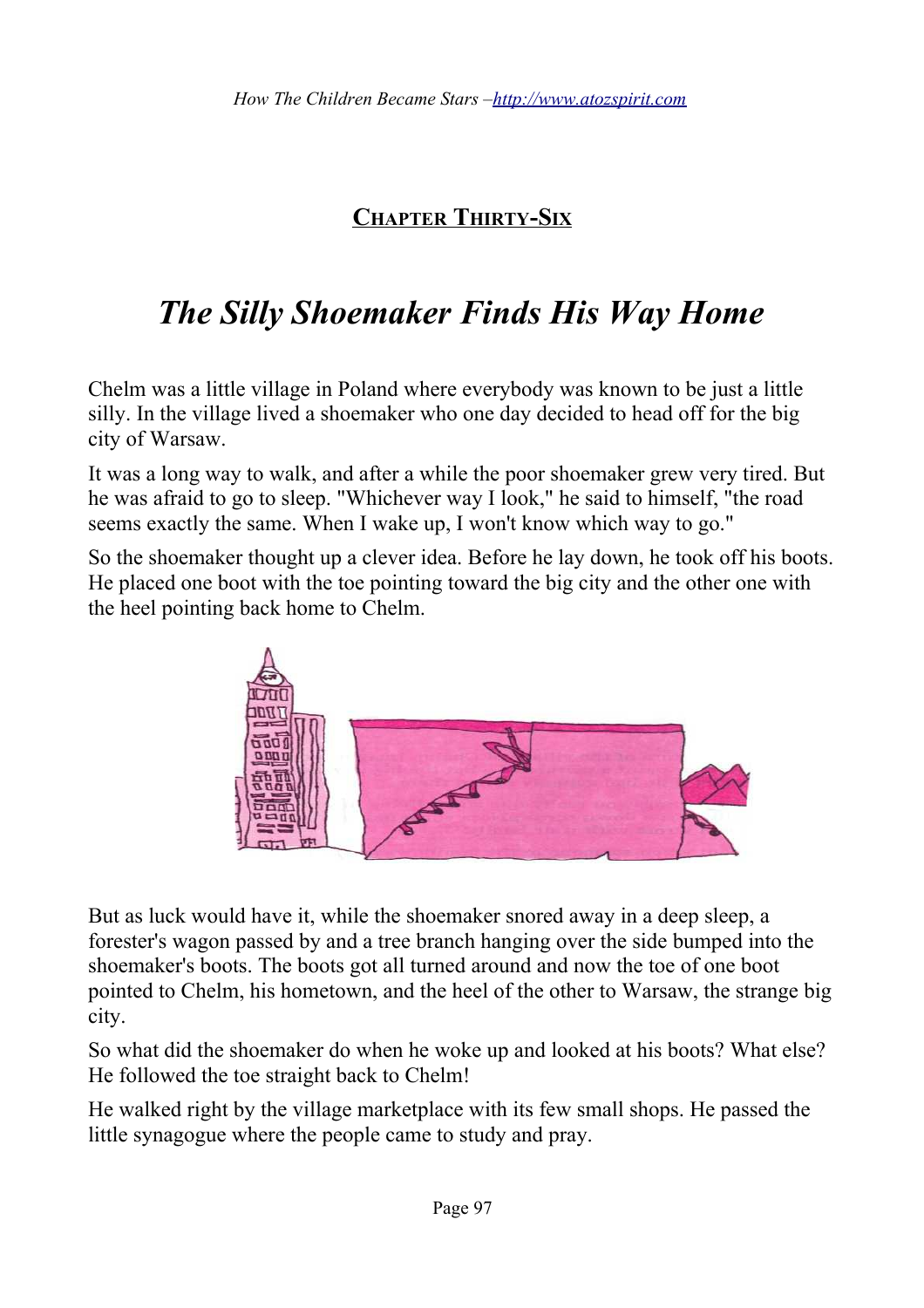"Why did people tell me so much about the wonderful things I'd see in Warsaw?" he wondered. "We have things just like this in Chelm."

Soon he saw a small stone house that looked completely like his own, and in the house was a woman and six young girls who smiled happily at him. They were the very image of his own wife and six daughters. The woman and girls hugged and kissed the shoemaker just as if he were their very own husband and father returning home from a very long journey.

Then the shoemaker said to himself, "I must have a twin here in Warsaw and this must be his home. I think I'll stay here and wait to see if he returns."

And as anyone who has been to Chelm will tell you, that is exactly where the silly shoemaker lived for the rest of his life!

**- Traditional Jewish Story**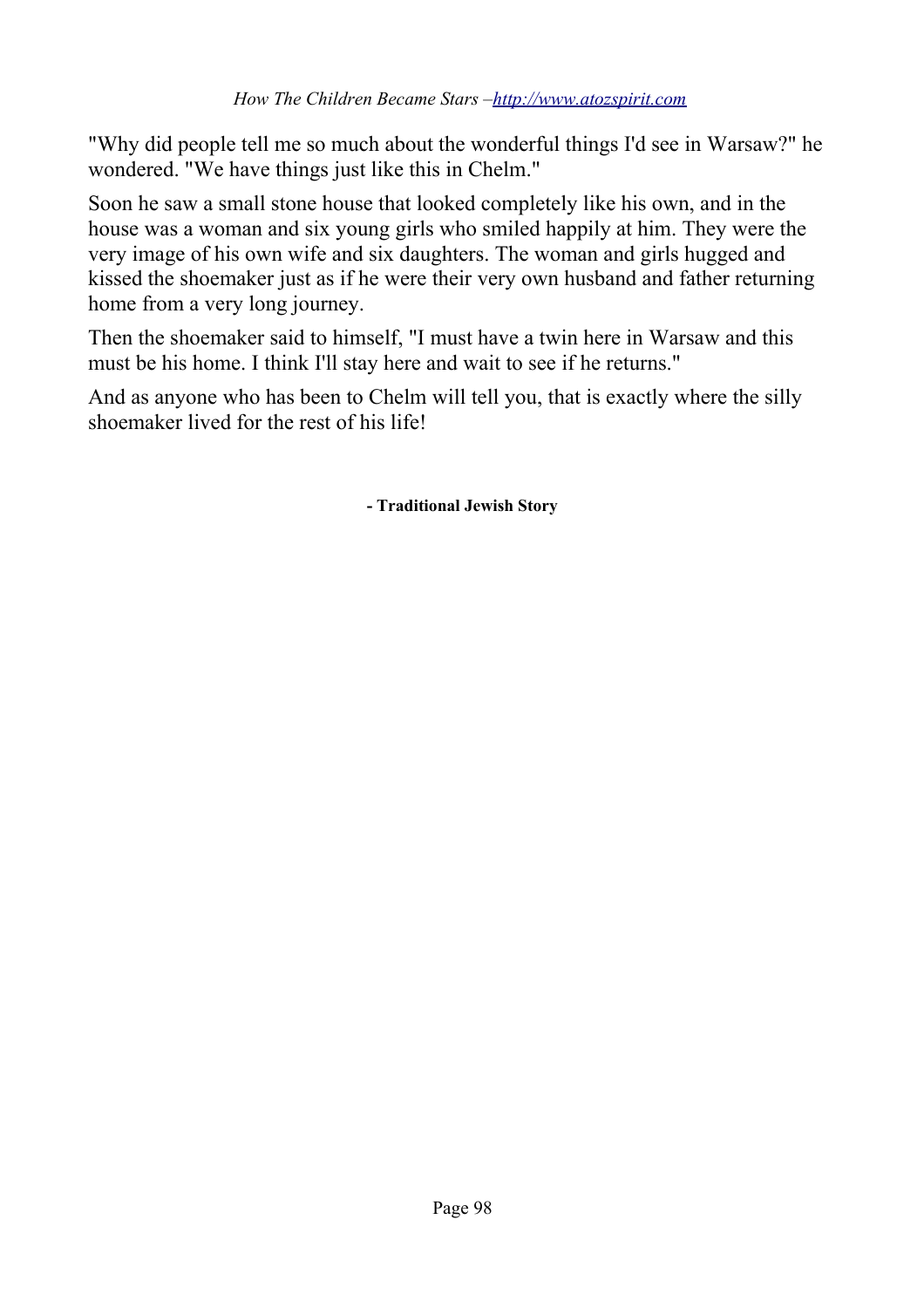### *The Silly Shoemaker Finds His Way Home*

### *Sharing Activities*

 $\Box$  Draw or paint a picture of the village of Chelm.

 $\Box$  Now pretend you are the shoemaker. Draw or paint a picture of what you might have imagined the big city of Warsaw would look like.

 $\Box$  Draw or paint a picture of a place you'd most like to visit.

 $\Box$  Tell a story about a time someone in your family was away for a while and what happened when she or he came back home.

 $\Box$  Imagine sometime in the future you're returning home after being away for a long time. What would you like your family and friends to do for you when you get back?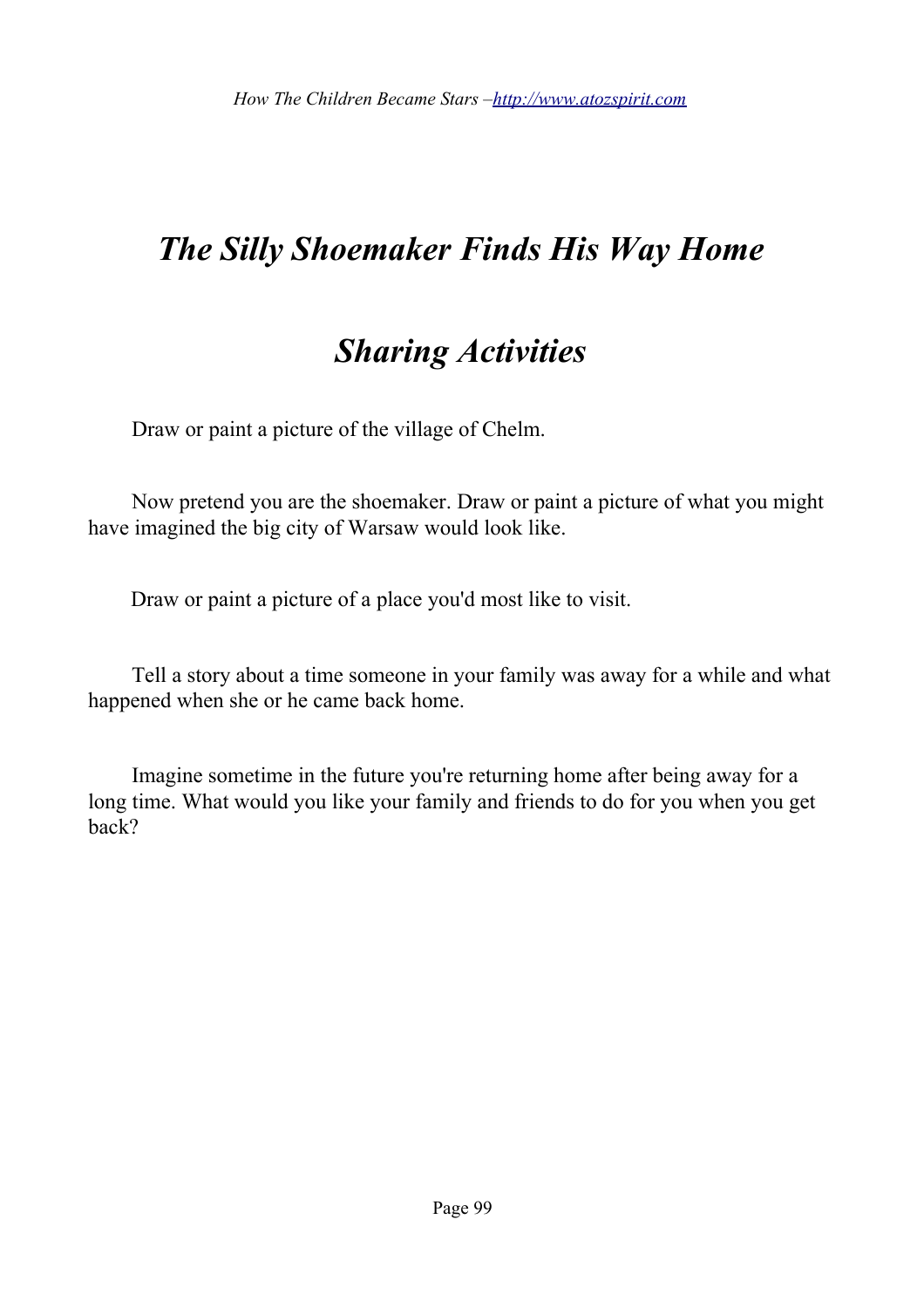**CHAPTER THIRTY-SEVEN**

### *Why Mulungu Escaped from the Earth*

In the beginning there were no people on the earth. All the animals lived with their father, Mulungu, and the world was a peaceful place.

One day Chameleon put a fish trap in the river and, when he checked, it was full of fish. Chameleon took the fish home and ate them. So he put the trap in the river again, but this time when he pulled it out it was empty. "I have no luck today," he said. "I better set the trap again."

The next morning Chameleon again found no fish in his trap. Instead there were two creatures he had never seen before *—* a little man and a little woman.

"What are they?" Chameleon wondered, and he took the creatures to Mulungu. "Father, look what I have brought!" Chameleon said.

Mulungu looked at the little man and woman and told Chameleon, "Take them out of the trap and put them on the earth. There they will grow."

Chameleon took them out and the little man and little woman grew on the earth. They grew until they were as tall as men and women are now.

The animals came to see what the man and woman would do. The man and the woman rubbed sticks together and made a fire. The fire jumped from bush to bush and swept through the whole forest. The animals had to run very fast to get away!

The man and the woman hunted a buffalo and killed the animal and roasted it on the fire they made. Then they ate it. The next day they killed again and cooked the animal for their food. So they did every day.

Mulungu said, "They are burning everything all up with their fires! And they are killing all my animals!"

The beasts ran as far away from the man and woman as they could go. Chameleon ran up into the tall trees.

Mulungu said, "I'm leaving the earth!" He asked Spider, "How do you climb up so high?"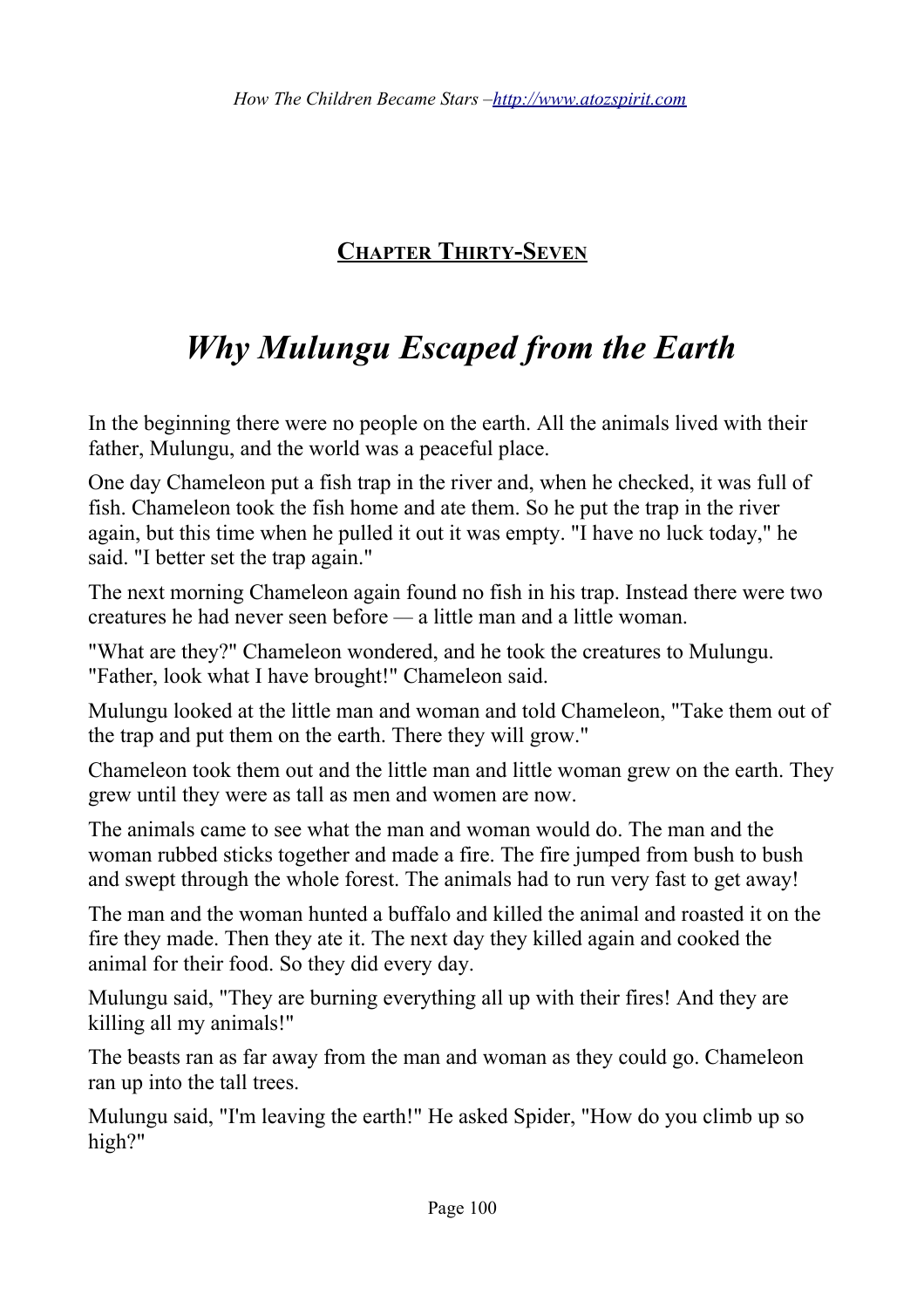"Very well," said Spider to Mulungu, and Spider made a web-rope for Mulungu to climb.

So Mulungu climbed the rope all the way into the sky, far away from the men and women of the earth.

**- Traditional African Story**

## *Why Mulungu Escaped from the Earth*

**★**

### *Sharing Activities*

 $\Box$  Draw or paint a picture of the fire that the man and woman made burning through the forest.

 $\Box$  Tell a story about a time when something you did caused a big problem.

 $\Box$  Imagine you are the man or the woman. What would you do differently?

 $\Box$  Imagine you are Mulungu. When you see what is happening on the earth, what would you do?

 $\Box$  Imagine you are Chameleon or one of the other animals at the end of the story. What would you say to the man and to the woman? What would you say to Mulungu?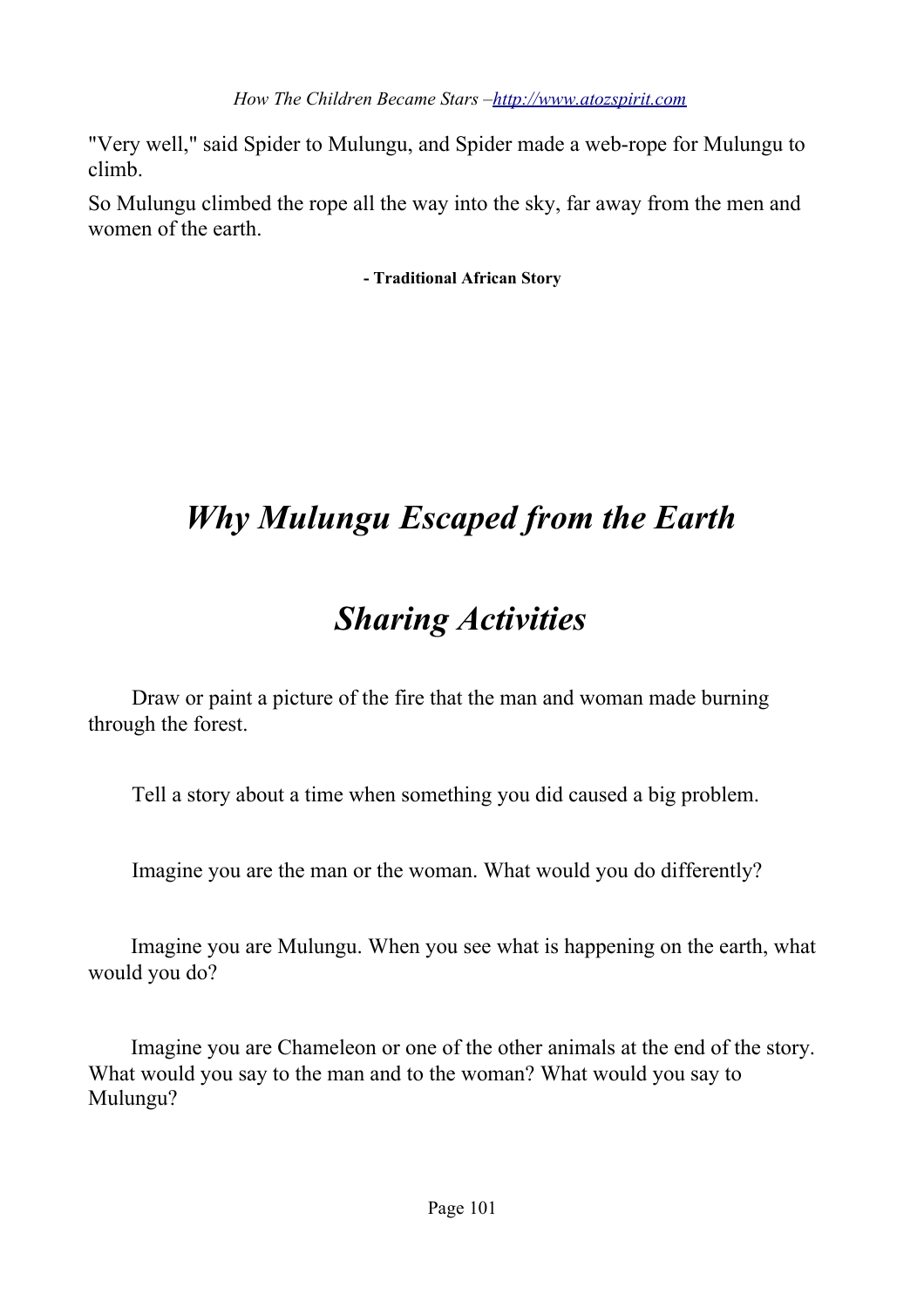### **CHAPTER THIRTY-EIGHT**

### *Sandcastles on the Beach*

Once there was a place where a winding river ran quietly to a distant sea. On warm summer days, the children would come out to play in the sand beside the river. They'd splash in the water and look at it sparkling in the sun.

One day, all the children decided it would be fun to build sandcastles. But instead of working together, each one chose to build their own.

"Look how big mine is getting!" shouted one boy.

"I'm making mine so high that you can see it from across the river!" boasted a girl.

They all thought that their sandcastle was the most special and wanted to keep it for themselves. But after everyone's had been finished, a boy running toward the river kicked over someone else's castle.

Instantly the owner went crazy with anger. It didn't matter whether what had happened was by accident or on purpose. The only thing that counted was that his castle was completely ruined!

"Look," he cried out as he grabbed the other boy by the hair, "see what he's done to my castle! Let's all give him the punishment he deserves!"

Hearing this, the children quickly jumped on the boy and beat him until he fell down on the ground. Then each one of them rushed back to their own sandcastle shouting, "You better stay away! This sandcastle is mine! No one but me can have it!"

But as the sun started to go down, and the sky was getting darker and darker, the children thought only about going home for the night. Nobody cared about the sandcastles anymore.

A girl stomped on hers and a boy smashed his until soon there was not a single sandcastle left standing by the shore. Then, without looking back, all the children returned home to their families.

#### **- Traditional Buddhist Story**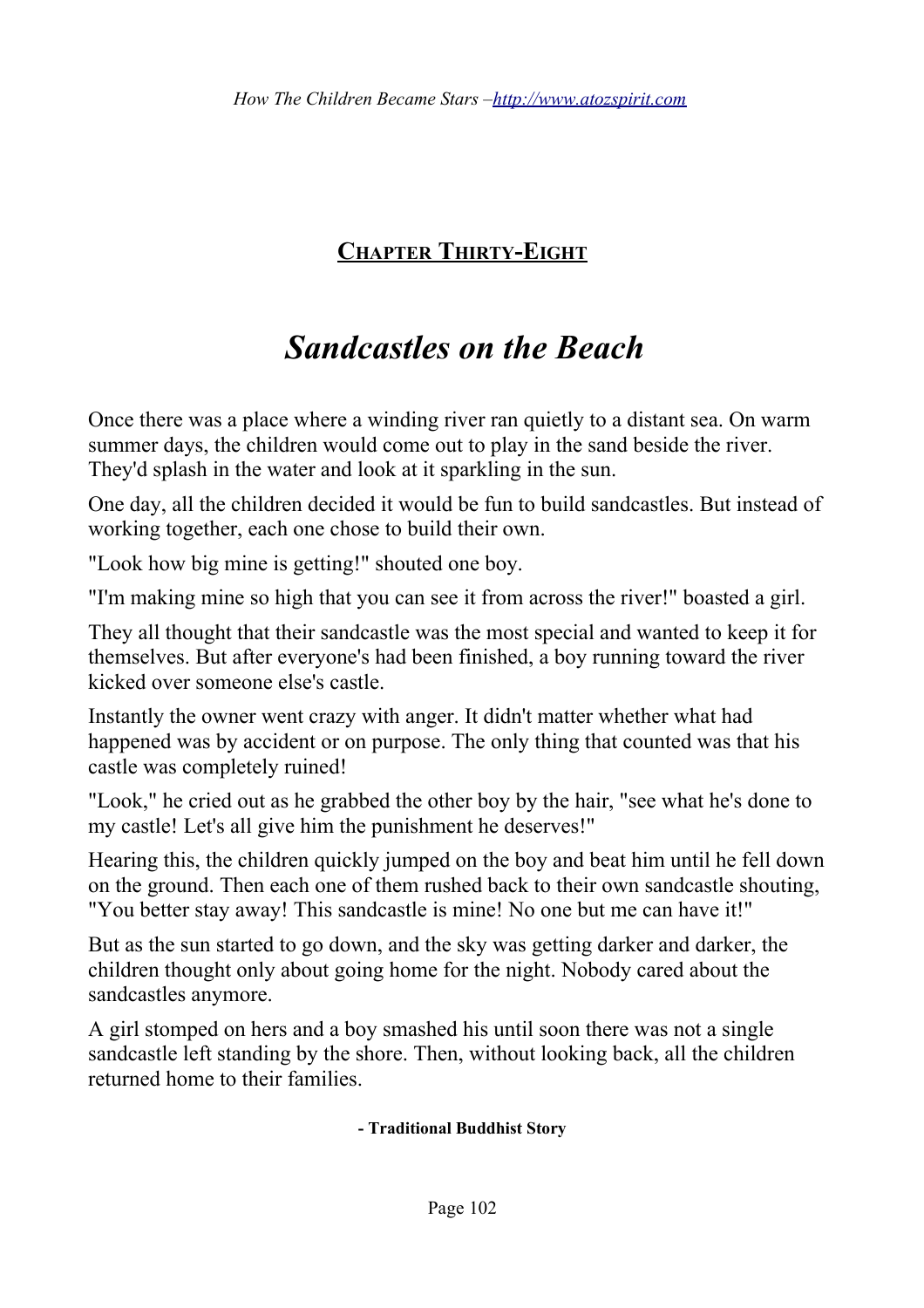## *Sandcastles on the Beach*

### *Sharing Activities*

 $\Box$  Draw or paint a picture of something you have that's very special to you.

 $\Box$  Do you only keep it for yourself or do you sometimes share it?

 $\Box$  Have you ever had a favorite toy get broken or lost? How did you feel about it? Did it matter whether you were the one who broke or lost it?

 $\Box$  Have you ever given away something that you really liked? Has anybody done that for you?

 $\Box$  Exchange your picture with someone else. Take turns telling each other all about what makes the thing you painted or drew so special.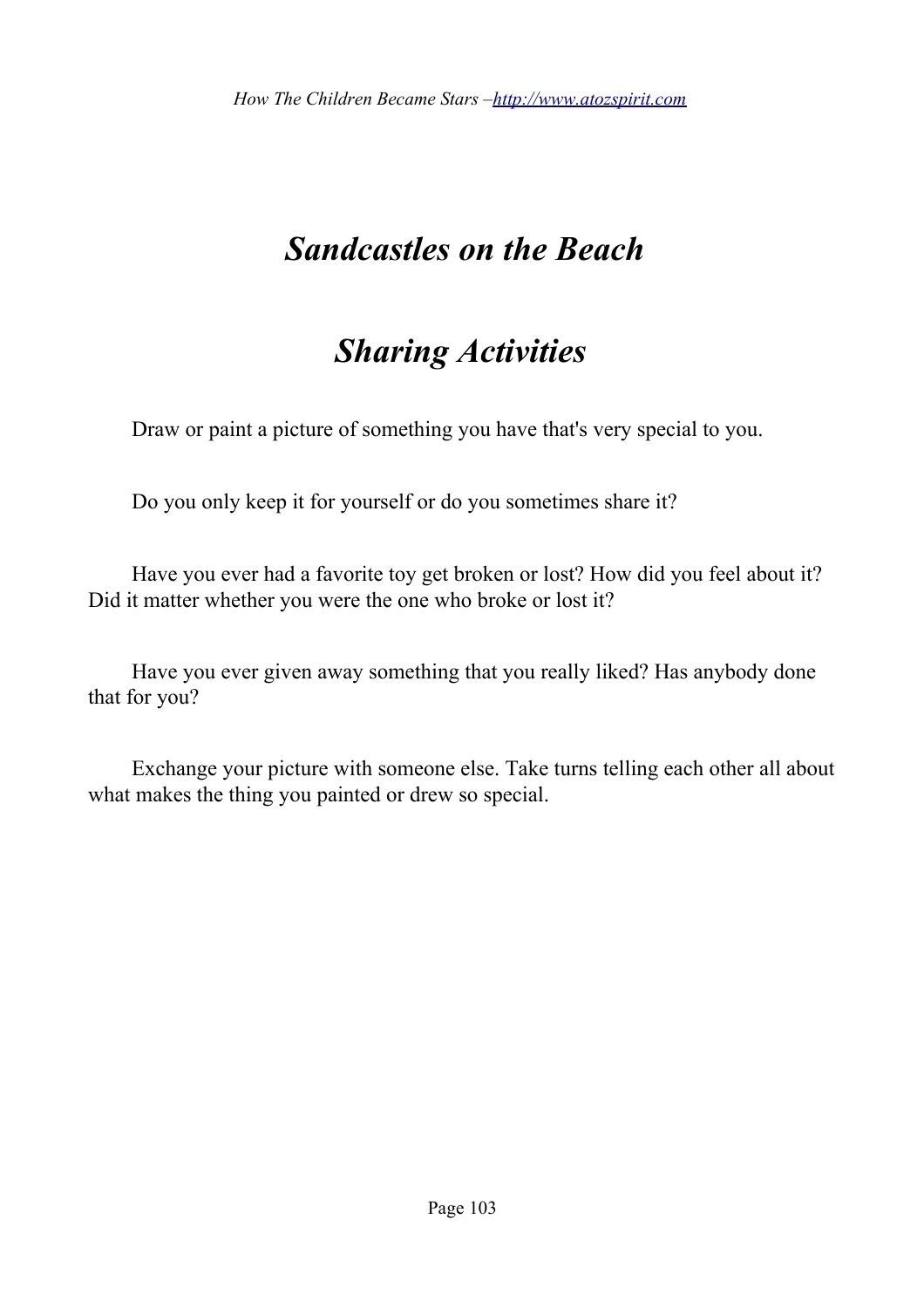### **CHAPTER THIRTY-NINE**

### *The Blessings of the Twins*

Isaac was the son of Abraham, the first of the Hebrew fathers to be blessed by God. When Abraham died, the blessing had passed to Isaac and Isaac in turn was to give it to his oldest son.

But Isaac's wife Rebekah gave birth to not one, but two sons. These twins, Esau and Jacob, were as different as they could be.

The older one, Esau, was born covered with fiery red hair. He grew up to be a wild and adventurous young man who wanted only to hunt. Jacob was born holding onto his brother's heel, and he liked staying home and learning.



Esau was the father's favorite. He brought the old man the good hearty meat he had hunted and killed. Jacob was the mother's favorite. He learned cooking and many other things from her.

One day Esau was out hunting and Jacob was home, cooking a pot of lentil stew. Esau had been gone the whole day and was hungry as a bear. When he came in, Esau shouted at Jacob, "Give me some of that stew right now before I faint!"

And Jacob said, "I will if you trade it for the blessing from our father."

Esau grunted, "I'll give it to you. I'm dying from hunger anyway. Just get me some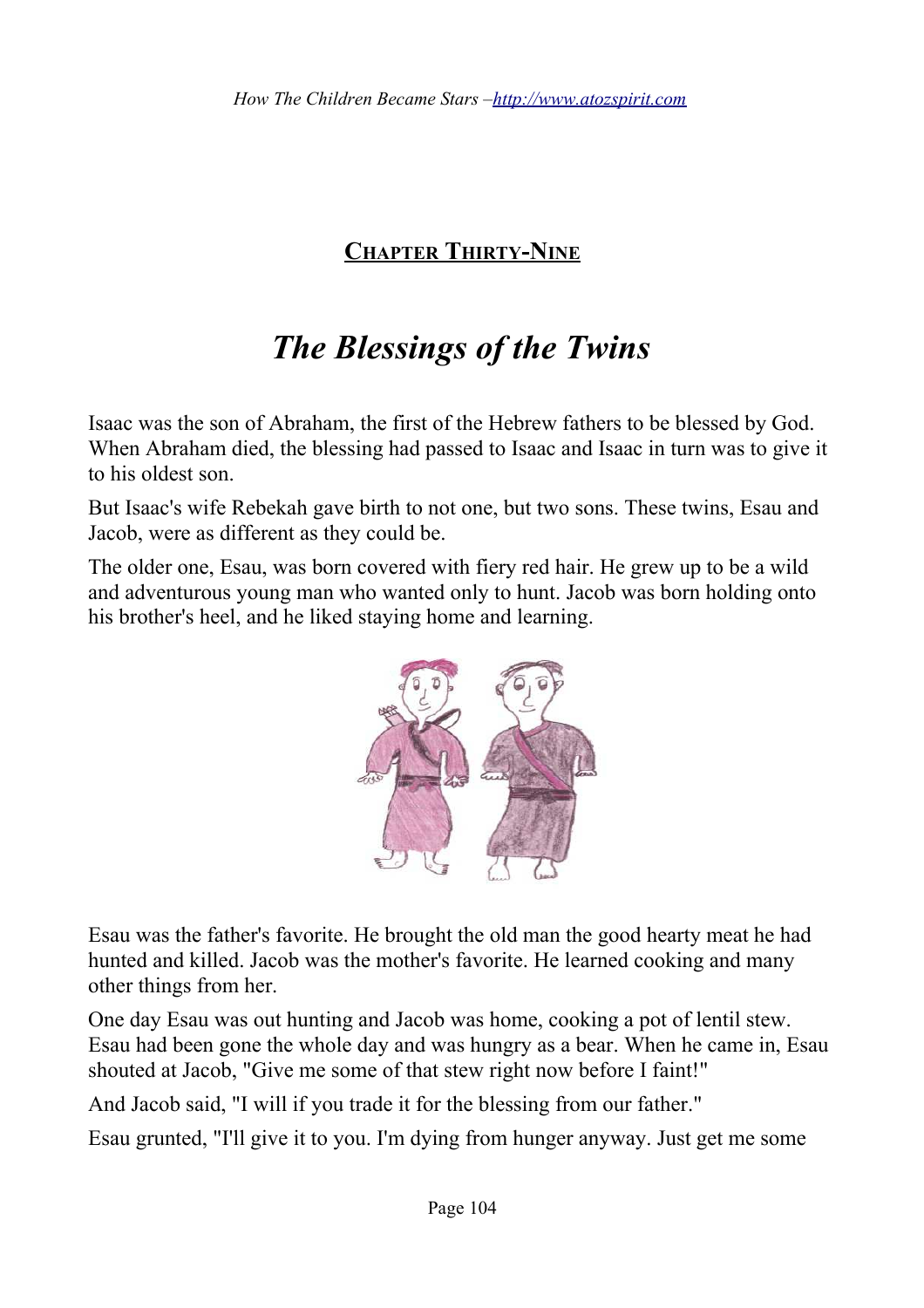#### food!"

Isaac grew to be very old. He had become blind and was soon to die. "Go hunt a deer, my son," he said to Esau, "so that I may have from you the delicious meal I love so much one last time. I want to eat of it so that my soul may bless you before I die."

Rebekah heard Isaac's request of Esau and she wanted her son Jacob, not Esau, to get the blessing, so she told Jacob her plan. "While Esau is out hunting," Rebekah said, "I'll cook the special meal he wants and you'll go in disguised as Esau and bring it to him. Then he will give you the blessing!"

"But Esau is all hairy, and I am not," Jacob said. "Our father will know."

Rebekah calmed Jacob. "We'll dress you in Esau's clothes and put goat skins on your hands and arms."

It worked. Old blind Isaac was fooled into believing it was his son Esau he touched. He gave Jacob the blessing.

When Esau came in later, he realized what had happened. He was angry and afraid that there was nothing left for him. "Have you not a blessing for me, too, Father?" Esau asked.

And Isaac blessed Esau too. He said, "The fortress of the earth and the waters of heaven will be for you. Someday," he told Esau, "you will have as good a life as your brother."

**- Traditional Ancient Hebrew Story**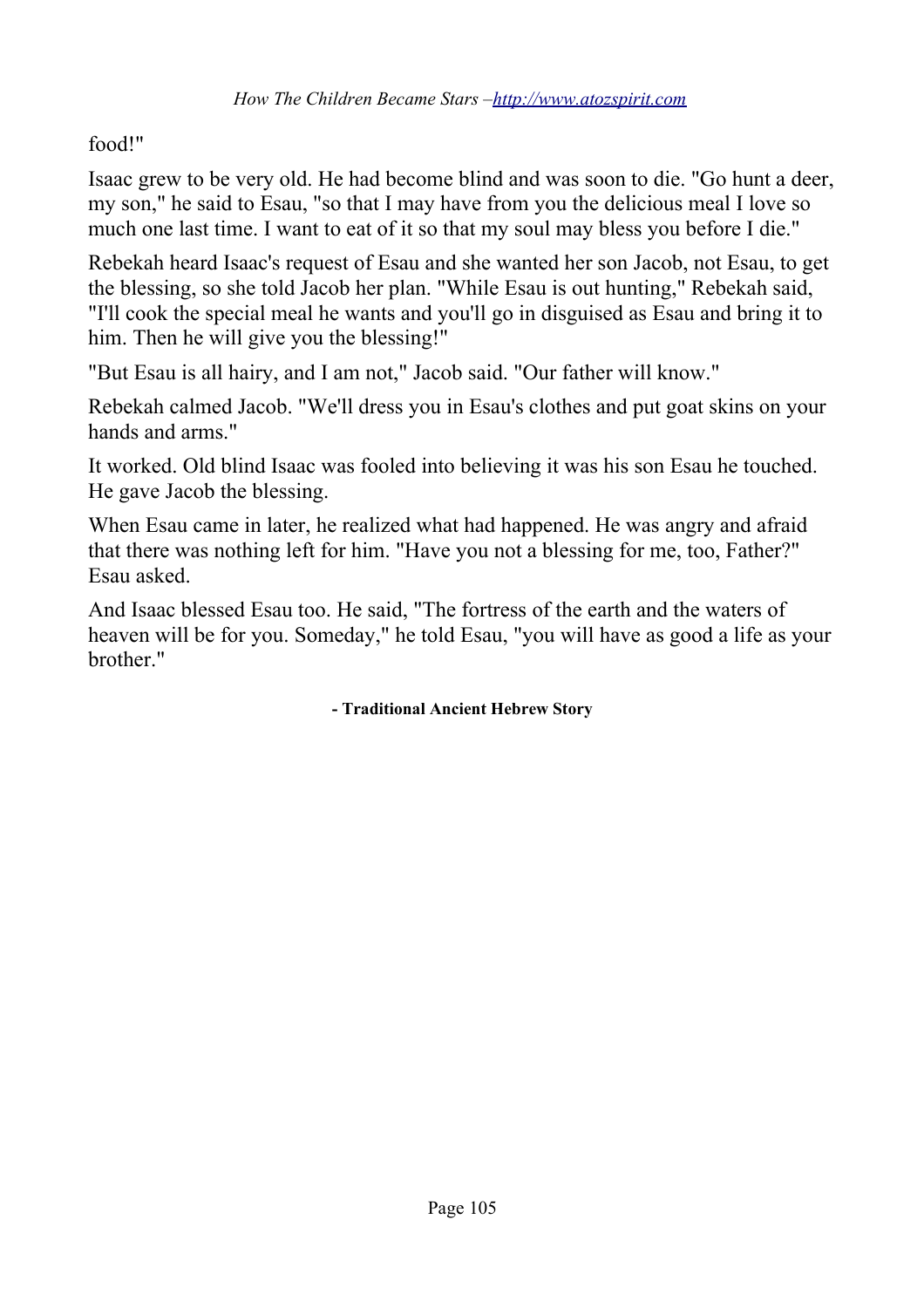# *The Blessings of the Twins*

### *Sharing Activities*

 $\Box$  Draw or paint a picture of Esau and Jacob at the beginning of the story.

 $\Box$  If you were Esau, would you have traded your blessing with Jacob? If you were Jacob, would you have done what you did if you had known that it would cause him to hate you for a long time?

 $\Box$  What are the special things about Esau? What are the special things about Jacob?

 $\Box$  What could Esau learn from Jacob and what could Jacob learn from Esau?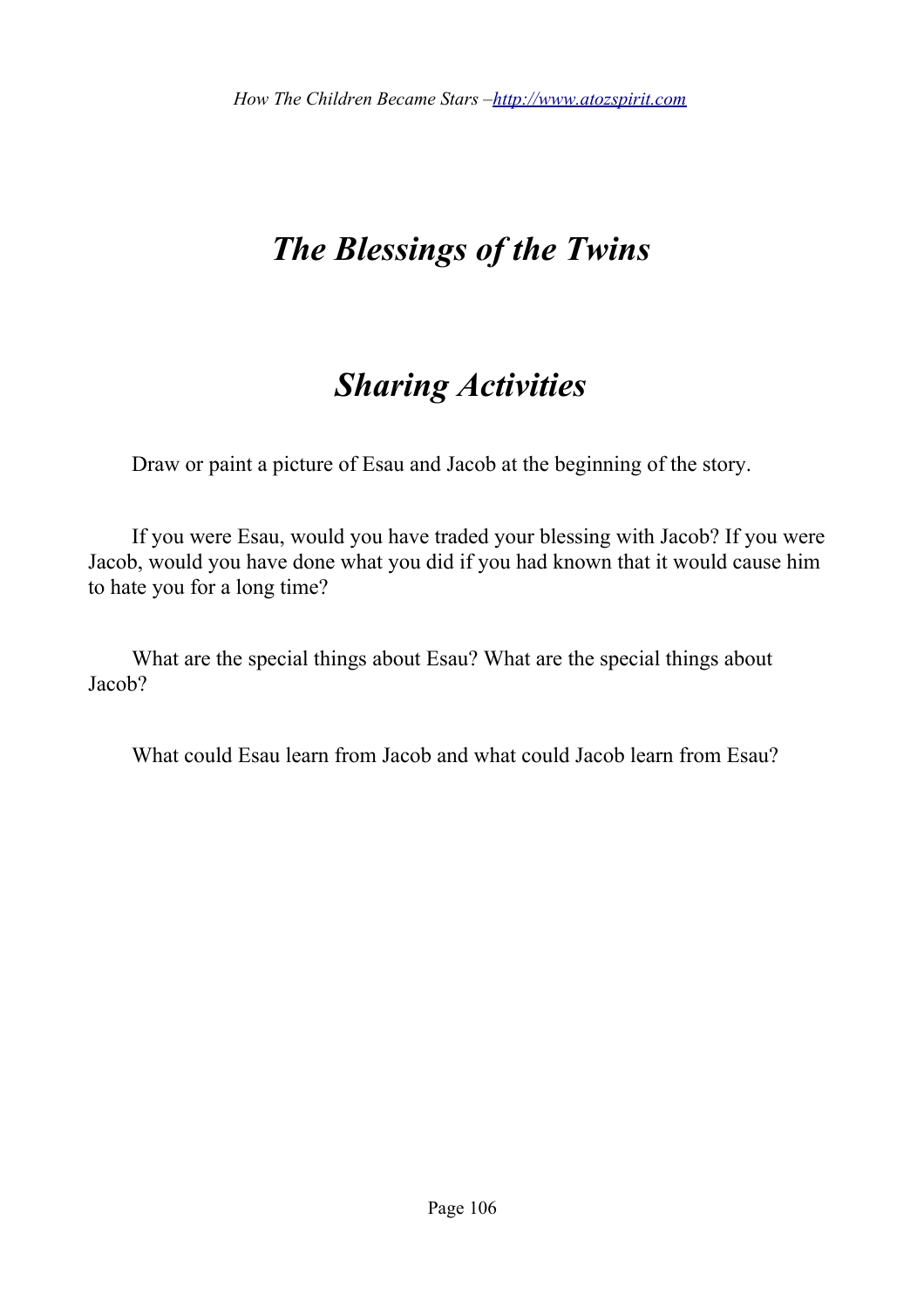#### **CHAPTER FORTY**

### *Great Joy*

In the land of Gandhara in India, there lived a Brahmin, a good and noble man. He was given a young ox-calf as a present and was so happy with the ox that he named him Great Joy.

He treated the young ox with kindness, feeding him rice and other special foods. Great Joy grew and grew, until he was very, very big and very, very strong.



One day Great Joy said to himself, "The Brahmin has been so loving and kind to me and I have grown to be the strongest, most powerful bull in all the land. Now I want to do something for him."

So Great Joy walked over to the Brahmin's house and said, "Kind sir, I know a way I can repay you for your goodness to me. Please listen." Great Joy told the Brahmin to go to town and say to the merchants there: "My ox, Great Joy, is so strong that he can pull a hundred carts filled with sand, gravel and stones." When a rich merchant answered "That is impossible," the Brahmin was to say, "I will bet you one thousand pieces of silver he can do it!"

The Brahmin went to town, found a merchant, and made the bet for one thousand pieces of silver. They agreed that the next day Great Joy would try to pull the hundred carts, all filled with sand and rocks. The whole town turned out to see what would happen. Could a single ox pull such a heavy load?

The Brahmin harnessed Great Joy to the line of carts and climbed into a seat right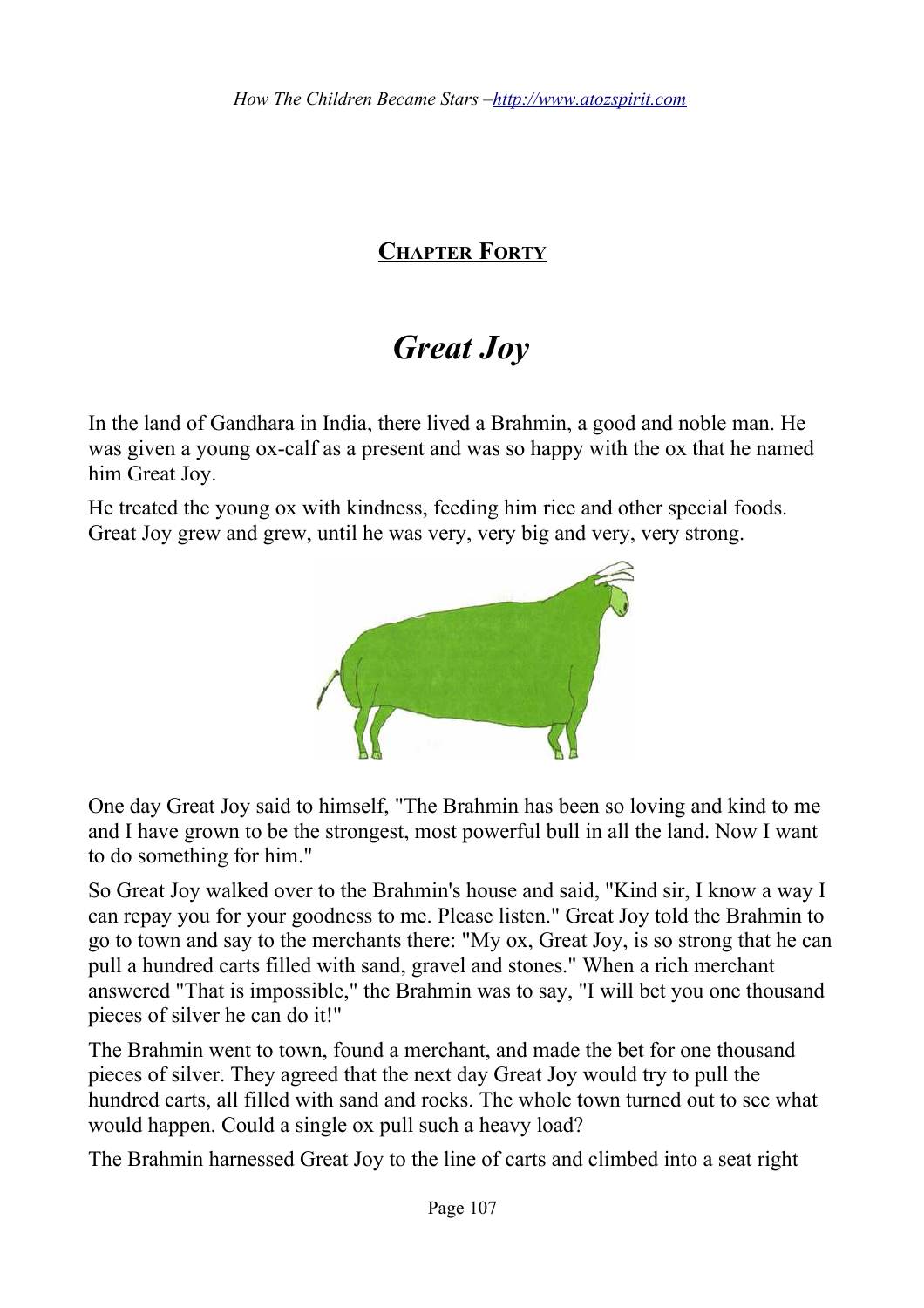behind him. He gave the ox some grain to eat and then, waving his driving stick, the Brahmin shouted at the top of his voice, "Now, you beast, you devil, pull with all your strength!" And then the Brahmin hit the ox with the stick.

"Beast? Devil? What is it that you call me?" Great Joy thought, and he refused to move. The Brahmin cursed and threatened him more, but Great Joy stood his ground. Everybody laughed and hollered and made fun of the Brahmin and his ox. Finally the Brahmin had to release Great Joy, pay the merchant one thousand pieces of silver, and go home.

The Brahmin was heartbroken and, crying many tears, he went to bed. Great Joy went to the window, peeked in, and asked the Brahmin, "Why are you crying, my friend?"

"How can you ask this question?" the Brahmin wailed. "You know I have lost all my money today. Everyone in the town is laughing at me, and it's all because of you."

"Dear Brahmin," said the ox, "in all my days living with you, have I ever tramped through your garden? Or broken a plow? Or stepped on your children's feet?"

"No," answered the Brahmin. "In truth, you have never done any harm to me."

"Then why did you call me names like 'beast' and 'devil' today, and hit me with your stick?" Great Joy asked. "Do I not deserve to be treated with kindness?"

The Brahmin, hearing this, was ashamed. He knew the ox was right. In kindness, Great Joy said, "Look. Let us start over again. Go back to the merchant and bet him two thousand pieces of silver. Be kind to me and we will win!"

The Brahmin followed Great Joy's advice and the bet was made. Again the carts were loaded, the townspeople came to watch, and Great Joy readied himself to pull. This time, the Brahmin held the stick in his hand and gently said, "My good friend, my dear brother, my Great Joy, you have the strength. Please pull the carts now."

And with one great pull, Great Joy pulled the carts. At first they moved just a little. Then the carts got rolling and Great Joy pulled them all the way out of town and back again.

The Brahmin was paid the two thousand pieces of silver and everyone cheered for Great Joy!

**- Traditional Buddhist Story**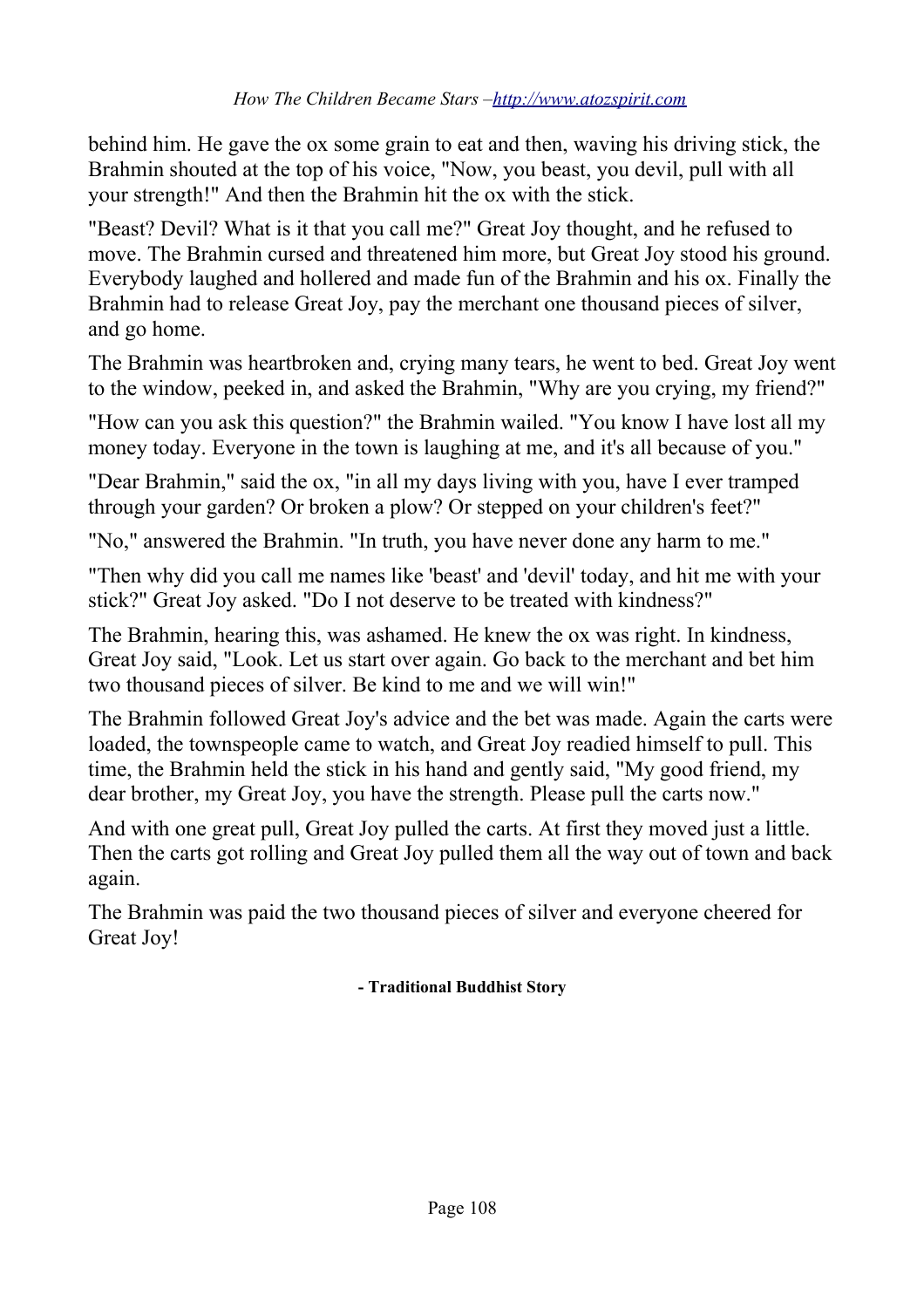**【** 

# *Great Joy*

# *Sharing Activities*

 $\Box$  Draw or paint a picture of the ox Great Joy and his friend the Brahmin at the beginning of the story.

 $\Box$  Imagine you are Great Joy. What would you do when the Brahmin yelled at you?

 $\Box$  Imagine you are the Brahmin. What would you do when Great Joy refused to move?

 $\Box$  Share a story about a time someone treated you kindly and encouraged you to do something. What happened afterward?

 $\Box$  Share a story about a time you treated someone kindly and gave them encouragement. Did it help?

 $\Box$  Draw or paint a picture of Great Joy and the Brahmin at the end of the story.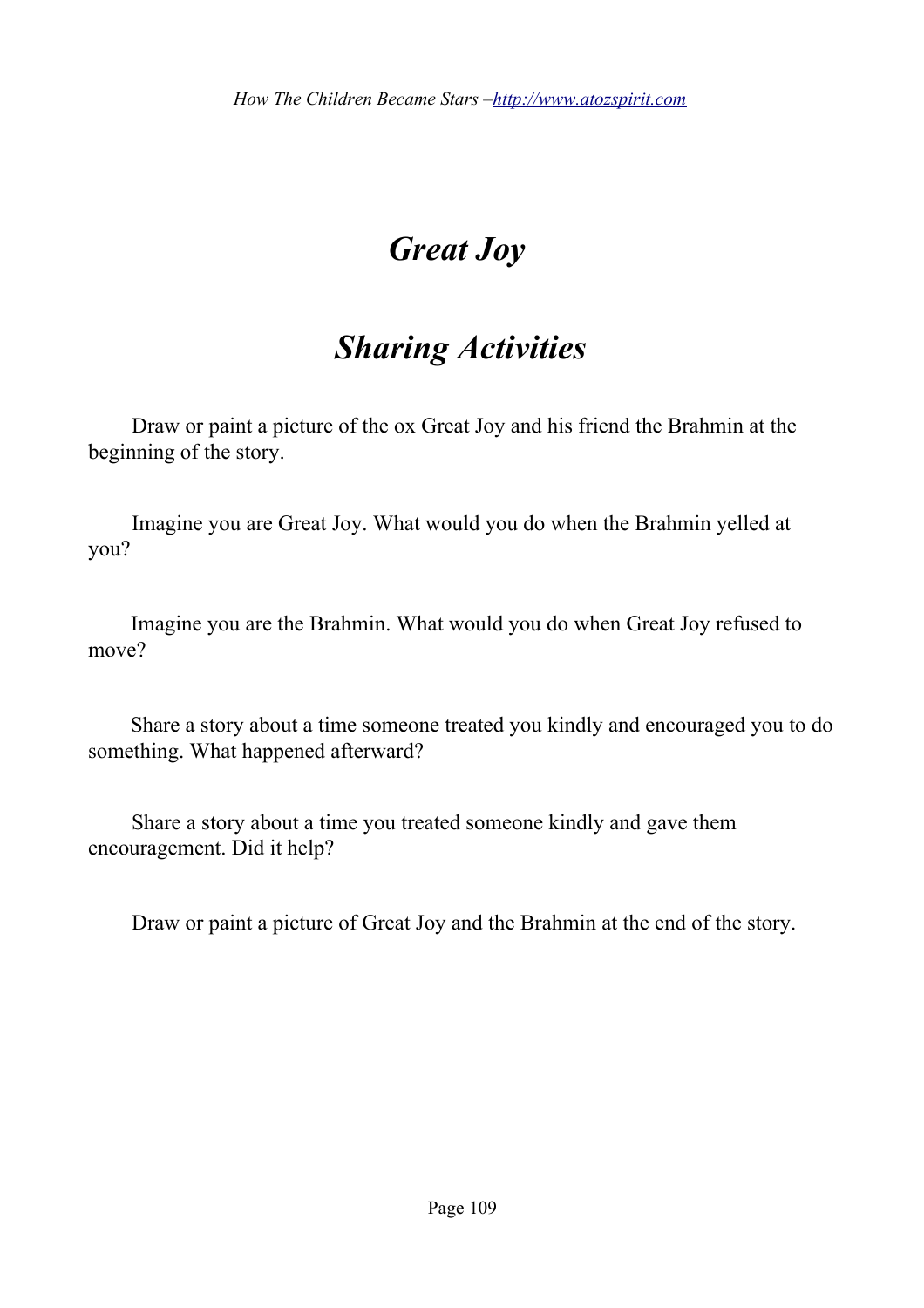**CHAPTER FORTY-ONE**

# *Falling for the Fox's Tricks*

One day a fox fell into a very deep well. It was so deep that the fox, no matter how desperately he tried, could not get out.

The fox had just about given up hope when a goat came to the well to quench his thirst. He saw the fox and asked, "What are you doing in the well, old fox? Do you know if the water in this well is good to drink, my friend?"

The fox didn't let on that he was trapped in the well. Instead he told the goat peering over the edge of the well, "This is the finest water around. And you better jump right in and drink your fill now, because there's no rain coming for a long time. That's why I jumped in myself."

The goat got into the well as quickly as he could and, thanking the fox, drank all the water that he could. When he finished, the goat asked the fox, "How do we get out now?"

"Easy," said the fox. "You brace your strong legs against both walls of the well and lift your head up high. I'll climb up your back and push off the horns of your head and leap out of the well. When I'm out, I'll reach back down into the well and pull you out."

The goat agreed and the fox was out of the well in no time at all. Then the fox ran away and the goat was left stuck in the well.

 $\Pi$   $\Pi$   $\Pi$ 

A crow stole a piece of cheese one day and flew to the highest branches of a tree to sit and eat it. The crow had just taken the delicious treat in its beak and was about to swallow it when a clever fox sitting below called out, "O most wonderful bird, most glorious crow! How lucky I am to see your beauty today!"

The crow listened to the words of the fox and smiled. But the cheese stayed gripped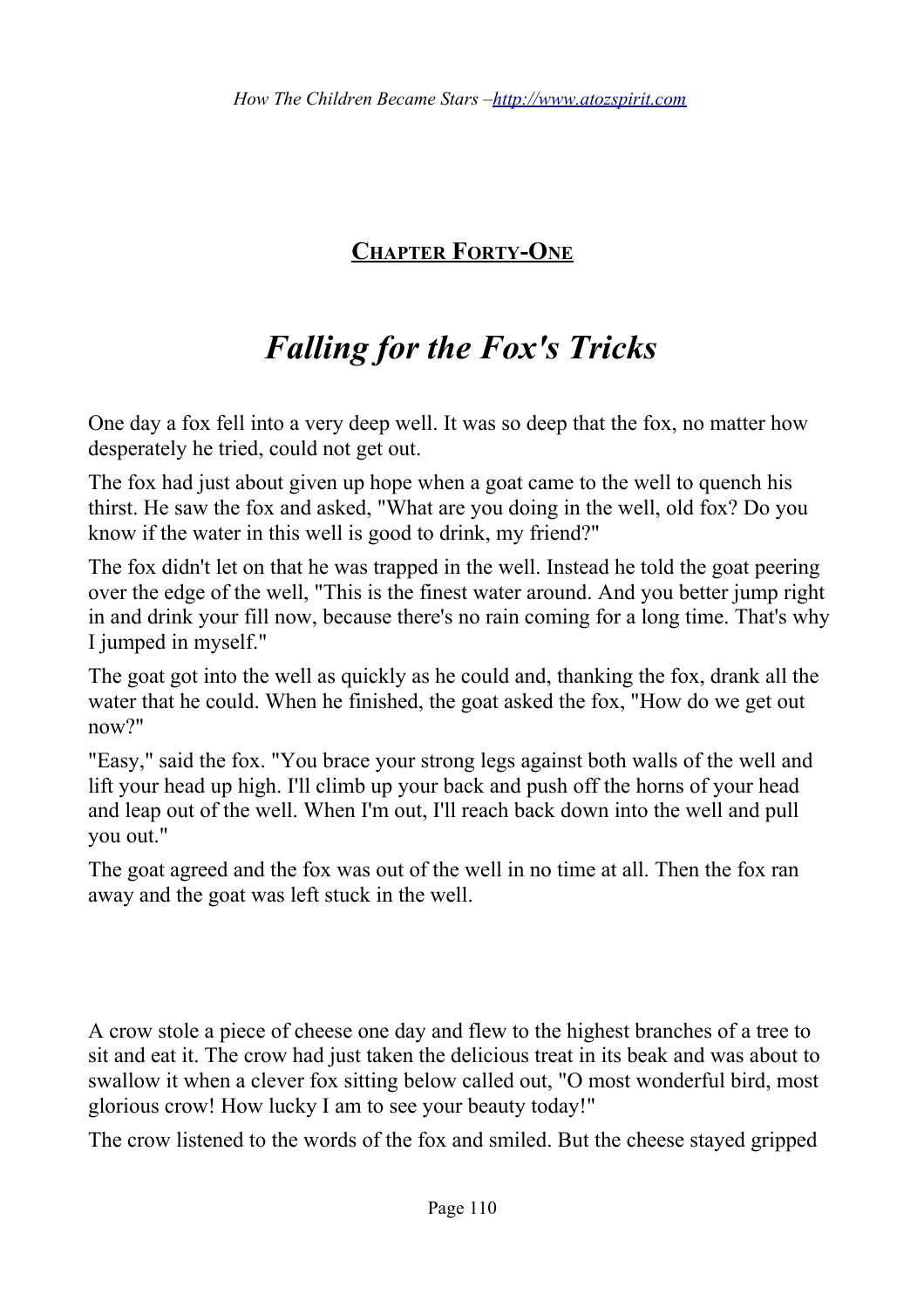in the crow's beak and again he went to eat it.

The fox's mouth started to water. He shouted up at the crow, "You are truly the most wonderful of all birds and although I have yet to hear your song, I am certain that you have the most wonderful of voices, far sweeter than any other."

The crow was very pleased to hear the fox praise him so, especially the things he said about his voice. Why, no one else wanted to hear the crow sing. Everyone said his voice made their ears hurt!

The crow was so delighted the fox wished to hear his marvelous song that he opened his beak to sing. The delicious cheese popped right out of the crow's beak and straight into the fox's mouth!

That's how the crow lost his cheese and the clever fox got to eat it all.

**- Ancient Greek Fables of Aesop**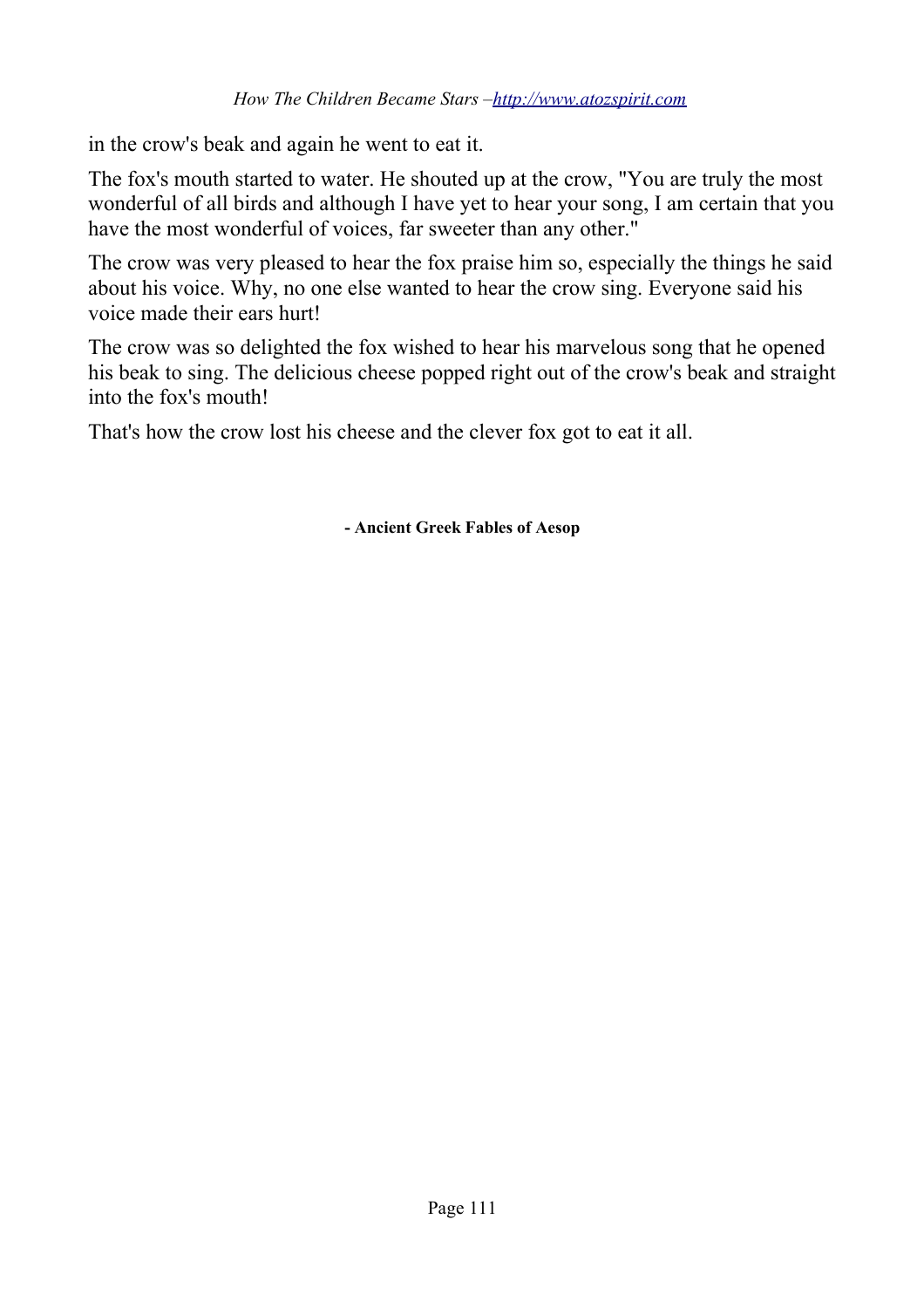# *Falling for the Fox's Tricks*

# *Sharing Activities*

 $\Box$  Draw or paint a picture of the fox and the goat at the beginning of the story.

 $\Box$  Imagine you are the fox stuck in the well. What would you say to the goat when he first saw you there? Now imagine you are the goat. What would you do when you first saw the fox in the well?

 $\Box$  Draw or paint a picture of the crow with the piece of cheese in his beak. Draw or paint a picture of the fox with his mouth watering.

 $\Box$  Tell a story about how you listened to someone even though you felt they were lying. What happened?

 $\Box$  Tell a story about when you didn't tell the whole truth so you could get something you wanted. How did you feel?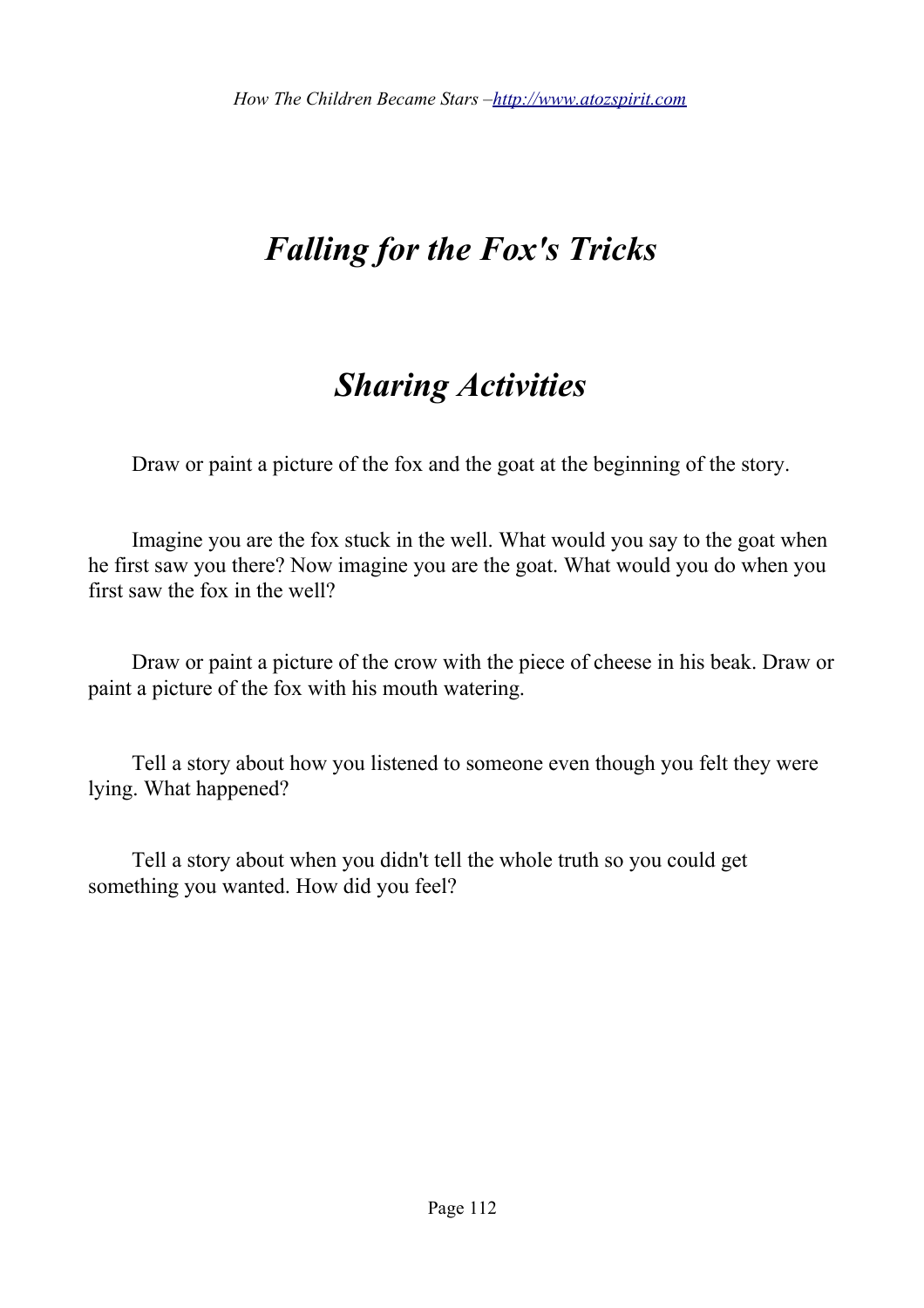### **CHAPTER FORTY-TWO**

# *Joseph's Jealous Brothers*

Israel was happy to be the father of such a large family. He had twelve sons and one daughter and together they all lived in the land of Canaan.

But of all the children, Joseph, the next to last-born of the boys, was Israel's favorite. Joseph's mother, Rachel, was Israel's most beloved, and when she died giving birth to Joseph's younger brother Benjamin, Israel grieved greatly. Because he loved Rachel so much, Israel loved Joseph too with all his heart.

Israel gave Joseph special gifts. One of the gifts was a many-colored coat, the kind that was only worn by the privileged son.



Joseph's older brothers were very angry and jealous. To make matters even worse for them, Joseph had two powerful dreams. He said to his brothers, "Listen to the dream I had. We were tying up bundles of grain out in the field. Suddenly my bundle rose and stood up straight. Your bundles gathered around my bundle and bowed down to it."

His brothers said to him, "Do you plan to be king over us? Will you really rule over us?"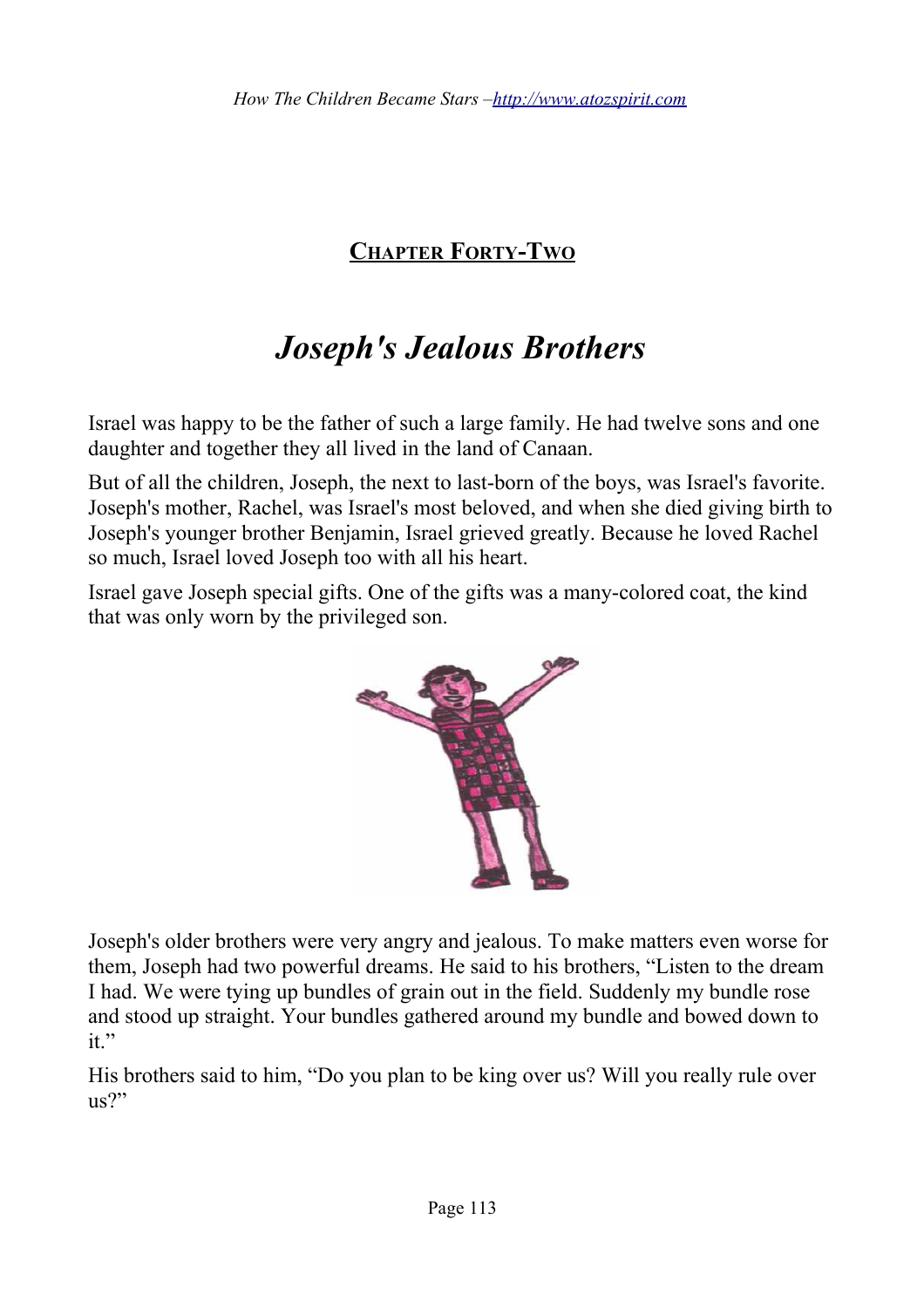Then Joseph had another dream. "Listen," he said. "I had another dream. This time the sun and moon and 11 stars were bowing down to me." So they hated him even more because of his dreams.

Israel sent the brothers out to take care of the family's flock of sheep a good distance away, but Joseph stayed home. After a while his father told Joseph to find his brothers and report back if the brothers and the sheep were well.

When the brothers saw Joseph coming, all dressed up in his special coat, they angrily talked among themselves and said, "Let's kill him." But at last they decided to throw him into a pit instead. Then they sold Joseph to slave traders who took him to Egypt.

Joseph's jealous brothers had torn off his precious coat and splashed sheep's blood on it. They told their father that they had found the coat and Joseph must have been eaten by a lion!

Meanwhile, in Egypt, all of Joseph's dreams came true. He helped the Pharaoh of Egypt understand his own dreams and, because he was both wise and good, Joseph was made governor of all the land.

After a time, Joseph forgave his brothers and saved his whole family from starvation. Then they all lived together again.

**- Traditional Ancient Hebrew Story**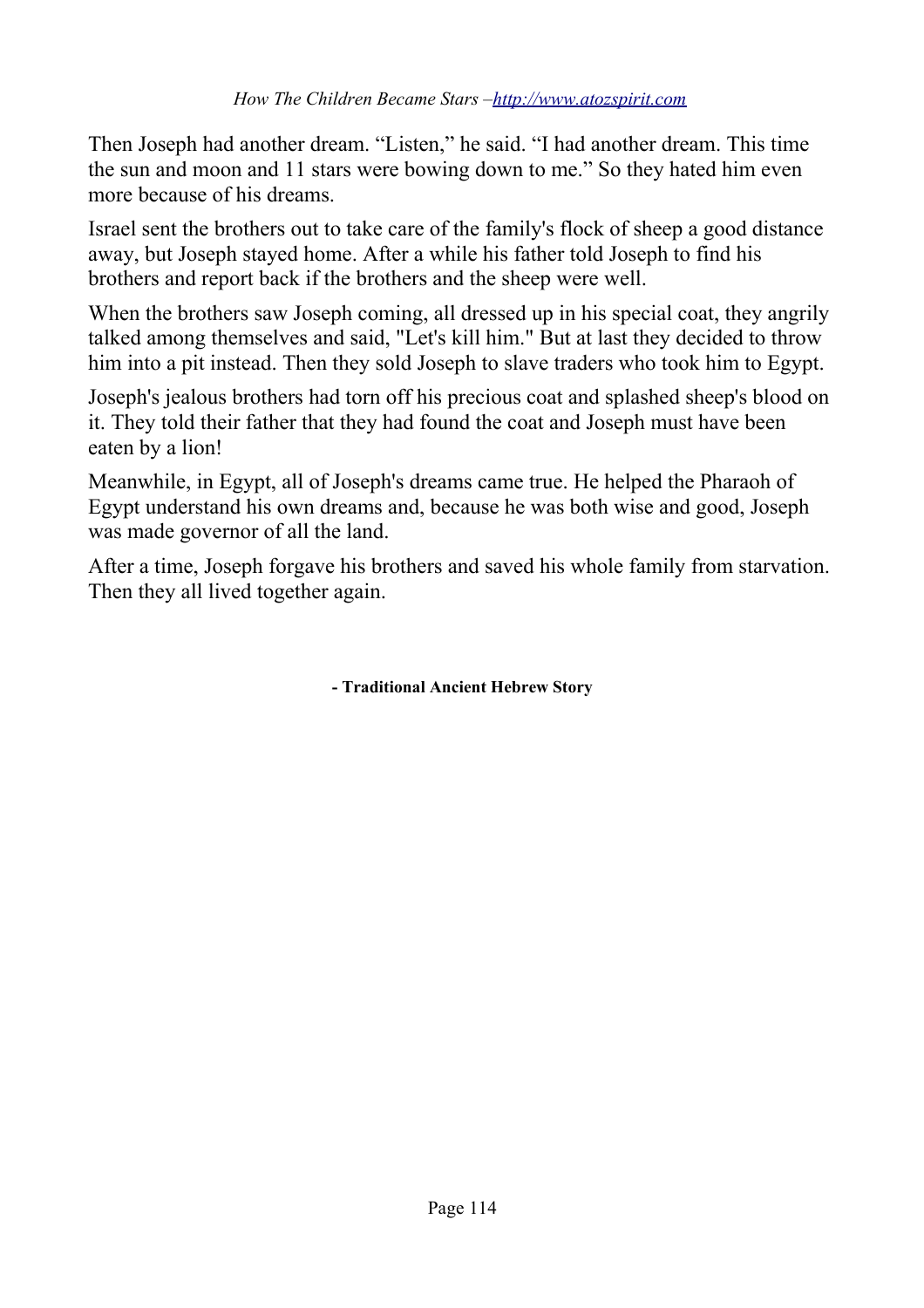# *Joseph's Jealous Brothers*

## *Sharing Activities*

 $\Box$  At the top of a sheet of paper, write the name of a person you are jealous of. Now below that person's name write or draw something wonderful about her or him.

 $\Box$  Draw or paint a picture of Joseph's dreams.

 $\Box$  Draw or paint a picture of one of your dreams.

 $\Box$  Draw or paint a picture of a many-colored coat you'd like to receive as a gift. Give the picture to the one you are jealous of.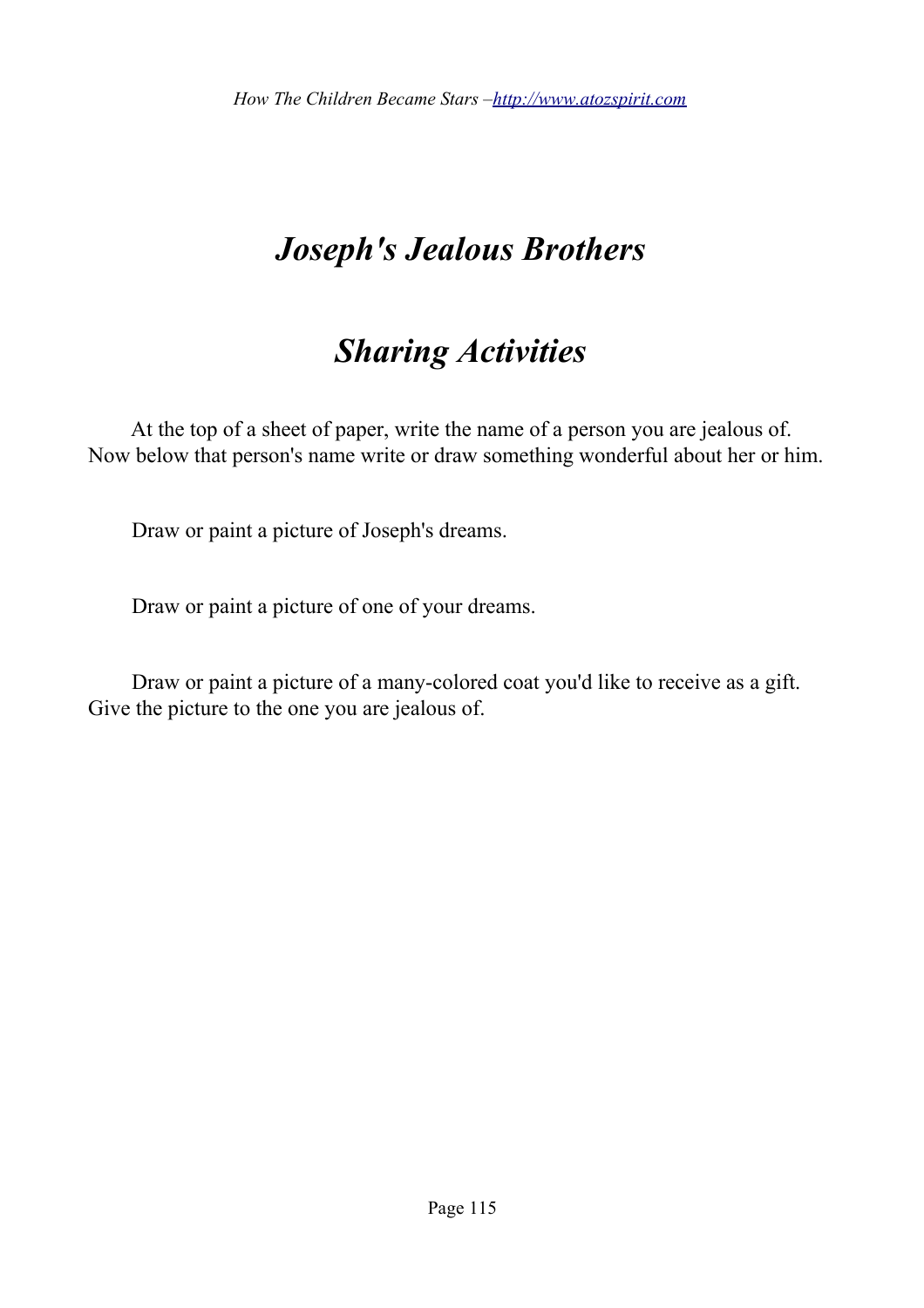**CHAPTER FORTY-THREE**

# *How Ijapa and Ojola Treated Each Other*

Ijapa the tortoise went on a long walk. He walked very far, Ijapa did, and got very tired. Ijapa was very hungry, too.

Ijapa came to the village where Ojola, the boa snake, lived. Ijapa thought, "I am so hungry, I will stop here. Ojola will surely give me food to eat."

Ijapa went to Ojola's and Ojola welcomed him. They sat in the cool house and talked. Ijapa smelled food cooking in the other part of the house. Ojola said, "Come, let us get ready to eat together."

Ijapa went outside to prepare for the meal. When he came back, the food was placed in the center of the house and Ijapa smelled the aroma.

But Ijapa could not reach the food. Ojola, the snake, was coiled all around it. Ojola's body was so long and his coils were piled so high that there was just no way Ijapa could get to the food. Ijapa got more and more hungry.

Ojola said, "Come sit with me and eat."

Ijapa said, "I would be very happy to sit and eat. But Ojola, why are you surrounding the meal?"

Ojola replied, "This is the way of the snakes. When we eat, we sit around the food like this." Ojola ate and ate of the food, but Ijapa could not get to it at all. Ojola finished eating at last. He said to Ijapa, "How good it is to eat with a friend."

Ijapa was even hungrier after the meal than when he came to Ojola's house. He felt much in his heart about what happened.

Ijapa decided to invite Ojola to his house for a meal on a feast day. Ijapa's wife prepared all the foods and Ijapa went out to weave a long tail for himself out of grass. He stuck it on with tree gum.

Ojola arrived to share the feast. Ijapa welcomed him and said, "You have come a long way and you are hungry." Ojola went to wash at a spring and when he returned to Ijapa's house, he saw Ijapa was already eating. Ijapa had coiled his long grass tail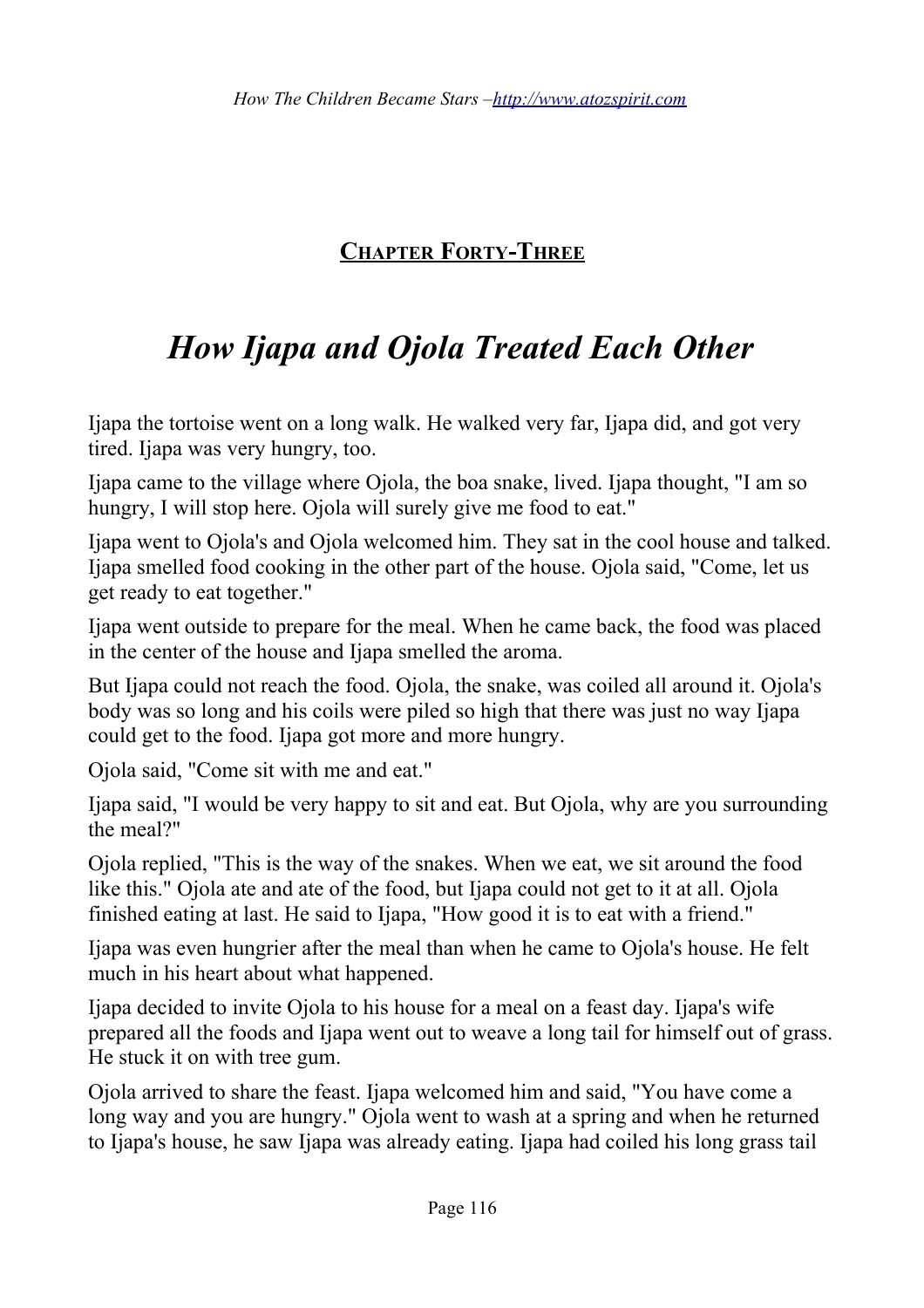all around the food. Ojola could not get near enough to eat. Ijapa heartily ate the food.

Around and around Ojola went. He could not get to the food. "Ijapa," the snake said, "How is it that you used to be so short and now you are so very long?"

"One person learns from another," Ijapa said. Then Ojola remembered how it was when Ijapa had come to eat at his house.

**- Traditional African Story**

# *How Ijapa and Ojola Treated Each Other*

# *Sharing Activities*

 $\Box$  Tell a story about when someone did not share with you. How did you feel?

 $\Box$  Tell a story about when you didn't share with someone else. How did you feel then?

 $\Box$  Draw or paint pictures of Ijapa and Ojola at both the beginning and the end of the story.

 $\Box$  Imagine you are Ijapa. How do you feel at the end of the story? Imagine you are Ojola. How do you feel at the end of the story?

 $\Box$  Imagine you are a friend of both Ijapa and Ojola. What would you say to them?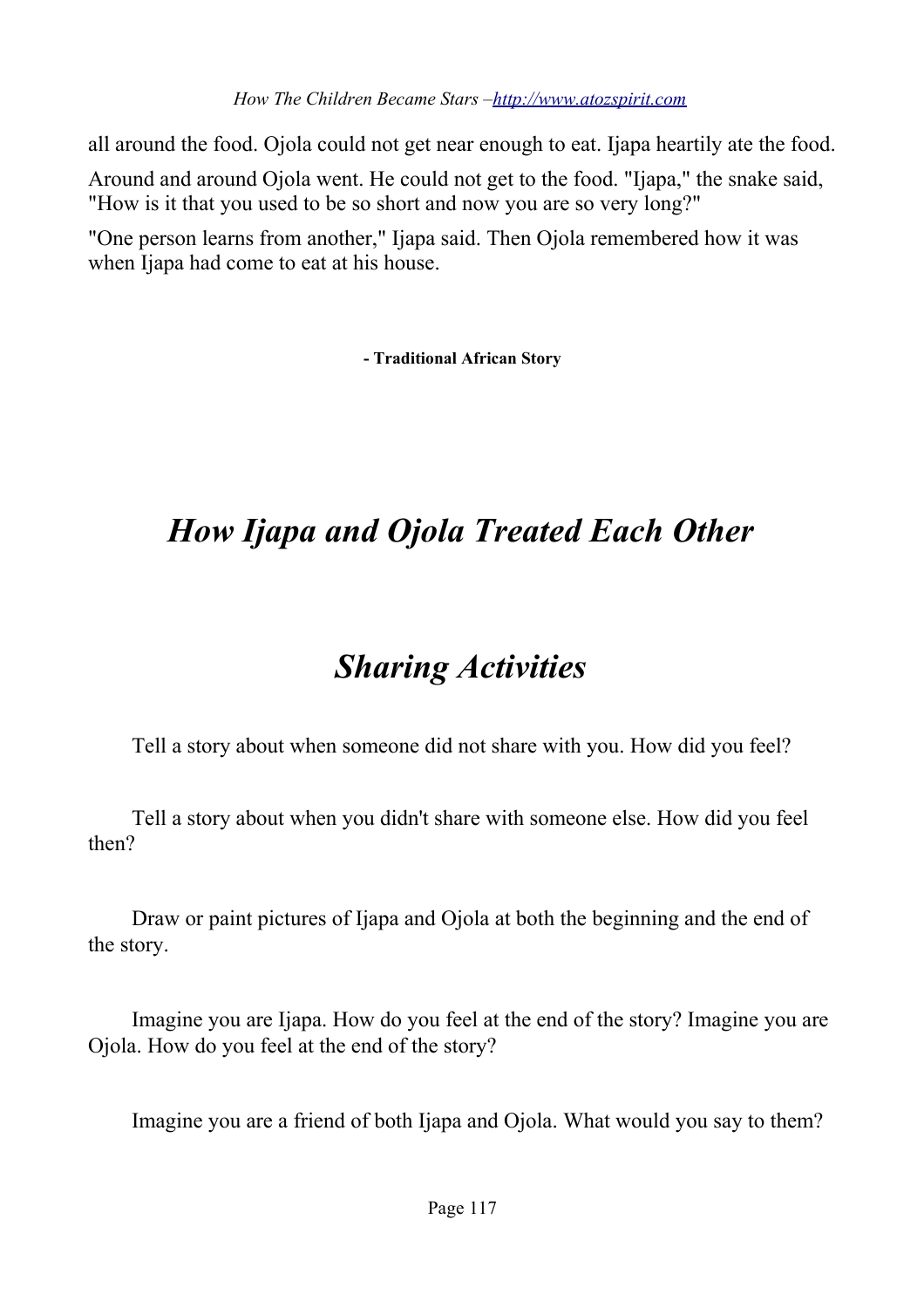**CHAPTER FORTY-FOUR**

# *On the Way to the Promised Land*

Moses, Aaron, and their sister Miriam led the Hebrews out of slavery in Egypt and into the desert wilderness. They believed that God was taking them to a land where they would be free and happy, the land God had promised them.

On the way, God did many great and wonderful things for the people. When they were so terribly thirsty that they thought they would die, God helped Moses and Aaron make water gush right out of a rock! And God also gave them food, the miraculous manna that arose like dew around the bushes every day. There was always enough manna for all to eat *—* and it tasted good, too!

When the Hebrews were near the promised land, Moses sent his young helper Joshua, along with Joshua's friend Caleb and ten other spies, to see what it was like. Everyone could hardly wait for the twelve to return!

The spies brought back a very happy surprise with them. "Look at the fruit that grows in this rich country!" they shouted. "The grapes are so heavy two of us had to carry the bunches together!"

The Hebrews were very glad to hear the good news. They were ready to go!

But ten of the spies looked sad and said, "The cities have great walls around them and the people there are like giants compared to us!"

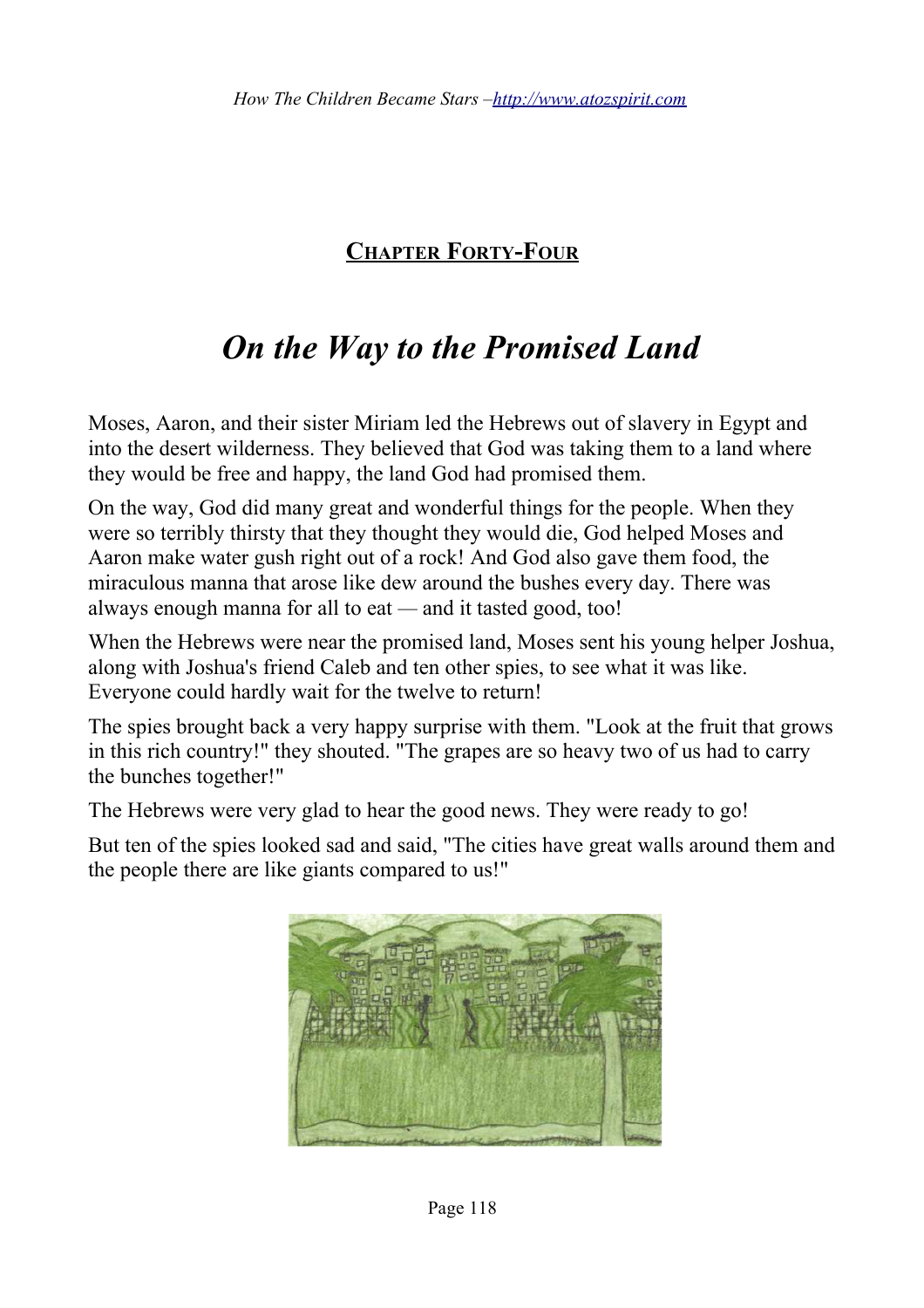Then the Hebrews let out an awful cry. "Why did we ever come to this place?" they complained. "We can never go into this land and live there!"

Joshua and Caleb then spoke up. "God promised us that we would live in a good land. Let's go!"

But the people listened to the ten discouraged spies and not to Joshua and Caleb. "We'll all be killed!" they shouted at Moses. "Let's give up and go back to Egypt!"

God heard the cries of the Hebrews and said to Moses, "These people do not believe that the land I promised them is theirs. They will not go in, but wander in this desert for many years. Their children will go into the land I promised and Joshua and Caleb, too, for they believed."

**- Traditional Ancient Hebrew Story**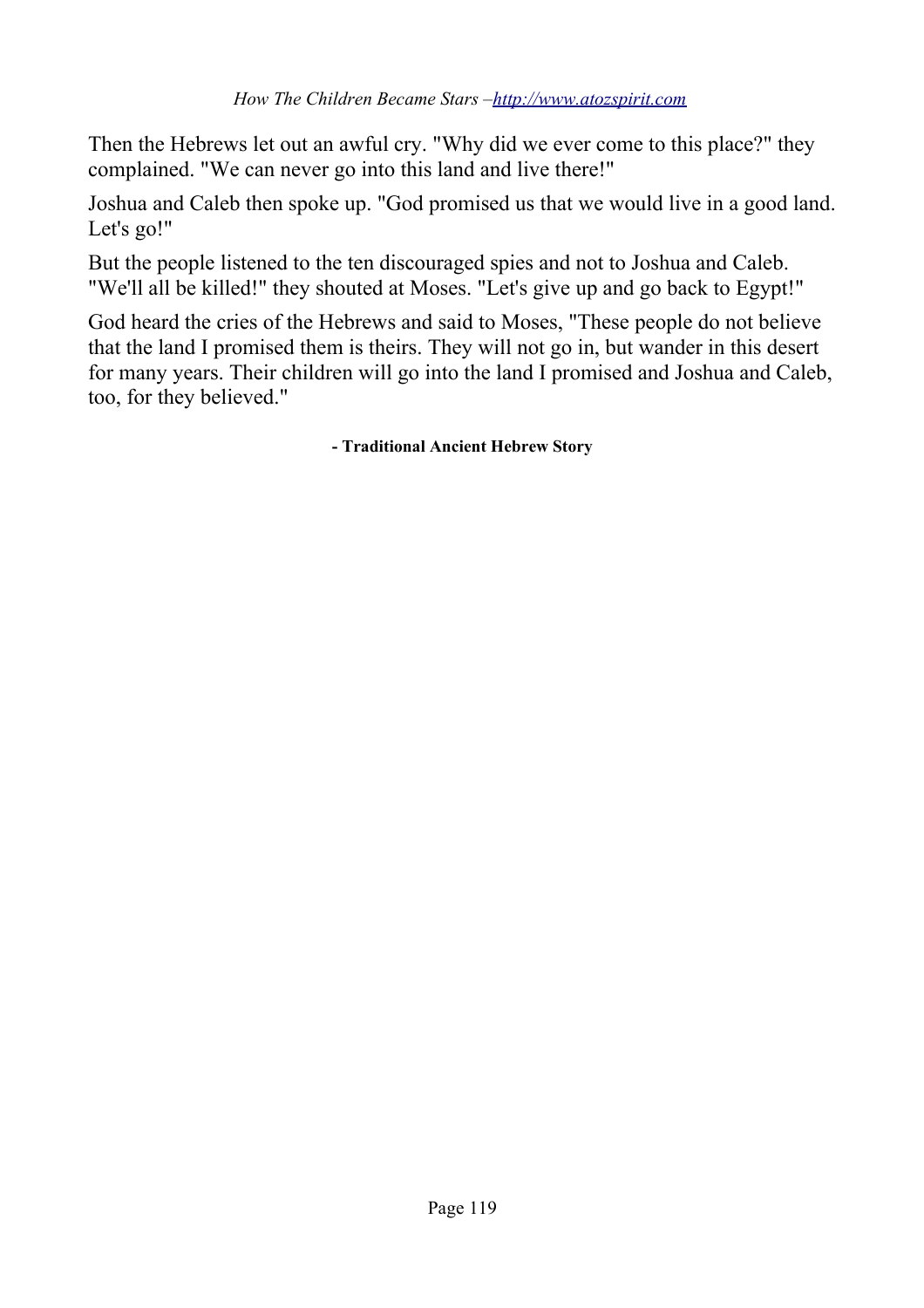**【** 

# *On the Way to the Promised Land*

# *Sharing Activities*

 $\Box$  Draw or paint a picture of the delicious fruit the spies brought back with them.

 $\Box$  Draw or paint a picture of the gigantic people and the strong walled cities the ten spies told everyone about.

 $\Box$  Tell a story about when you were afraid to do something you really wanted to do and you gave up. How did you feel?

 $\Box$  Tell a story about when you were afraid to do something you really wanted to do and you did it anyway. How did you feel?

 $\Box$  Draw or paint a picture of the grown-up children, and Joshua and Caleb, when they finally arrived in the promised land.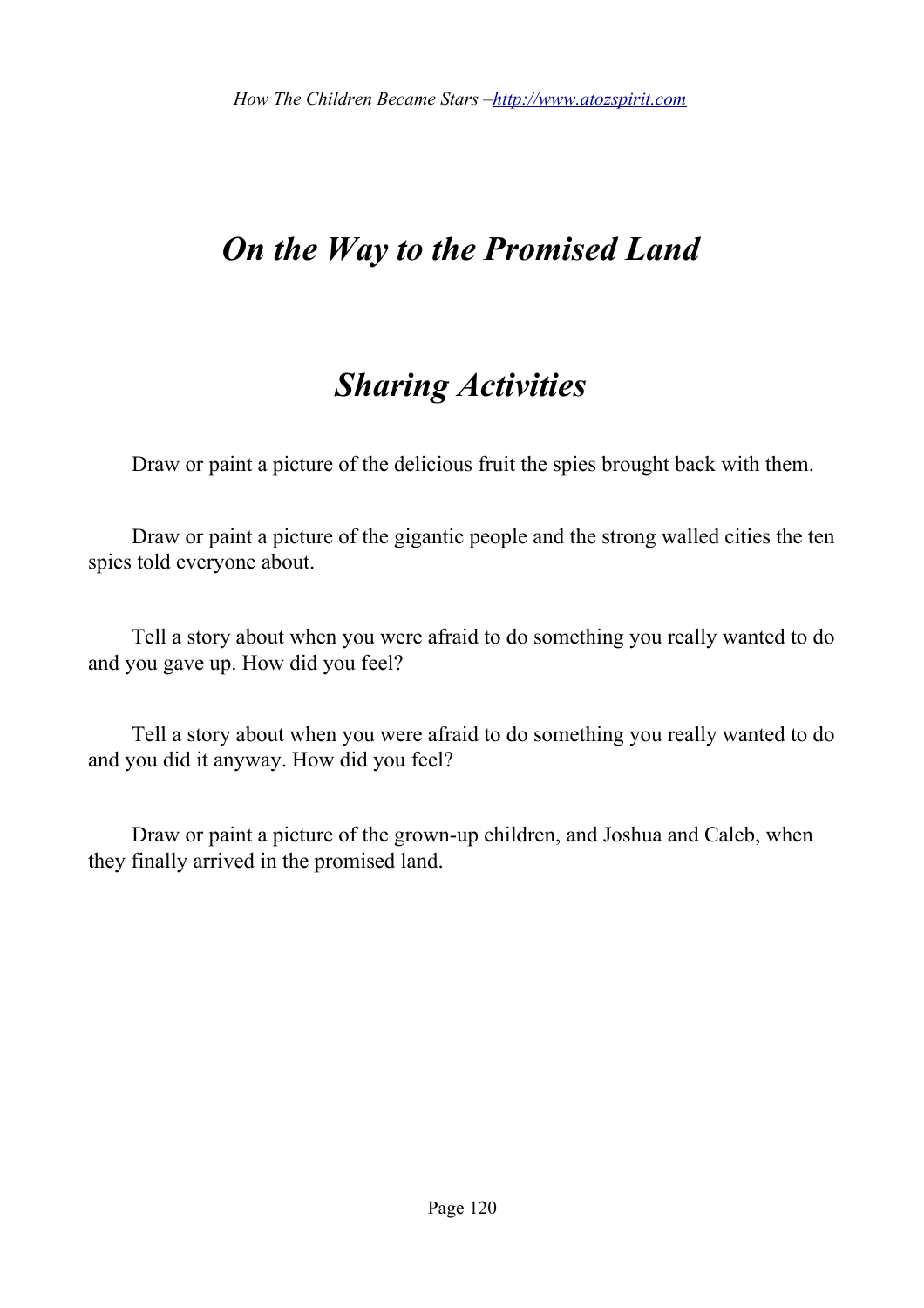### **CHAPTER FORTY-FIVE**

# *The Golden Fish that Made Wishes Come True*

Once upon a time a very poor fisherman and his wife lived in a small cottage by the sea. Although the fisherman worked very hard, the couple had very little and his wife was never satisfied. She scolded him when he returned home having caught only a few fish.

One morning the fisherman threw his heavy nets into the sea hoping to catch a lot of fish. But there was only one, a bright golden fish!



The fisherman was amazed to see such a strange fish and he was even more amazed when the fish talked! "Please, kind fisherman," the golden fish said, "let me go. If you do, I will make any wish of yours come true, for I am the son of the King of the Sea!"

The fisherman was so startled that he tossed the fish back into the sea without thinking about a wish at all. When he told his wife about the golden fish and the wish it had promised to fulfill, she was very angry.

"Go back," she yelled at him, "and ask for a new tub for washing. See how bad the old one looks? That is my wish!"

So the poor fisherman went back and called out to the golden fish, "Please come. My wife has a wish!" And the golden fish suddenly appeared and said, "It is good you have returned. Now tell me what your wish is."

"My wife wants a new washtub," the fisherman simply said.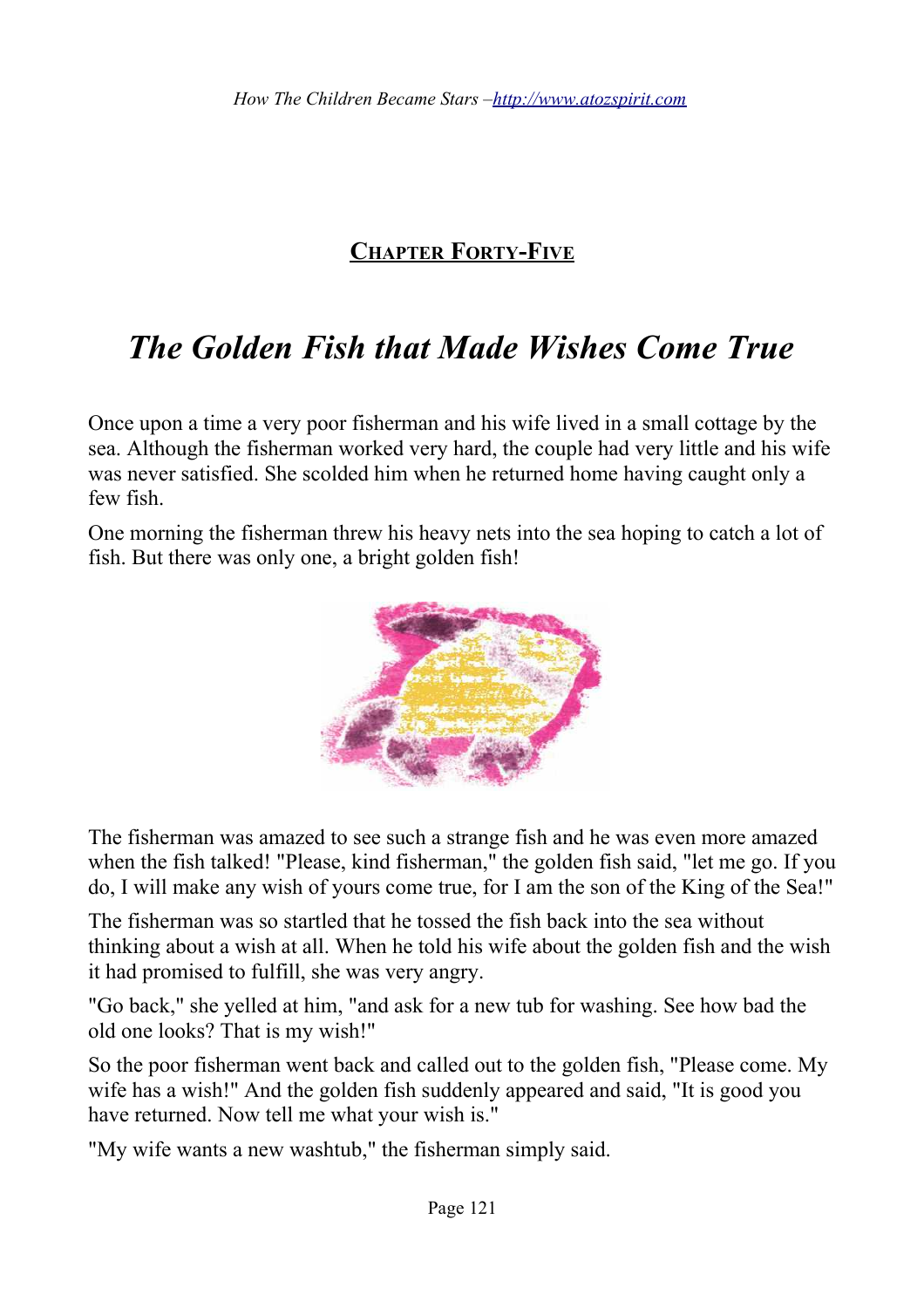Without hesitation, the golden fish told him, "Go home. You will find it there just as I promised."

The fisherman's wife was very pleased at first with her wonderful new tub. But then she thought, "It's just a washtub. I should have asked for a big house!" She nagged her husband to go back and talk to the golden fish again.

At the shore he cried, "Golden fish, golden fish, please come once more."

The golden fish popped its head out of the water and asked, "Are you here for another wish?"

"My wife wishes for a big house," the fisherman said softly.

"Very well," the golden fish said. "Since you were so kind to me and let me go, I'll grant you one more wish."

The fisherman was pleased to make his wife happy, but when he returned she stood in front of the big house and said, "Hurry back to that fish! We shouldn't be happy with a house like this when we can have a palace and fancy clothes and jewels, too!"

The fisherman sadly went back and called on the golden fish to grant his wife's new wish. The golden fish agreed to make the palace and all the precious things, but not so pleasantly as before. Still the fisherman was glad his wife was getting what she wanted.

How magnificent the palace was! And there stood the fisherman's wife all dressed up and covered with sparkling jewels!

As her husband approached, she shouted at him, "Go back again!" But the fisherman stopped her. "Can't we be satisfied with this? What more could we possibly need?"

"No," she screamed at him, "It's not enough! Go ask the fish to make me a queen!"

This time the sky was black and stormy over the sea. Lightning flashed and the fisherman saw the golden fish swimming on the big waves. He told the golden fish his wife's wish. But the golden fish said nothing and then disappeared in the dark sea.

Another flash of lightning lit up the sky and the fisherman saw that the palace had disappeared. Everything the golden fish had given was gone and the old house stood right where it had always been.

The fisherman's wife cried and cried, but the fisherman did not shed a tear. In his heart he was content with what they had.

After that, the fisherman went fishing every day but never saw the golden fish again.

#### **- Traditional German Folktale**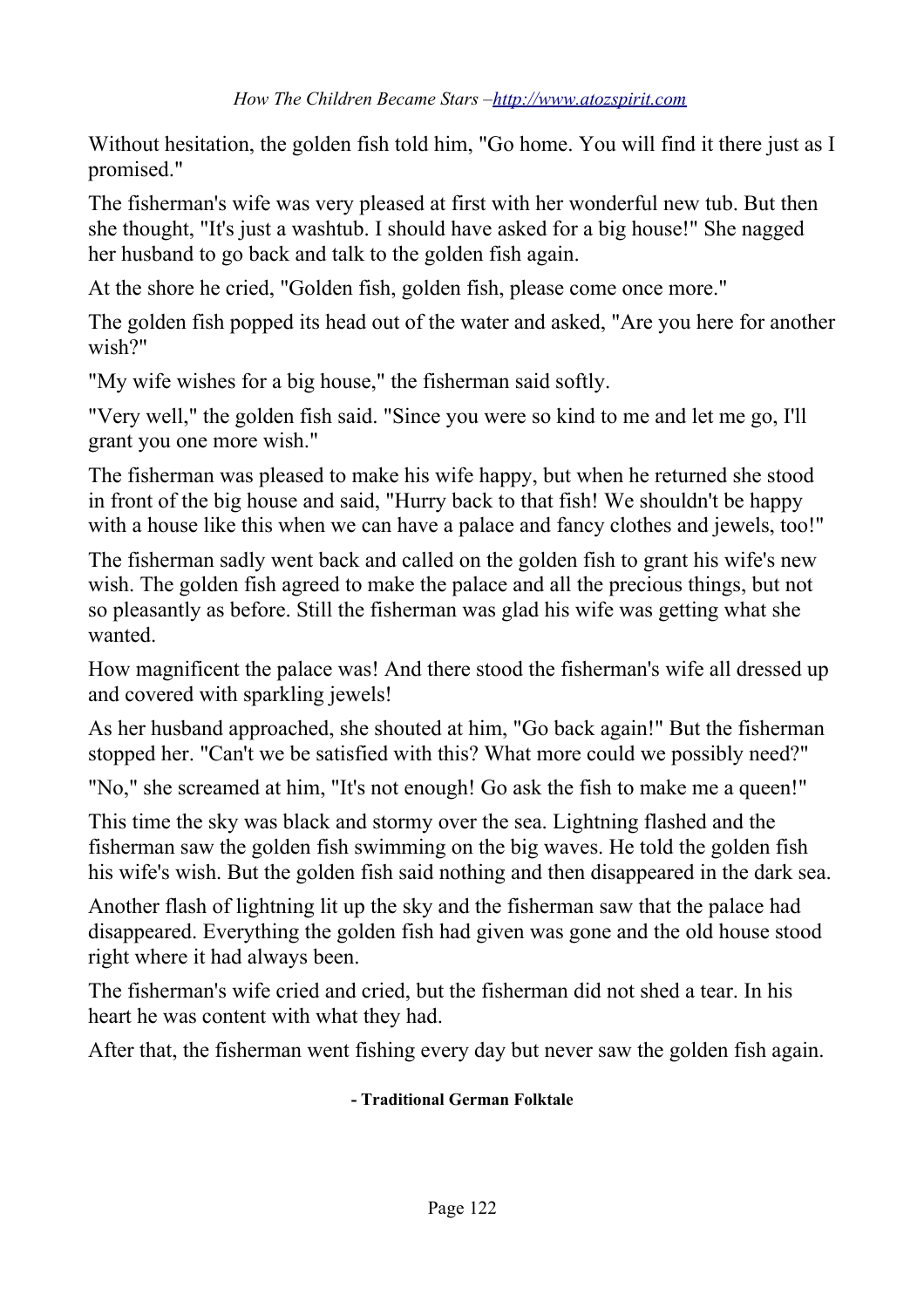# *The Golden Fish that Made Wishes Come True*

# *Sharing Activities*

 $\Box$  Draw or paint a picture of the golden fish.

 $\Box$  Pretend you had saved the golden fish and been given the chance to make one wish. What would you wish for? Talk about why you made that one wish.

 $\Box$  Talk about three things you've asked for and received. Were you happy with what you got or did you ask for more?

 $\Box$  Imagine you are the fisherman's wife at the end of the story. Do you want the golden fish to come back again?

□ Imagine you are the golden fish. Would you ever come back? If so, when?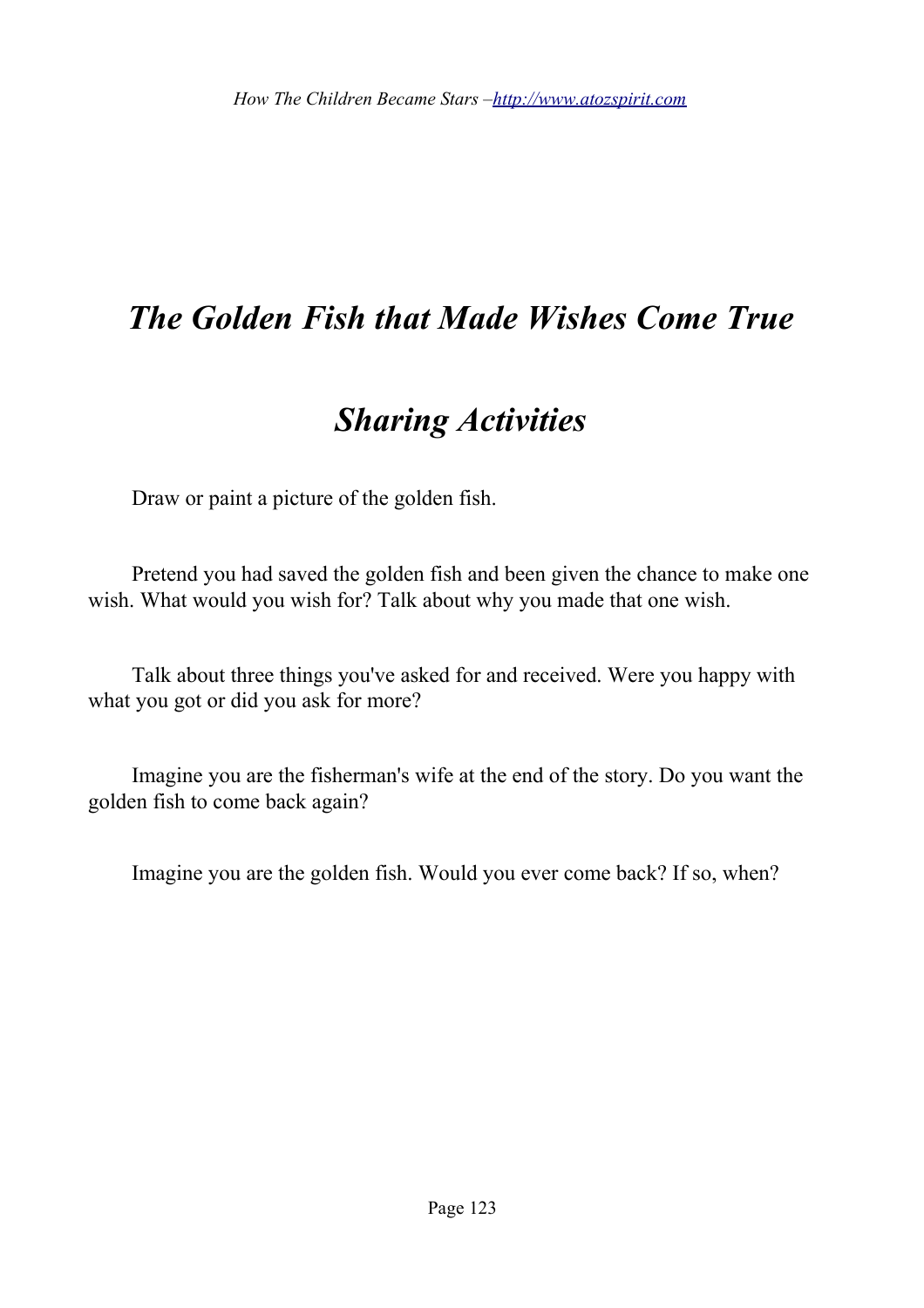#### **CHAPTER FORTY-SIX**

# *The Secret Helpers*

King Solomon wanted to build a great temple for people to pray to God. He wanted to build on the holiest of places in all Israel, but what spot was that?

One night, it is said, Solomon took a long walk in the fields. He saw a man carrying heavy sacks of wheat, one after the other, from one barn to another barn nearby.

The man slipped away into the dark night. "He must be a thief," Solomon thought, but he decided to keep watching.

Soon a different man appeared. He did the same thing, only he carried the sacks of wheat back to the original barn! Then he, too, left in silence.

The next day Solomon commanded the first man to come see him. "Why do you steal wheat from your neighbor in the middle of the night?" he asked him.

The man replied, "No, I do not steal. My neighbor is my brother. He has a wife and many children to feed while I do not. He needs much more than I do, but he won't take any extra wheat from me. So every night I secretly carry wheat from my barn to his."

Then Solomon asked the other man to come and asked him why he took wheat from his barn and put it in another. The man answered, "I have the help of my whole family, but my brother has none. He has to pay for help, and so he needs more wheat. He won't take it from me, so in the night I secretly give the wheat to him."

Solomon brought the two men together and told them what each of them had done. "No wonder my pile of wheat sacks always stays the same," they both said, and laughed. And then they embraced each other with a hug full of love!

Solomon said, "Now I know the holiest place in all Israel! It is your land, where brothers love each other this much. So the temple shall be built here!"

#### **- Traditional Jewish Story**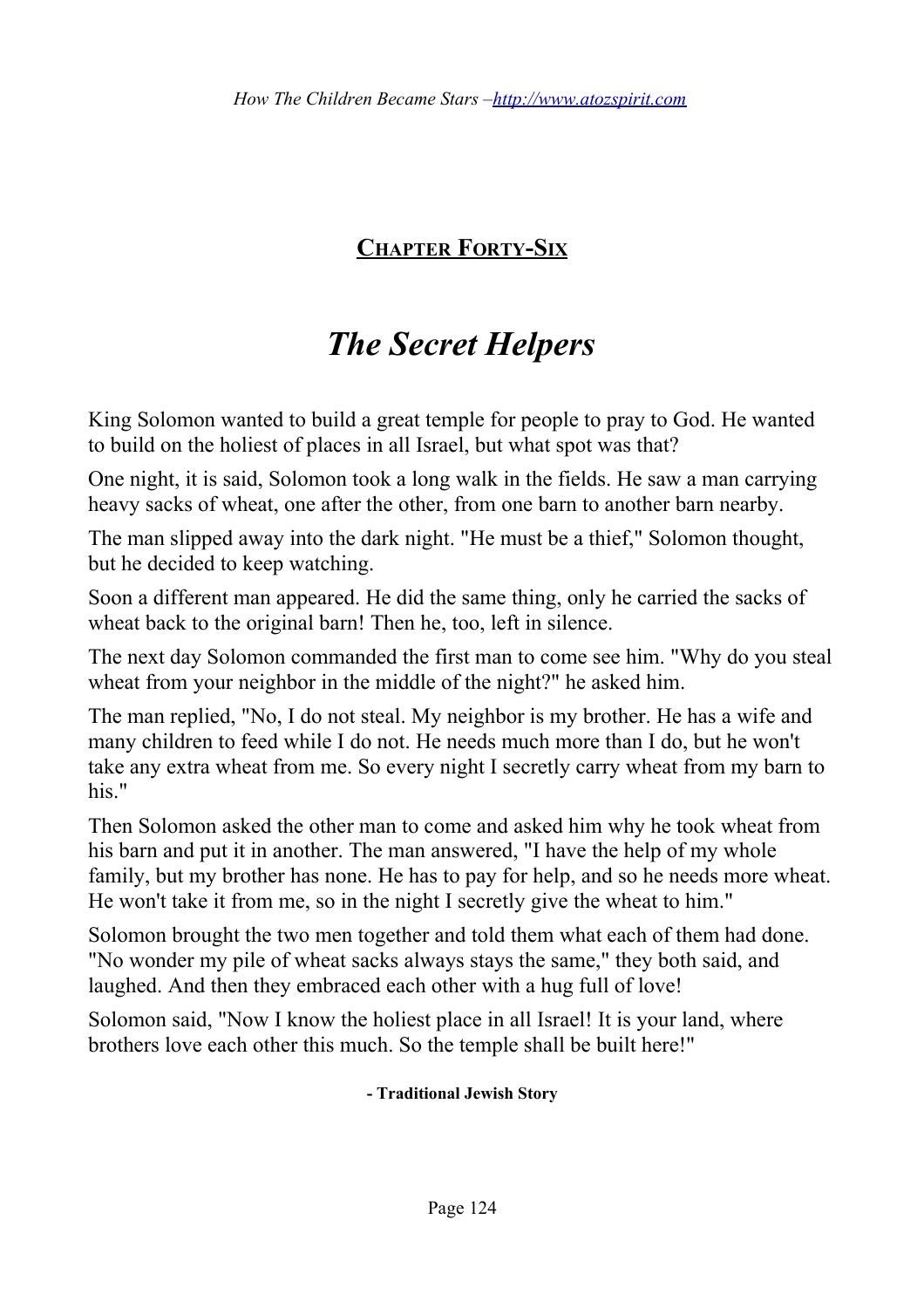# *The Secret Helpers*

# *Sharing Activities*

 $\Box$  Share a story about how you did something in secret for someone or an animal. How did you feel? Share a story about when someone did something for you in secret and then you found out who did it. How did you feel?

 $\Box$  Imagine you are King Solomon and you've just discovered what the two brothers had done for each other. What would you do?

 $\Box$  Draw or paint a picture of the great temple that was built on the two brothers' land.

 $\Box$  If you were a member of either of the two families and you knew that your family's wheat was being given away, what would you do?

 $\Box$  Tell a story about a person or animal (or anything else) that you feel is a part of your family.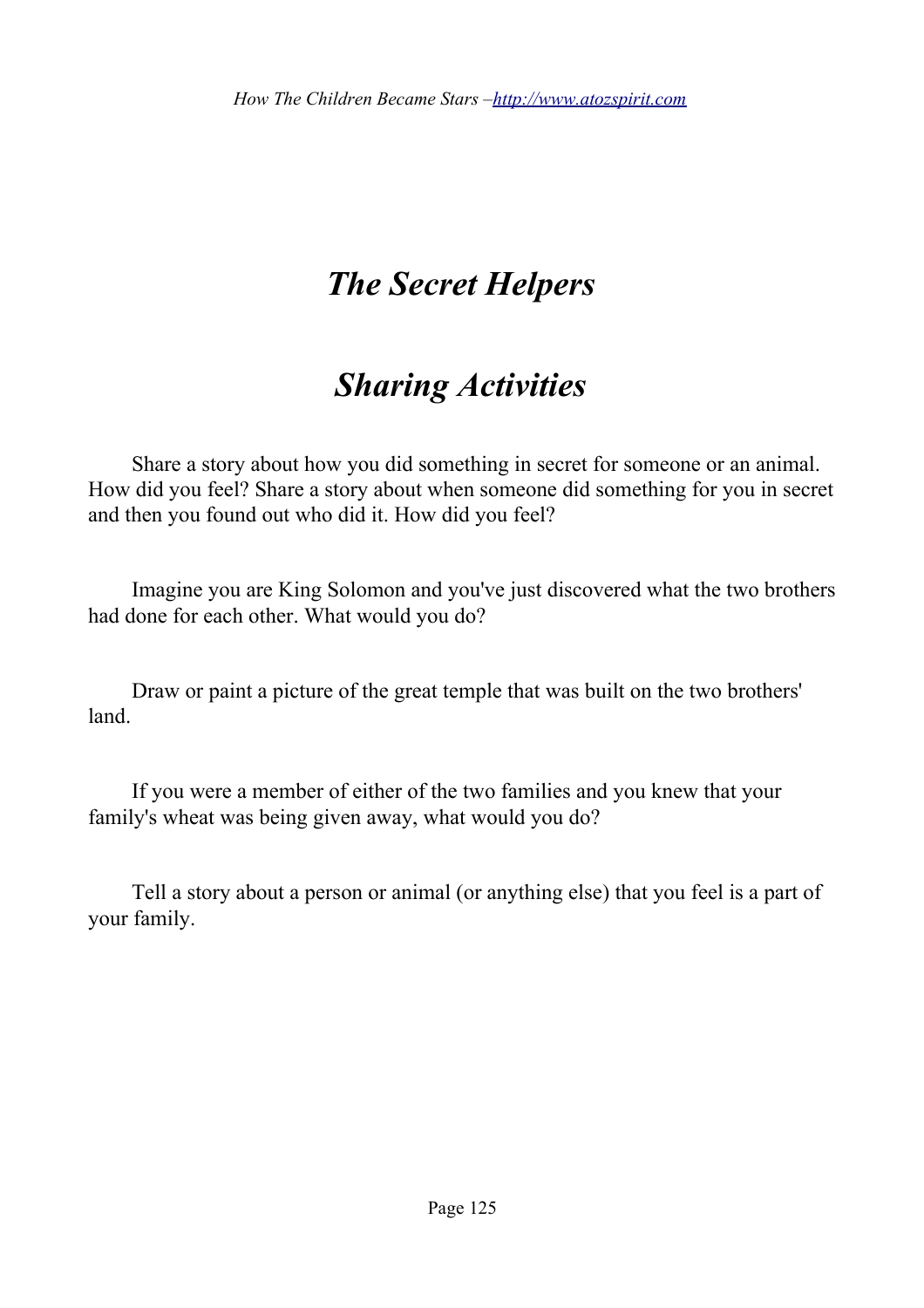### **CHAPTER FORTY-SEVEN**

# *Let's Wait and See*

A poor farmer's prize horse disappeared one day, and was seen heading for the country of the barbarians. The other farmers, poor like him, knew how much the horse meant to the family and expressed their sympathy.

The farmer said only, "Let's wait and see. How do you know this isn't good fortune?"

A few months passed. Lo and behold, the farmer's horse came back, bringing with it another horse. The new horse was very strong. The neighbors congratulated the farmer for his good luck.



The old farmer said, "Let's wait and see. How do you know this doesn't mean some big trouble is coming?" The peasants merely shook their heads and went back to their work.

After a while, the two horses became father and mother to many fine horses and the family became very rich. The farmer's son, with leisure time now on his hands, took a fancy to riding his magnificent horse.

One day he fell off and broke his hip. Once again came the other farmers to say how badly they felt and to offer their wishes for his son's quick return to complete health.

The farmer told them, "Let's wait and see. How do you know this is not a good thing?"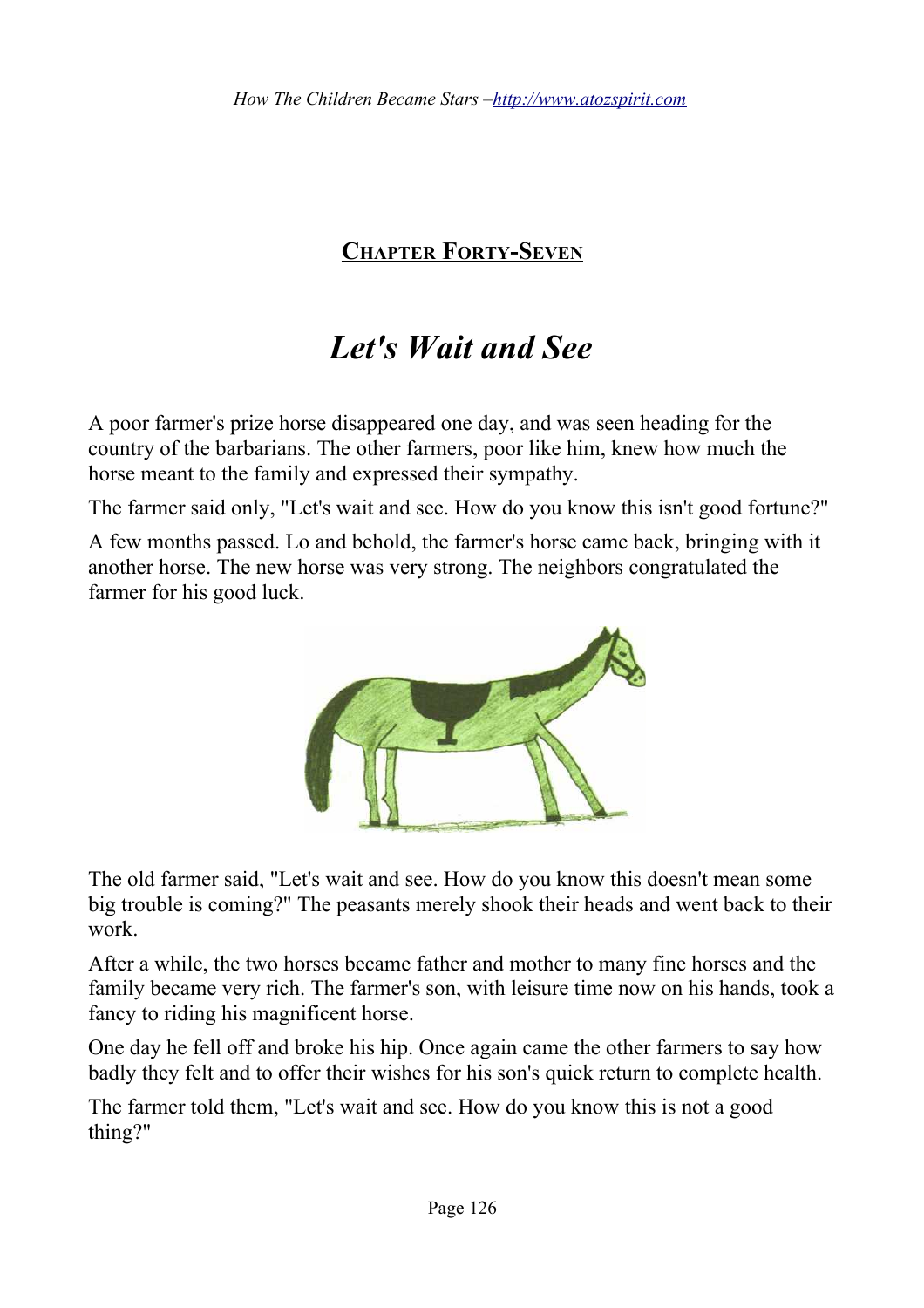Well, the hip did not heal well, and the son became lame as a result. Some time went by, and the barbarians crossed the border into the farmer's country and attacked.

All able-bodied young men were required to fight in the war. Nine out of ten of them died.

The farmer's son, lame as he was, stayed home and alive.

**- Traditional Chinese Taoist Story**

**★**

# *Let's Wait and See*

# *Sharing Activities*

 $\Box$  Draw or paint a picture of the poor farmer's magnificent new horse.

 $\Box$  Share a story about something that happened to you in your life which you thought was bad. How did it turn out?

 $\Box$  Share a story about something that happened which you thought was good. After a while, did you still feel the same way?

 $\Box$  Draw or paint a picture of the poor farmer and his son at the end of the story.

What do you think will happen next in the story?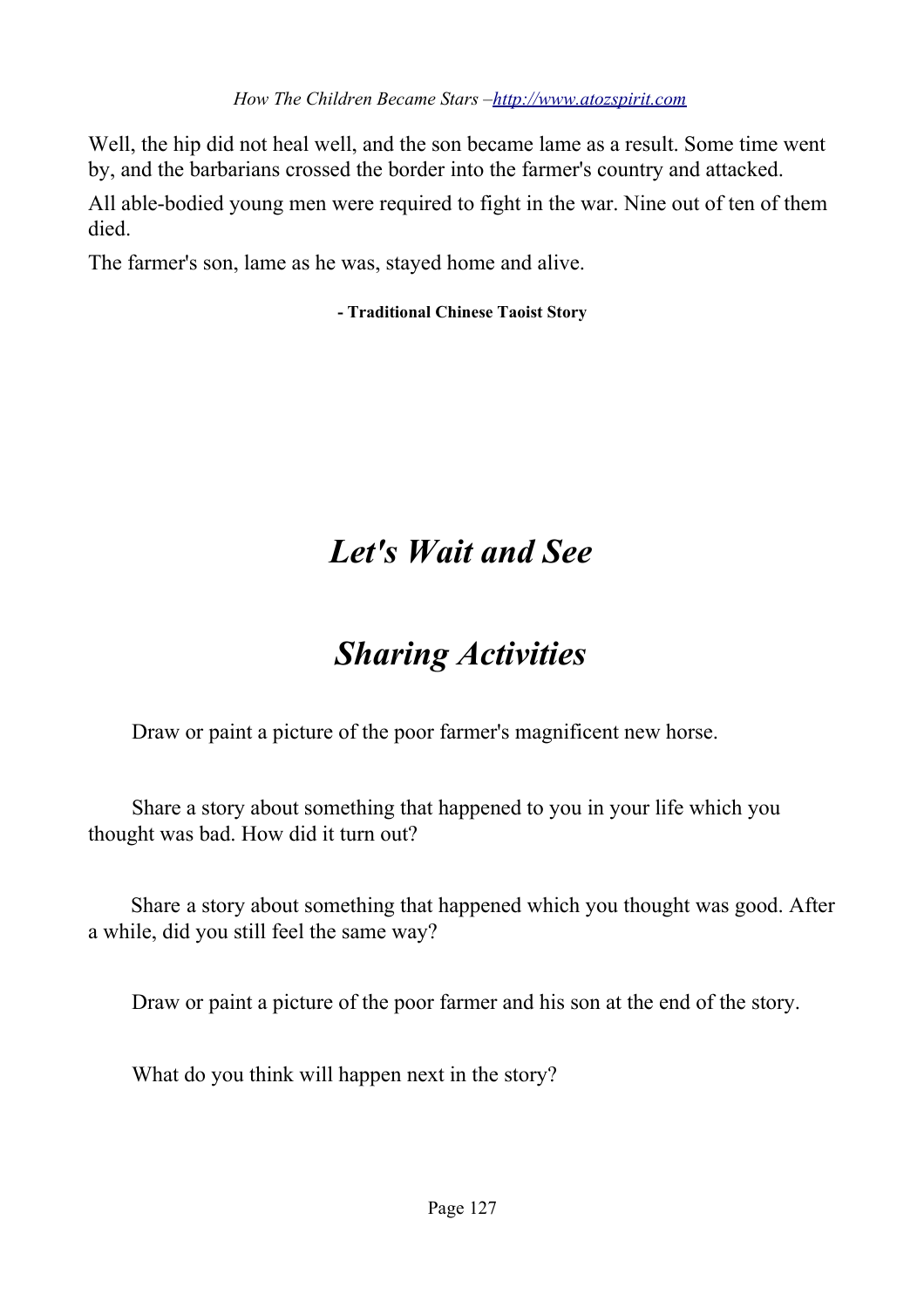#### **CHAPTER FORTY-EIGHT**

## *The Lion's Enemy*

 In India long ago there lived a lion who ruled the jungle. Just to show all the other animals how powerful he was, the lion hunted and killed even when he had eaten his full. Everyone was terribly afraid of him.

So the animals of the jungle got together to talk about how they could get the lion to stop killing so many of them and agreed to a plan. Each day one animal would go to the lion and offer to be the lion's meal. The animals hoped the lion would then be satisfied.

When they went to the lion, they said, "This will be so much easier for you. You won't have to hunt at all, but just eat the animal who comes to you." The surprised lion agreed, but he roared loudly and said, "The animal must arrive at my regular mealtime. I, the king of the jungle, will not wait for anyone."

The next day the old rabbit was the animal chosen to be the lion's meal. He walked slowly, stopping to chew on bits of grass and talk to friends along the way. The wise old rabbit had plenty of time to think. When he finally approached the lion's place, the sun was setting. It was very, very late, far past the lion's mealtime, and the lion was very, very hungry.

The lion roared in anger at the rabbit. "Why are you so late?"

The rabbit answered, "O great King, it is not my fault. A most terrible lion prevented me from getting here on time. I was very lucky to escape with my life!"

The lion paused to listen. "Yes," the rabbit went on, "I see him before me still. That long, thick mane just like you, that strong, powerful body just like you, and those nasty, sharp claws and teeth just like you!"

The lion became very angry. "Another lion in my jungle!" he shouted. "Take me to see him."

"Certainly, my king, follow me," said the rabbit and he led the lion to a well. "Look, that terrible lion is right down there!"

The lion looked down and, seeing his reflection in the well, believed it was his enemy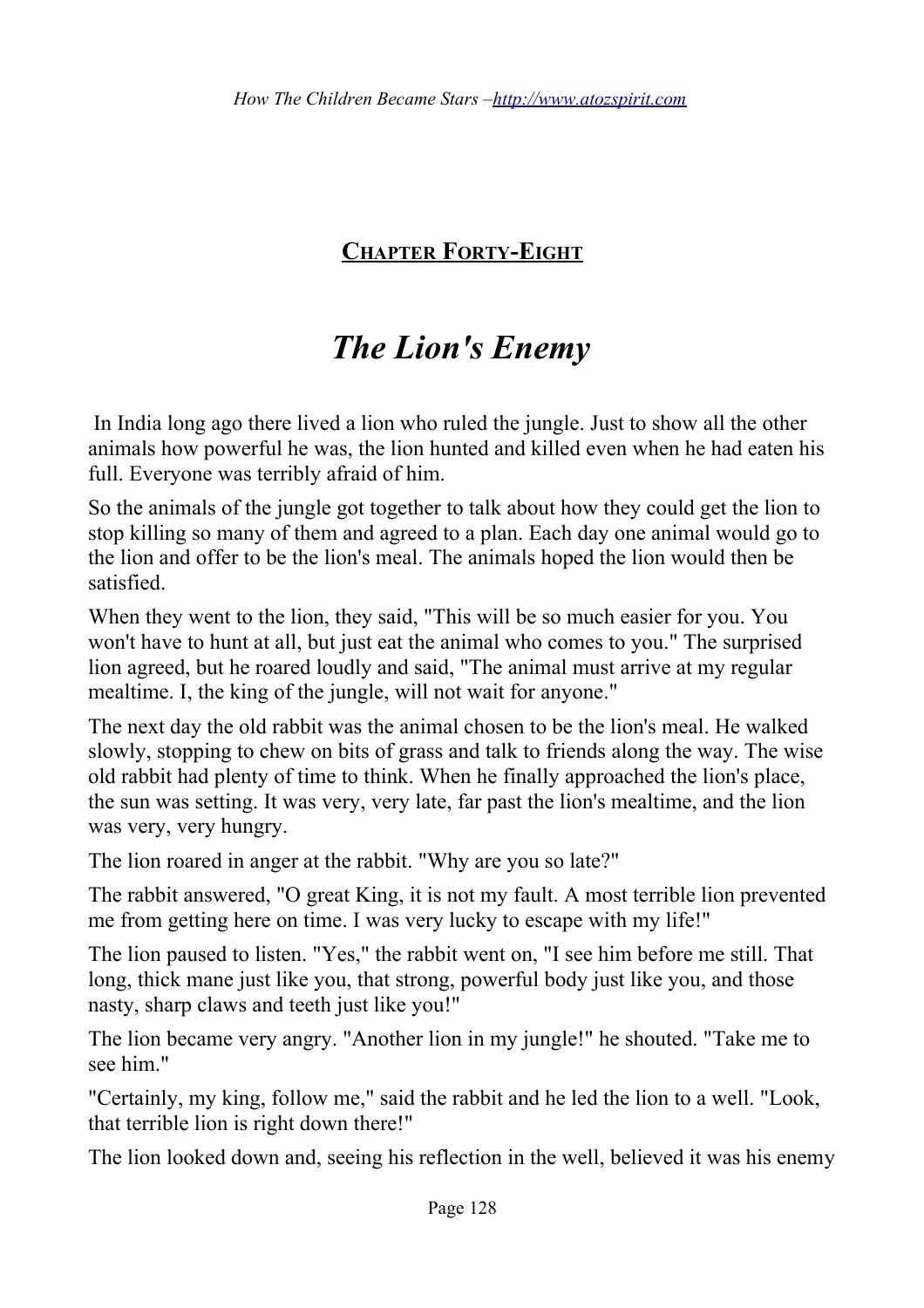*—* the new lion that the rabbit had described to him. He let out a terrific roar!

The roar echoed right back to him and the lion demanded, "Who are you?"

His own question echoed back and in answer the lion roared once more, "I am king of this jungle!" This too was the answer from the lion in the well.

"How dare you come here!" the lion raged, but he heard the same threat, "How dare you come here!" from the well.

The lion was beside himself with anger. He leapt into the well to kill his enemy  and drowned instantly.

The rabbit returned home and told all the animals how the lion had attacked his own reflection in the well. The lion was dead and would never eat any of them again.

**- Traditional Hindu Story**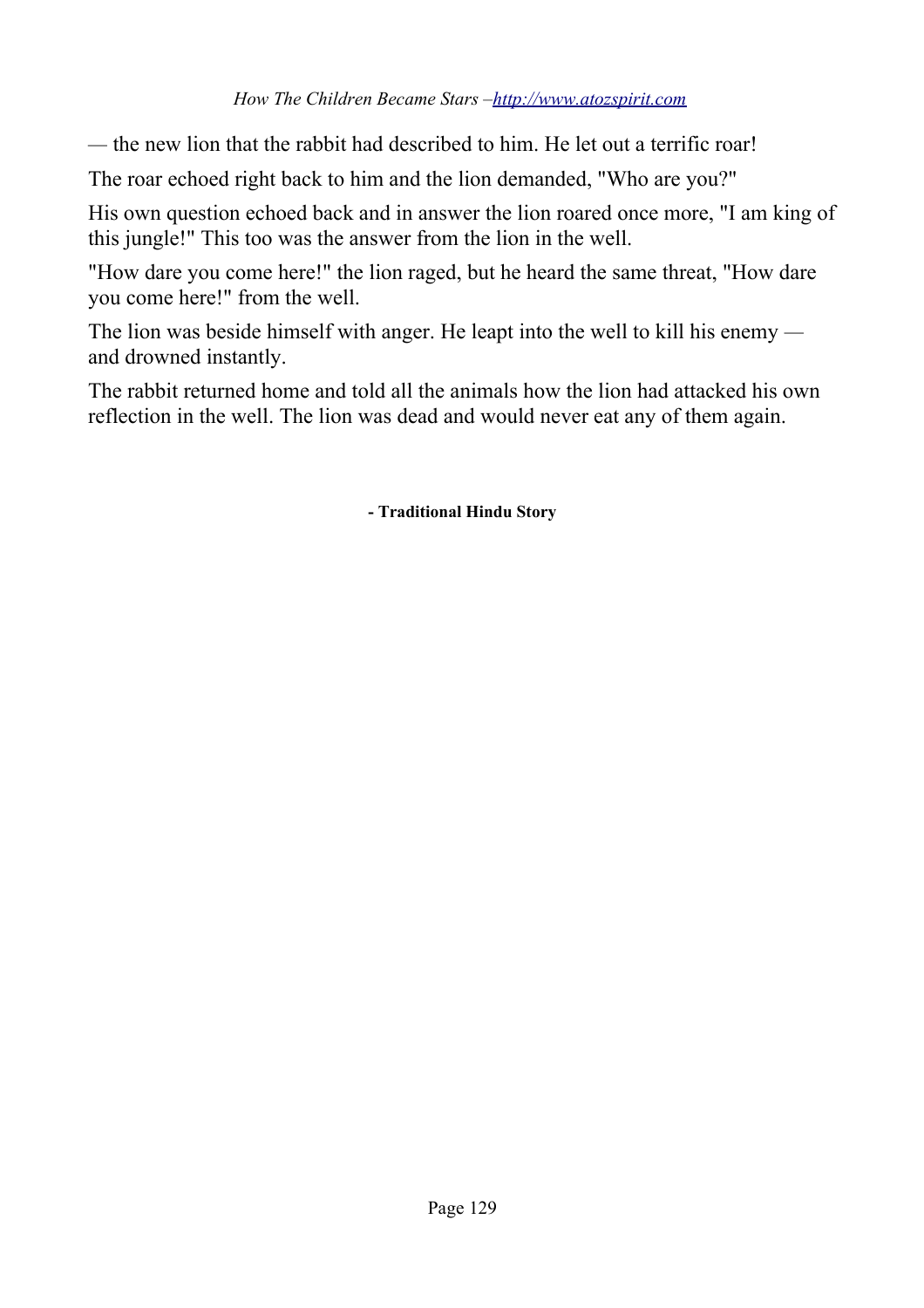#### **【**

# *The Lion's Enemy*

# *Sharing Activities*

 $\Box$  Imagine you are one of the animals in the jungle. Draw or paint a picture of the lion and yourself at the beginning of the story.

 $\Box$  Imagine you are the old rabbit chosen to be the lion's meal. What would you do?

 $\Box$  Imagine you are the lion. What would you do when the rabbit told you about the other lion he had seen?

 $\Box$  Imagine you are the lion looking into the well. Draw or paint a picture of the reflection you see.

 $\Box$  Draw or paint a picture of all the animal friends after the lion drowned in the well.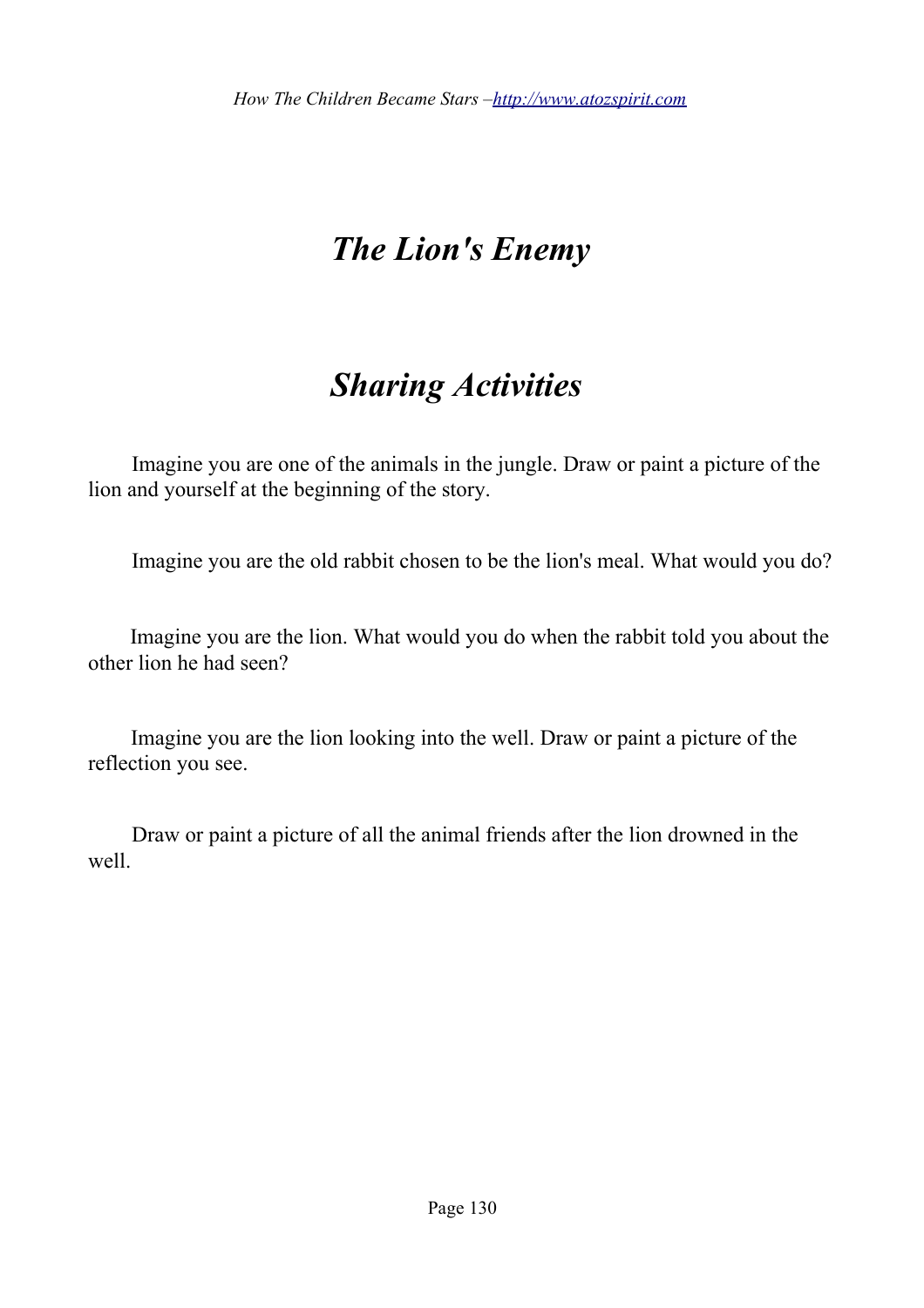### **CHAPTER FORTY-NINE**

# *The Most Terrible Winter*

The coldest winter was about to come, a winter like none the world had ever seen before. This winter would destroy all the creatures of the earth if something was not done to save them.

So Ahura Mazda, the Creator, spoke to Yima, the first man and the first king of the earth, to tell him what was going to happen.

"O Yima," he said, "upon all the living things in the world, both animals and plants, will fall a killing frost, and snow so heavy that the highest mountains will be covered.



"Before this terrible winter, the earth gave plenty of grass for cattle. Now the beasts that live in the wild places, from the mountaintops to the sweet meadows of the valleys, will have to find shelter under the earth.

"When the snow melts, O Yima, it will be a wonder to see the footprint of a single sheep!

"O Yima," Ahura Mazda said, "this is what you must do. Make a place for the creatures to live and close it off on all sides so that they may be safe.

"Bring to that place oxen and sheep, human beings, dogs, birds, animals of all kinds, and fires that burn red and hot.

"Build a special place, O Yima, for human beings to live and also one for the birds,"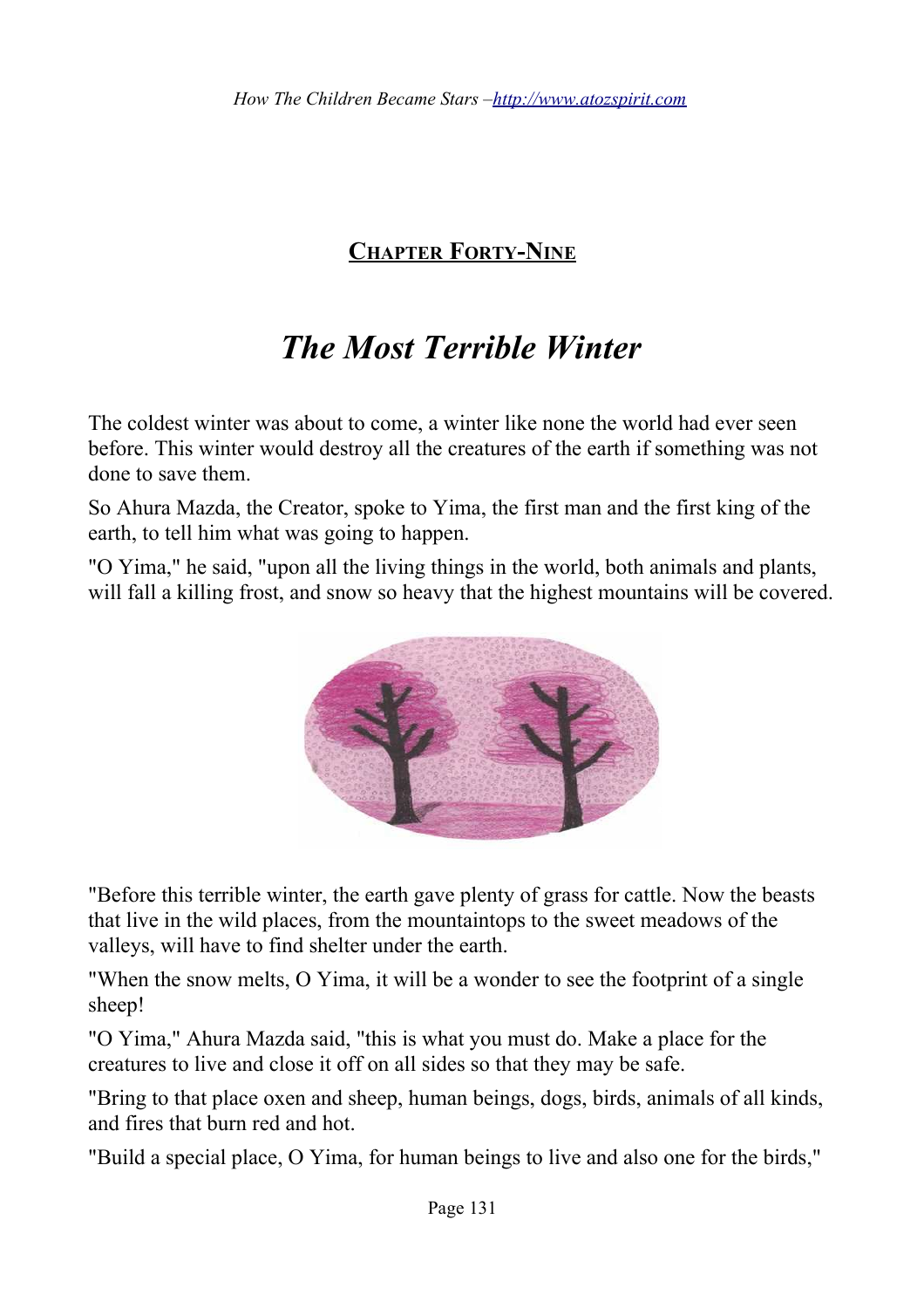Ahura Mazda told the man.

"For the birds, make a stream to flow in a pool. There the green plants will grow forever and the birds will always have food.

"You, too, shall build a house there, a big house, with a place from which to look out and a great yard in which to walk," Ahura Mazda said to Yima.

"Then you shall together live a life of perfect happiness."

#### **- Traditional Ancient Zoroastrian Story**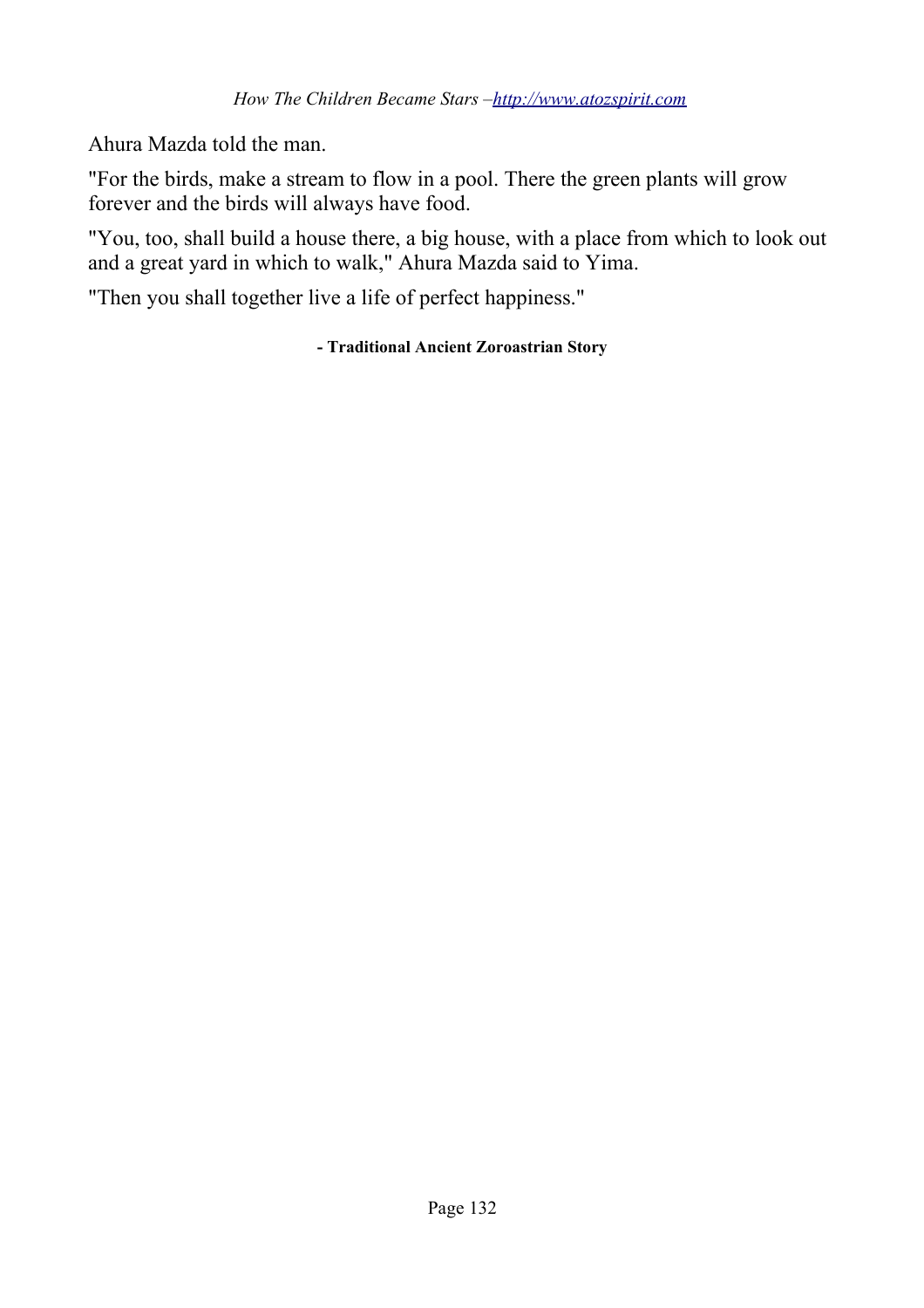# *The Most Terrible Winter*

# *Sharing Activities*

 $\Box$  Imagine you are Yima. What would you say when Ahura Mazda told you such a terrible winter was coming?

 $\Box$  Draw or paint a picture of the world before the winter of destruction comes.

 $\Box$  Draw or paint a picture of the world after the winter comes.

 $\Box$  You and your friends have a special assignment. Together, find out about some of the animals and plants that used to live on the earth but in the last fifty years have become extinct. Write down the names of five of them.

 $\Box$  Now find out about five animals or plants that almost became extinct but didn't because people did something to protect them. Talk about what those people did. Talk about what you and your friends can do to keep all the living things of the earth alive.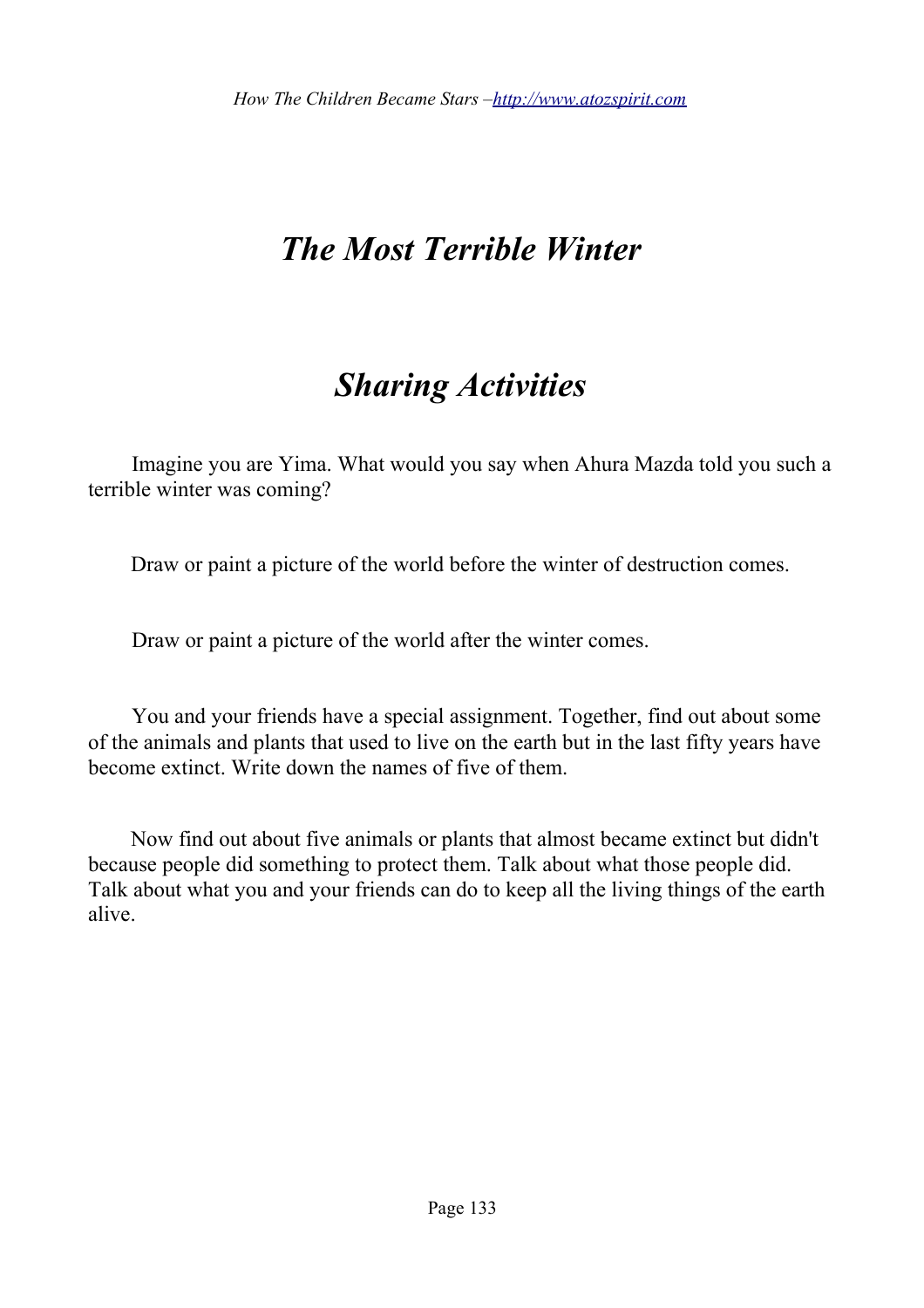### **CHAPTER FIFTY**

# *Aiming at the Target*

Nasruddin brought a bow and arrows with him to the country fair. His students all came to see Nasruddin compete in the archery contest.

Like all other competitors, Nasruddin was given three shots at the target. Before he took his first shot, Nasruddin put on the kind of hat a soldier wears and stood up very straight.

Then he pulled the bow back hard and fired. The arrow sailed over the target. Nasruddin had completely missed and everyone in the crowd laughed at him.

For his second shot, Nasruddin drew the bow again, but with much less strength than before. Although the arrow flew straight at the target, it fell very far short.

Nasruddin only had his third shot left. This time he simply turned to face the target and fired the third arrow. It hit dead center!

For a moment, the whole crowd went crazy! Then, so surprised were they that the man everyone laughed at had made a perfect shot, they became totally silent.

Nasruddin made no fuss at all. He went over to get his prize for winning the contest and started walking away. But Nasruddin's students and everyone else wanted to know how he made the final shot after not even having come close with the first two.

"I'll tell you," Nasruddin said. "With the first shot, I was imagining I was a soldier and a terrible enemy faced me. Fear caused the arrow to fly high over the target. When I took the second shot, I was thinking like a man who had missed the first one and was so nervous he could not concentrate. He was weak with worry, and the shot was too."

Nasruddin paused. Finally a courageous soul spoke up. "And what about the third one? Who fired that arrow?"

"Oh," said Nasruddin. "That was me!"

#### **- Traditional Sufi Story**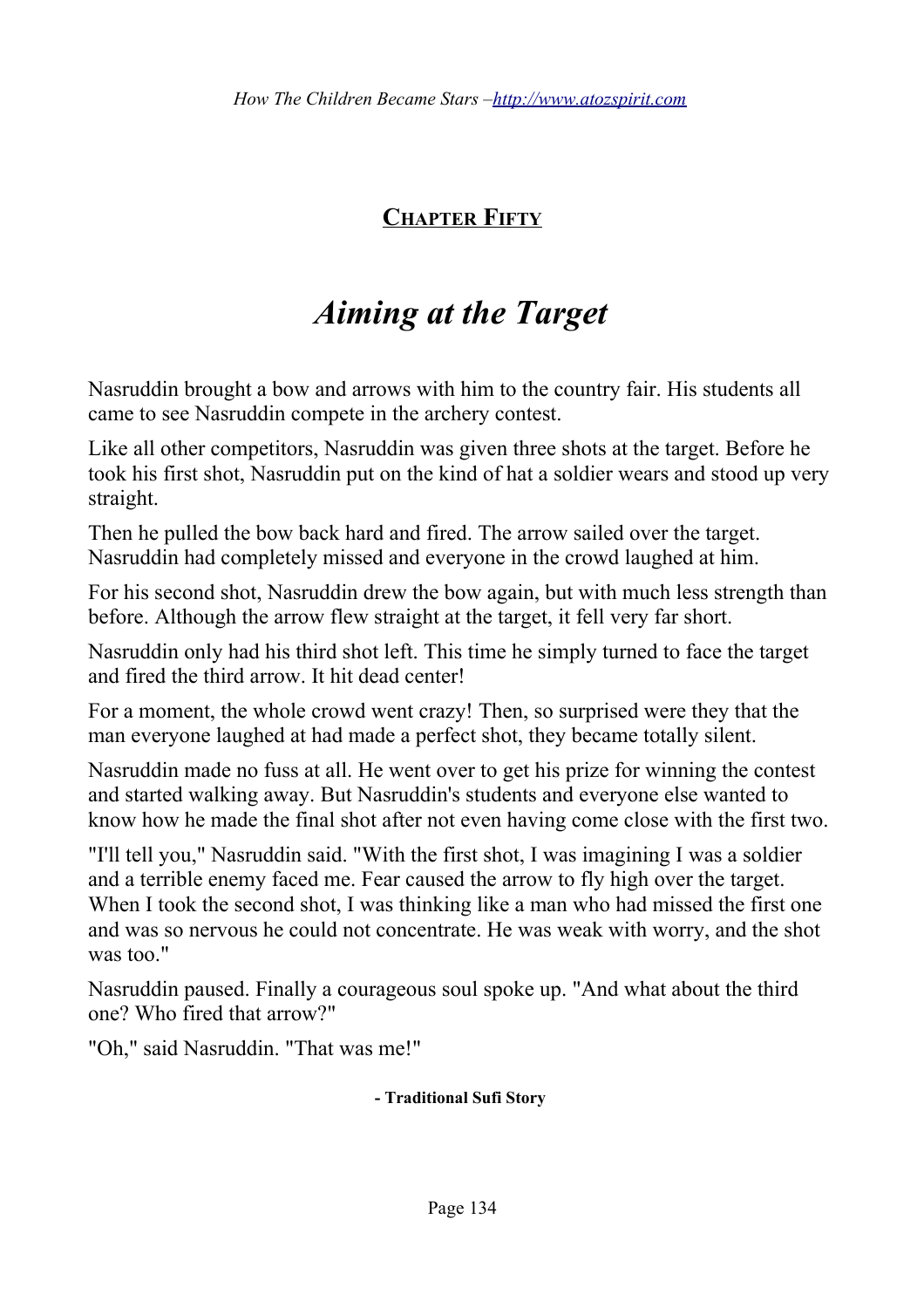# *Aiming at the Target*

# *Sharing Activities*

 $\Box$  Draw a big circle on a special piece of paper. Make seven sections in the circle so that it looks like a pie with seven pieces.



■ You are going to complete a holy work of art — a mandala. In five of the sections, write or draw something you feel is true about yourself. Feel free to use different colors, different symbols, different designs and words. Write or draw as big or as small as you want.

 $\Box$  Think about one thing that is only true about you and no one else. Write or draw that in the sixth section.

 $\Box$  Is there someone you dream to be? In the last section, describe or draw your dream. You have now completed your very own mandala. Share your mandala with whomever you want.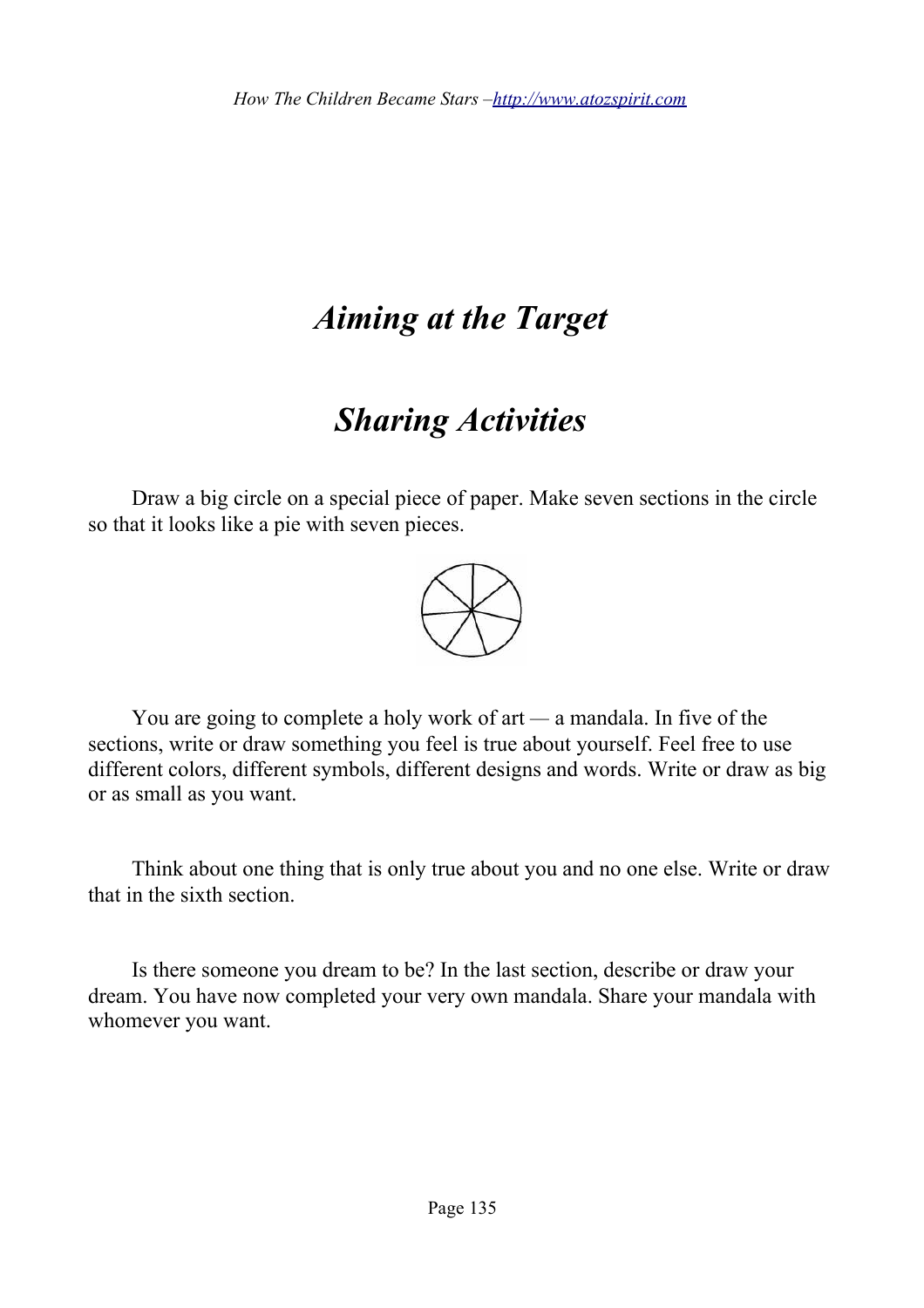### **CHAPTER FIFTY-ONE**

# *How the Children Became Stars*

Once, it is told, twelve children came together to play near the lodge-houses of their parents. They knew all sorts of games, but today they made up a new one. This is the game they played.

All the children joined hands and made a circle. They stood on the grass and each danced and sang, "We are dancing. We are dancing."



The parents listened to the children's song and watched the children's dance. The children kept singing, "We are dancing. We are dancing."

Then the parents saw something amazing. The children's feet no longer danced on the earth, but above it. The children were moving towards the sky.

The parents were very afraid and they ran to make the children stop their singing and dancing. But the children, all the while still holding hands, soon rose far above their parents' reach.

Disappearing from sight, the children sang, "We are dancing. We are dancing."

Everyone kept looking out for the children and listening for their song. At last they were seen!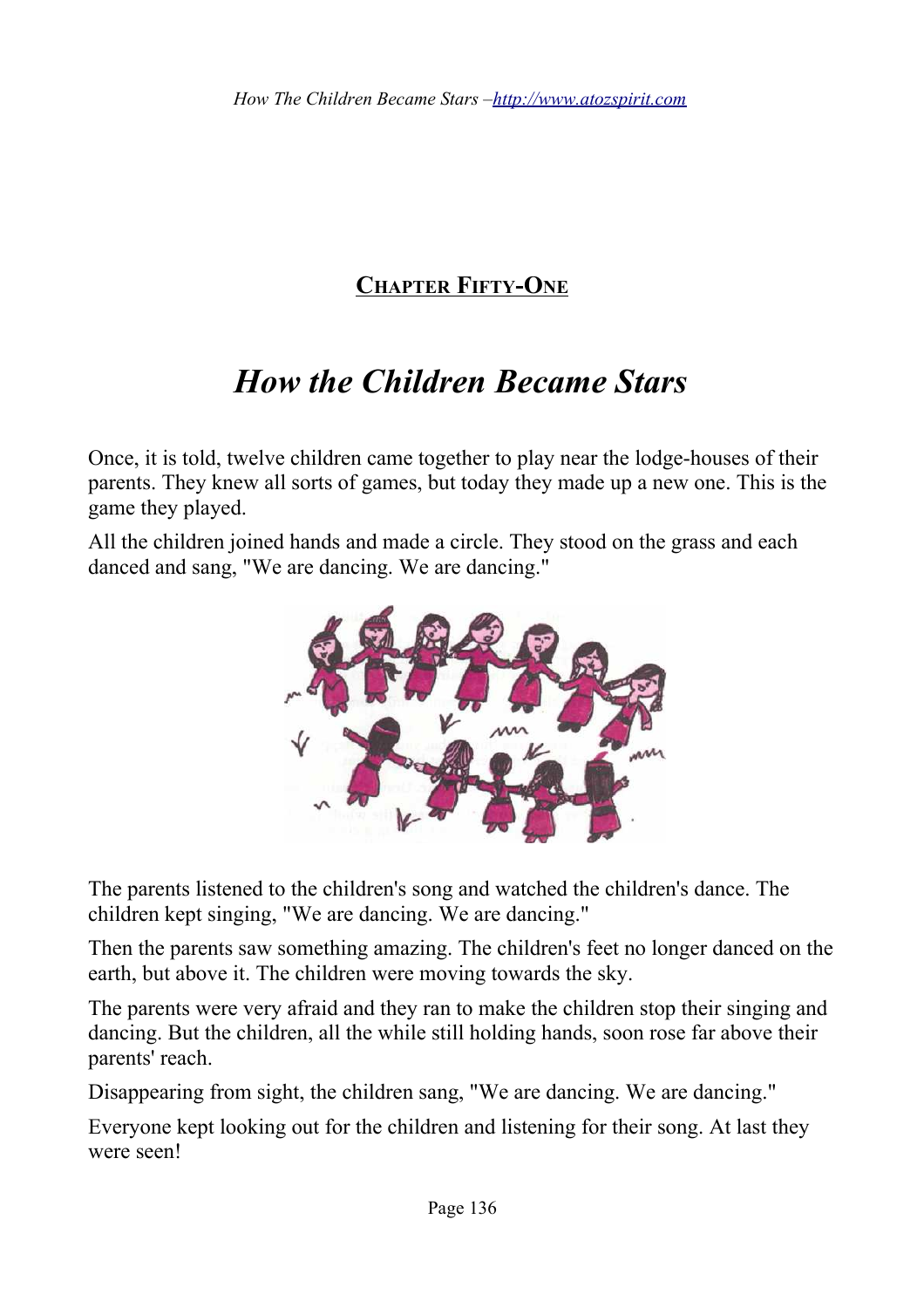The children were the twelve stars that shone in the heavens high above the lodgehouses of their parents. They were a circle of twelve stars with just one star a little bit out of place.

Every night when we look in the sky, we see these twelve stars and remember the children who sang, "We are dancing. We are all dancing!"

**- Traditional Native American Story**

# **★**

## *How the Children Became Stars*

# *Sharing Activities*

Greet the sun today and say, "Great Star, thank you for your light and warmth." At night go out and see the stars.

 $\Box$  Imagine you are one of the children and your feet started lifting off the ground. What would you do?

 $\Box$  Imagine you are one of the parents and you saw the children going into the sky. What would you do?

 $\Box$  Imagine yourself as a brilliant star. Now draw or paint a picture of yourself.

■ Play some music that everyone in the group likes — music you're all happy to listen to. Join hands in a circle and dance as the spirit moves you.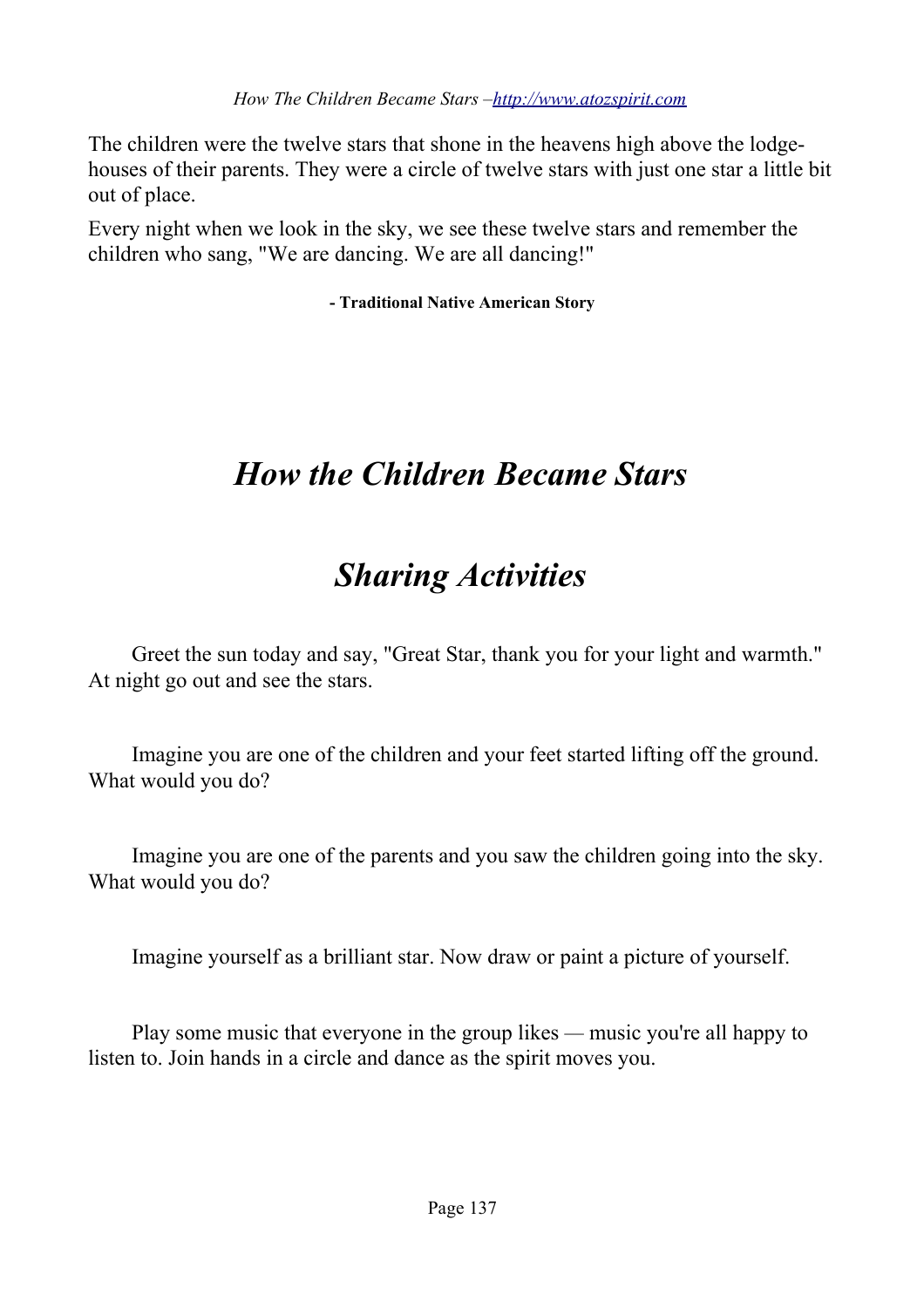### **CHAPTER FIFTY-TWO**

# *All We Need Is a Story*

*When Israel ben Eliezer was a very young boy, his parents died. The people in his village took care of him and made him go to school to study the Torah, the Jewish holy books.*

*But young Israel had very little desire to stay inside the schoolroom and study. He wanted to wander in the forest just beyond the village. When he was with the trees and the animals and all the beautiful things of nature, Israel felt God was there with him.*

*When he became a man, Israel helped many sick people to get well and many uneducated people to understand how God wanted them to have a good and happy life. He was called the Baal Shem Tov, the Master of the Good Name, because he knew how to talk to God.*

*The Baal Shem Tov shared the story of his childhood walks in the forest and how he prayed there with his friends. This is a story they told to their friends, who told it to others, and so on to today.*

The Baal Shem Tov, may he be remembered, used to go to a certain place in the forest whenever he faced an especially difficult situation. There he would light a fire and pray, and whatever needed to be done was done.

After the Baal Shem Tov died, the new rabbi followed in his footsteps, and he, too, went to the very same place in the forest. He said, "We cannot light the fire anymore, for we don't know the Master's way with it, but we can say the prayer." And whatever he asked in prayer was, as before, accomplished.

When that rabbi passed on, the next rabbi went to the woods and said, "The fire we are unable to light, and the prayer is gone from our minds. All we know is this holy place in the forest, and that will have to do." This rabbi's prayers also came to be.

The rabbi who came after him no longer made the journey to the holy place. He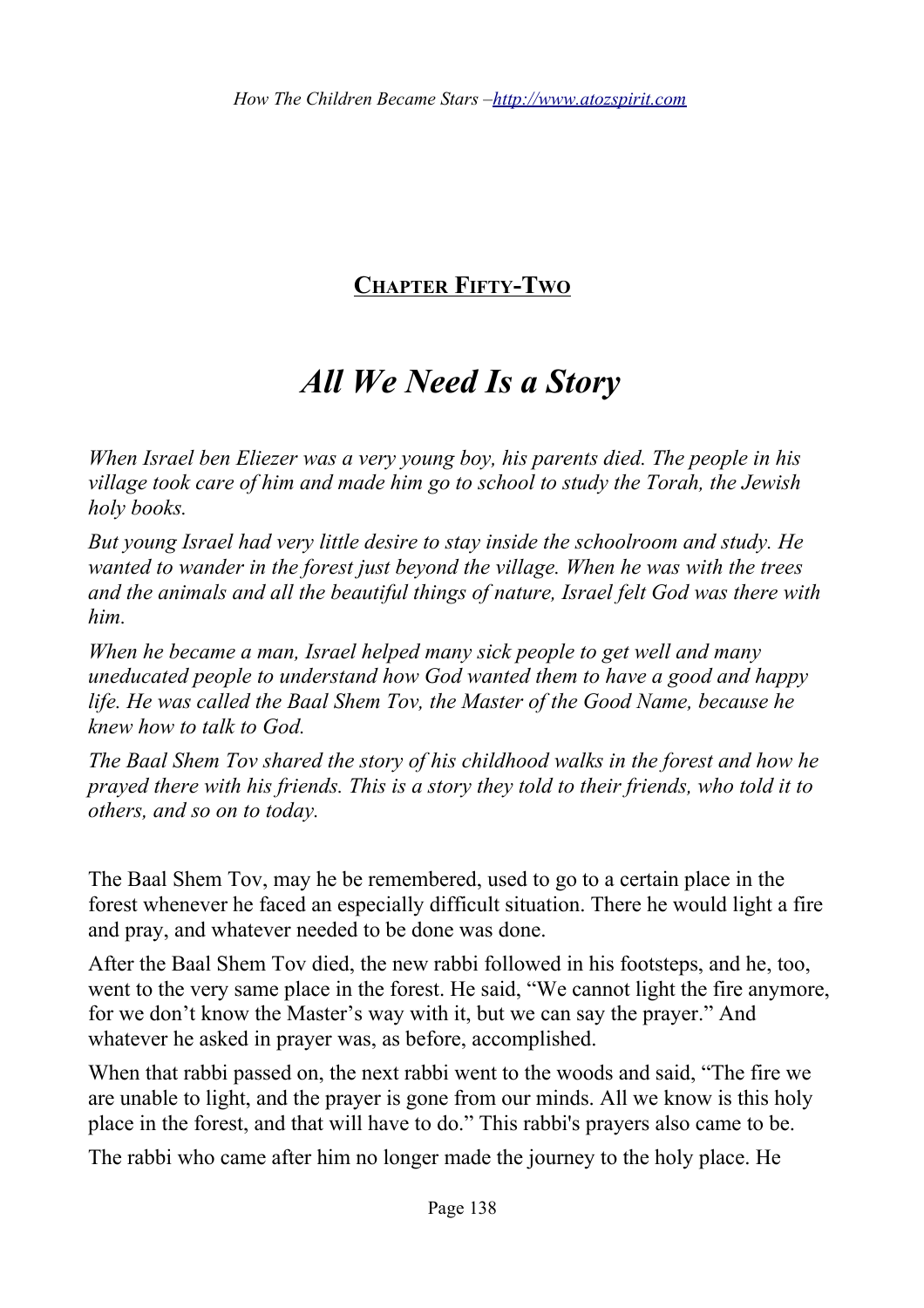stayed at home, for, as he said, "The fire we cannot light, the prayer we don't know anymore, nor do we remember the right place to go. All we can do is tell the story." And that, too, was quite enough.

**- Traditional Jewish Story**

# *All We Need Is a Story*

# *Sharing Activities*

 $\Box$  As a child, Israel loved to walk in the forest. Take a walk today in your most favorite place.

 $\Box$  After you return, draw or paint a picture of you in your special place.

 $\Box$  Imagine you are eighteen years older than you are now. Write down on a piece of paper three things you want to see in that future for (a) yourself, (b) your family, (c) the world.

 $\Box$  The Baal Shem Tov loved telling stories to his friends because he knew they enjoyed them so much. Be like the Baal Shem Tov and create a story about your life.

 $\Box$  Share your story with your friends and listen to theirs.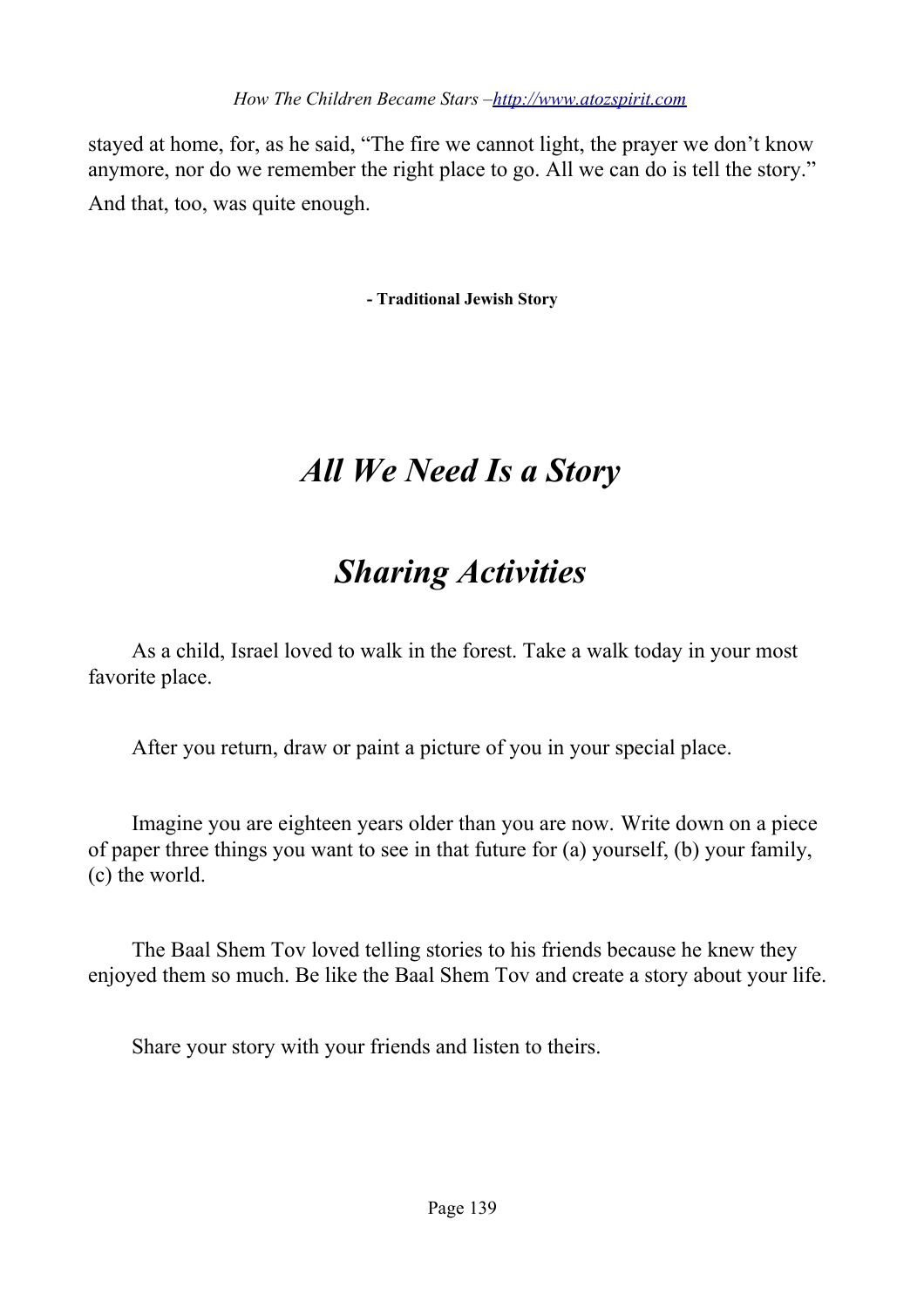

### **ABOUT THE AUTHOR**



From early childhood, Aaron`s parents, both Holocaust survivors, showed (and continue to show) him the power of acceptance and love. As an ordained Interfaith Minister, teacher, and parent, Aaron honors the wisdom found in all peoples and cultures. Aaron believes in the spirit of children and their power to create a world of peace and joy.

Aaron currently lives in the lovely town of Sechelt, British Columbia (near Vancouver) with his seventeen-year-old daughter, Sari, who is the delight of his life.



**★ ★ ★**

### **ACKNOWLEDGMENTS**

I wish to add my acknowledgment — and blessings — to all the children whose works of art grace this book and make it far richer and more beautiful. To their teachers — and to all teachers and storytellers, both ancient and modern, whose source of wisdom is found within these pages, I say thank you. From my heart I am most grateful to Madhuri Peterson, my dear friend, whose asking brought this book into the world. *How the Children Became Stars* is a gift and I am honored to pass it on.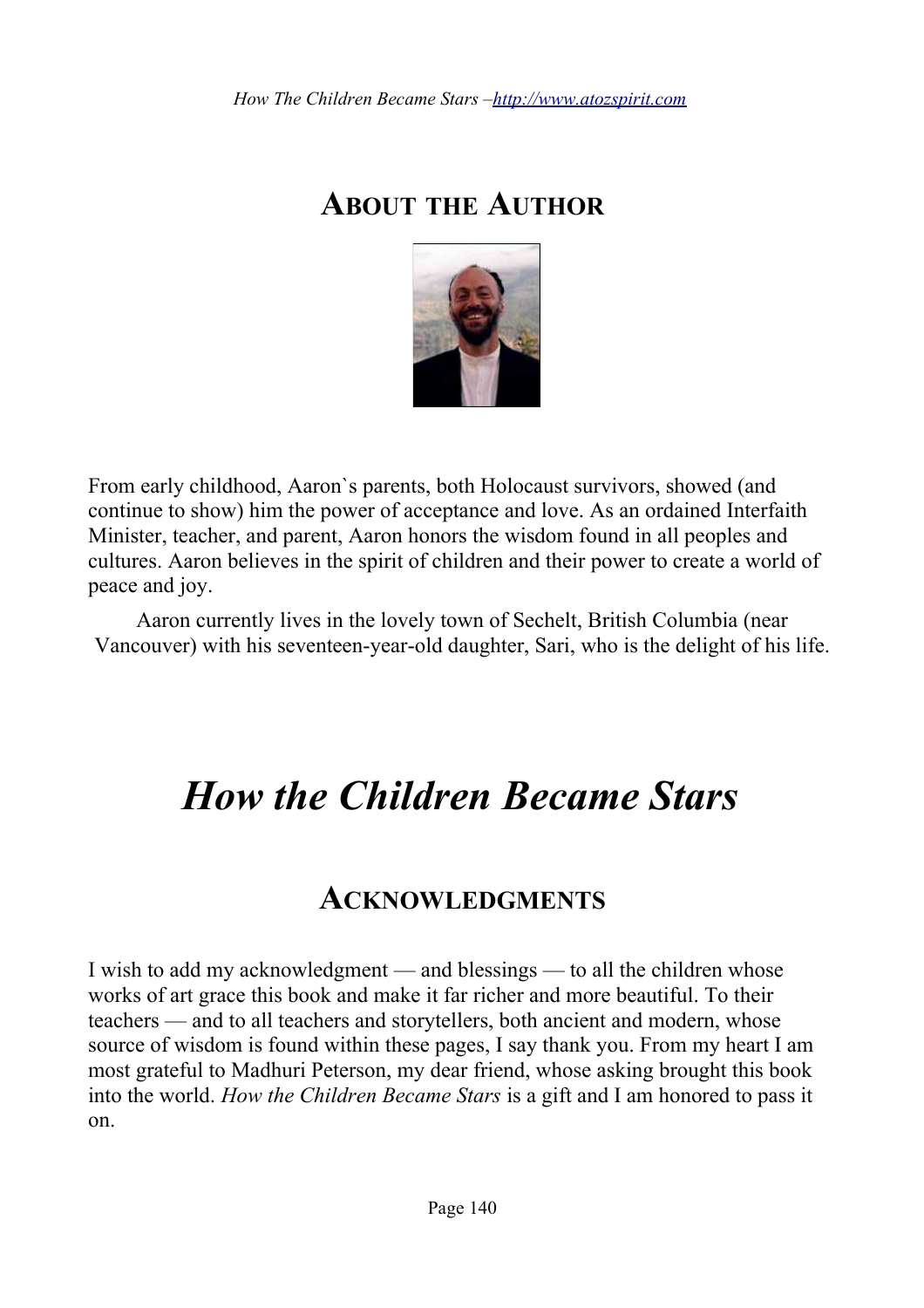### **STUDENT ILLUSTRATORS**

Edsys Acuña Andrew Bradburn Kirstin Brammer Mary Brigid Halloran Alex Byrd Travis Chapman Adam Donaldson Claire Fallon Joe Gushrowski Nichole Hall Caitlin Hanna Jessica Hay Christina Hegel Lisa Huang Jerome Krakowski Adam Langenbrunner Amy Larson Justin Milcarek Chris Miller Gerrard M. Newhouse Jr. Ashley Nowak Jordann Penrod Devan Pritz Patrick Ransckaert Drew Reynolds